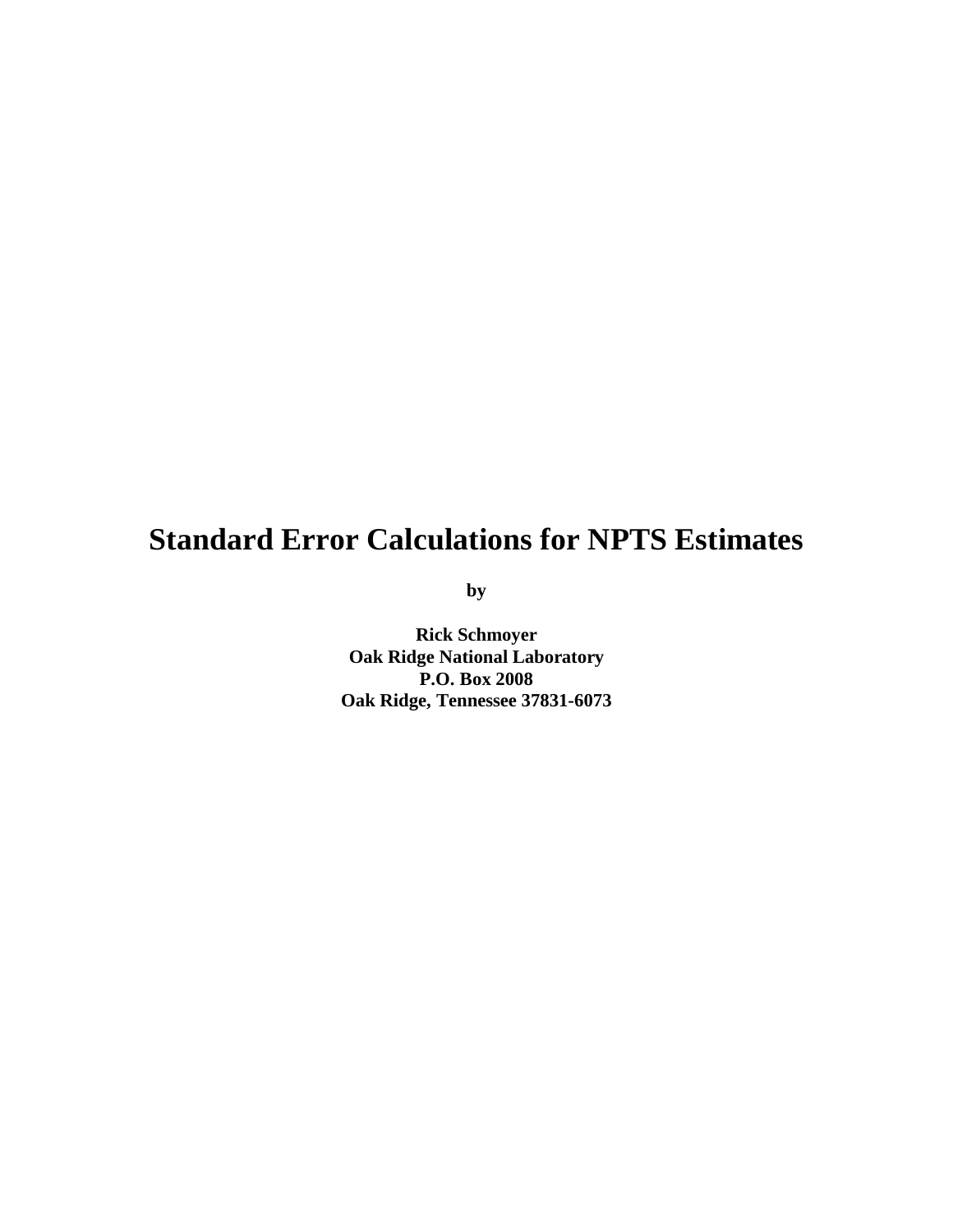#### **Standard Error Calculations for NPTS Estimates**

These notes describe the table.sas SAS macro for computing standard errors for NPTS estimates. The macro is a modified version of tablew.sas, a SAS macro whose purpose is to do these standard error calculations as part of the NPTS web server online analysis package (see http://www-cta.ornl.gov/npts/). The macro can nevertheless also be used by others using SAS to compute NPTS estimates, and we are therefore making it available via the web server. Understand, however, that the macro was designed to support the web-server calculations and not as a general analysis package. It may not suit your particular purpose. The macro is distributed in the hope that it will be useful, but **without any warranty, without even an implied warranty of merchantability or fitness for a particular purpose**.

The notes are in three sections and three appendices. The first section is about the general theory behind standard errors and confidence bound calculations for estimates computed from NPTS data. Much of the discussion in the first section is from Appendix G of the *CENVAR Variance Calculation System User's Guide* (Bureau of Census 1995). The second section is about using the SAS table macro to do the calculations. The third section is an example. Appendix A consists of twelve more examples; the "Standard Tables" from the NPTS User's Guide (FHWA 1997, Appendix B) are revisited. The SAS table macro itself is listed in Appendix B. Appendix C is a discussion of problems using subsets of the NPTS data (e.g., subsetting where clauses), and is included mainly to document the approach taken to subsetting where clauses in the web-server SAS macro tablew.sas.

The tablew.sas macro performs several functions peculiar to the requirements of the web-server analyses, and also does **not** compute several things table.sas does, for instance confidence intervals. However, tablew.sas can also be downloaded. It has code for formatting tables using the SAS tabulate procedure as a text formatter, and also for converting and formatting 'All' categories (coded with '.'s) in the table.sas output. Other than in Appendix C, however, tablew.sas will not be discussed further.

#### **1. Standard Errors for NPTS Estimates Via the Ultimate Cluster Variance Formula**

Standard errors in the SAS table macro are computed using the *ultimate cluster* variance formula (Hansen, Hurwitz, and Madow 1953). An ultimate cluster consists of the entire sample from the primary sampling unit—a household in the NPTS—from one or more stages of sampling.

**1.1. Estimators of Totals and Ratios.** Consider a sampling design with *S* strata, and, for each stratum  $s$  ( $s=1,...,S$ ),  $n_s$  primary sampling unit (PSUs). Let **A** denote a class (e.g., males age 20-30), and *y*, a variable (e.g., miles driven) determined for each element of **A**. Let *A* denote the set of indices *j* for elements of the class **A**, and let  $y_{si}$  denote the observed value of the variable *y* for element j in the i<sup>th</sup> sample PSU in substratum s. Also let  $w_{sij}$  denote the final adjusted sampling weight—for all stages of selection—for element *sij*.

Then the estimator of the total  $Y_A$  of y in the class **A** is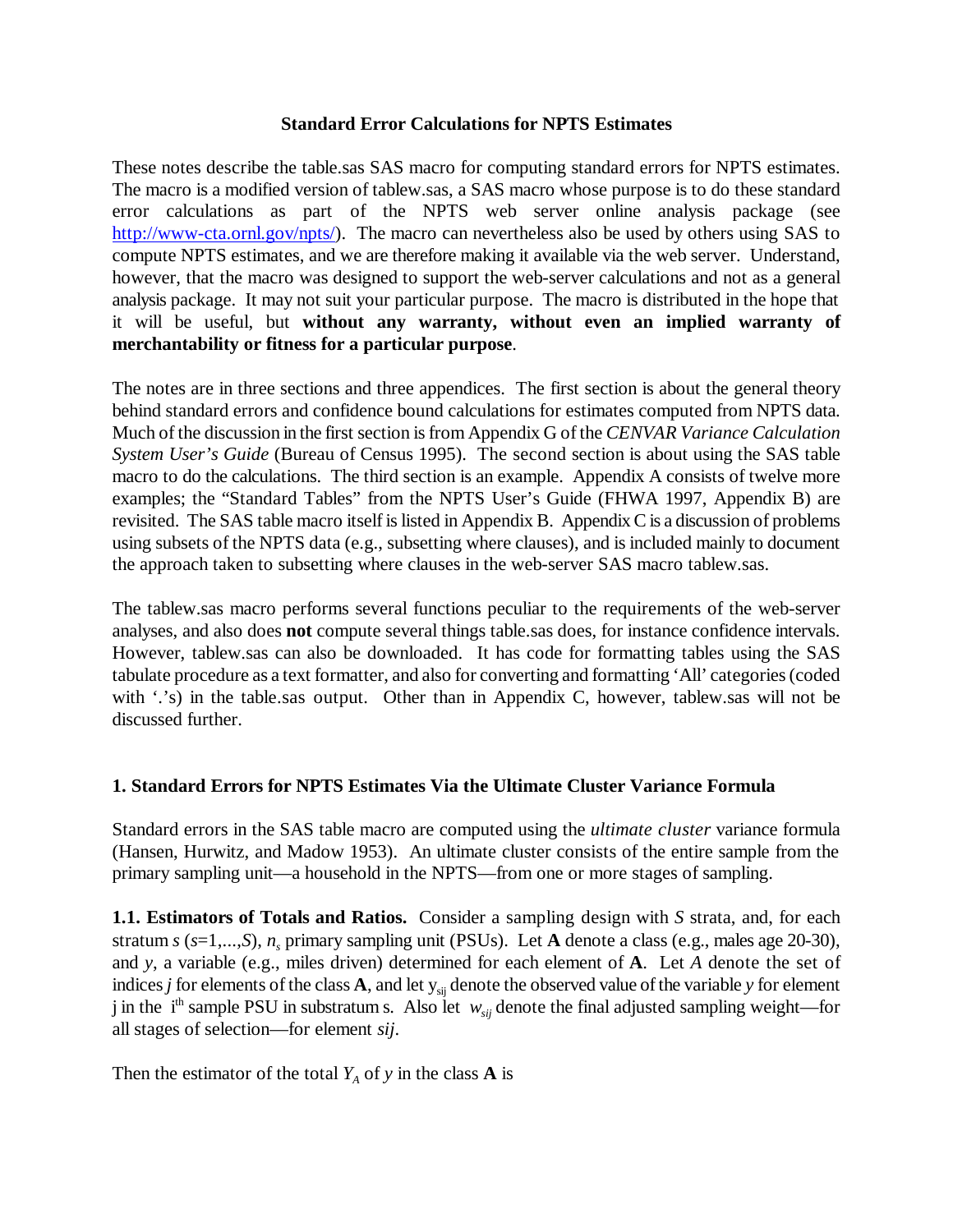$$
\hat{Y}_A = \sum_{s=1}^S \sum_{i=1}^{n_s} \hat{Y}_{Asi}, \tag{1}
$$

where

$$
\hat{Y}_{Asi} = \sum_{j\in A} w_{sij} y_{sij}.
$$

The estimator of a ratio  $R = Y_A/X_B$  of a numerator total  $Y_A$  for a class **A** to a denominator total  $X_B$ for a class **B** is

$$
\hat{R} = \frac{\hat{Y}_A}{\hat{X}_B},\tag{2}
$$

where  $\hat{Y}_A$  is the estimate of  $Y_A$ , calculated as in formula (1), and  $\hat{X}_B$  is the estimate of a total  $X_B$ , also calculated as in formula (1), for a variable *x* determined for each element of class **B**. In the SAS table macro, the class **A** is assumed to be either equal to or else a refinement of the class **B**. For example, **B** might denote males, and **A**, males, age 20-30.

Means and frequency proportions are special cases of ratios. For a mean, the classes **A** and **B** in (2) are the same, the variable *x* for the denominator of the ratio is the constant 1, and the total estimate  $\hat{X}_B$  is the sum of the sampling weights for all elements in class **A=B**. For a frequency proportion, the class **A** is ordinarily a strict subset of class **B**, and both the numerator and denominator variables *x* and *y* are 1 for all elements.

**1.2. Variances of Estimators of Totals**. From the probability model and from the definition of variance, it can be proved that the variance of an estimator of a total (1) under single-stage stratified sampling with replacement is

$$
Var\left(\hat{Y}_A\right) \ = \ \sum_{s=1}^S \ \frac{1}{n_s} \ \sum_{i=1}^{N_s} \ p_{si} \left(\frac{Y_{Asi}}{p_{si}} \ Y_{As}\right)^2, \tag{3}
$$

where  $N_s$  is the total number of PSUs in substratum s  $(n_s)$ , as defined above, is the number of PSUs in the sample),  $p_{si}$  is the selection probability of the i<sup>th</sup> PSU in substratum s,  $Y_{Asi}$  is the population total of elements in the i<sup>th</sup> PSU and class **A**, and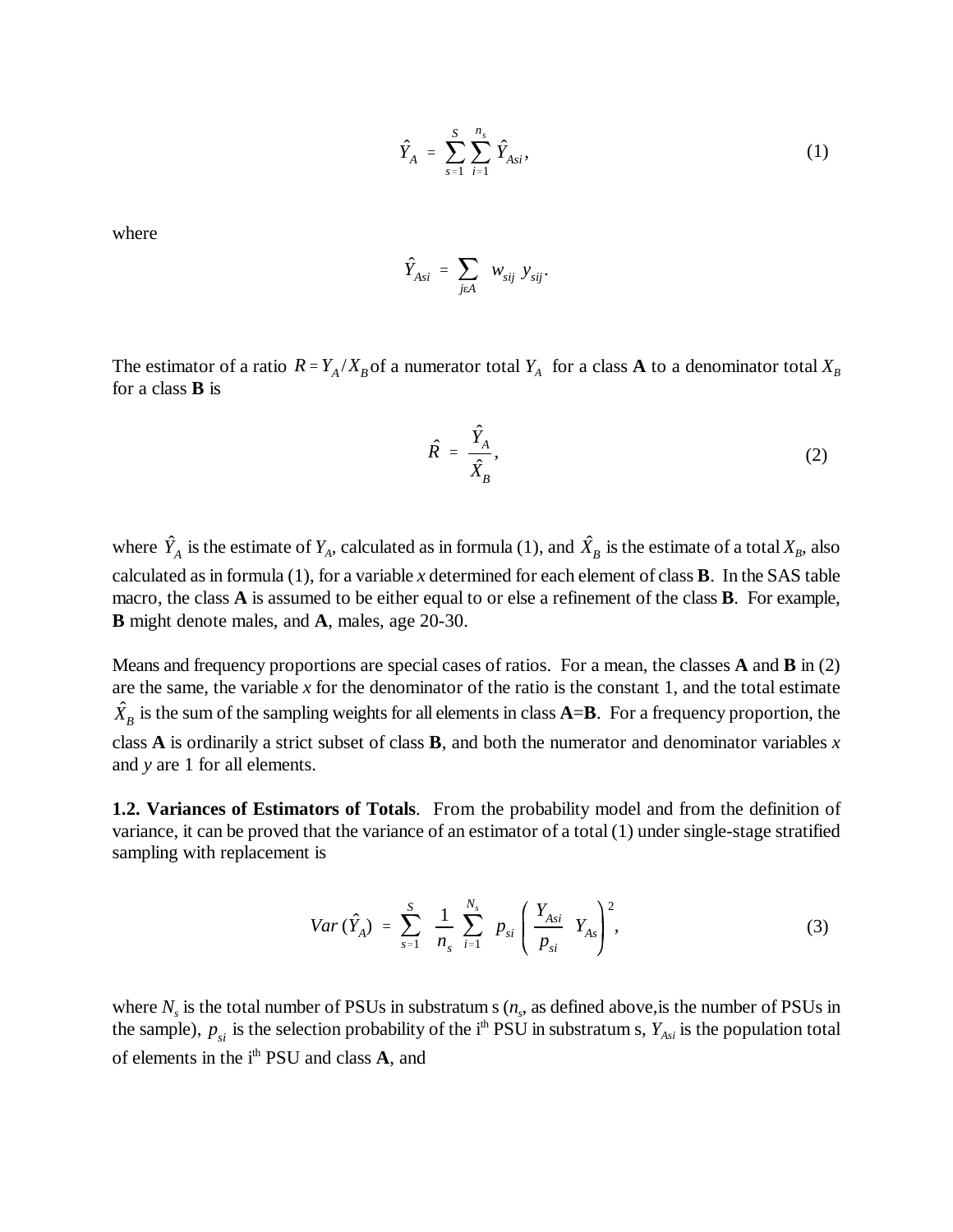$$
Y_{As} = \sum_{i=1}^{N_s} Y_{Asi}.
$$

Similarly, it can be shown that if  $n_s > 1$  for all strata, then an unbiased estimate of the variance (3) is

$$
v(\hat{Y}_A) = \sum_{s=1, n_s > 1}^{S} \left[ \frac{n_s}{n_s - 1} \sum_{i=1}^{n_s} \left( \hat{Y}_{Asi} - \frac{\hat{Y}_{As}}{n_s} \right)^2 \right]
$$

(all terms defined as above). Strata with  $n_s=1$  are also included in the calculation of  $\hat{Y}_A$ , however. For those strata, the  $n<sub>s</sub>$ –1 denominator in the above variance estimate will obviously cause problems, and so, as an approximation,  $\hat{Y}_{As}^2$  is added to the variance estimate:

$$
\nu(\hat{Y}_A) = \sum_{s=1, n_s > 1}^{S} \left[ \frac{n_s}{n_s - 1} \sum_{i=1}^{n_s} \left( \hat{Y}_{Asi} - \frac{\hat{Y}_{As}}{n_s} \right)^2 \right] \sum_{s=1, n_s = 1}^{S} \hat{Y}_{As}^2.
$$
 (4)

The approximation, which is biased high, is good as long as there are not too many strata with  $n=1$ .<sup>1</sup>

Unadjusted sampling weights are the reciprocals of the selection probabilities. The final sampling weights are adjusted, however, to account for statistical departures from known totals and to correct for design irregularities. For the NPTS, the weight adjustments account for households with more than one telephone number, constrain certain sums to known control totals (e.g, total number of persons), correct for nonresponse and non-coverage, and reduce nonresponse bias (FHWA 1997, Section 3G).

When there is subsampling, that is, a second, incomplete sampling stage, the variance of the total estimator exceeds (3) by a term that accounts for within-PSU components of variance. In the NPTS study, there was no subsampling. Nonresponse among individuals within households was possible, however, and the second stage is incomplete to the extent that there was nonresponse. This nonresponse is accounted for in the weight adjustments.

**1.3. Covariances of Estimators of Totals and Variances of Estimators of Ratios**. As with variances, it can be shown that the covariance of  $\hat{Y}_A$  and  $\hat{X}_B$  is

<sup>&</sup>lt;sup>1</sup>The approximation is based on the inequality, for any random variable *Z*,  $Var(Z) \leq Mean(Z^2)$ .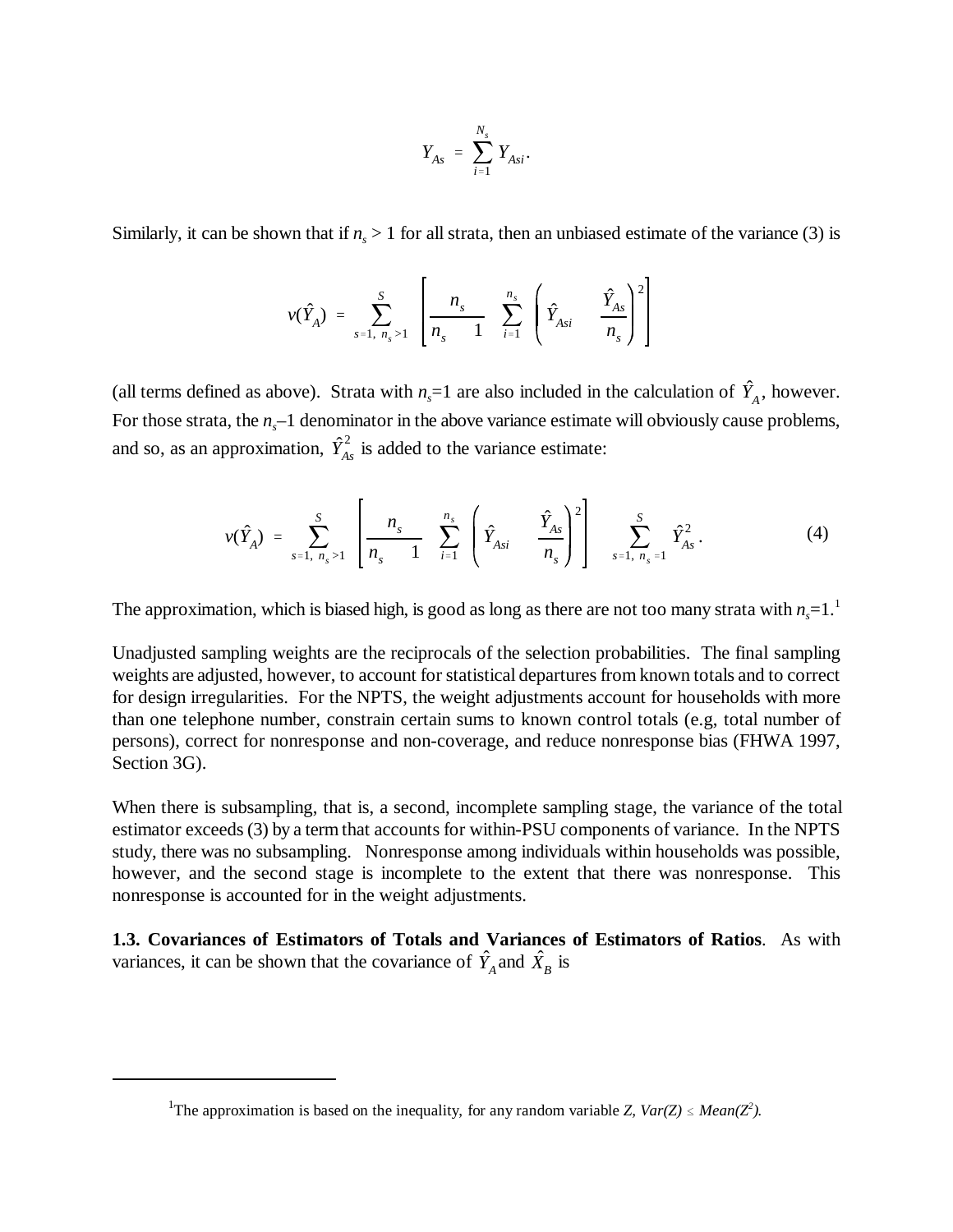$$
Cov(\hat{Y}_A, \hat{X}_B) = \sum_{s=1}^S \left[ \frac{1}{n_s} \sum_{i=1}^{n_s} p_{si} \left( \frac{Y_{Asi}}{p_{si}} - Y_{As} \right) \left( \frac{X_{Bsi}}{p_{si}} - X_{Bs} \right) \right],
$$

and if  $n_s > 1$  for all strata, an unbiased estimator is of  $Cov(\hat{Y}_A, \hat{X}_B)$  is

$$
cov(\hat{Y}_A, \hat{X}_B) = \sum_{s=1}^S \left[ \frac{n_s}{n_s - 1} \sum_{i=1}^{n_s} \left( \hat{Y}_{Asi} - \frac{\hat{Y}_{As}}{n_s} \right) \left( \hat{X}_{Bsi} - \frac{\hat{X}_{Bs}}{n_s} \right) \right].
$$

In practice, as an approximation to accommodate strata with  $n<sub>s</sub> = 1$ , the covariance estimate is taken as

$$
cov(\hat{Y}_A, \hat{X}_B) = \sum_{s=1, n_s>1}^{S} \left[ \frac{n_s}{n_s - 1} \sum_{i=1}^{n_s} \left( \hat{Y}_{Asi} - \frac{\hat{Y}_{As}}{n_s} \right) \left( \hat{X}_{Bsi} - \frac{\hat{X}_{Bs}}{n_s} \right) \right] - \sum_{s=1, n_s=1}^{S} \hat{Y}_{As} \hat{X}_{Bs}.
$$

The covariance enters into the following approximation for the variance of the ratio, which is based on a Taylor expansion approximation:

$$
Var(\hat{R}) = Var\left(\frac{\hat{Y}_A}{\hat{X}_B}\right) \approx \frac{1}{X_B^2} Var(\hat{Y}_A) \frac{Y_A^2}{X_B^4} Var(\hat{X}_B) \frac{Y_A}{X_B^3} Cov(\hat{Y}_A, \hat{X}_B).
$$

By substituting estimates for the variances and covariances, an estimate of  $Var(\hat{R})$  can be computed as

$$
v(\hat{R}) = \frac{1}{\hat{X}_{B}^{2}} \left[ v(\hat{Y}_{A}) - \hat{R}^{2} v(\hat{X}_{B}) - 2 \hat{R} cov(\hat{Y}_{A}, \hat{X}_{B}) \right].
$$

This variance estimate can be used to compute approximate 95% confidence intervals for  $\hat{R}$  as in

$$
\hat{R} \pm 1.96 \times var(\hat{R})^{1/2},
$$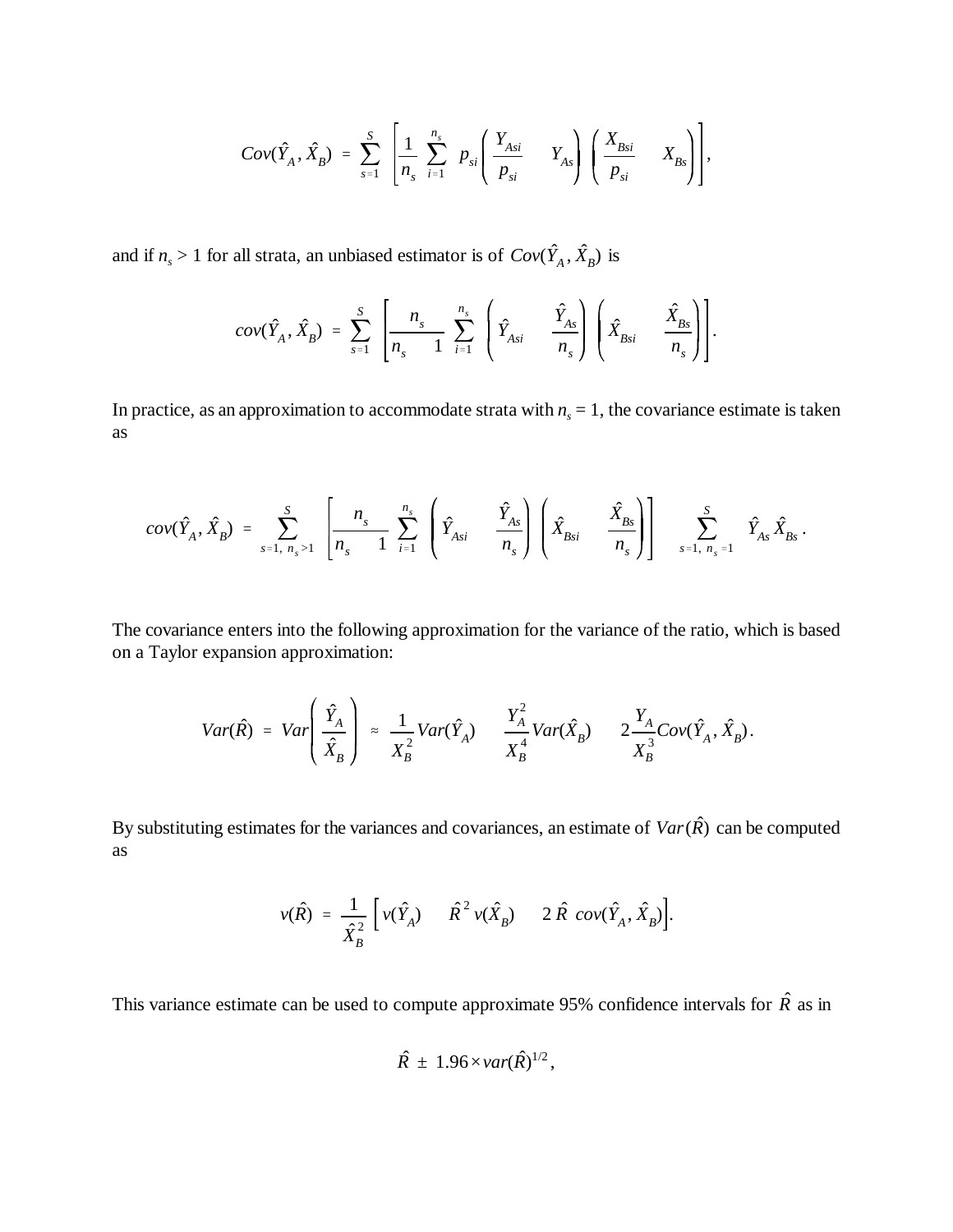where 1.96 is the 97.5 percentile of the standard normal distribution. These bounds are approximate because they depend on (A) estimates of variances and the covariance, (B) the large-sample normality of  $\hat{R}$ , and (C) Taylor's approximation.

Alternatively, an approach due to Fieller (1932) is based on the observation that since  $R = Y_A/X_B$ , the expected value of  $\hat{Y}_A$   $R\hat{X}_B$  is 0. Because

$$
P\left[\frac{(\hat{Y}_A \ R\hat{X}_B)^2}{Var(\hat{Y}_A \ R\hat{X}_B)} \quad 1.96^2\right] \approx .95,
$$

and

$$
\text{Var}(\hat{Y}_A \, R\hat{X}_B) = \text{Var}(\hat{Y}_A) \, R^2 \text{Var}(\hat{X}_B) \, 2\text{Cov}(\hat{Y}_A, \hat{X}_B),
$$

substituting estimates for  $Var(\hat{Y}_A)$ ,  $Var(\hat{X}_B)$  and  $Cov(\hat{Y}_A, \hat{X}_B)$  gives

$$
P\left[\hat{Y}_A^2 \ R^2 \hat{X}_B^2 \ 2R\hat{Y}_A \hat{X}_B \ 1.96^2 v(\hat{Y}_A) \ 1.96^2 R^2 v(\hat{X}_B) \ 2 \times 1.96^2 R \, cov(\hat{Y}_A, \hat{X}_B)\right] \approx .95.
$$

This is

$$
P[aR^2 \quad bR \quad c \quad 0] \approx .95, \tag{5}
$$

where  $a = \hat{X}_B^2$  1.96<sup>2</sup> $v(\hat{X}_B)$ ,  $b = 2(1.96^2 cov(\hat{Y}_A, \hat{X}_B) \hat{Y}_A \hat{X}_B)$ , and  $c = \hat{Y}_A^2$  1.96<sup>2</sup> $v(\hat{Y}_A)$ . Solving the quadratic equation for two real roots produces approximate 95% confidence bounds for  $R<sup>2</sup>$ . These

$$
4t^2 s_x^2 s_y^2 \left[ (r - \frac{\hat{X}_B \hat{Y}_A}{s_x s_y})^2 - (\frac{\hat{X}_B}{s_x} - \frac{\hat{Y}_A}{s_y}) - (1 - \frac{\hat{X}_B \hat{Y}_A}{s_x s_y})^2 \right].
$$

 $2$ It is possible, however, that the roots might imply a confidence region that is not an interval, or the roots might not exist at all. The table macro does not compute the Fieller-type confidence bounds in either of these cases. But these cases are unusual, as the following argument shows. The roots imply a confidence region that is not an interval if  $a < 0$ . This is unlikely as long as the relative variance of  $\hat{X}_B$  is not large, which becomes certain as the sample size increases. The condition  $a < 0$  in fact implies  $\hat{X}_B$  is not significantly different from 0, here, at the significance level .05.

The roots do not exist if  $b^2-4ac < 0$  (i.e., the quadratic equation has no real roots). Let  $s_y = v(\hat{Y}_A)^{1/2}$ ,  $s_x$   $v(\hat{X}_B)^{1/2}$ ,  $r$   $cov(\hat{Y}_A, \hat{X}_B)/s_y s_x$ ,  $t$  1.96, and assume  $\hat{Y}_A$  and  $\hat{X}_B$  are both positive or both negative. The opposite-sign case is similar. Then with a little algebra it may be shown that  $b^2$ -4*ac*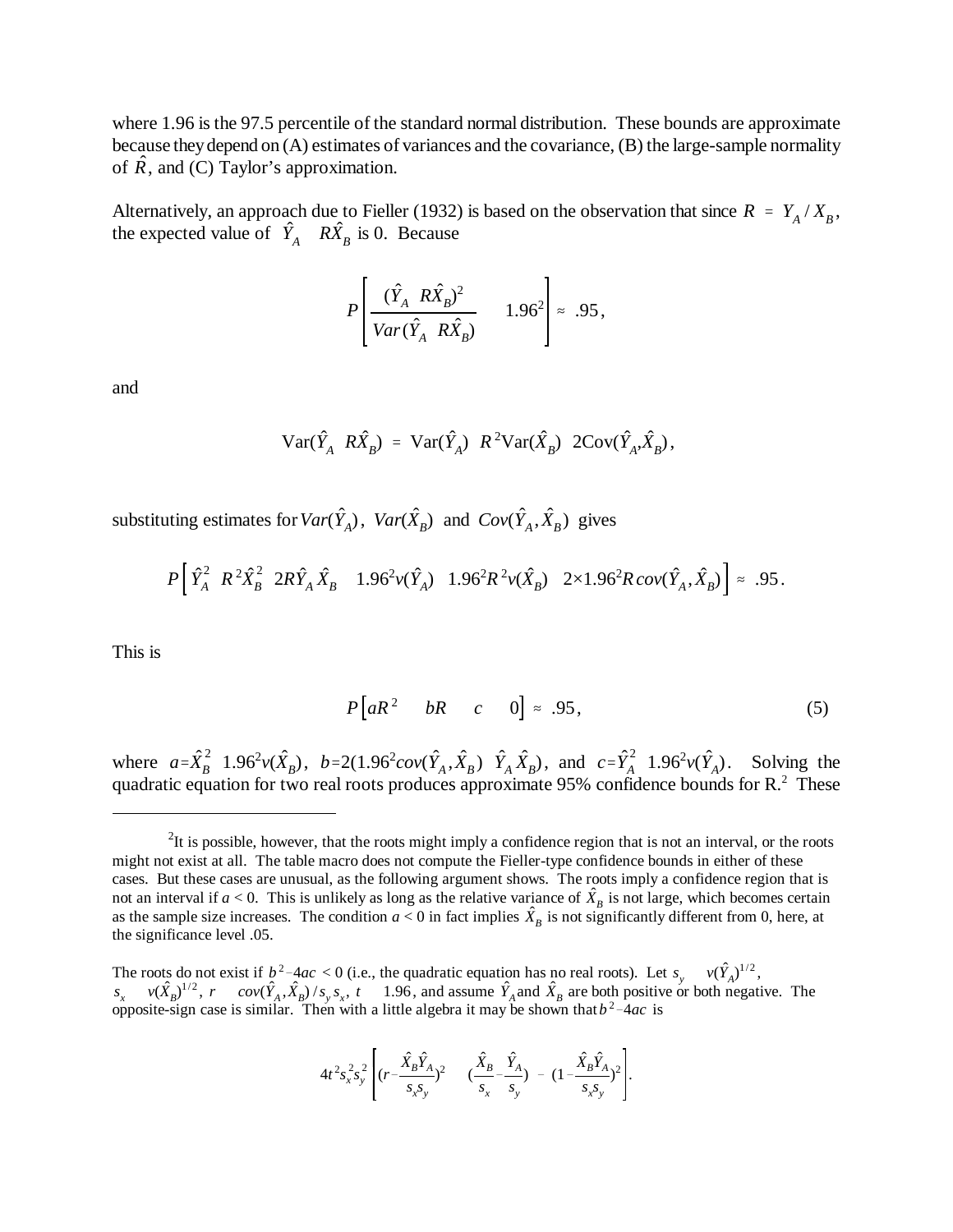bounds are approximate because they depend on (A) estimates of variances and the covariance, and (B) the large-sample-approximate normality of  $\hat{Y}_A$   $R\hat{X}_B$ . They do not depend on Taylor's approximation. Notice that the normal approximation applies to the distribution of  $\hat{Y}_A$   $R\hat{X}_B$  rather than  $\hat{R}$ , as in the Taylor approximation approach. Cochran (1977) notes "This approach requires fewer assumptions than the normal approximation [to the distribution of  $\hat{R}$ ] and takes some account of the skewness of the distribution of  $\hat{R}$ <sup>\*</sup>

### **2. Computing Standard Errors with the SAS table Macro**

To use the SAS table macro, first be sure that SAS can find it. Either include it directly in your SAS code, or use the mautosource option and the appropriate macro path, for example, as in

options mautosource SASAUTOS=("." "c:\bin" "c:\Programs\SAS\core\sasmacro");

Also before using the macro, the SAS library containing the NPTS formats catalog should be defined using a SAS libname statement (e.g., libname LIBRARY 'd:\npts\data';).

The table macro is not designed to handle missing values or subsetting where clauses.3 **Delete missing, logically excluded, or otherwise unwanted observations before using the macro**. Also ensure that missing values are reasonable in the first place. For example, suppose for a particular household, a particular variable is missing for every person. Then the household should probably also be regarded as missing, and that households should generally not contribute to the denominator of an estimate of the variable's per-household average. For ratios, the number of households for numerator and denominator variables should generally be the same.

For any particular analysis variable, the sample number of households in each substratum might depend on missing values of that variable. What if the analysis variable is missing for one person in a particular household, but not for another? Strictly speaking, adjustments for non-response to final weights should be tailored to the missing value structure of the particular analysis variable. No nonresponse adjustments to weights are made in the table macro, however, other than those already incorporated into the NPTS final adjusted weights. The final adjusted weights can be used as an approximation, but the approximation may be poor if there are a lot of missing values.

Even though there is a corresponding upper level (e.g., person) observation for every lower-level (e.g., trip) observation, missing upper-level values may entail deleting **lower**-level observations. For example, in computing trips per person for females and males, if the sex of a person is missing, then both the trip and person-data for that person would ordinarily be deleted. (Because of the way the

 $3$ The tablew.sas macro does do this for the specially prepared data NPTS sets used by the web server.

For unconstrained *r*, this is minimized where  $r = \hat{X}_B \hat{Y}_A / s_x s_y$ , which is ordinarily large and positive. However, because  $|r| \leq 1$  (Cauchy-Schwarz inequality), the minimum for  $|r| \leq 1$  typically occurs where  $r = 1$ , at which point  $b^2$ -4*ac* is positive.

Thus  $b^2$ -4*ac* tends to be positive in general.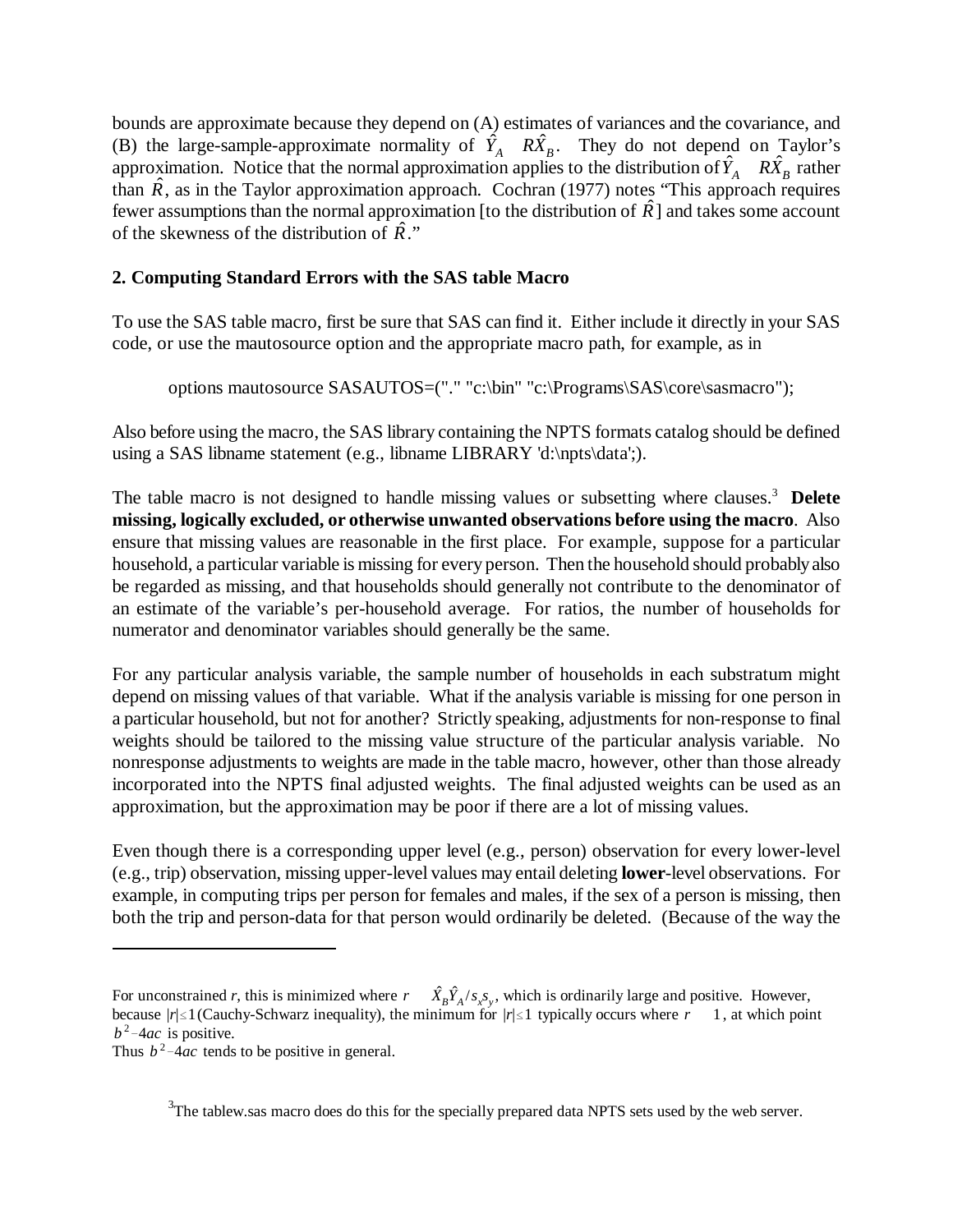table.sas macro handles missing values, these would be deleted anyway.)

To use the table macro, a SAS data set containing a variable *nhouse*, the number of households in each stratum (varstrat) and substratum (substrat), must be prepared and entered as a macro argument (see Table 1). If no households are excluded because of missing values or logical subsetting, then that data set can easily be computed from the household data set (hhold95). If, however, households are excluded by a subsetting "where" clause or because of missing values, then the number of households in a given substratum may be smaller than the total number of households for the entire survey, for that substratum.

In preparing the nhouse data set, also remember that higher-level variables might not be represented in lower-level data. For example, not every person need take a trip; not every household necessarily has a vehicle, or a female. It may be necessary to merge lower-level (e.g., trip) data with higher-level (e.g., person or household) data to ensure that these "no-shows"—households not logically excluded but not represented in the lower level data—are properly counted.

The table macro is called as

%table(*outdata, indatay, ywt, yvar, rowvar, colvar, pagevar, indatax, xwt, xvar, RCPx, rowfmt, colfmt, pagefmt*, *nhouse*);

The macro creates a SAS data set *outdata*, which is the only output argument. The macro can compute a weighted mean—the ratio of a weighted analysis variable sum to the corresponding sum of weights. Frequency proportions can be computed either by making the y analysis variable an indicator, or by using both y variables (class **A**) and x variables (class **B**). If *yvar* is not entered, it is assumed to be identically equal to 1.

Table 1 defines the other input arguments. Optional arguments may be missing, but there must always be 14 delimiting commas. Input data sets are unchanged on output. The SAS missing variable code '.' or ' ' is not admitted for defining a legitimate class (i.e., is dropped in proc means): Use something like 999 for missing values instead. (This is because proc means generates its own '.' values for the "All" categories.)

Table 2 lists the variables in the output data set created with the table macro. Not all variables are necessarily created (depending on optional inputs). These variable names are reserved words; they should not be used as macro arguments. The output variables listed in italics are arguments, the names supplied by the user. Names not in italics are the actual names of the output variables. Note that there is an output variable xvar (no italics) as distinguished from the input argument *xvar*.

The ratio lower confidence bounds are allowed to be negative to accommodate cases when numerators may be negative. If the LCBs turn out negative when they are logically nonnegative, set them to zero. But if ratio estimate **denominators**turn out nonpositive, ratio estimates and variances are not computed. Further, Fieller confidence bounds are not computed if either  $a < 0$  or  $b<sup>2</sup>$  4*ac*  $< 0$  (no real roots) in the quadratic equation (5) (see Section 1).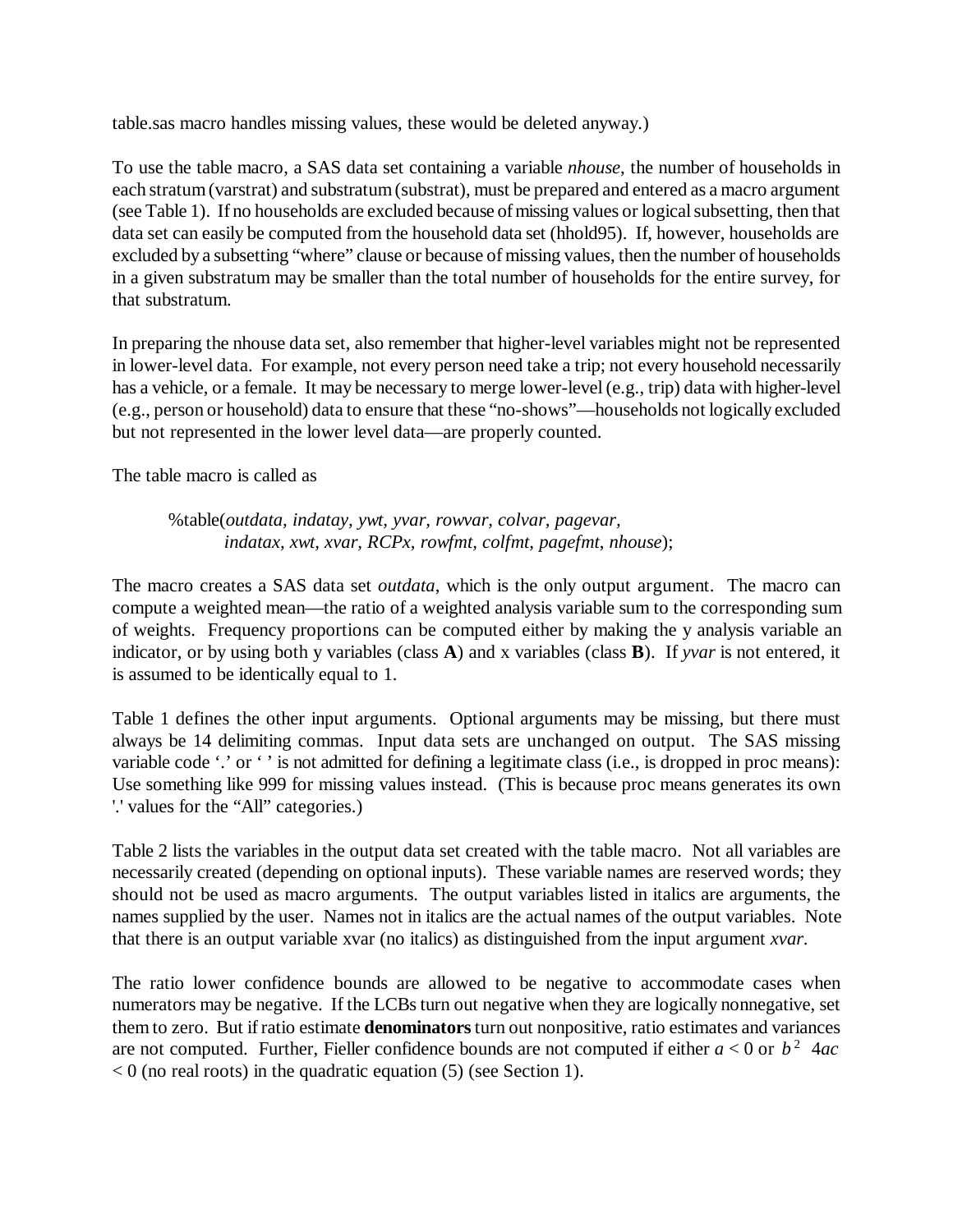#### **3. Examples**

Running the SAS code in Exhibit 1 first creates formats for trip purpose and age category. It then creates a SAS data set *person* and a SAS data set *trip* from the original NPTS SAS data sets *person95* and *daytrp95*, in the SAS library 'npts'. Age is broken into nine classes, including an "unknown" class. Trip purpose is recorded in the NPTS SAS variable *whytrp90*. No observations are excluded or missing. Notice that the class variable *whytrp90* is at the trip level, which is lower than the level of person, to which the age class variable applies.

Because no observations are missing or excluded, the data set *nhouse* containing the household counts for each stratum (*varstrat)* and substratum (*substrat*) are computed simply as frequency counts in the NPTS household level SAS data set *hhold95* (also in the NPTS SAS library).4

The data sets *person95* and *daytrp95* and the nhouse data sets are used as arguments to the table macro, which is used to estimate age-specific average trips per person for each trip purpose. The output of the example (Exhibit 1), which is simply a "contents" listing and a printout of the SAS data set created by the macro, is in Table 3a and 3b. Note that some of the variable labels are incomplete (truncated). This is because the labels are created automatically from labels of input variables, and because of the SAS limit for forty characters in labels. Macro users may need to redefine labels for variables with labels produced automatically.

Twelve more examples are in Appendix A. These are the Standard Tables from Appendix B of the NPTS *User's Guide* (FHWA 1997). Both programs and output are in the appendix. The macro used to produce this version of the Standard Tables was exactly the same as table.sas, except (1) the output data set was suppressed (not needed), and (2) additional code was added to handle the 'All' categories and to format the tables using the SAS tabulate procedure.

Although the standard errors in the versions of Standard Table 1 and 3 produced here coincide exactly with the standard errors in Standard Tables 1 and 3 in the *User's Guide*, the other standard errors differ slightly. This is because of the way "no-shows" were handled. For example, for Standard Table 6 (travel day person trips by age and sex), the input day-trip data contains no entries for persons (or households) with no trips. Persons without trips do not contribute to the count totals, but they do affect the standard errors, which depend on the total number of households in each substratum, including those with no trips. (See equation (4). The dependency is through  $n/(n-1)$ , which increases in  $n_{s}$ . When households are undercounted, standard errors are too small.) The "noshows" were not counted in the *User's Guide* Standard Table 6; thus the discrepancy.

There is no discrepancy in the standard errors for Standard Table 1 (number of households by household income and number of vehicles), because all households are represented in the input household data set. The standard errors in the two versions of Standard Table 2 (number of vehicles by age and type) differ, however, because of households without vehicles, which are not represented

 ${}^{4}$ e.g., proc freq data=npts.hhold95; table substrat/noprint out=a (drop=percent rename=(count=nhouse)); by varstrat;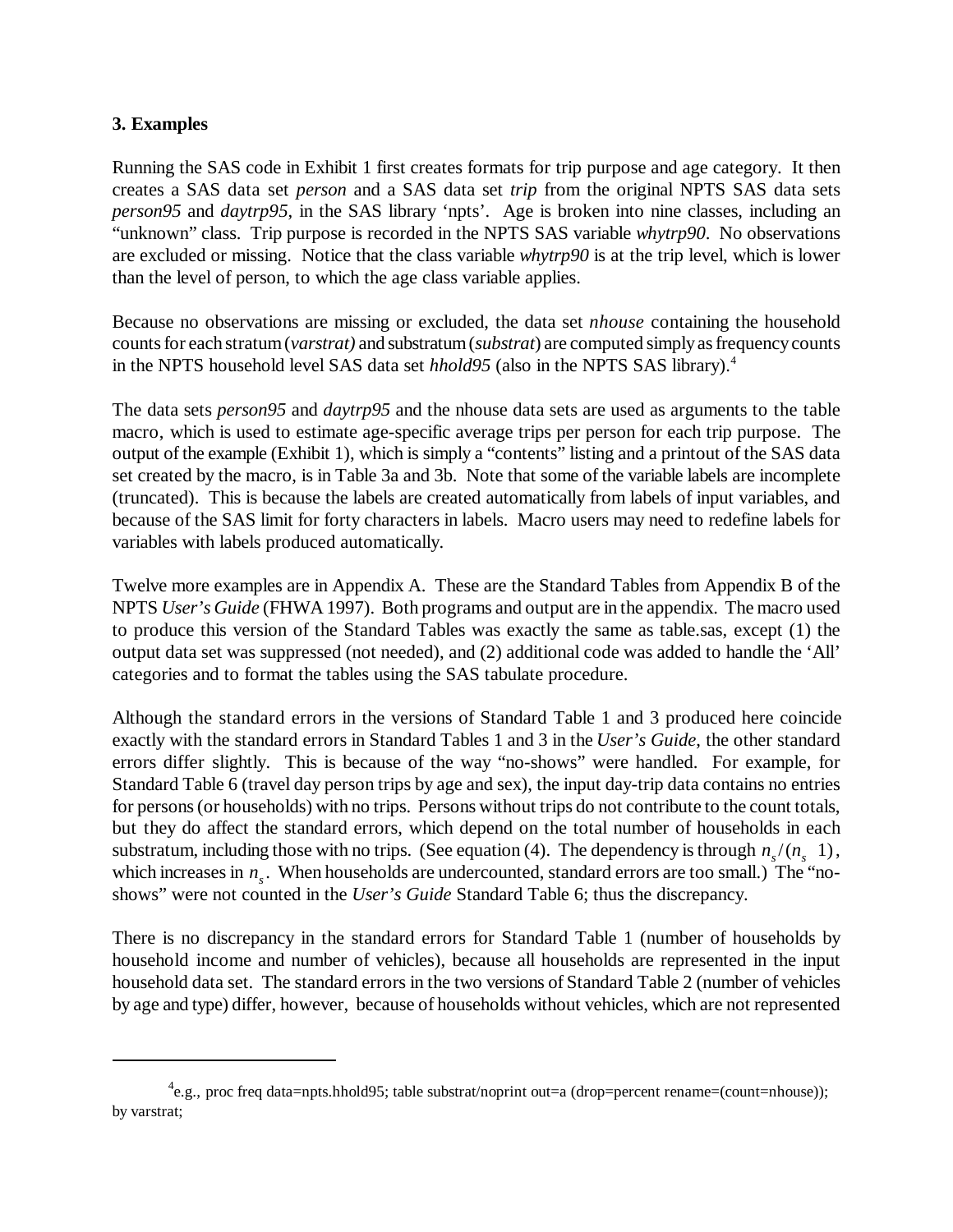| <b>Argument</b> | <b>Description</b>                                                                                                                                                                   | <b>Necessary/Optional?</b>                       |
|-----------------|--------------------------------------------------------------------------------------------------------------------------------------------------------------------------------------|--------------------------------------------------|
| indatay         | input data set containing y variables. Must<br>be sorted by varstrat substrat houseid.                                                                                               | Necessary                                        |
| ywt             | y variable weight-assumed nonmissing                                                                                                                                                 | Necessary                                        |
| yvar            | y analysis variable. Assumed equal to 1 if<br>not entered.                                                                                                                           | Optional                                         |
| rowyar          | first class variable (defines rows)                                                                                                                                                  | Optional, but necessary if colvar<br>is defined  |
| colvar          | second class variable (defines columns)                                                                                                                                              | Optional, but necessary if<br>pagevar is defined |
| pagevar         | third class variable (defines pages)                                                                                                                                                 | Optional                                         |
| indatax         | input data set containing x variables. Must<br>be sorted by varstrat substrat houseid. May<br>be same as indatay.                                                                    | Optional                                         |
| xwt             | x variable weight—if defined, assumed<br>nonmissing                                                                                                                                  | Optional but necessary if indatax<br>is defined. |
| xvar            | x analysis variable. Assumed equal to 1 if<br>not entered, but <i>xwt</i> is.                                                                                                        | Optional                                         |
| RCPx            | subset of row are colvared page var to define<br>denominator classes. RCP <sub>x</sub> must be<br>formable by deletion of zero or more entries<br>in the rowvar colvar pagevar list. | Optional                                         |
| rowfmt          | name of user-supplied format for row<br>variable (to override default)                                                                                                               | Optional                                         |
| colfmt          | name of user-supplied format for column<br>variable (to override default)                                                                                                            | Optional                                         |
| pagefmt         | name of user-supplied format for page<br>variable (to override default)                                                                                                              | Optional                                         |
| nhouse          | SAS data set containing varstrat, substrat,<br>and number of households in each<br>substratum. Must be sorted by varstrat and<br>substrat.                                           | Necessary                                        |

# **Table 1. Input arguments to SAS table macro**\*

\**outdata* is the only output argument. See text for discussion.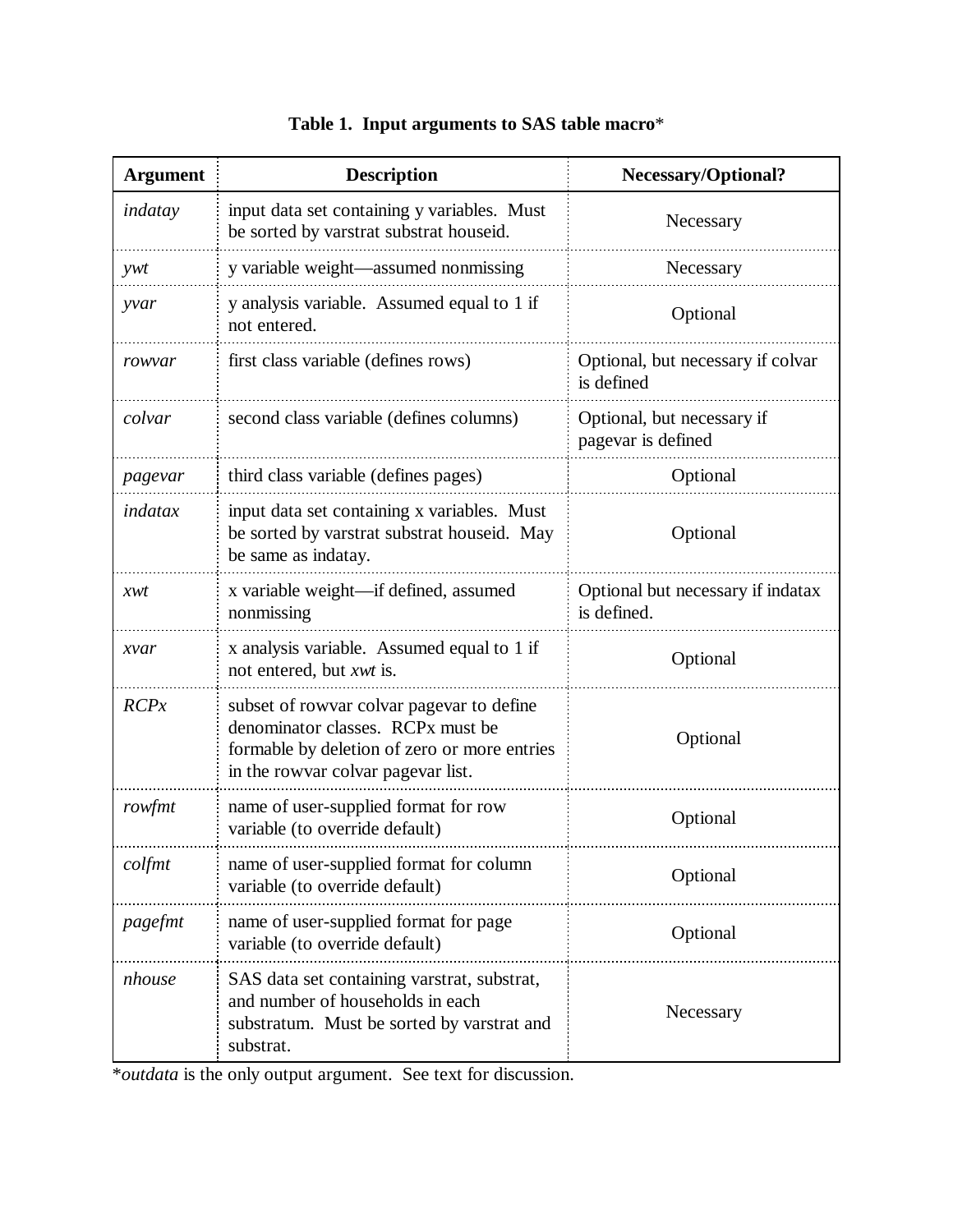| <b>Output variable</b> | <b>Description</b>                                               |
|------------------------|------------------------------------------------------------------|
| $ywt^{\dagger}$        | Sum of input y-weights                                           |
| $yvar^{\dagger}$       | Weighted sum of input y variables                                |
| rowvar <sup>†</sup>    | Same as input                                                    |
| colvar                 | Same as input                                                    |
| pagevar <sup>†</sup>   | Same as input                                                    |
| $xwt^{\dagger}$        | Sum of input x-weights                                           |
| xvar                   | Weighted sum of input x variables                                |
| ny                     | Number of observations with a yvar, or, if no yvar, then a ywt   |
| nx                     | Number of observations with an xvar                              |
| std_erry               | Standard error of yvar total                                     |
| se_ywt                 | Standard error of ywt total                                      |
| std_errx               | Standard error of xvar total                                     |
| ratioy                 | Ratio of yvar total to ywt total                                 |
| ratiox                 | Ratio of yvar total to xvar total                                |
| se_raty                | Standard error of ratioy, based on Taylor approximation          |
| se_ratx                | Standard error of ratiox, based on Taylor approximation          |
| corry                  | Weighted correlation of yvar and ywt                             |
| corrx                  | Weighted correlation of yvar and xvar                            |
| $\text{lcb\_fy}$       | Lower of Fieller-type 95% two-sided confidence bounds for ratioy |
| $ucb_f$                | Upper of Fieller-type 95% two-sided confidence bounds for ratioy |
| $\mathbf{lcb\_fx}$     | Lower of Fieller-type 95% two-sided confidence bounds for ratiox |
| $ucb_{K}$              | Upper of Fieller-type 95% two-sided confidence bounds for ratiox |
| $\text{lb\_tx}$        | Lower of Taylor-type 95% two-sided confidence bounds for ratioy  |
| $ucb_{tx}$             | Upper of Taylor-type 95% two-sided confidence bounds for ratioy  |
| $\text{ltb\_ty}$       | Lower of Taylor-type 95% two-sided confidence bounds for ratiox  |
| $ucb_t$                | Upper of Taylor-type 95% two-sided confidence bounds for ratiox  |

## **Table 2. Variables in output data set (***outdata)* **created with table macro**\*

\*Not all variables are necessarily created.

**†** Italicized names are argument names. Other names are actual names.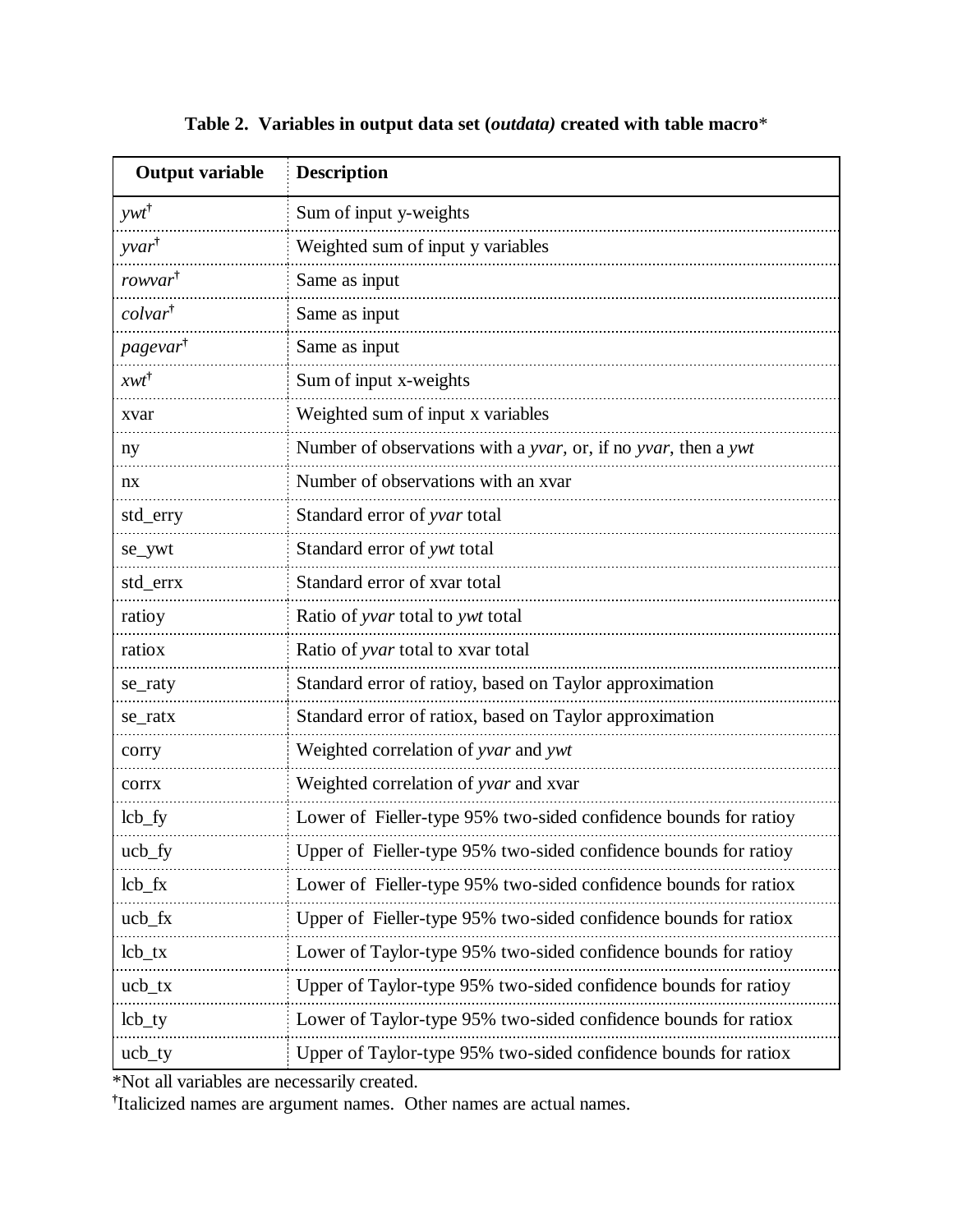options nodate nonumber ps=62 ls=80 missing=' '; libname npts 'd:\npts\data'; libname LIBRARY 'd:\npts\data';

proc format; value \$purpfmt '00'='TOTAL' '01'='To/From Work''02'='Work Related Business''03','04','06'='Family/Personal Business' '05'='Civic, Educational & Religious' '07'-'10'='Social & Recreational''11'='Other' '98'='Unreported';

value age  $1 = 5-15'$   $2 = 16-19'$   $3 = 20-24'$  $4 = 25 - 34'$   $5 = 35 - 44'$   $6 = 45 - 54'$  $7 = 55-64'$   $8 = 65+9 = 70$  Unknown';

#### data person;

set npts.person95 (keep=houseid personid r\_age varstrat substrat wtperfin); if  $5 \le r \_age \le 15$  then age = 1; else if  $16 \le r$  age  $\le 19$  then age = 2; else if  $20 \le r$  age  $\le 24$  then age = 3; else if  $25 \le r \_age \le 34$  then age = 4; else if  $35 \le r\_\text{age} \le 44$  then age = 5; else if  $45 \le r \_age \le 54$  then age = 6; else if  $55 \le r \_age \le 64$  then age = 7; else if  $r_{\text{age}} \geq 65$  and  $r_{\text{age}}$  not in (998,999) then age = 8; else if r\_age in (998,999) then age = 9; label age='Age';

proc sort; by varstrat substrat houseid personid; proc sort data=npts.daytrp95 (keep=houseid personid varstrat substrat whytrp90 wttrdfin) out=trip; by varstrat substrat houseid personid;

data trip; merge trip person; by varstrat substrat houseid personid;

%table(a,trip,wttrdfin,,age,whytrp90,, person,wtperfin,,age,age,\$purpfmt,,npts.nhouse);

data a; set a; if age=. then age=11; if whytrp90='' then whytrp90='99';

proc sort; by age whytrp90;

proc format; value newage 11='All' other=[age]; value \$newpurp '99'='All' other=[\$purpfmt];

proc contents data=here.out; title "Example--Contents of Output Data Set";

proc print data=a label; title "Example--Travel Period Trips per Person by Trip Purpose"; format age newage. whytrp90 \$newpurp.;

Exhibit 1. SAS program for Example 1.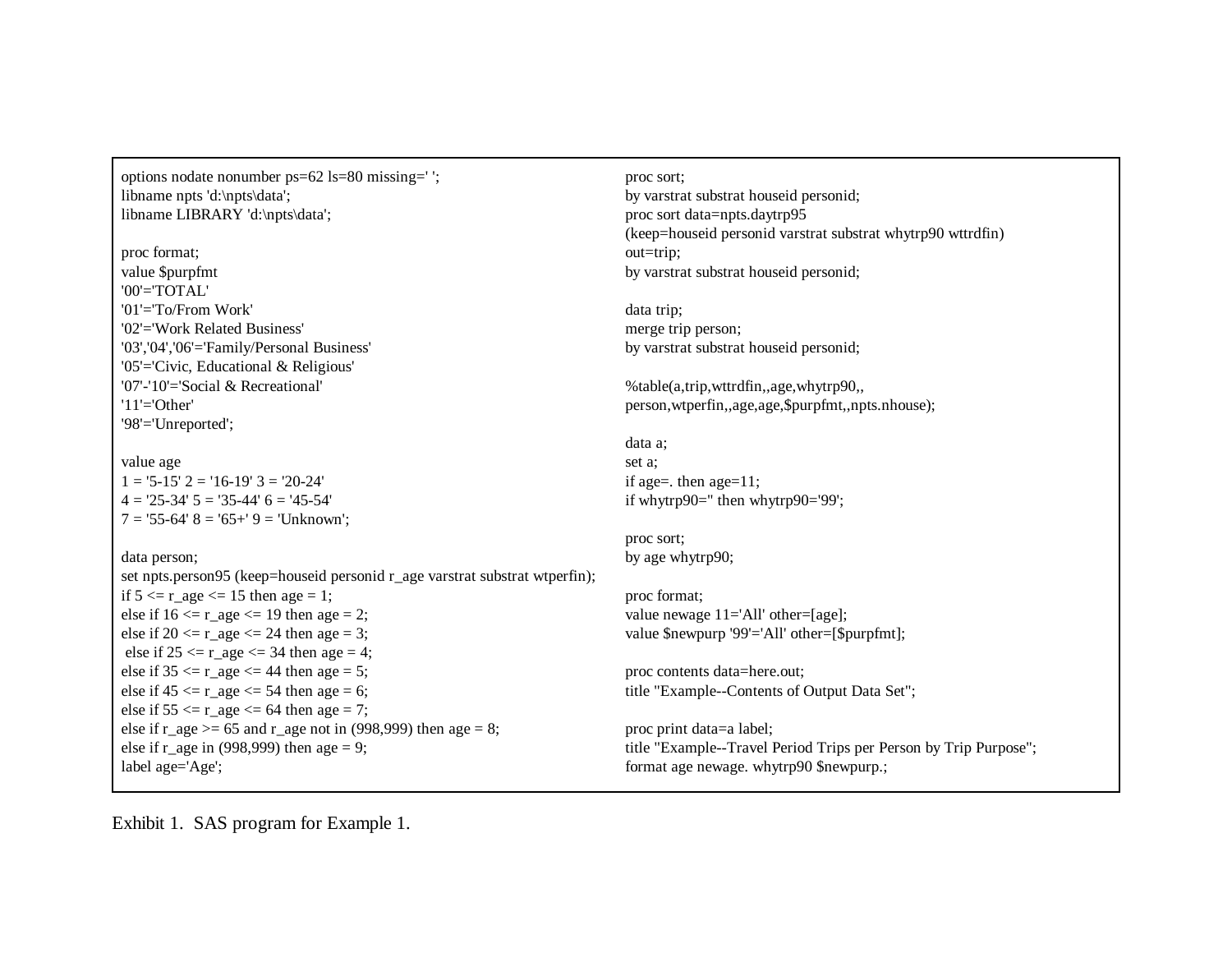#### CONTENTS PROCEDURE

| Data Set Name: WORK.A    |                                               | Observations:           | 72  |
|--------------------------|-----------------------------------------------|-------------------------|-----|
| Member Type:             | DATA                                          | Variables:              | 16  |
| Engine:                  | V612                                          | Indexes:                | 0   |
| Created:                 | 9:12 Wednesday, March 10, 1999                | Observation Length:     | 122 |
|                          | Last Modified: 9:12 Wednesday, March 10, 1999 | Deleted Observations: 0 |     |
| Protection:              |                                               | Compressed:             | NO. |
| Data Set Type:<br>Label: |                                               | Sorted:                 | YES |
|                          |                                               |                         |     |

-----Engine/Host Dependent Information-----

Data Set Page Size: 8192 Number of Data Set Pages: 2<br>File Format: 607 File Format: First Data Page: 1<br>Max Obs per Page: 66 Max Obs per Page: Obs in First Data Page: 48

-----Alphabetic List of Variables and Attributes-----

| # Variable Type Len Pos Format |     |   |         |        | Label                                          |
|--------------------------------|-----|---|---------|--------|------------------------------------------------|
| 1 AGE                          | Num | 8 |         | 0 AGE. | Aqe                                            |
| 16 CORRX                       | Num |   | 8 1 1 4 |        | Corr Final person wt person-nonresp adju       |
| 13 LCB FX                      | Num |   | 8 90    |        | Fieller LCB X-Ratio                            |
| 14 LCB TX                      | Num |   | 8 98    |        | Taylor LCB X-Ratio                             |
| 6 NX                           | Num |   | 8 34    |        | Num. with Final person wt person-nonresp       |
| 3 NY                           | Num |   | 8 10    |        | Num, with Final travel day trip weight         |
| 9 RATIOX Num                   |     |   | 8 58    |        | Ratio Final travel day trip weight to Fi       |
| 10 SE RATX Num                 |     | 8 | - 66    |        | Taylor SE Ratio                                |
| 11 SE RATX1 Num                |     |   | 8 74    |        | Fixed-denom. Ratio SE                          |
| 8 STD ERRX Num                 |     |   | 8 50    |        | SE Final person wt person-nonresp adjust       |
| 5 STD ERRY Num                 |     |   | 8 26    |        | SE Final travel day trip weight                |
| 12 UCB FX Num                  |     |   | 8 82    |        | Fieller UCB X-Ratio                            |
| 15 UCB_TX Num                  |     |   | 8 106   |        | Taylor UCB X-Ratio                             |
| 2 WHYTRP90 Char                |     | 2 |         |        | 8 \$PURPFMT. Purpose of trip (1990 definition) |
| 4 WTTRDFIN Num                 |     | 8 | 18      |        | Final travel day trip weight                   |
| 7 XVAR                         | Num | 8 | 42      |        | Final person wt person-nonresp adjusted        |

-----Sort Information-----

Sortedby: AGE WHYTRP90 Validated: YES Character Set: ANSI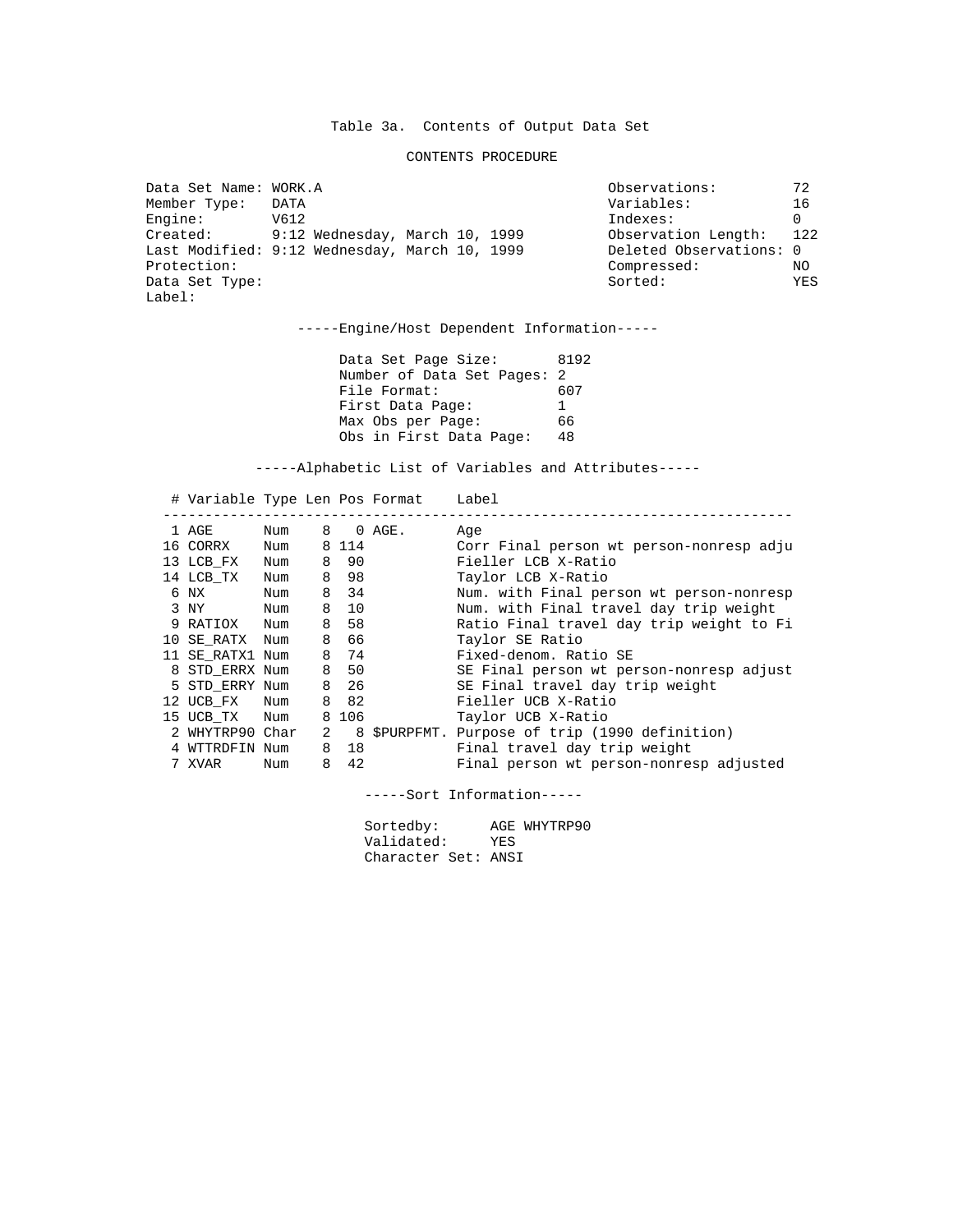|                |                        |                                      |                                |                |            | Num. with          |        |                |
|----------------|------------------------|--------------------------------------|--------------------------------|----------------|------------|--------------------|--------|----------------|
|                |                        |                                      |                                |                |            | Final travel       |        | Final travel   |
|                |                        |                                      | Purpose of trip (1990          |                |            | day trip           |        | day trip       |
| OBS            | Age                    | definition)                          |                                |                |            | weight             |        | weight         |
|                |                        |                                      |                                |                |            |                    |        |                |
|                | $1 5 - 15$             | To/From Work                         |                                |                |            | 699                |        | 555989926.66   |
|                | $25 - 15$              |                                      | Work Related Business          |                |            | 88                 |        | 64934414.49    |
|                | $35 - 15$              |                                      | Family/Personal Business       |                |            |                    |        | 17316791444.39 |
|                |                        |                                      |                                |                |            | 18008              |        |                |
|                | $45 - 15$              |                                      | Civic, Educational & Religious |                |            | 18975              |        | 16772292825.50 |
|                | $55 - 15$              |                                      | Social & Recreational          |                |            | 24336              |        | 23407178267.94 |
|                | $65 - 15$              | Other                                |                                |                |            | 153                |        | 131659160.13   |
|                | $75 - 15$              | Unreported                           |                                |                |            | 13                 |        | 5757600.58     |
|                | $85 - 15$              | All                                  |                                |                |            | 62272              |        | 58254603639.69 |
|                | $9 16 - 19$            | To/From Work                         |                                |                |            | 3073               |        | 3263729328.78  |
|                | 10 16-19               |                                      | Work Related Business          |                |            | 164                |        | 180225338.45   |
|                | 11 16-19               |                                      | Family/Personal Business       |                |            | 7703               |        | 8473506783.00  |
|                | 12 16-19               |                                      | Civic, Educational & Religious |                |            | 4513               |        | 4250818350.80  |
|                | 13 16-19               |                                      | Social & Recreational          |                |            | 6758               |        | 7566931797.46  |
|                |                        |                                      |                                |                |            |                    |        |                |
|                | 14 16-19               | Other                                |                                |                |            | 48                 |        | 46993560.91    |
|                |                        |                                      |                                |                |            |                    |        |                |
|                |                        |                                      | Num. with                      | Final person   |            | SE Final           |        | Ratio Final    |
|                | SE Final               |                                      | Final person                   | wt             |            | person wt          |        | travel day     |
|                | travel day             |                                      | wt                             | person-nonresp |            | person-nonresp     |        | trip weight    |
| OBS            | trip weight            |                                      | person-nonresp                 | adjusted       |            | adjust             |        | to Fi          |
|                |                        |                                      |                                |                |            |                    |        |                |
| 1              | 49793745.17            |                                      | 17082                          | 43091967.42    |            |                    | 821.79 | 12.90          |
| 2              | 14109868.58            |                                      | 17082                          | 43091967.42    |            |                    | 28.67  | 1.51           |
| 3              | 478505994.54           |                                      | 17082                          | 43091967.42    |            |                    | 5.35   | 401.86         |
| 4              |                        |                                      | 17082                          | 43091967.42    |            |                    | 2.31   | 389.22         |
| 5              | 386355476.19           |                                      |                                |                |            | 1.52               | 543.19 |                |
|                |                        | 598387563.62<br>17082<br>28244717.62 |                                | 43091967.42    |            |                    |        |                |
| 6              |                        |                                      | 17082                          | 43091967.42    |            |                    | 1.23   | 3.06           |
| 7              | 3525572.06             |                                      | 17082                          | 43091967.42    |            |                    | 1.11   | 0.13           |
| 8              | 1125015730.39          |                                      | 17082                          | 43091967.42    |            | 675338.96          |        | 1351.87        |
| 9              | 144218932.54           |                                      | 4893                           | 14074361.38    |            |                    | 574.34 | 231.89         |
| 10             | 34021188.07            |                                      | 4893                           | 14074361.38    |            | 23.97              |        | 12.81          |
| 11             | 307705913.11           |                                      | 4893                           | 14074361.38    |            |                    | 4.90   | 602.05         |
| 12             | 153906974.32           |                                      | 4893                           | 14074361.38    |            |                    | 2.21   | 302.03         |
| 13             | 277163079.43           |                                      | 4893                           | 14074361.38    |            | 1.49               |        | 537.64         |
| 14             | 18851863.91            |                                      | 4893                           | 14074361.38    |            |                    | 1.22   | 3.34           |
|                |                        |                                      |                                |                |            |                    |        |                |
|                |                        |                                      |                                |                |            |                    |        | Corr Final     |
|                |                        |                                      | Fieller                        | Fieller        | Taylor     | Taylor             |        | person wt      |
|                |                        | Fixed-denom.                         | <b>UCB</b>                     | <b>LCB</b>     | <b>LCB</b> | <b>UCB</b>         |        | person-nonresp |
|                | Taylor<br>OBS SE Ratio |                                      |                                |                |            |                    |        |                |
|                |                        | Ratio SE                             | X-Ratio                        | X-Ratio        |            | X-Ratio X-Ratio    |        | adju           |
|                |                        |                                      |                                |                |            |                    |        |                |
| 1              | 1.1276                 | 1.1555                               | 15.10                          | 10.68          | 10.69      | 15.11              |        | 112.11         |
| 2              | 0.3261                 | 0.3274                               | 2.14                           | 0.87           | 0.87       | 2.15               |        | 1321.61        |
| $\mathsf 3$    |                        | 6.5539<br>11.1043<br>414.32          |                                | 388.62         | 389.01     | 72461.36<br>414.70 |        |                |
| $\overline{4}$ | 2.5459                 | 8.9658                               | 393.86                         | 383.85         | 384.23     | 394.21             |        | 197198.99      |
| 5              | 6.5811                 | 13.8863                              | 555.57                         | 529.75         | 530.29     | 556.09             |        | 280768.09      |
| $\epsilon$     | 0.6528                 | 0.6555                               | 4.33                           | 1.77           | 1.78       | 4.33               |        | 30807.36       |
| $\overline{7}$ | 0.0818                 | 0.0818                               | 0.29                           | $-0.03$        | $-0.03$    | 0.29               |        | 7575.81        |
| 8              | 14.9093                | 26.1073                              | 1381.09                        | 1322.62        |            | 1322.65 1381.09    |        | 0.82           |
| $\mathsf 9$    | 6.6548                 | 10.2469                              | 244.44                         | 218.34         | 218.85     | 244.93             |        | 313.07         |
|                | 2.3772                 | 2.4172                               | 17.44                          |                |            |                    |        | 1822.69        |
| 10             |                        |                                      |                                | 8.12           | 8.15       | 17.46              |        |                |
| 11             | 9.6672                 | 21.8629                              | 619.81                         | 581.84         | 583.11     | 621.00             |        | 41994.65       |
| 12             | 5.6302                 | 10.9353                              | 312.52                         | 290.42         | 290.99     | 313.06             |        | 84629.82       |
| 13             | 8.6186                 | 19.6928                              | 553.45                         | 519.59         | 520.75     | 554.53             |        | 140095.51      |
| 14             | 1.3347                 | 1.3394                               | 5.95                           | 0.72           | 0.72       | 5.95               |        | 16298.81       |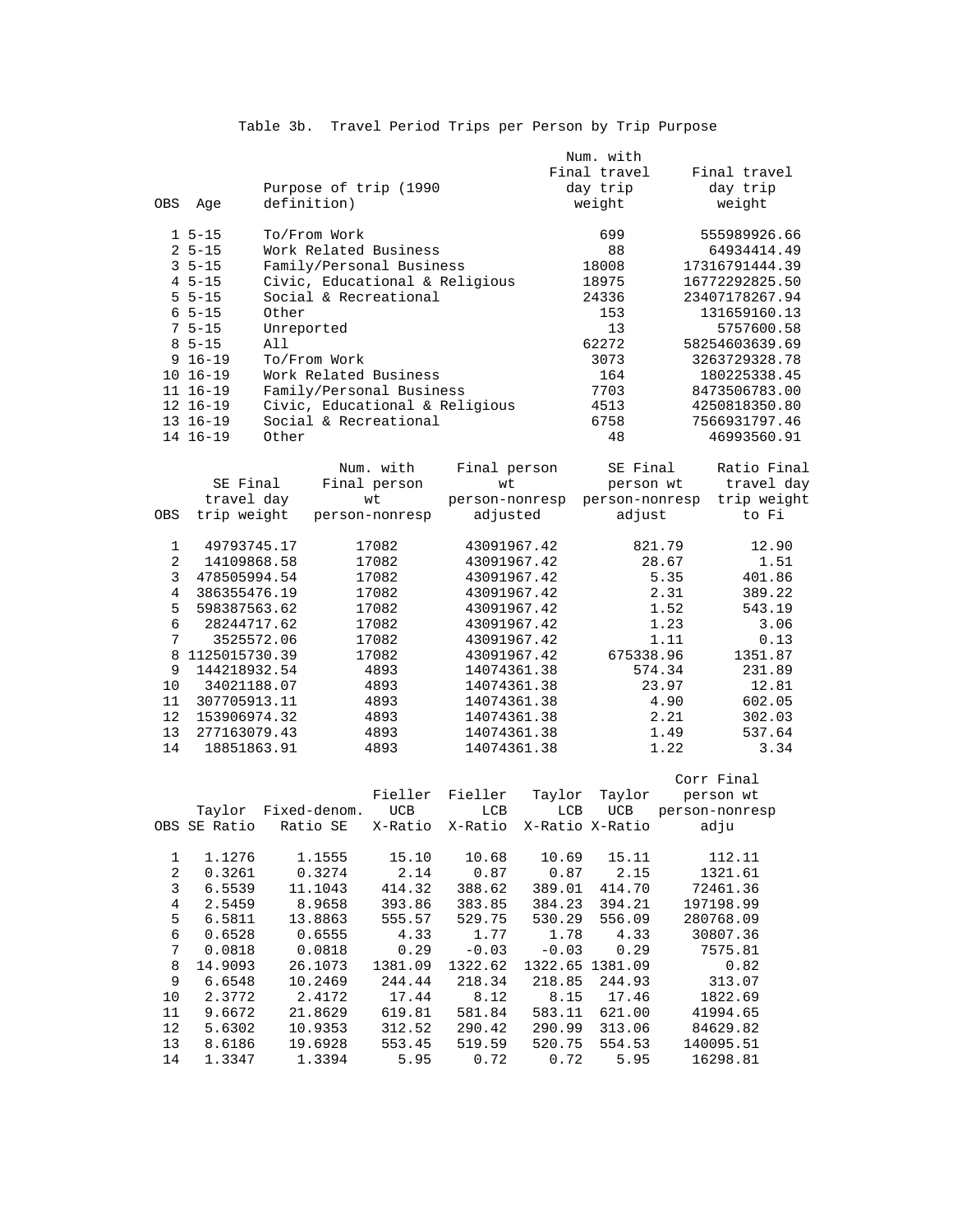|     |                |                                | Num, with      |                 |
|-----|----------------|--------------------------------|----------------|-----------------|
|     |                |                                | Final travel   |                 |
|     |                | Purpose of trip (1990          | day trip       | Final travel    |
| OBS | Aqe            | definition)                    | weight         | day trip weight |
|     | 15 16-19       | Unreported                     | 3              | 6747589.13      |
|     | $16 \t16 - 19$ | All                            | 22262          | 23788952748.53  |
|     | $1720 - 24$    | To/From Work                   | 5348           | 6208420861.19   |
|     | $1820 - -24$   | Work Related Business          | 459            | 519622081.82    |
|     | $1920 - 24$    | Family/Personal Business       | 8798           | 10633820370.80  |
|     | $2020 - 24$    | Civic, Educational & Religious | 1730           | 2242405885.47   |
|     | $2120 - 24$    | Social & Recreational          | 5638           | 6682365152.37   |
|     | $2220 - 24$    | Other                          | 42             | 55174791.95     |
|     | $23 \t20 - 24$ | Unreported                     | $\mathfrak{D}$ | 6199369.04      |
|     | $2420 - -24$   | All                            | 22017          | 26348008512.64  |
|     | $2525-34$      | To/From Work                   | 17088          | 18599928241.65  |
|     | $26 \t25 - 34$ | Work Related Business          | 2113           | 2353939847.17   |
|     | $2725 - 34$    | Family/Personal Business       | 31722          | 34929022989.02  |
|     | $28$ $25 - 34$ | Civic, Educational & Religious | 2159           | 2552560417.10   |

| OBS | SE Final<br>travel day<br>trip weight | Num. with<br>Final person<br>wt<br>person-nonresp | Final person<br>wt<br>person-nonresp<br>adjusted | SE Final<br>person wt<br>person-nonresp<br>adjust | Ratio Final<br>travel day<br>trip weight<br>to Fi |
|-----|---------------------------------------|---------------------------------------------------|--------------------------------------------------|---------------------------------------------------|---------------------------------------------------|
| 15  | 5568403.74                            | 4893                                              | 14074361.38                                      | 1.10                                              | 0.48                                              |
| 16  | 649902194.71                          | 4893                                              | 14074361.38                                      | 329870.38                                         | 1690.23                                           |
| 17  | 220320748.35                          | 4934                                              | 16127711.36                                      | 638.66                                            | 384.95                                            |
| 18  | 73591879.76                           | 4934                                              | 16127711.36                                      | 25.27                                             | 32.22                                             |
| 19  | 394826379.53                          | 4934                                              | 16127711.36                                      | 5.03                                              | 659.35                                            |
| 20  | 170738801.40                          | 4934                                              | 16127711.36                                      | 2.24                                              | 139.04                                            |
| 21  | 262249792.05                          | 4934                                              | 16127711.36                                      | 1.50                                              | 414.34                                            |
| 22  | 14283840.35                           | 4934                                              | 16127711.36                                      | 1.22                                              | 3.42                                              |
| 23  | 6199369.04                            | 4934                                              | 16127711.36                                      | 1.11                                              | 0.38                                              |
| 24  | 769345251.32                          | 4934                                              | 16127711.36                                      | 407885.74                                         | 1633.71                                           |
| 25  | 399416627.30                          | 14539                                             | 43365959.84                                      | 790.69                                            | 428.91                                            |
| 26  | 131616855.43                          | 14539                                             | 43365959.84                                      | 28.12                                             | 54.28                                             |
| 27  | 725624338.95                          | 14539                                             | 43365959.84                                      | 5.30                                              | 805.45                                            |
| 28  | 139384133.04                          | 14539                                             | 43365959.84                                      | 2.30                                              | 58.86                                             |

|    |              |              |         |                 |         |                 | Corr Final     |
|----|--------------|--------------|---------|-----------------|---------|-----------------|----------------|
|    |              |              | Fieller | Fieller         | Taylor  | Taylor          | person wt      |
|    | Taylor       | Fixed-denom. | UCB     | LCB             | LCB     | UCB             | person-nonresp |
|    | OBS SE Ratio | Ratio SE     |         | X-Ratio X-Ratio |         | X-Ratio X-Ratio | adju           |
| 15 | 0.3953       | 0.3956       | 1.25    | $-0.30$         | $-0.30$ | 1.25            | 9072.92        |
| 16 | 25.8718      | 46.1763      | 1741.12 | 1639.59         |         | 1639.53 1740.94 | 0.83           |
| 17 | 3.1100       | 13.6610      | 390.23  | 377.91          | 378.86  | 391.05          | 424.85         |
| 18 | 4.4446       | 4.5631       | 40.87   | 23.44           | 23.51   | 40.93           | 2316.14        |
| 19 | 6.1538       | 24.4812      | 669.89  | 645.54          | 647.29  | 671.41          | 55795.10       |
| 20 | 9.0410       | 10.5867      | 156.35  | 120.90          | 121.32  | 156.76          | 74127.63       |
| 21 | 7.3158       | 16.2608      | 427.73  | 398.99          | 400.00  | 428.68          | 168568.73      |
| 22 | 0.8815       | 0.8857       | 5.14    | 1.69            | 1.69    | 5.15            | 16011.40       |
| 23 | 0.3842       | 0.3844       | 1.14    | $-0.37$         | $-0.37$ | 1.14            | 6853.75        |
| 24 | 24.3810      | 47.7033      | 1681.59 | 1585.90         | 1585.92 | 1681.50         | 0.86           |
| 25 | 1.8645       | 9.2104       | 432.21  | 424.87          | 425.25  | 432.56          | 564.75         |
| 26 | 2.8129       | 3.0350       | 59.75   | 48.72           | 48.77   | 59.79           | 6079.23        |
| 27 | 4.3309       | 16.7326      | 813.34  | 796.31          | 796.96  | 813.94          | 79255.27       |
| 28 | 2.9877       | 3.2141       | 64.67   | 52.96           | 53.01   | 64.72           | 69905.56       |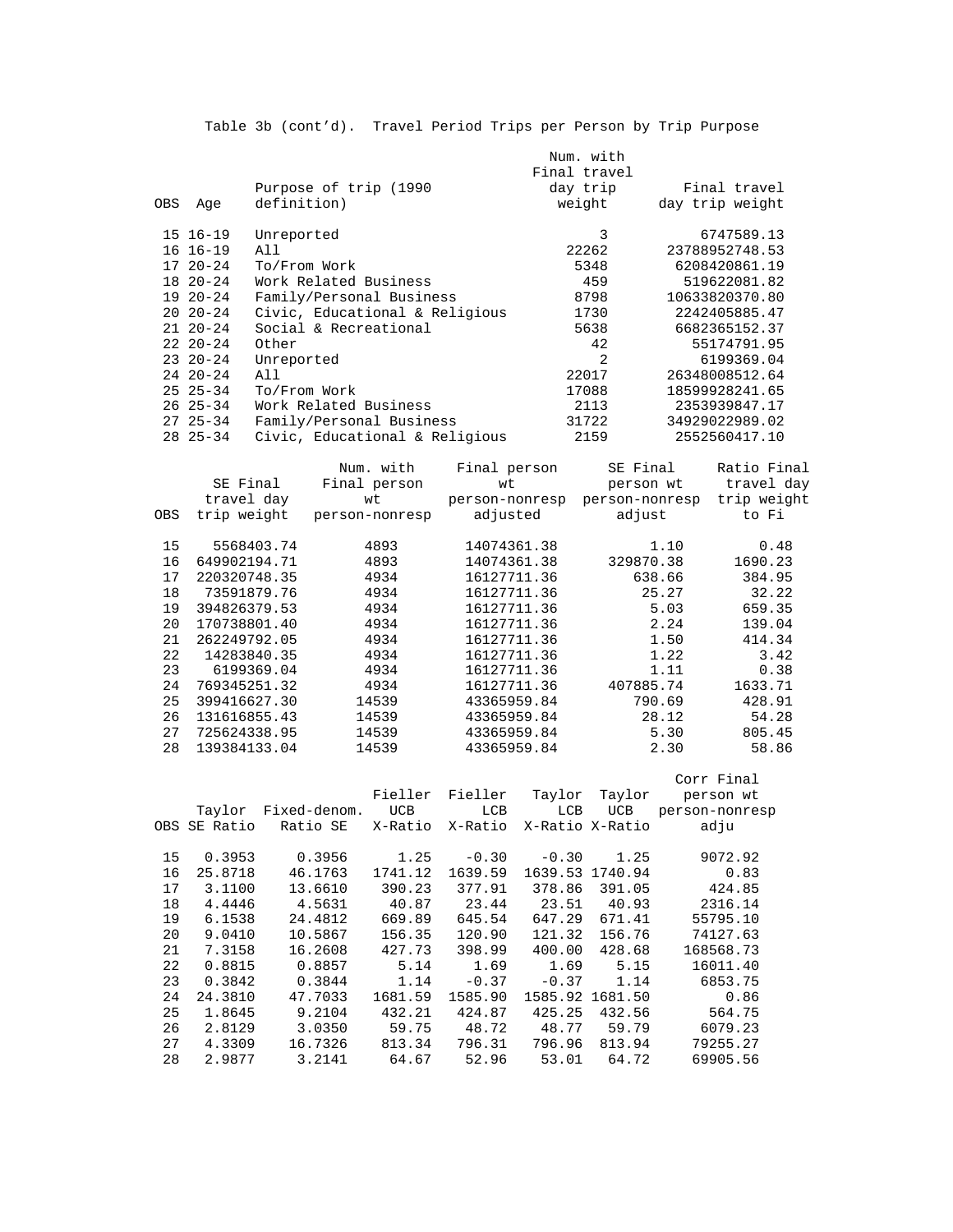|     |                    |                                | Num. with    |                 |
|-----|--------------------|--------------------------------|--------------|-----------------|
|     |                    |                                | Final travel |                 |
|     |                    | Purpose of trip (1990          | day trip     | Final travel    |
| OBS | Aqe                | definition)                    | weight       | day trip weight |
|     | $29 \t25 - 34$     | Social & Recreational          | 13725        | 15584448471.63  |
|     | $30 \t25 - 34$     | Other                          | 93           | 94228637.39     |
|     | $31 \t25 - 34$     | Unreported                     | 10           | 6118535.57      |
|     | $32 \t25 - 34$     | All                            | 66910        | 74120247139.53  |
|     | $33 \t35 - 44$     | To/From Work                   | 21769        | 18192221602.61  |
|     | $34$ $35 - 44$     | Work Related Business          | 3455         | 3033505180.79   |
|     | $35 \t35 - 44$     | Family/Personal Business       | 44583        | 37950899004.79  |
|     | $36 \t35 - 44$     | Civic, Educational & Religious | 2605         | 2356517151.01   |
|     | $37 \quad 35 - 44$ | Social & Recreational          | 15949        | 14119330218.26  |
|     | $38$ $35 - 44$     | Other                          | 106          | 105939855.96    |
|     | $39 \t35 - 44$     | Unreported                     | 30           | 19292330.88     |
|     | $40.35 - 44$       | All                            | 88497        | 75777705344.30  |
|     | 41 45-54           | To/From Work                   | 16205        | 12336750803.51  |
|     | $4245 - 54$        | Work Related Business          | 2544         | 2006788375.68   |

| OBS | SE Final<br>travel day<br>trip weight | Num. with<br>Final person<br>wt<br>person-nonresp | Final person<br>wt<br>person-nonresp<br>adjusted | SE Final<br>person wt<br>person-nonresp<br>adjust | Ratio Final<br>travel day<br>trip weight<br>to Fi |
|-----|---------------------------------------|---------------------------------------------------|--------------------------------------------------|---------------------------------------------------|---------------------------------------------------|
| 29  | 381298302.71                          | 14539                                             | 43365959.84                                      | 1.52                                              | 359.37                                            |
| 30  | 22728243.60                           | 14539                                             | 43365959.84                                      | 1.23                                              | 2.17                                              |
| 31  | 5005568.74                            | 14539                                             | 43365959.84                                      | 1.11                                              | 0.14                                              |
| 32  | 1249456199.38                         | 14539                                             | 43365959.84                                      | 625185.66                                         | 1709.18                                           |
| 33  | 343254131.68                          | 17994                                             | 42329000.00                                      | 741.01                                            | 429.78                                            |
| 34  | 159828950.52                          | 17994                                             | 42329000.00                                      | 27.22                                             | 71.66                                             |
| 35  | 693786522.48                          | 17994                                             | 42329000.00                                      | 5.22                                              | 896.57                                            |
| 36  | 130093715.22                          | 17994                                             | 42329000.00                                      | 2.28                                              | 55.67                                             |
| 37  | 332197006.38                          | 17994                                             | 42329000.00                                      | 1.51                                              | 333.56                                            |
| 38  | 18893480.11                           | 17994                                             | 42329000.00                                      | 1.23                                              | 2.50                                              |
| 39  | 12206746.05                           | 17994                                             | 42329000.00                                      | 1.11                                              | 0.46                                              |
| 40  | 1162909261.18                         | 17994                                             | 42329000.00                                      | 549090.37                                         | 1790.21                                           |
| 41  | 256966468.47                          | 14022                                             | 31059973.98                                      | 662.51                                            | 397.19                                            |
| 42  | 111408092.45                          | 14022                                             | 31059973.98                                      | 25.74                                             | 64.61                                             |

|    |              |              |         |         |                 |                 | Corr Final     |
|----|--------------|--------------|---------|---------|-----------------|-----------------|----------------|
|    |              |              | Fieller | Fieller | Taylor          | Taylor          | person wt      |
|    | Taylor       | Fixed-denom. | UCB     | LCB     | LCB             | <b>UCB</b>      | person-nonresp |
|    | OBS SE Ratio | Ratio SE     | X-Ratio | X-Ratio | X-Ratio X-Ratio |                 | adju           |
|    |              |              |         |         |                 |                 |                |
| 29 | 5.2902       | 8.7926       | 369.48  | 348.74  | 349.00          | 369.74          | 223043.13      |
| 30 | 0.5221       | 0.5241       | 3.19    | 1.15    | 1.15            | 3.20            | 32135.90       |
| 31 | 0.1154       | 0.1154       | 0.37    | $-0.09$ | $-0.09$         | 0.37            | 10062.90       |
| 32 | 15.5163      | 28.8119      | 1739.62 | 1678.78 |                 | 1678.77 1739.59 | 0.84           |
| 33 | 1.9272       | 8.1092       | 433.29  | 425.72  | 426.00          | 433.56          | 508.47         |
| 34 | 3.5569       | 3.7759       | 78.59   | 64.65   | 64.69           | 78.64           | 4612.74        |
| 35 | 0.0000       | 16.3903      |         |         | 896.57          | 896.57          | 74429.20       |
| 36 | 2.8717       | 3.0734       | 61.26   | 50.00   | 50.04           | 61.30           | 64943.11       |
| 37 | 5.1058       | 7.8480       | 343.37  | 323.35  | 323.55          | 343.57          | 190023.60      |
| 38 | 0.4446       | 0.4463       | 3.37    | 1.63    | 1.63            | 3.37            | 23708.06       |
| 39 | 0.2882       | 0.2884       | 1.02    | $-0.11$ | $-0.11$         | 1.02            | 12005.18       |
| 40 | 15.0502      | 27.4731      | 1819.73 | 1760.71 | 1760.71         | 1819.71         | 0.84           |
| 41 | 2.5302       | 8.2732       | 401.86  | 391.92  | 392.23          | 402.15          | 442.60         |
| 42 | 3.3304       | 3.5869       | 71.09   | 58.03   | 58.08           | 71.14           | 4618.81        |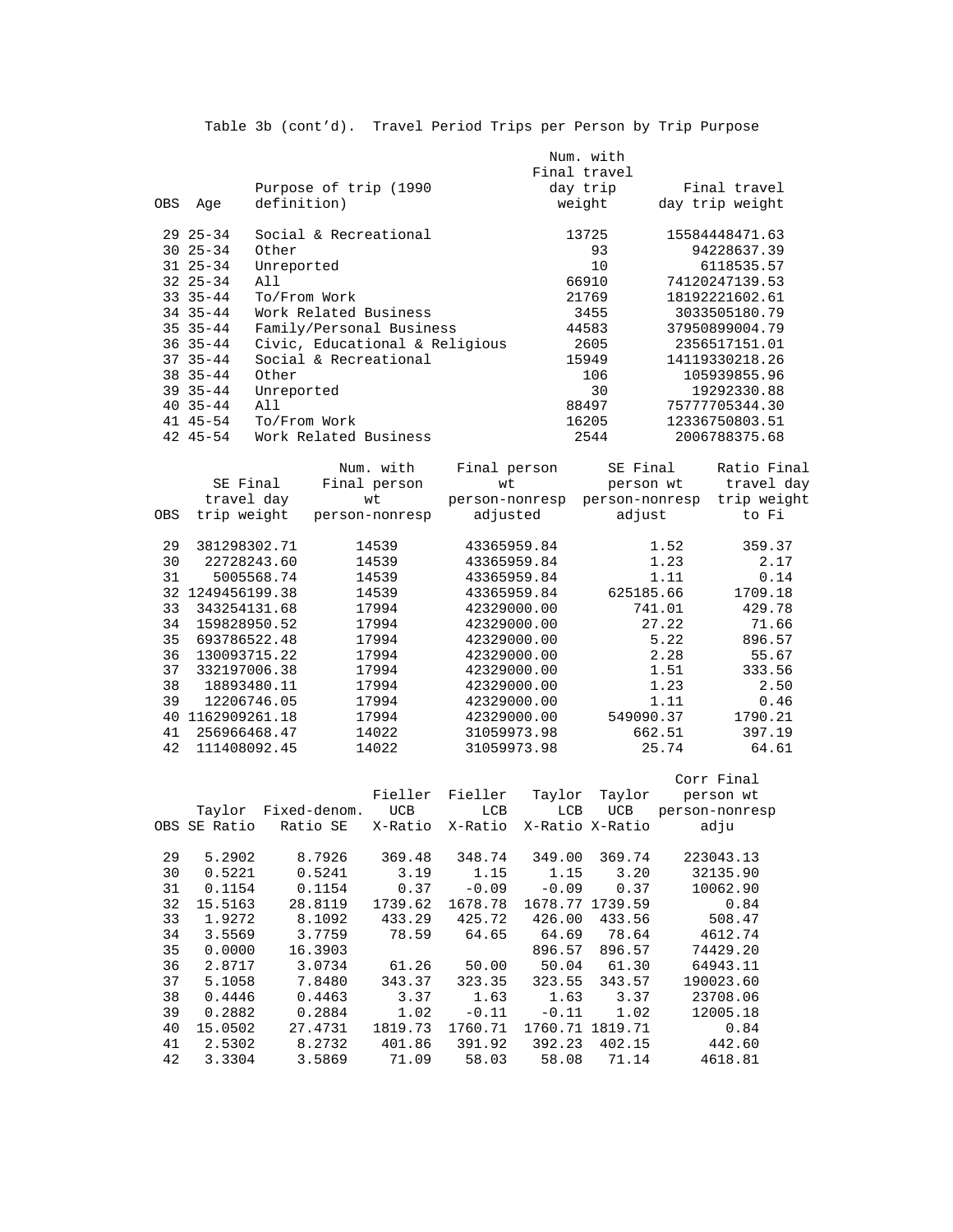|     |                |             |              |                                |                |              | Num. with            |                |                 |
|-----|----------------|-------------|--------------|--------------------------------|----------------|--------------|----------------------|----------------|-----------------|
|     |                |             |              |                                |                | Final travel |                      |                |                 |
|     |                |             |              | Purpose of trip (1990          |                | day trip     |                      |                | Final travel    |
| OBS | Age            | definition) |              |                                |                | weight       |                      |                | day trip weight |
|     |                |             |              |                                |                |              |                      |                |                 |
|     | $43$ $45 - 54$ |             |              |                                |                |              |                      |                | 24636283906.11  |
|     |                |             |              | Family/Personal Business       |                |              | 30966                |                |                 |
|     | 44 45-54       |             |              | Civic, Educational & Religious |                |              | 1944                 |                | 1694979510.58   |
|     | $4545-54$      |             |              | Social & Recreational          |                |              | 11892                |                | 9781066452.99   |
|     | 46 45-54       | Other       |              |                                |                |              | 86                   |                | 71877590.80     |
|     | $4745 - 54$    | Unreported  |              |                                |                |              | 16                   |                | 4143715.18      |
|     | 48 45-54       | All         |              |                                |                |              | 63653                |                | 50531890354.85  |
|     | $4955 - 64$    |             | To/From Work |                                |                |              | 7242                 |                | 5584280512.82   |
|     | $50 55 - 64$   |             |              | Work Related Business          |                |              | 1310                 |                | 1187769832.59   |
|     |                |             |              |                                |                |              |                      |                | 16186271647.51  |
|     | 51 55-64       |             |              | Family/Personal Business       |                |              | 20144                |                |                 |
|     | $52 55 - 64$   |             |              | Civic, Educational & Religious |                |              | 1451                 |                | 1275279205.23   |
|     | 53 55-64       |             |              | Social & Recreational          |                |              | 8430                 |                | 6694238003.84   |
|     | 54 55-64       | Other       |              |                                |                |              | 67                   |                | 70957604.09     |
|     | $55 55 - 64$   | Unreported  |              |                                |                |              | 6                    |                | 10196598.98     |
|     | $5655-64$      | All         |              |                                |                |              | 38650                |                | 31008993405.06  |
|     |                |             |              |                                |                |              |                      |                |                 |
|     |                |             |              | Num. with                      |                |              | SE Final             |                | Ratio Final     |
|     |                |             |              |                                | Final person   |              |                      |                |                 |
|     | SE Final       |             |              | Final person                   | wt             |              | person wt            |                | travel day      |
|     | travel day     |             |              | wt                             | person-nonresp |              | person-nonresp       |                | trip weight     |
| OBS | trip weight    |             |              | person-nonresp                 | adjusted       |              | adjust               |                | to Fi           |
|     |                |             |              |                                |                |              |                      |                |                 |
| 43  | 528311563.40   |             |              | 14022                          | 31059973.98    |              |                      | 5.07           | 793.18          |
| 44  |                | 96001823.36 |              | 14022                          | 31059973.98    |              |                      | 2.25           | 54.57           |
| 45  | 253942558.26   |             |              | 14022                          | 31059973.98    |              |                      | 1.50           | 314.91          |
| 46  | 12356737.98    |             | 14022        | 31059973.98                    |                |              | 1.23                 | 2.31           |                 |
|     |                |             |              |                                |                |              |                      |                |                 |
| 47  |                | 2473052.86  |              | 14022                          | 31059973.98    |              |                      | 1.11           | 0.13            |
| 48  | 859524934.75   |             |              | 14022                          | 31059973.98    |              | 438922.87            |                | 1626.91         |
| 49  | 177200812.29   |             |              | 9205                           | 20377026.02    |              |                      | 605.96         | 274.05          |
| 50  | 128910368.62   |             |              | 9205                           | 20377026.02    |              |                      | 24.62          | 58.29           |
| 51  | 440893403.97   |             |              | 9205                           | 20377026.02    |              |                      | 4.96           | 794.34          |
| 52  |                | 89368570.95 |              | 9205                           | 20377026.02    |              |                      | 2.23           | 62.58           |
| 53  | 223025163.33   |             |              | 9205                           | 20377026.02    |              |                      | 328.52         |                 |
| 54  |                | 16811214.94 |              | 9205                           |                |              | 1.49<br>1.22<br>3.48 |                |                 |
|     |                |             |              |                                | 20377026.02    |              |                      |                |                 |
| 55  |                | 8050413.09  |              | 9205                           | 20377026.02    |              |                      | 1.11           | 0.50            |
| 56  | 713908799.33   |             |              | 9205                           | 20377026.02    |              | 367185.23            |                | 1521.76         |
|     |                |             |              |                                |                |              |                      |                |                 |
|     |                |             |              |                                |                |              |                      | Corr Final     |                 |
|     |                |             |              | Fieller                        | Fieller        | Taylor       | Taylor               |                | person wt       |
|     | Taylor         |             | Fixed-denom. | <b>UCB</b>                     | <b>LCB</b>     | <b>LCB</b>   | <b>UCB</b>           | person-nonresp |                 |
|     | OBS SE Ratio   |             | Ratio SE     | X-Ratio                        | X-Ratio        |              | X-Ratio X-Ratio      |                | adju            |
|     |                |             |              |                                |                |              |                      |                |                 |
|     |                |             |              |                                |                |              |                      |                |                 |
| 43  | 6.6672         |             | 17.0094      | 805.67                         | 779.51         | 780.12       | 806.25               |                | 55557.49        |
| 44  | 2.8946         |             | 3.0909       | 60.20                          | 48.86          | 48.90        | 60.24                |                | 48009.86        |
| 45  | 5.3480         |             | 8.1759       | 325.16                         | 304.19         | 304.43       | 325.39               |                | 153707.20       |
| 46  | 0.3954         |             | 0.3978       | 3.09                           | 1.54           | 1.54         | 3.09                 |                | 26862.17        |
| 47  | 0.0796         |             | 0.0796       | 0.29                           | $-0.02$        | $-0.02$      | 0.29                 |                | 1545.88         |
| 48  | 16.1035        |             | 27.6731      | 1658.51                        | 1595.37        |              | 1595.35 1658.48      |                | 0.81            |
| 49  | 5.3517         |             | 8.6961       | 284.21                         | 263.22         | 263.56       | 284.54               |                | 331.47          |
|     |                |             |              |                                |                |              |                      |                |                 |
| 50  | 6.0075         |             | 6.3263       | 69.94                          | 46.38          | 46.52        | 70.06                |                | 4412.22         |
| 51  | 6.3658         |             | 21.6368      | 805.82                         | 780.79         | 781.86       | 806.82               |                | 51093.63        |
| 52  | 4.0946         |             | 4.3858       | 70.53                          | 54.48          | 54.56        | 70.61                |                | 41146.41        |
| 53  | 7.1636         |             | 10.9449      | 342.16                         | 314.07         | 314.48       | 342.56               |                | 130006.28       |
| 54  | 0.8205         |             | 0.8250       | 5.09                           | 1.87           | 1.87         | 5.09                 |                | 21500.69        |

 55 0.3949 0.3951 1.27 -0.27 -0.27 1.27 6548.59 56 20.3902 35.0350 1561.68 1481.70 1481.80 1561.73 0.81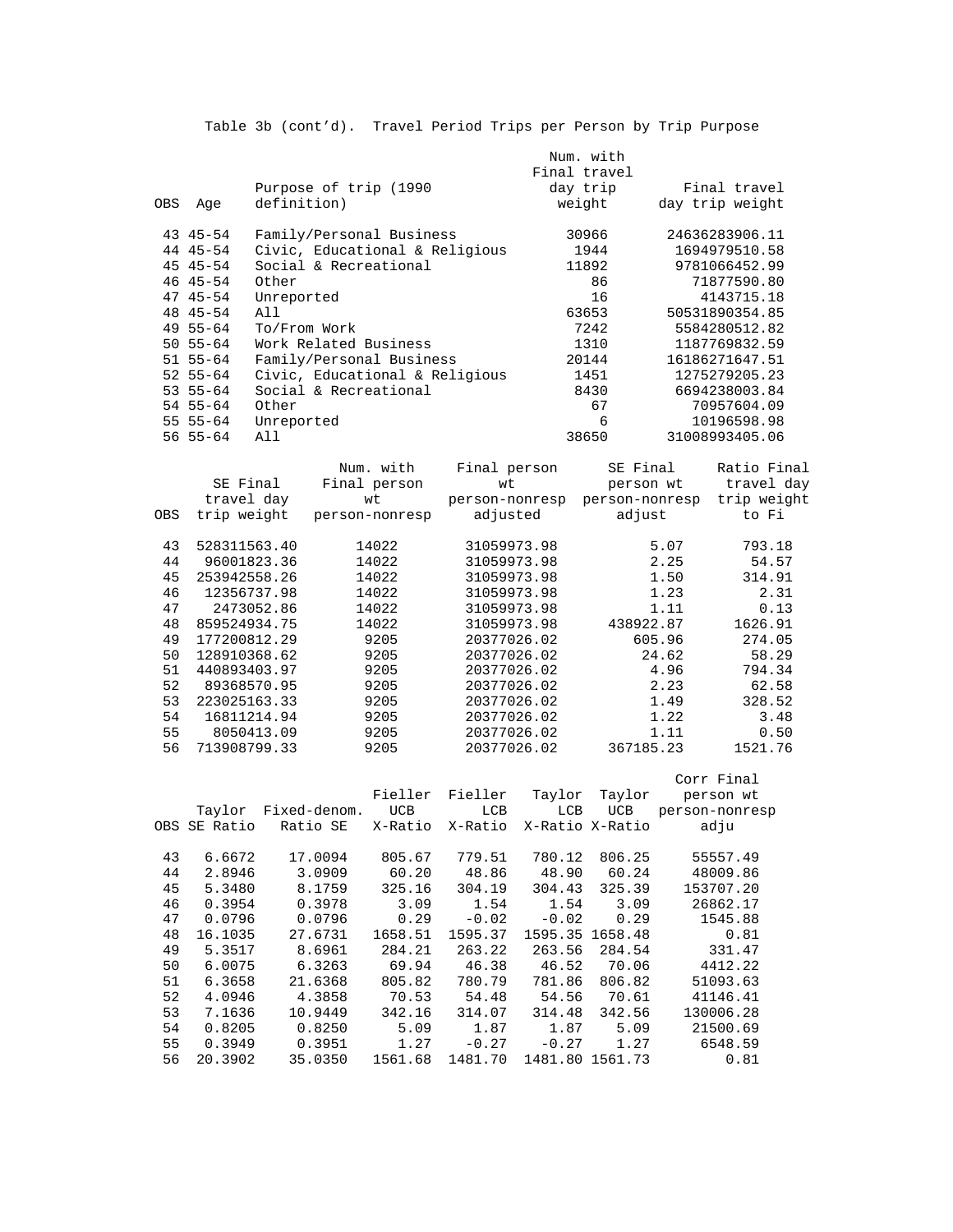|            |                  |              |                                |                | Num. with      |         |                 |
|------------|------------------|--------------|--------------------------------|----------------|----------------|---------|-----------------|
|            |                  |              |                                |                | Final travel   |         |                 |
|            |                  |              | Purpose of trip (1990          |                | day trip       |         | Final travel    |
| <b>OBS</b> | Age              | definition)  |                                |                | weight         |         | day trip weight |
|            | $5765+$          | To/From Work |                                |                | 2473           |         | 2159701913.95   |
|            | 58 65+           |              | Work Related Business          |                | 576            |         | 512938289.56    |
|            | $5965+$          |              | Family/Personal Business       |                | 27612          |         | 23637216340.48  |
|            | $6065+$          |              | Civic, Educational & Religious |                | 2173           |         | 2209681819.46   |
|            | $6165+$          |              | Social & Recreational          |                | 11860          |         | 10526440556.77  |
|            | $6265+$          | Other        |                                |                | 62             |         | 45815161.07     |
|            | $6365+$          | Unreported   |                                |                | 8              |         | 8168109.74      |
|            | 64 65+           | All          |                                |                | 44764          |         | 39099962191.03  |
|            | 65 All           | To/From Work |                                |                | 73897          |         | 66901023191.17  |
|            | 66 All           |              | Work Related Business          |                | 10709          |         | 9859723360.55   |
|            | 67 All           |              | Family/Personal Business       |                | 189536         |         | 173763812486.10 |
|            | 68 All           |              | Civic, Educational & Religious |                | 35550          |         | 33354535165.15  |
|            | 69 All           |              | Social & Recreational          |                | 98588          |         | 94361998921.26  |
|            | 70 All           | Other        |                                |                | 657            |         | 622646362.30    |
|            |                  |              | Num. with                      | Final person   | SE Final       |         | Ratio Final     |
|            | SE Final         |              | Final person                   | wt             | person wt      |         | travel day      |
|            | travel day       |              | wt                             | person-nonresp | person-nonresp |         | trip weight     |
| <b>OBS</b> | trip weight      |              | person-nonresp                 | adjusted       | adjust         |         | to Fi           |
| 57         | 125657256.80     |              | 12691                          | 31249000.00    |                | 678.53  | 69.11           |
| 58         |                  | 53604127.55  | 12691                          | 31249000.00    |                | 26.05   | 16.41           |
| 59         | 514549929.48     |              | 12691                          | 31249000.00    |                | 5.10    | 756.42          |
| 60         | 122096796.23     |              | 12691                          | 31249000.00    |                | 2.26    | 70.71           |
| 61         | 289083161.42     |              | 12691                          | 31249000.00    |                | 1.50    | 336.86          |
| 62         |                  | 12813930.47  | 12691                          | 31249000.00    |                | 1.23    | 1.47            |
| 63         |                  | 6714533.28   | 12691                          | 31249000.00    |                | 1.11    | 0.26            |
| 64         | 758552694.68     |              | 12691                          | 31249000.00    | 460404.38      |         | 1251.24         |
| 65         | 646773626.35     |              | 95360                          | 241675000.00   |                | 1131.84 | 276.82          |
| 66         | 282632045.60     |              | 95360                          | 241675000.00   |                | 33.64   | 40.80           |
|            | 67 1470189014.70 |              | 95360                          | 241675000.00   |                | 5.80    | 719.00          |
| 68         | 575578075.11     |              | 95360                          | 241675000.00   |                | 2.41    | 138.01          |
|            | 69 1071991283.70 |              | 95360                          | 241675000.00   |                | 1.55    | 390.45          |
| 70         |                  | 56209267.16  | 95360                          | 241675000.00   |                | 1.25    | 2.58            |
|            |                  |              |                                |                |                |         | Corr Final      |

 Fieller Fieller Taylor Taylor person wt Taylor Fixed-denom. UCB LCB LCB UCB person-nonresp OBS SE Ratio Ratio SE X-Ratio X-Ratio X-Ratio X-Ratio adju 57 3.7641 4.0212 76.43 61.68 61.74 76.49 165.85 58 1.6809 1.7154 19.70 13.11 13.12 19.71 2494.80 5.5549 16.4661 766.71 744.90 745.53 767.30<br>3.6000 3.9072 77.71 63.59 63.66 77.77 60 3.6000 3.9072 77.71 63.59 63.66 77.77 57730.75  $\begin{array}{cccccccc} 61 & 6.0672 & 9.2510 & 348.47 & 324.68 & 324.97 & 348.75 \\ 62 & 0.4089 & 0.4101 & 2.27 & 0.66 & 0.66 & 2.27 \end{array}$  $\begin{array}{cccccccc} 62 & 0.4089 & 0.4101 & 2.27 & 0.66 & 0.66 & 2.27 & 19419.86 \\ 63 & 0.2148 & 0.2149 & 0.68 & -0.16 & -0.16 & 0.68 & 9665.32 \end{array}$  63 0.2148 0.2149 0.68 -0.16 -0.16 0.68 9665.32 1283.09 1219.43 1219.42 1283.06 65 1.8723 2.6762 280.47 273.13 273.15 280.49 526.97 66 1.1327 1.1695 43.01 38.57 38.58 43.02 6373.26 67 3.2687 6.0833 725.33 712.52 712.59 725.40 125375.02  $\begin{array}{cccccccc} 68 & 1.9974 & 2.3816 & 141.91 & 134.08 & 134.10 & 141.93 \\ 69 & 3.2219 & 4.4357 & 396.72 & 384.09 & 384.14 & 396.76 \\ 70 & 0.2320 & 0.2326 & 3.03 & 2.12 & 2.12 & 3.03 \end{array}$  69 3.2219 4.4357 396.72 384.09 384.14 396.76 417869.79  $3.03$   $2.12$   $2.12$   $3.03$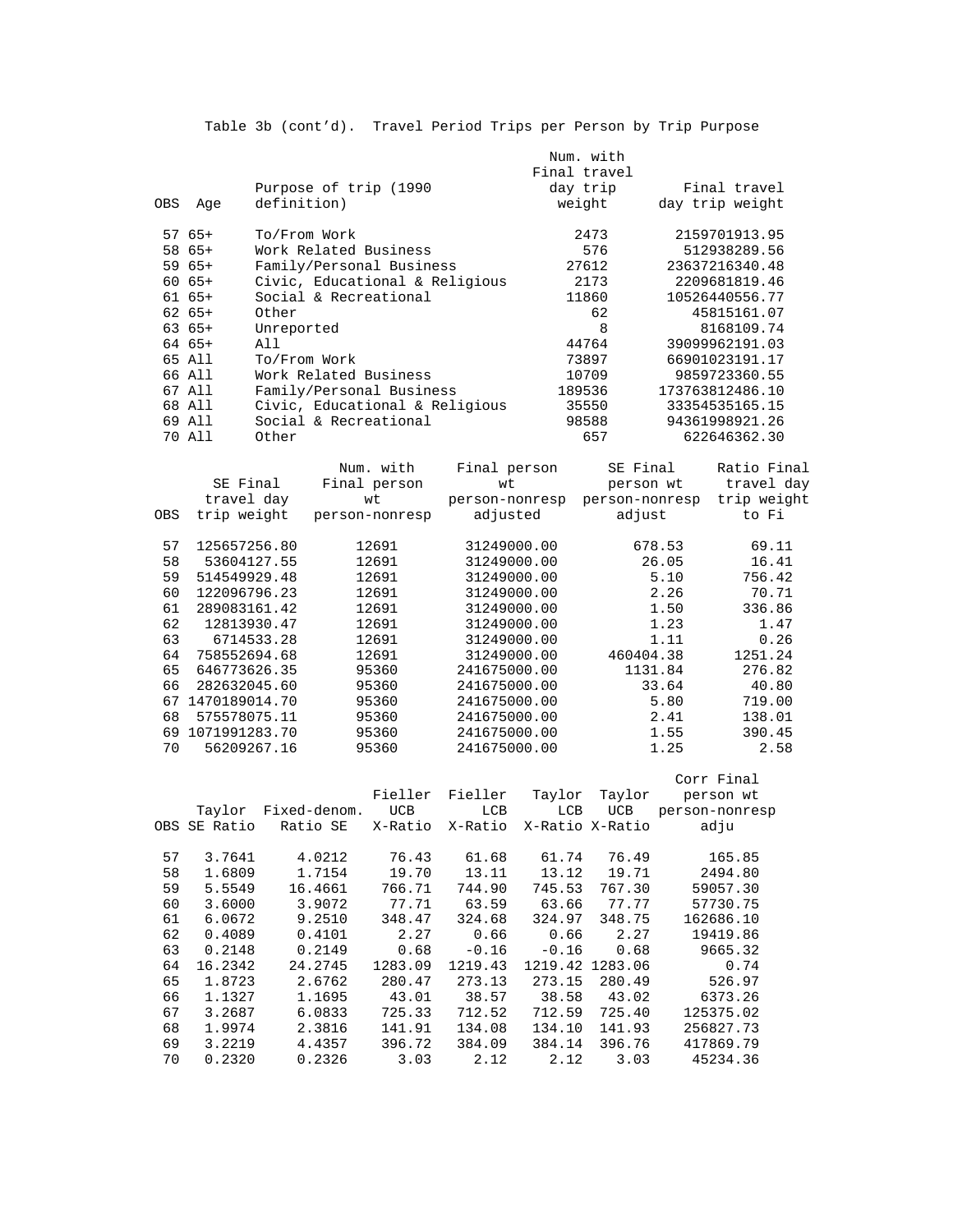|     |                  |             |         |                                            |                               |              | Num. with       |           |                                           |
|-----|------------------|-------------|---------|--------------------------------------------|-------------------------------|--------------|-----------------|-----------|-------------------------------------------|
|     |                  |             |         |                                            |                               |              | Final travel    |           |                                           |
|     |                  |             |         | Purpose of trip (1990                      |                               |              | day trip        |           | Final travel                              |
|     | OBS Age          | definition) |         |                                            |                               |              | weight          |           | day trip weight                           |
|     | 71 All           | Unreported  |         |                                            |                               |              | 88              |           | 66623849.10                               |
|     | 72 All           | All         |         |                                            |                               |              | 409025          |           | 378930363335.63                           |
|     |                  |             |         | Num. with Final person                     |                               |              |                 | SE Final  | Ratio Final                               |
|     |                  |             |         | SE Final Final person                      |                               | wt           |                 |           | person wt travel day                      |
|     |                  | travel day  |         | wt                                         |                               |              |                 |           | person-nonresp person-nonresp trip weight |
| OBS |                  |             |         | trip weight person-nonresp adjusted adjust |                               |              |                 |           | to Fi                                     |
|     | 71 19309464.25   |             |         | 95360                                      | 241675000.00                  |              |                 | 1.12      | 0.28                                      |
|     | 72 2645114983.31 |             |         | 95360                                      |                               | 241675000.00 | 1281054.77      |           | 1567.93                                   |
|     |                  |             |         |                                            |                               |              |                 |           | Corr Final                                |
|     |                  |             |         |                                            | Fieller Fieller Taylor Taylor |              |                 | person wt |                                           |
|     |                  |             |         | Taylor Fixed-denom. UCB                    | LCB                           | LCB          | UCB             |           | person-nonresp                            |
|     | OBS SE Ratio     |             |         | Ratio SE X-Ratio X-Ratio X-Ratio X-Ratio   |                               |              |                 |           | adju                                      |
| 71  | 0.0799           |             | 0.0799  | 0.43                                       | 0.12                          | 0.12         | 0.43            |           | 6018.26                                   |
| 72  | 7.1334           |             | 10.9449 | 1581.92                                    | 1553.95                       |              | 1553.95 1581.91 |           | 0.76                                      |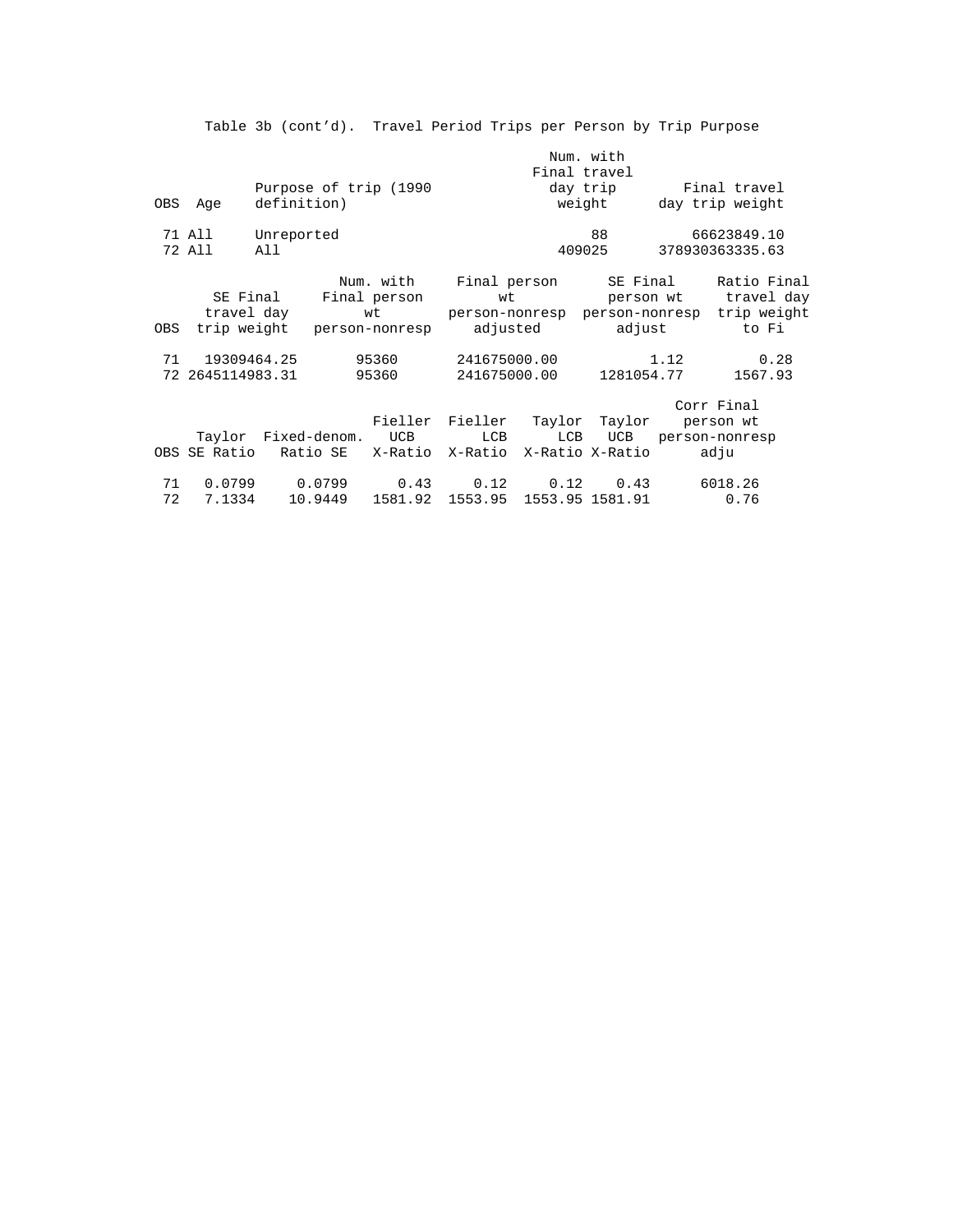#### **Acknowledgement**

Thanks to Jenny Young for finding bugs, to Paul Moore for initial advice, to Pat Hu for the idea of doing standard errors for NPTS web-server estimates, and to Susan Liss.

#### **References**

Bureau of Census (1995), *CENVAR Variance Calculation System User's Guide*, International Systems Team, http://www.census.gov/ipc/www/impsdownload.html.

Cochran, W. G. (1977), *Sampling Techniques*, *3rd Ed.,* John Wiley & Sons, New York.

FHWA (1997), *User's Guide for the Public Use Data Files, 1995 National Personal Transportation Survey*, Federal Highway Administration, FHWA-PL-98-002 HPM-40/10-97 (2M), http://www-cta.ornl.gov/npts/1995/Doc/users\_guide.shtml.

Fieller E. (1932), "The distribution of the index in normal bivariate populations," *Biometrika*, 24, 428-440.

Hansen M. H., Hurwitz, W. N., and Madow, W. G. (1953), *Sample Survey Methods and Theory*, John Wiley & Sons, New York.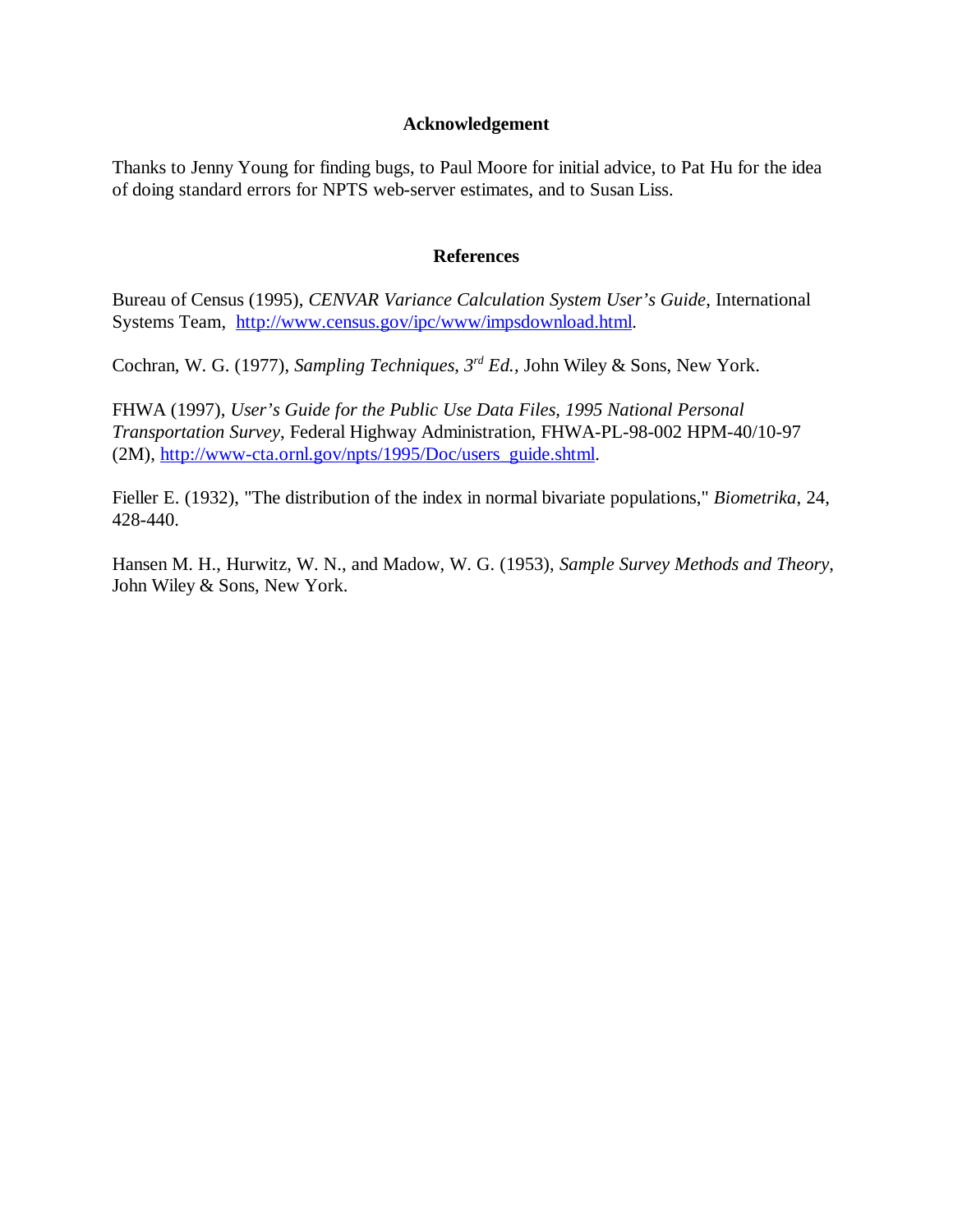**Appendix A. NPTS Standard Tables**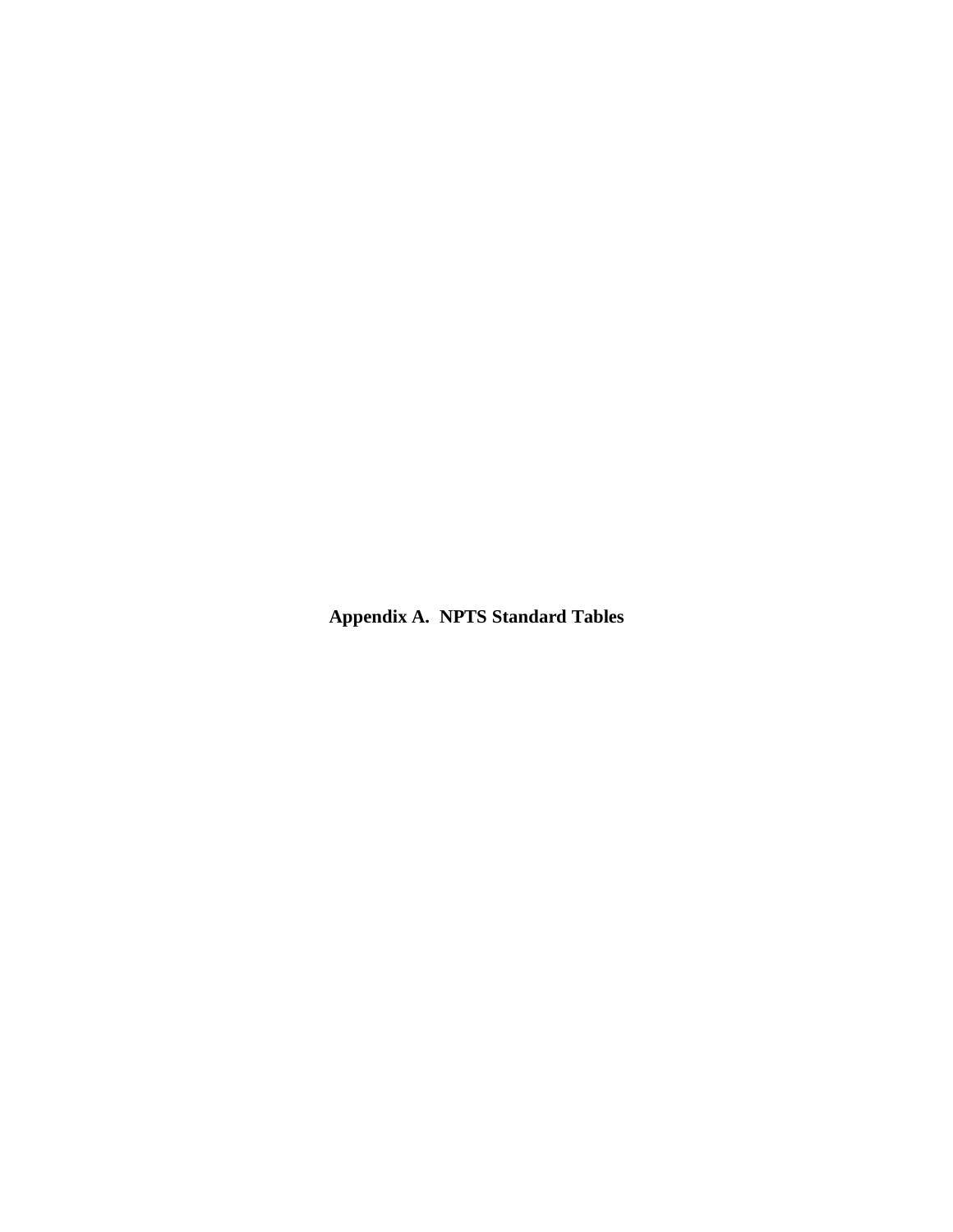|                  |             |             |            | Number of Household Vehicles |            |           |
|------------------|-------------|-------------|------------|------------------------------|------------|-----------|
|                  |             | None        | <b>One</b> | Two                          | Three      | Four+     |
| Household Income |             |             |            |                              |            |           |
| $<$ \$10 $K$     | Sample Size | 1,080       | 1,427      | 402                          | 68         | 20        |
|                  | Wgt'd Count | 2,944,288   | 3,939,324  | 1,207,300                    | 225,770    | 93,358    |
|                  | Std. Err.   | 140,345     | 160,009    | 83,377                       | 38,534     | 25,817    |
| \$10-25K         | Sample Size | 907         | 3,967      | 2,248                        | 507        | 141       |
|                  | Wgt'd Count | 2, 255, 860 | 10,331,589 | 5,561,070                    | 1,379,507  | 378,518   |
|                  | Std. Err.   | 119,021     | 253, 353   | 168,652                      | 81,979     | 44,592    |
| $$25-50K$        | Sample Size | 473         | 3,946      | 6,615                        | 1,882      | 583       |
|                  | Wgt'd Count | 888,684     | 9,953,426  | 14,713,226                   | 4,817,604  | 1,459,974 |
|                  | Std. Err.   | 62,303      | 246,090    | 267,590                      | 161,961    | 85,369    |
| $$50-100K$       | Sample Size | 132         | 1,087      | 5,081                        | 1,751      | 638       |
|                  | Wgt'd Count | 171,554     | 2,475,460  | 10,173,760                   | 3,919,557  | 1,531,531 |
|                  | Std. Err.   | 22,452      | 118,582    | 218,107                      | 136,109    | 90,860    |
| $$100K+$         | Sample Size | 43          | 168        | 1,016                        | 433        | 195       |
|                  | Wgt'd Count | 47,818      | 409,964    | 2,088,132                    | 1,022,297  | 450,611   |
|                  | Std. Err.   | 10,258      | 48,092     | 100,548                      | 73,697     | 45,378    |
| Unknown          | Sample Size | 708         | 2,083      | 2,915                        | 1,075      | 442       |
|                  | Wgt'd Count | 1,680,492   | 4,954,344  | 6,280,087                    | 2,497,748  | 1,137,147 |
|                  | Std. Err.   | 98,538      | 173, 353   | 176,790                      | 112,202    | 78,066    |
| All              | Sample Size | 3,343       | 12,678     | 18,277                       | 5,716      | 2,019     |
|                  | Wgt'd Count | 7,988,695   | 32,064,108 | 40,023,575                   | 13,862,483 | 5,051,140 |
|                  | Std. Err.   | 213,285     | 400,078    | 370,381                      | 252,747    | 158,720   |

#### Standard Table 1: Number of Households, by Family Income and Household Vehicles

(CONTINUED)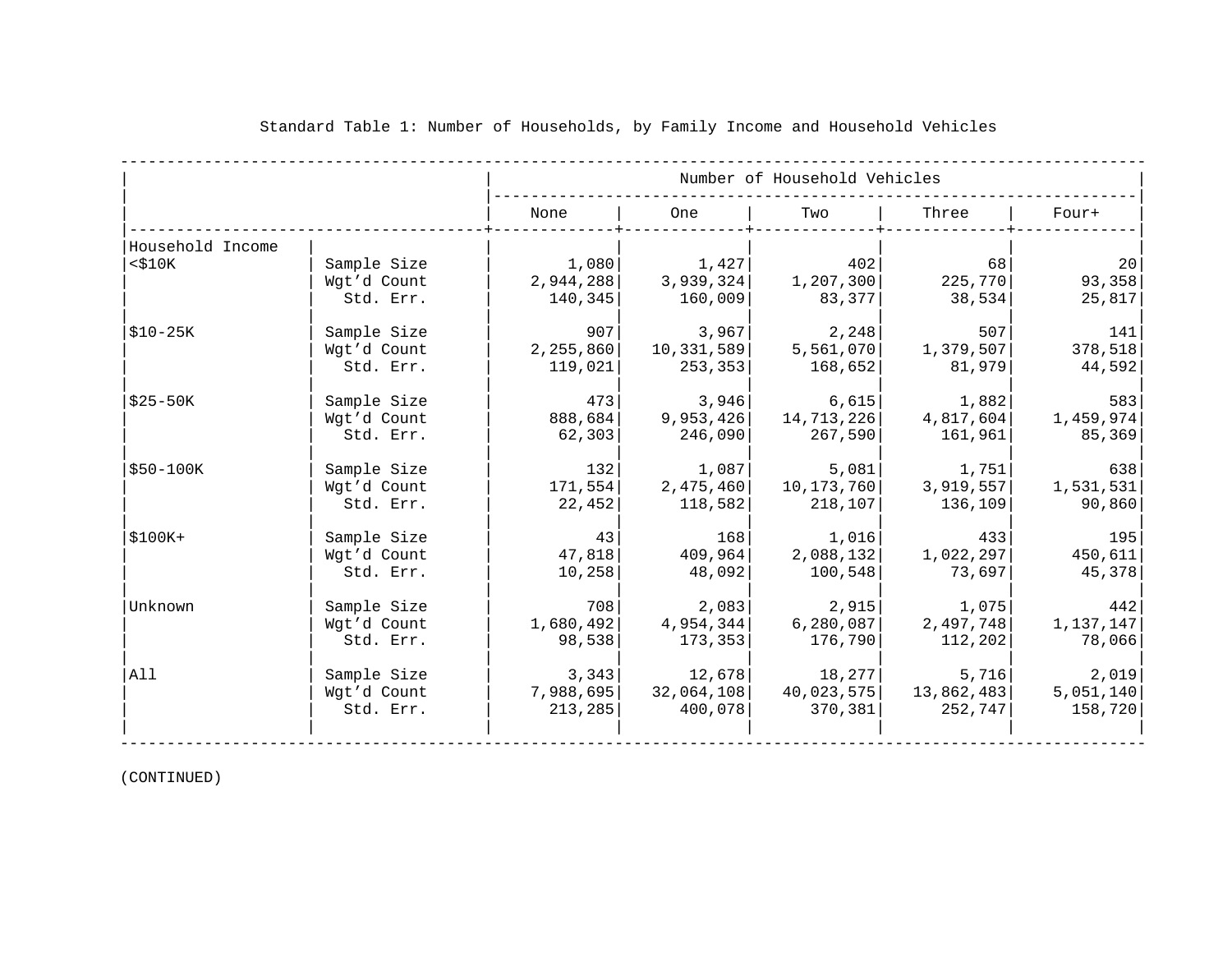|                  |                                         | Number of<br>Household<br>Vehicles |
|------------------|-----------------------------------------|------------------------------------|
|                  |                                         | All                                |
| Household Income |                                         |                                    |
| $<$ \$10 $K$     | Sample Size<br>Wgt'd Count<br>Std. Err. | 2,997<br>8,410,039<br>228,653      |
| $$10-25K$        | Sample Size<br>Wgt'd Count<br>Std. Err. | 7,770<br>19,906,544<br>321,484     |
| $$25-50K$        | Sample Size<br>Wgt'd Count<br>Std. Err. | 13,499<br>31,832,914<br>371,459    |
| $$50-100K$       | Sample Size<br>Wgt'd Count<br>Std. Err. | 8,689<br>18, 271, 863<br>281,316   |
| $$100K+$         | Sample Size<br>Wgt'd Count<br>Std. Err. | 1,855<br>4,018,821<br>139,628      |
| Unknown          | Sample Size<br>Wgt'd Count<br>Std. Err. | 7,223<br>16,549,819<br>284,099     |
| All              | Sample Size<br>Wgt'd Count<br>Std. Err. | 42,033<br>98,990,000<br>330,306    |

Standard Table 1: Number of Households, by Family Income and Household Vehicles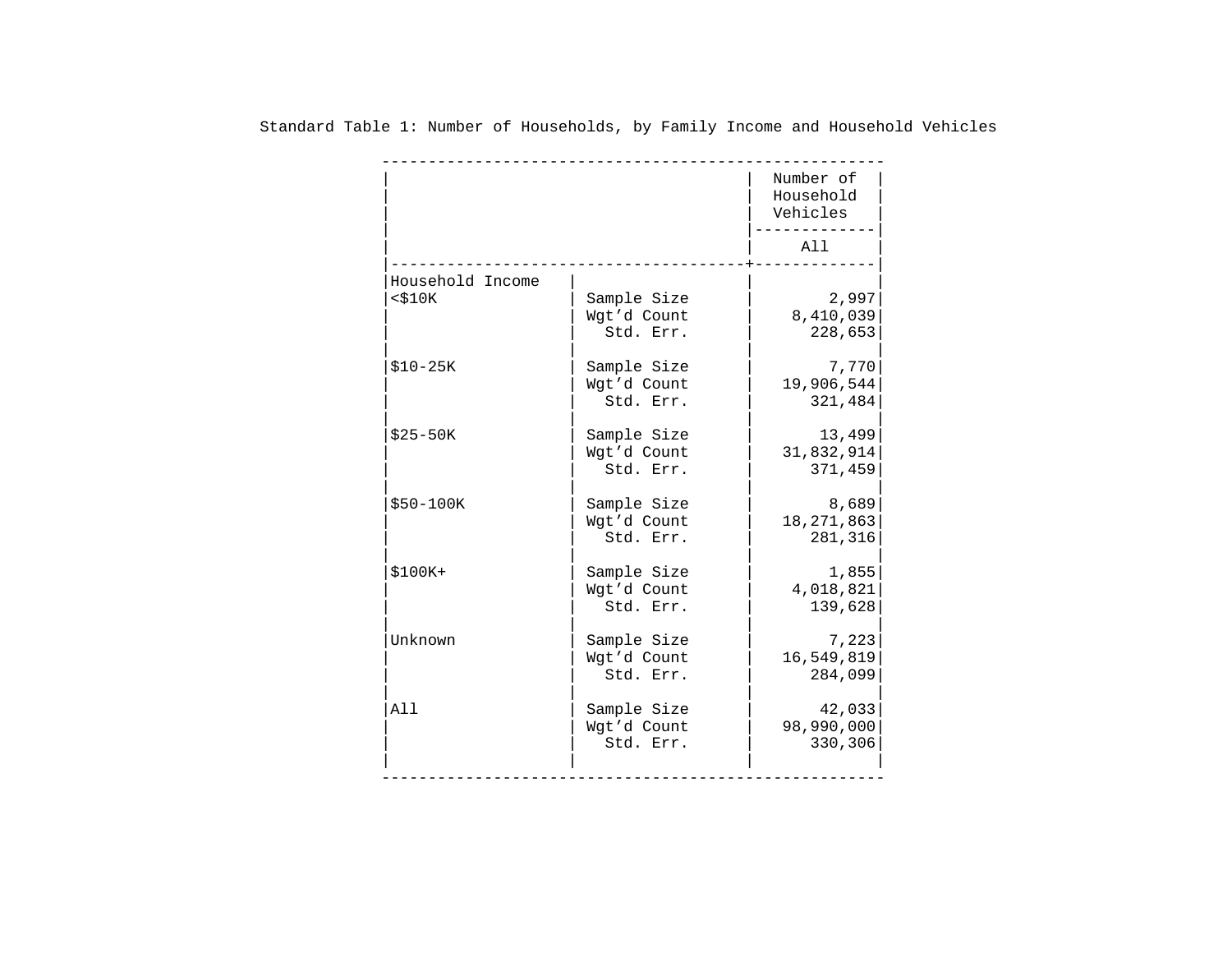|                   |             |                  |            | Vehicle Type  |              |             |
|-------------------|-------------|------------------|------------|---------------|--------------|-------------|
|                   |             | Automobile       | Van        | Sport Utility | Pickup       | Other truck |
| Vehicle Age (Yrs) |             |                  |            |               |              |             |
| $ 0-2 $           | Sample Size | 11,032           | 2,057      | 1,947         | 2,523        | 30          |
|                   | Wgt'd Count | 24,660,513       | 4,310,152  | 4,304,689     | 6,459,390    | 56, 163     |
|                   | Std. Err.   | 362,023          | 148,699    | 151,441       | 191,622      | 18,042      |
| $3 - 5$           | Sample Size | 10,489           | 1,422      | 1,128         | 2,030        | 25          |
|                   | Wgt'd Count | 23,327,349       | 3,323,573  | 2,560,418     | 5, 299, 310  | 82,067      |
|                   | Std. Err.   | 351,937          | 132,829    | 117,424       | 169,344      | 24, 423     |
| $6 - 9$           | Sample Size | 15, 165          | 1,544      | 1,336         | 3,318        | 43          |
|                   | Wgt'd Count | 32,943,390       | 3,491,319  | 2,810,720     | 7,721,340    | 100, 745    |
|                   | Std. Err.   | 400,037          | 140,351    | 122,796       | 202,074      | 26,628      |
| $10+$             | Sample Size | 11,446           | 867        | 890           | 3,760        | 153         |
|                   | Wqt'd Count | 29,436,145       | 2,332,207  | 2,215,864     | 10,644,663   | 412,676     |
|                   | Std. Err.   | 434,977          | 121,365    | 110,727       | 246,126      | 53,745      |
| Unknown           | Sample Size | $1$ , 277 $\mid$ | 136        | 113           | 370          | 23          |
|                   | Wgt'd Count | 2,916,894        | 352,850    | 263,018       | 985,402      | 44,178      |
|                   | Std. Err.   | 143,685          | 49,284     | 36,082        | 77,611       | 13,546      |
| All               | Sample Size | 49,409           | 6,026      | 5,414         | 12,001       | 274         |
|                   | Wgt'd Count | 113,284,291      | 13,810,102 | 12,154,709    | 31, 110, 105 | 695,829     |
|                   | Std. Err.   | 687,055          | 273,064    | 258,302       | 406,691      | 74,508      |
|                   |             |                  |            |               |              |             |

#### Standard Table 2: Number of Household Vehicles, by Vehicle Age and Type

(CONTINUED)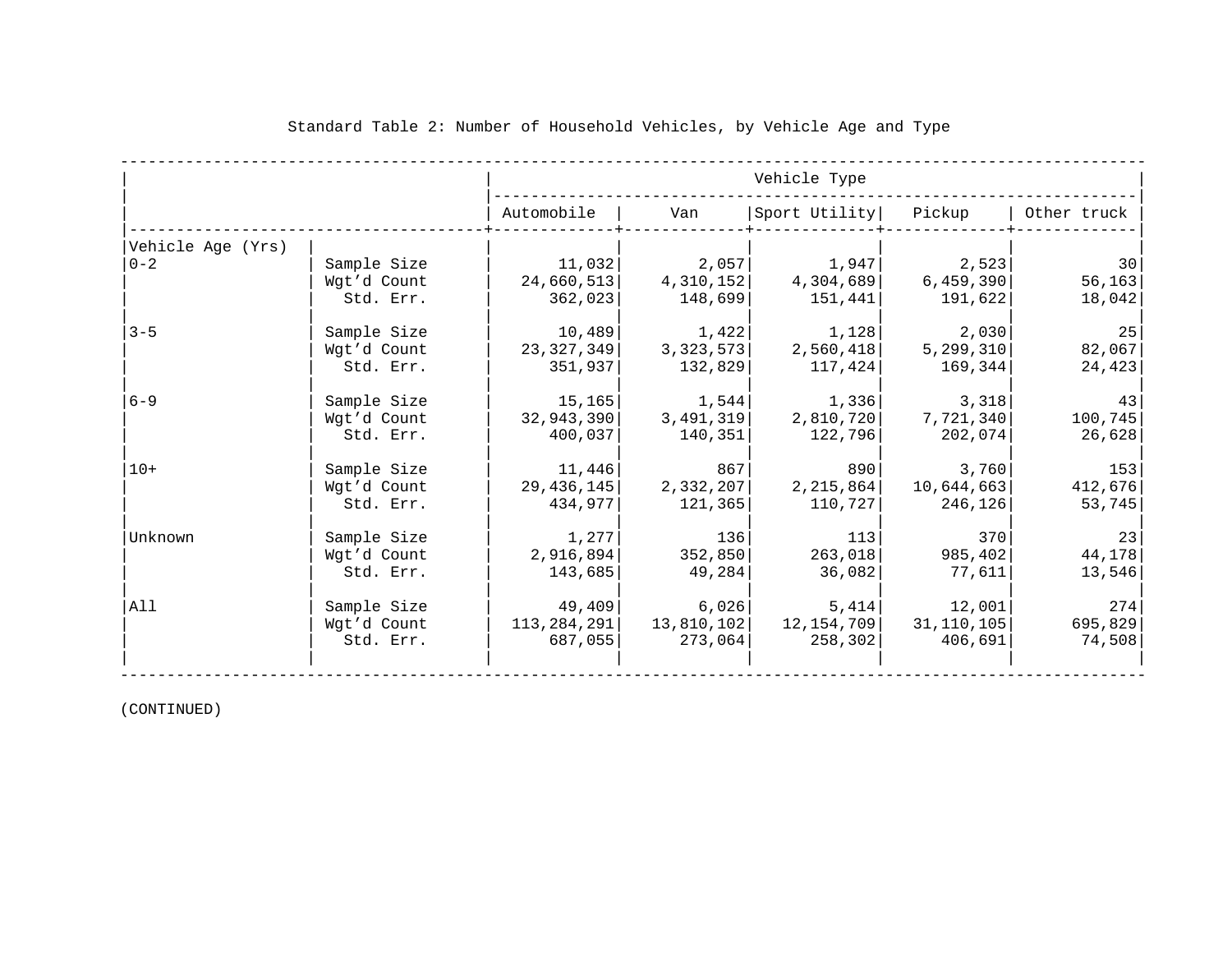|                   |                                         |                           |                              | Vehicle Type                       |                             |                                            |
|-------------------|-----------------------------------------|---------------------------|------------------------------|------------------------------------|-----------------------------|--------------------------------------------|
|                   |                                         | RV                        | Motorcycle                   | Other                              | Unknown                     | All                                        |
| Vehicle Age (Yrs) |                                         |                           |                              |                                    |                             |                                            |
| $0 - 2$           | Sample Size<br>Wgt'd Count<br>Std. Err. | 25<br>55,676<br>17,081    | 112<br>275,788<br>42,779     | 10<br>26,667<br>9,618              | 87 <br>198,606 <br>36,327   | 17,823<br>40,347,644<br>467,975            |
| $3 - 5$           | Sample Size<br>Wgt'd Count<br>Std. Err. | 36<br>81,789<br>20,009    | 66<br>121,912<br>25,487      | 14,091 <br>6,975                   | 55<br>153,232<br>30,934     | 15,260<br>34,963,740<br>432,369            |
| $6 - 9$           | Sample Size<br>Wgt'd Count<br>Std. Err. | 84<br>223, 208<br>35,457  | 141<br>364,924<br>51,621     | 17<br>27,992<br>10,090             | 104<br>224,892<br>37,069    | 21,752<br>47,908,530<br>487,685            |
| $10+$             | Sample Size<br>Wgt'd Count<br>Std. Err. | 169<br>511,696<br>58,717  | 381<br>818,653<br>67,925     | 36<br>65,852<br>18,505             | 111<br>286,599<br>39,831    | 17,813<br>46,724,355<br>571,722            |
| Unknown           | Sample Size<br>Wgt'd Count<br>Std. Err. | 19<br>51,753<br>17,108    | 42<br>77,237<br>23,769       | 10 <sup>°</sup><br>14,282<br>6,482 | 579<br>1,416,774<br>103,993 | 2,569<br>6,122,388<br>222,474              |
| All               | Sample Size<br>Wgt'd Count<br>Std. Err. | 333<br>924, 122<br>75,920 | 7421<br>1,658,514<br>111,978 | 82<br>148,884<br>25,033            | 936<br>128,561              | 75,217<br>2,280,102 176,066,658<br>879,799 |

#### Standard Table 2: Number of Household Vehicles, by Vehicle Age and Type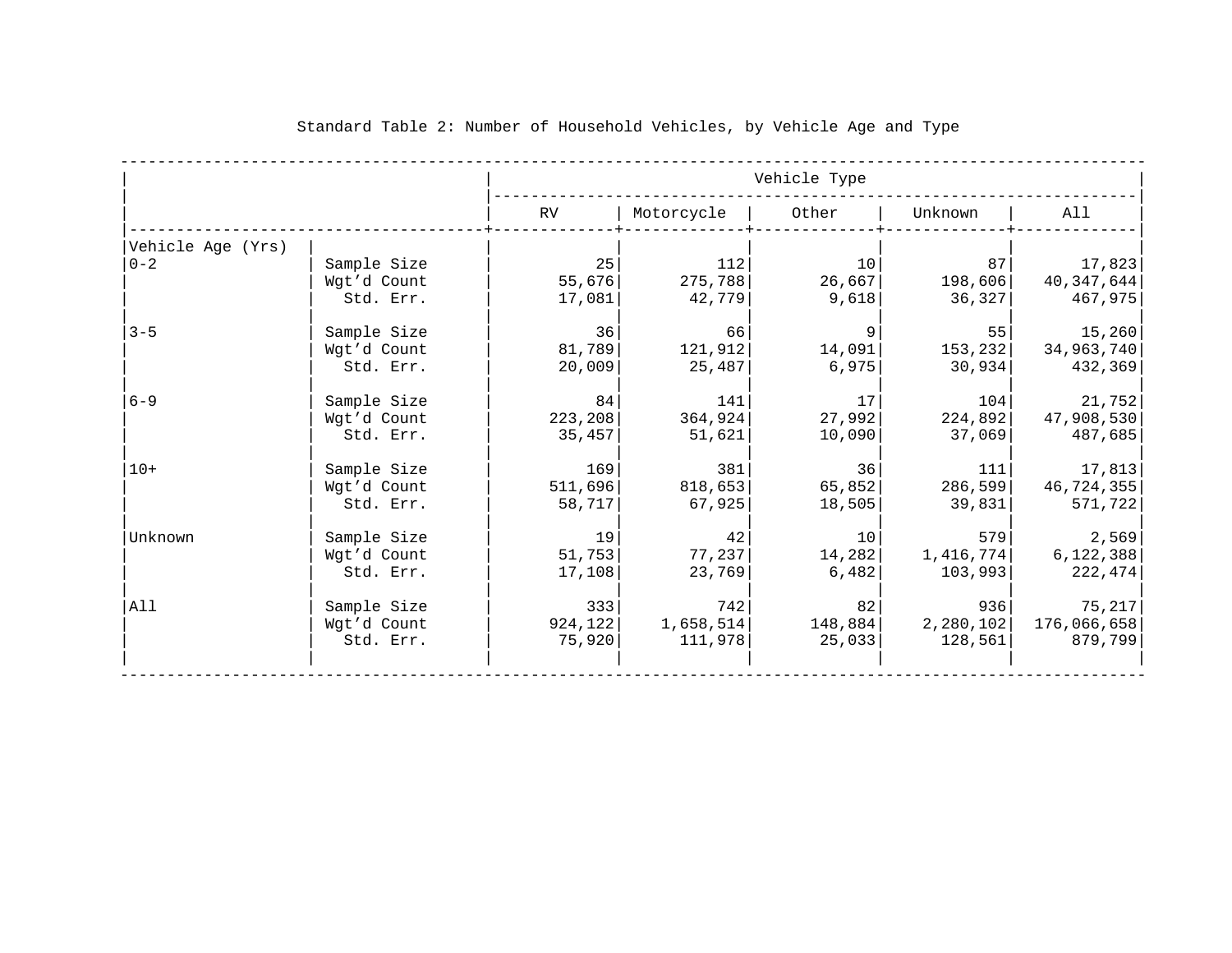|                 |                                         |                                | Sex                            |                                 |
|-----------------|-----------------------------------------|--------------------------------|--------------------------------|---------------------------------|
|                 |                                         | Male                           | Female                         | All                             |
| Aqe<br>$5 - 15$ | Sample Size<br>Wgt'd Count<br>Std. Err. | 8,765<br>22,009,186<br>426,932 | 8,317<br>21,082,782<br>425,096 | 17,082<br>43,091,967<br>675,339 |
| $16 - 19$       | Sample Size                             | 2,434                          | 2,459                          | 4,893                           |
|                 | Wgt'd Count                             | 7,293,958                      | 6,780,403                      | 14,074,361                      |
|                 | Std. Err.                               | 237,543                        | 213,002                        | 329,870                         |
| $20 - 24$       | Sample Size                             | 2,277                          | 2,657                          | 4,934                           |
|                 | Wgt'd Count                             | 7,994,320                      | 8,133,391                      | 16, 127, 711                    |
|                 | Std. Err.                               | 277,694                        | 256,811                        | 407,886                         |
| $25 - 34$       | Sample Size                             | 6,732                          | 7,807                          | 14,539                          |
|                 | Wgt'd Count                             | 21, 475, 536                   | 21,890,424                     | 43, 365, 960                    |
|                 | Std. Err.                               | 402,030                        | 373,413                        | 625,186                         |
| $35 - 44$       | Sample Size                             | 8,481                          | 9,513                          | 17,994                          |
|                 | Wgt'd Count                             | 20,968,000                     | 21,361,000                     | 42,329,000                      |
|                 | Std. Err.                               | 336,633                        | 329,615                        | 549,090                         |
| $45 - 54$       | Sample Size                             | 6,595                          | 7,427                          | 14,022                          |
|                 | Wgt'd Count                             | 15,166,970                     | 15,893,004                     | 31,059,974                      |
|                 | Std. Err.                               | 267,211                        | 262,387                        | 438,923                         |
| $55 - 64$       | Sample Size                             | 4,347                          | 4,858                          | 9,205                           |
|                 | Wqt'd Count                             | 9,726,030                      | 10,650,996                     | 20, 377, 026                    |
|                 | Std. Err.                               | 222,331                        | 224,905                        | 367,185                         |
| $65+$           | Sample Size                             | 5,528                          | 7,163                          | 12,691                          |
|                 | Wgt'd Count                             | 13,002,000                     | 18,247,000                     | 31,249,000                      |
|                 | Std. Err.                               | 253,598                        | 317, 219                       | 460,404                         |

Standard Table 3: Number of Persons 5 Years and Older in Households, by Age and Sex

(CONTINUED)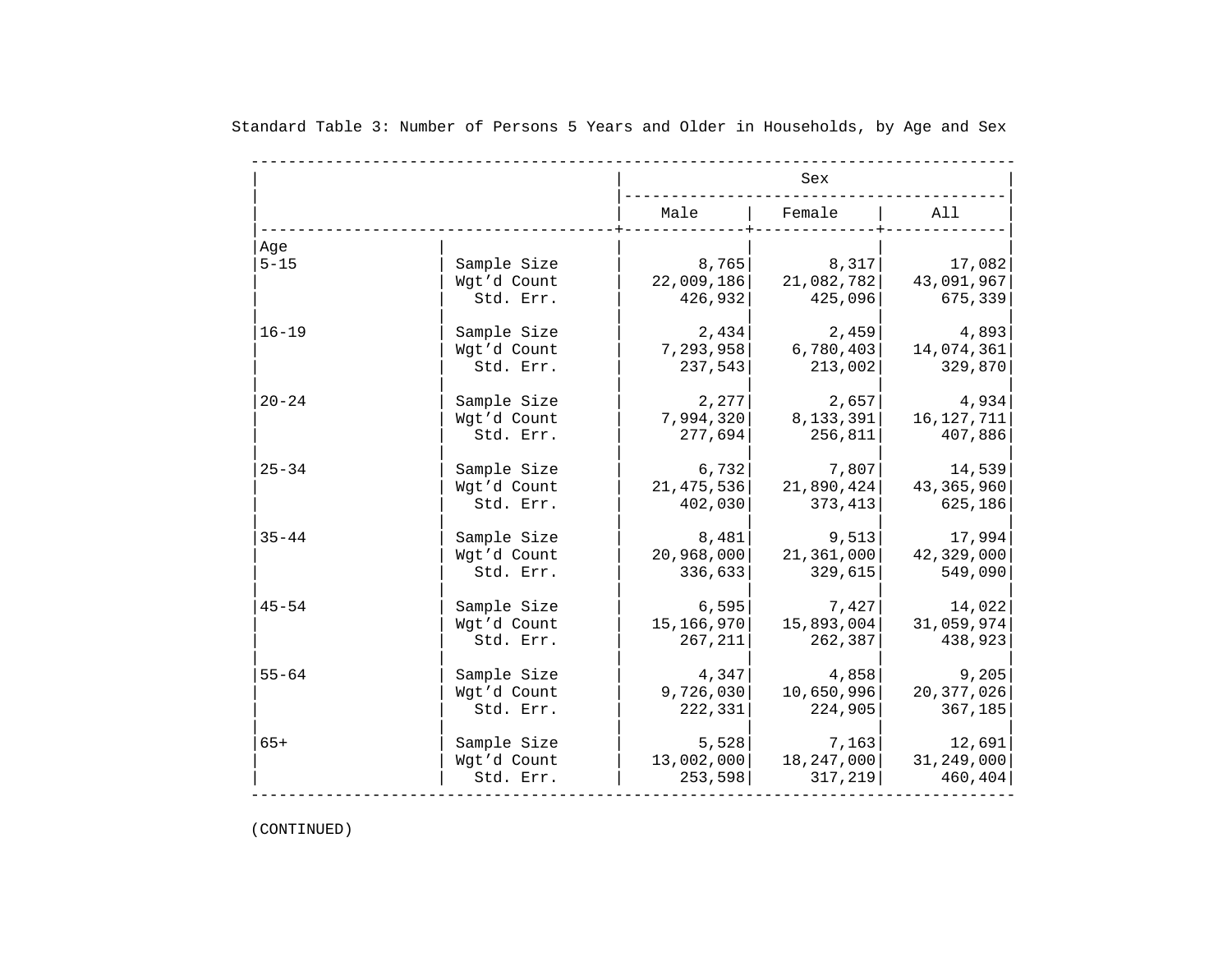|                     |                                         |                                  | Sex                                |                                    |
|---------------------|-----------------------------------------|----------------------------------|------------------------------------|------------------------------------|
|                     |                                         | Male                             | Female                             | All                                |
| Age<br>$65+$<br>All | Sample Size<br>Wgt'd Count<br>Std. Err. | 45,159<br>117,636,000<br>807,746 | 50, 201<br>124,039,000<br>778, 374 | 95,360<br>241,675,000<br>1,281,055 |

Standard Table 3: Number of Persons 5 Years and Older in Households, by Age and Sex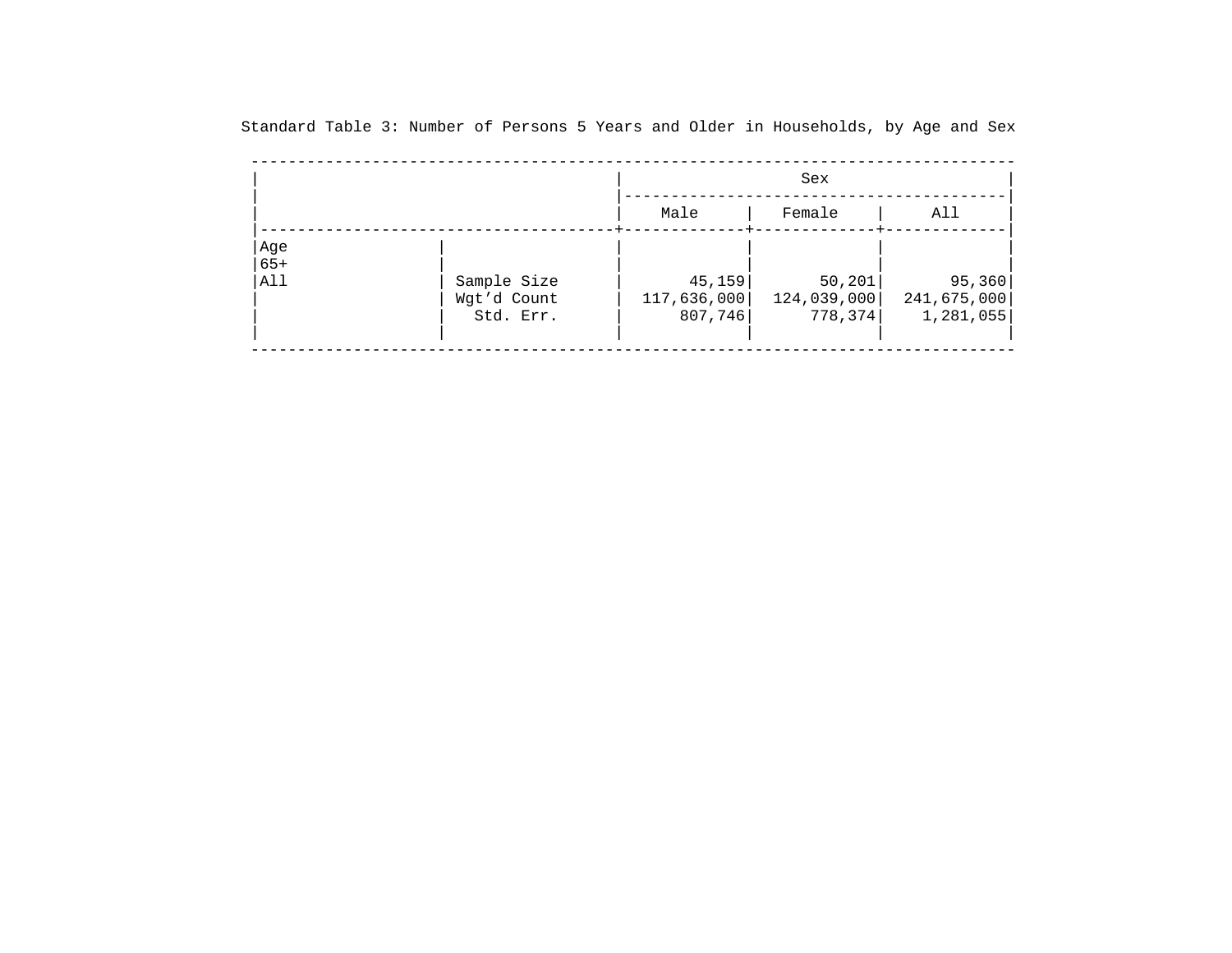| Sex: Male   |             |             | Annual Miles Driven |                                              |            |                     |  |  |  |
|-------------|-------------|-------------|---------------------|----------------------------------------------|------------|---------------------|--|--|--|
|             |             | Under 5000  | 9,999               | 5,000 to   10,000 to   15,000 to  <br>14,999 | 24,999     | 25,000 to<br>39,999 |  |  |  |
| Age         |             |             |                     |                                              |            |                     |  |  |  |
| $16 - 24$   | Sample Size | 1,354       | 510                 | 570                                          | 634        | 243                 |  |  |  |
|             | Wgt'd Count | 4,410,085   | 1,736,692           | 1,697,006                                    | 2,338,303  | 841,777             |  |  |  |
|             | Std. Err.   | 185,254     | 135,366             | 108,905                                      | 149,511    | 90,594              |  |  |  |
| $25 - 44$   | Sample Size | 1,940       | 1,551               | 3,248                                        | 4,173      | 1,947               |  |  |  |
|             | Wgt'd Count | 6, 224, 506 | 4,134,362           | 8,727,653                                    | 11,433,643 | 5,039,353           |  |  |  |
|             | Std. Err.   | 214,016     | 166,944             | 244,919                                      | 276,577    | 185,790             |  |  |  |
| $45 - 64$   | Sample Size | 1,385       | 1,429               | 2,527                                        | 2,937      | 1,261               |  |  |  |
|             | Wgt'd Count | 3,403,874   | 3,271,227           | 5,329,002                                    | 6,318,490  | 3,045,649           |  |  |  |
|             | Std. Err.   | 138,609     | 130,123             | 162,423                                      | 175,369    | 132,384             |  |  |  |
| 65 and over | Sample Size | 1,226       | 1,270               | 1,232                                        | 763        | 196                 |  |  |  |
|             | Wgt'd Count | 3,194,002   | 2,891,182           | 2,673,819                                    | 1,791,150  | 443,440             |  |  |  |
|             | Std. Err.   | 136,144     | 125,271             | 113,422                                      | 100, 363   | 47,316              |  |  |  |
| All         | Sample Size | 5,905       | 4,760               | 7,577                                        | 8,507      | 3,647               |  |  |  |
|             | Wgt'd Count | 17,232,467  | 12,033,463          | 18,427,480                                   | 21,881,587 | 9,370,219           |  |  |  |
|             | Std. Err.   | 344,937     | 278,617             | 323,699                                      | 360,601    | 254,636             |  |  |  |

(CONTINUED)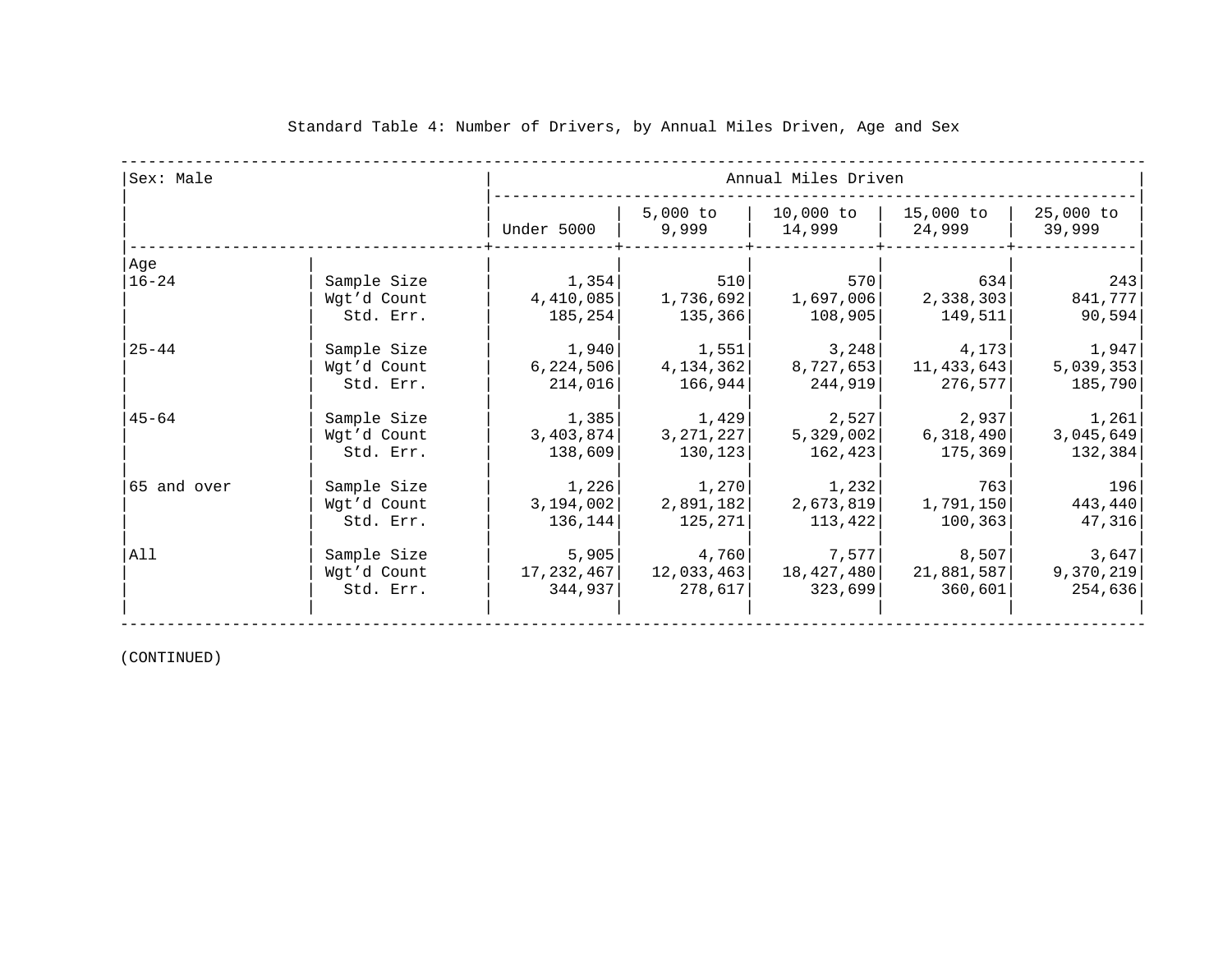| Sex: Male   |             |                    | Annual Miles Driven |            |
|-------------|-------------|--------------------|---------------------|------------|
|             |             | 40,000 and<br>over | Not<br>Determined   | All        |
| Age         |             |                    |                     |            |
| $16 - 24$   | Sample Size | 131                | 280                 | 3,722      |
|             | Wgt'd Count | 543, 138           | 868,779             | 12,435,780 |
|             | Std. Err.   | 70,713             | 79,107              | 328,787    |
| $25 - 44$   | Sample Size | 1,144              | 545                 | 14,548     |
|             | Wgt'd Count | 3,440,979          | 1,501,080           | 40,501,576 |
|             | Std. Err.   | 159,201            | 98,584              | 472,101    |
| $45 - 64$   | Sample Size | 638                | 367                 | 10,544     |
|             | Wgt'd Count | 1,529,570          | 975, 152            | 23,872,964 |
|             | Std. Err.   | 91,624             | 76,724              | 323,162    |
| 65 and over | Sample Size | 74                 | 190                 | 4,951      |
|             | Wgt'd Count | 181,735            | 494,015             | 11,669,343 |
|             | Std. Err.   | 32,446             | 54,578              | 242,161    |
| All         | Sample Size | 1,987              | 1,382               | 33,765     |
|             | Wgt'd Count | 5,695,422          | 3,839,025           | 88,479,663 |
|             | Std. Err.   | 199,091            | 164,906             | 595,958    |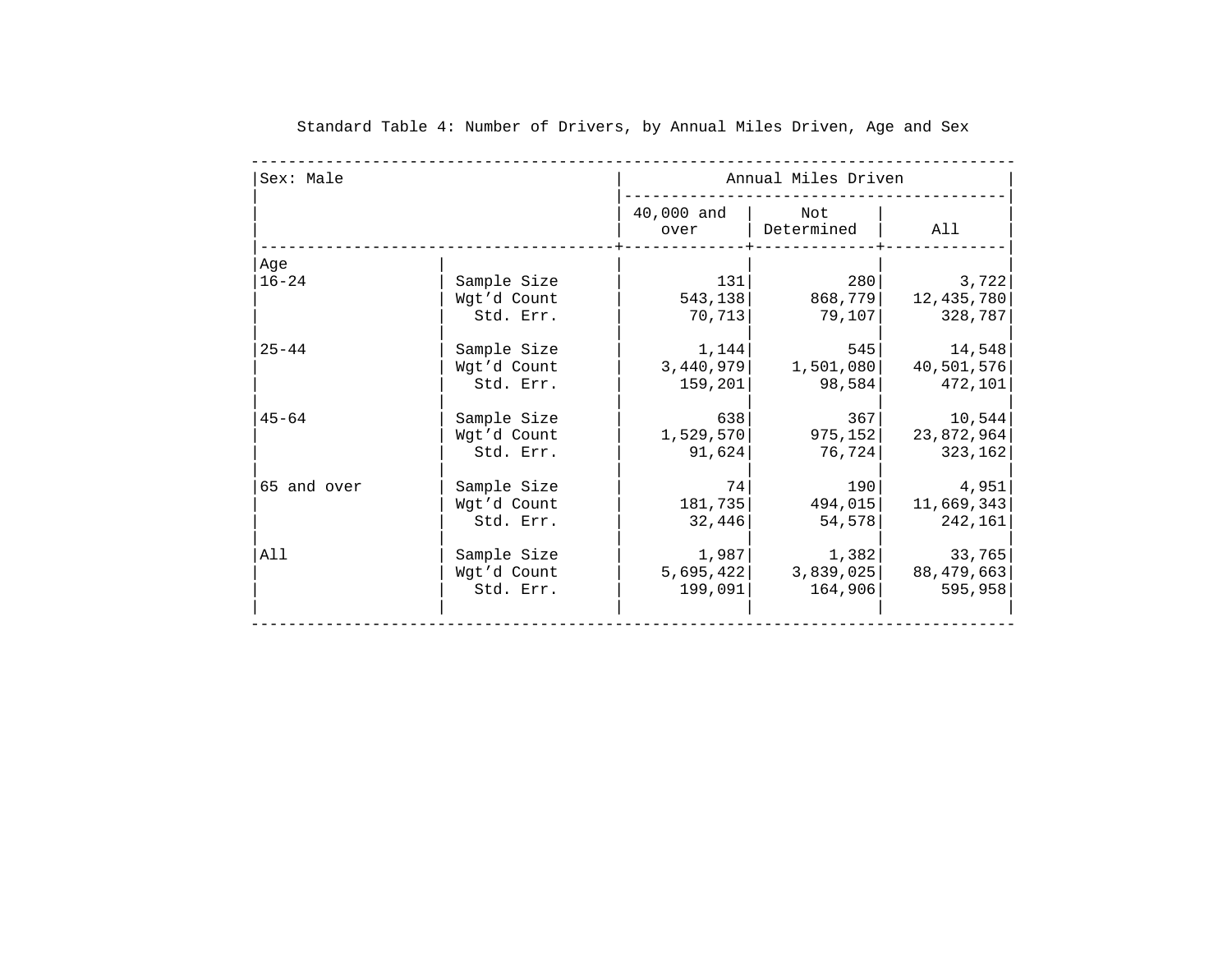| Sex: Female |             |              | Annual Miles Driven |                                  |                     |                     |  |  |  |
|-------------|-------------|--------------|---------------------|----------------------------------|---------------------|---------------------|--|--|--|
|             |             | Under 5000   | 9,999               | 5,000 to   10,000 to  <br>14,999 | 15,000 to<br>24,999 | 25,000 to<br>39,999 |  |  |  |
| Age         |             |              |                     |                                  |                     |                     |  |  |  |
| $16 - 24$   | Sample Size | 1,580        | 511                 | 634                              | 486                 | 165                 |  |  |  |
|             | Wgt'd Count | 4,681,836    | 1,473,745           | 1,866,394                        | 1,413,835           | 559,981             |  |  |  |
|             | Std. Err.   | 186,913      | 94,940              | 112,543                          | 99,962              | 63,593              |  |  |  |
| $25 - 44$   | Sample Size | 3,728        | 2,761               | 3,997                            | 3,227               | 966                 |  |  |  |
|             | Wgt'd Count | 10, 157, 320 | 6,383,791           | 9,360,803                        | 8,042,375           | 2,371,428           |  |  |  |
|             | Std. Err.   | 254,923      | 188,110             | 227,712                          | 235,643             | 126,249             |  |  |  |
| $45 - 64$   | Sample Size | 3,323        | 2,330               | 2,557                            | 1,606               | 437                 |  |  |  |
|             | Wgt'd Count | 7,712,126    | 4,844,906           | 5,112,526                        | 3,331,132           | 831,500             |  |  |  |
|             | Std. Err.   | 197,054      | 149,217             | 151,116                          | 127,057             | 67,582              |  |  |  |
| 65 and over | Sample Size | 2,791        | 1,031               | 491                              | 1721                | 42                  |  |  |  |
|             | Wgt'd Count | 7,205,205    | 2,489,823           | 1,213,391                        | 392, 345            | 103, 135            |  |  |  |
|             | Std. Err.   | 205,431      | 117,512             | 81,993                           | 45,201              | 22,529              |  |  |  |
| All         | Sample Size | 11,422       | 6,633               | 7,679                            | 5,491               | 1,610               |  |  |  |
|             | Wgt'd Count | 29,756,487   | 15,192,265          | 17,553,113                       | 13,179,687          | 3,866,045           |  |  |  |
|             | Std. Err.   | 411,046      | 274,754             | 297,259                          | 284,694             | 158,824             |  |  |  |

(CONTINUED)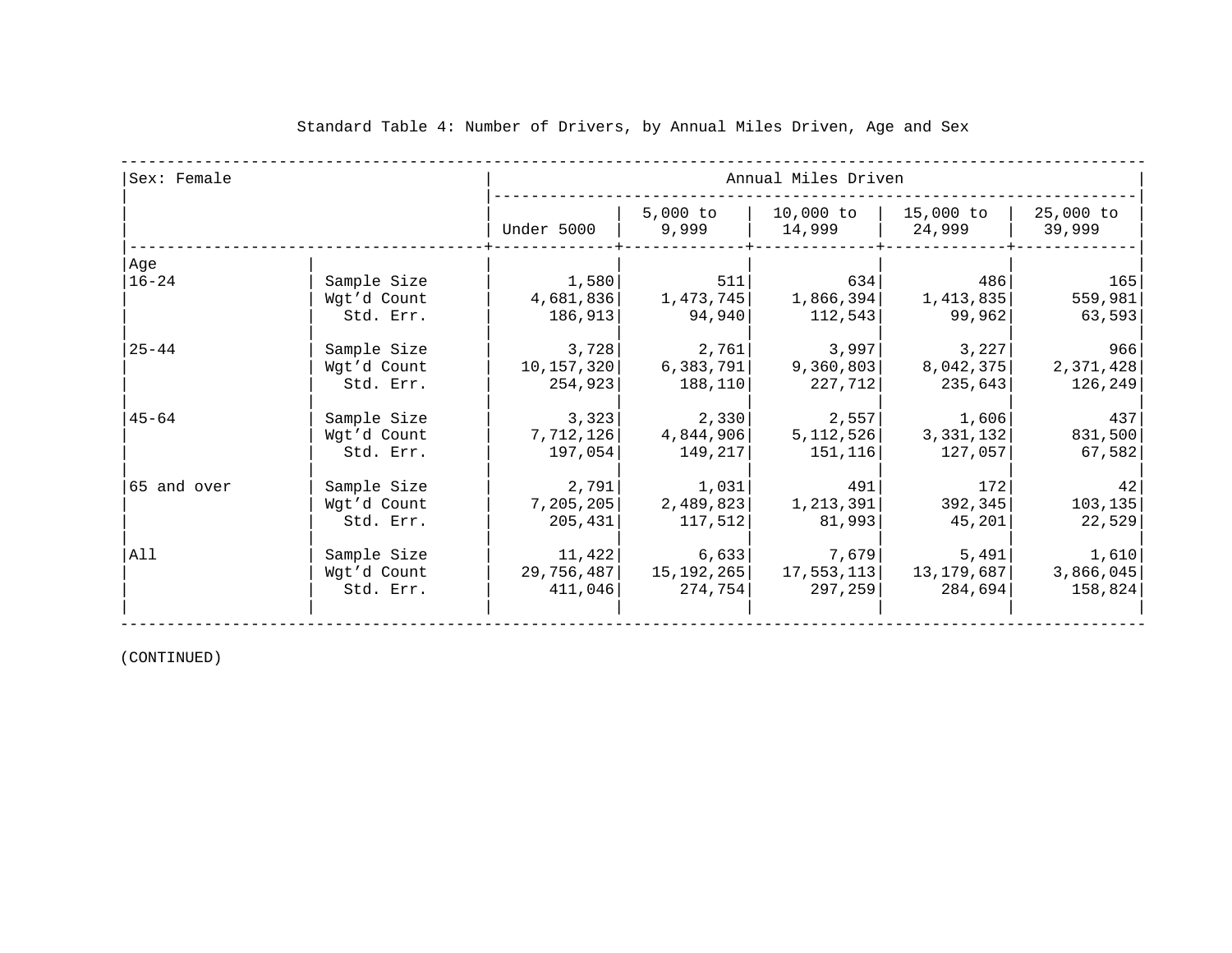| Sex: Female |                                         |                             | Annual Miles Driven            |                                 |
|-------------|-----------------------------------------|-----------------------------|--------------------------------|---------------------------------|
|             |                                         | 40,000 and<br>over          | Not<br>Determined              | All                             |
| Age         |                                         |                             |                                |                                 |
| $16 - 24$   | Sample Size<br>Wgt'd Count<br>Std. Err. | 58<br>218,304<br>43,857     | 491<br>1,344,497<br>94,497     | 3,925<br>11,558,593<br>289,538  |
| $25 - 44$   | Sample Size<br>Wgt'd Count<br>Std. Err. | 312<br>937,720<br>79,541    | 1,047 <br>2,593,863<br>128,849 | 16,038<br>39,847,300<br>433,874 |
| $45 - 64$   | Sample Size<br>Wgt'd Count<br>Std. Err. | 109<br>306, 265<br>49,237   | 776<br>1,769,119<br>93,965     | 11,138<br>23,907,574<br>310,427 |
| 65 and over | Sample Size<br>Wgt'd Count<br>Std. Err. | 10<br>12,954<br>6,391       | 473<br>1,120,428<br>76,135     | 5,010<br>12,537,281<br>258,765  |
| All         | Sample Size<br>Wgt'd Count<br>Std. Err. | 489<br>1,475,243<br>104,967 | 2,787 <br>6,827,907<br>201,907 | 36,111<br>87,850,748<br>524,587 |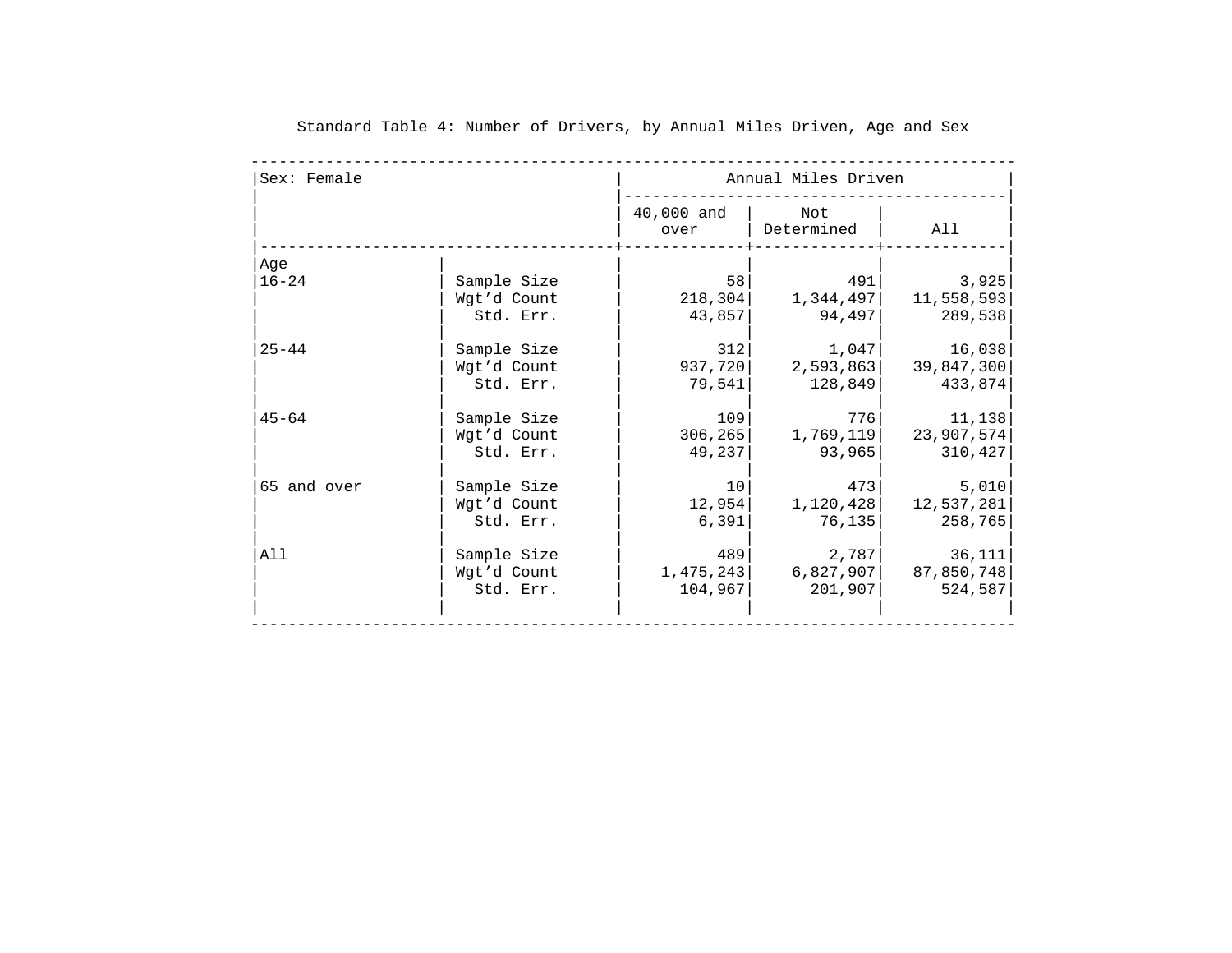| Sex: All    |                                         | Annual Miles Driven              |                                          |                                              |                                         |                                              |  |
|-------------|-----------------------------------------|----------------------------------|------------------------------------------|----------------------------------------------|-----------------------------------------|----------------------------------------------|--|
|             |                                         | Under 5000                       | 9,999                                    | 5,000 to   10,000 to   15,000 to  <br>14,999 | 24,999                                  | 25,000 to<br>39,999                          |  |
| Age         |                                         |                                  |                                          |                                              |                                         |                                              |  |
| $ 16-24 $   | Sample Size<br>Wgt'd Count<br>Std. Err. | 9,091,921 <br>271,372            | $2,934$ $1,021$<br>3,210,437 <br>167,676 | 3,563,400<br>159,934                         | $1,204$ $1,120$<br>3,752,138<br>188,173 | 408<br>1,401,758<br>111,019                  |  |
| $25 - 44$   | Sample Size<br>Wgt'd Count<br>Std. Err. | 5,668<br>16,381,826<br>363,741   | 4,312<br>10,518,153 <br>262,571          | 7,245<br>18,088,455 <br>349,466              | 7,400  <br>19,476,018 <br>383,378       | 2,913<br>7,410,782<br>232,875                |  |
| $45 - 64$   | Sample Size<br>Wgt'd Count<br>Std. Err. | 4,708<br>11, 116, 000<br>260,953 | 3,759<br>8,116,133<br>206,975            | 5,084<br>10,441,528<br>231,759               | 4,543<br>9,649,622<br>226,926           | 1,698<br>3,877,150<br>151,013                |  |
| 65 and over | Sample Size<br>Wgt'd Count<br>Std. Err. | 4,017<br>10,399,207<br>259,060   | 2,301<br>5,381,006<br>179,037            | 1,723<br>3,887,210<br>141,776                | 935<br>2,183,495<br>112,815             | 238<br>546,576<br>53,500                     |  |
| All         | Sample Size<br>Wgt'd Count<br>Std. Err. | 17,327<br>46,988,954 <br>576,777 | 11,393<br>27,225,728<br>405,118          | 15,256<br>35,980,593 <br>452,121             | 13,998 <br>478,611                      | 5,257<br>$35,061,274$ 13,236,265<br>307, 135 |  |

(CONTINUED)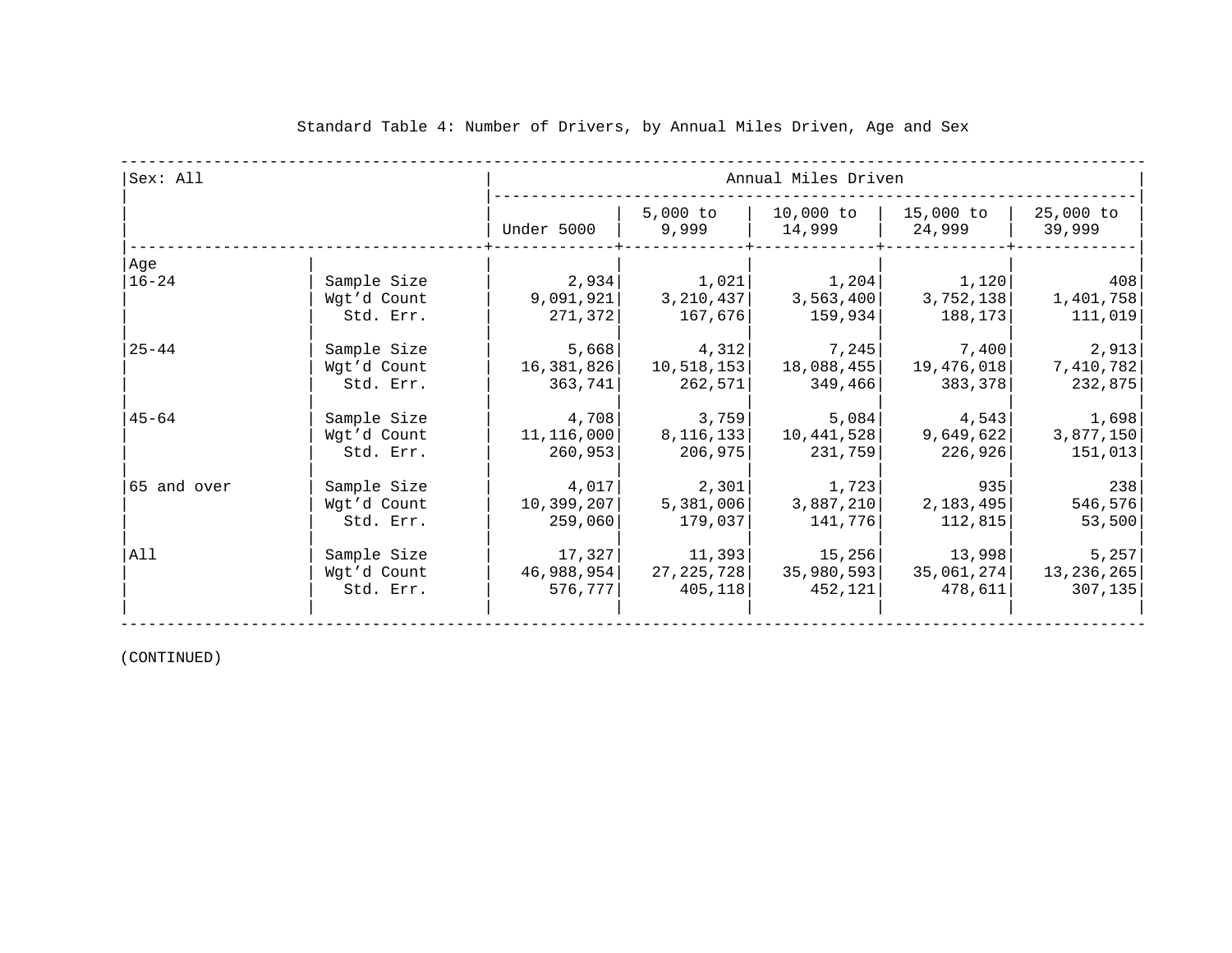| Sex: All    |             |                    | Annual Miles Driven | All         |  |  |
|-------------|-------------|--------------------|---------------------|-------------|--|--|
|             |             | 40,000 and<br>over | Not<br>Determined   |             |  |  |
| Age         |             |                    |                     |             |  |  |
| $16 - 24$   | Sample Size | 189                | 771                 | 7,647       |  |  |
|             | Wgt'd Count | 761,442            | 2, 213, 276         | 23,994,373  |  |  |
|             | Std. Err.   | 94,635             | 127,867             | 468,026     |  |  |
| $25 - 44$   | Sample Size | 1,456              | 1,592               | 30,586      |  |  |
|             | Wgt'd Count | 4,378,699          | 4,094,943           | 80,348,876  |  |  |
|             | Std. Err.   | 186, 315           | 174,110             | 746,759     |  |  |
| $45 - 64$   | Sample Size | 747                | 1,143               | 21,682      |  |  |
|             | Wgt'd Count | 1,835,835          | 2,744,270           | 47,780,537  |  |  |
|             | Std. Err.   | 106, 194           | 132,429             | 530,098     |  |  |
| 65 and over | Sample Size | 84                 | 663                 | 9,961       |  |  |
|             | Wgt'd Count | 194,689            | 1,614,443           | 24,206,625  |  |  |
|             | Std. Err.   | 33,066             | 97,986              | 400,076     |  |  |
| All         | Sample Size | 2,476              | 4,169               | 69,876      |  |  |
|             | Wgt'd Count | 7,170,665          | 10,666,932          | 176,330,411 |  |  |
|             | Std. Err.   | 240,705            | 288,720             | 846,177     |  |  |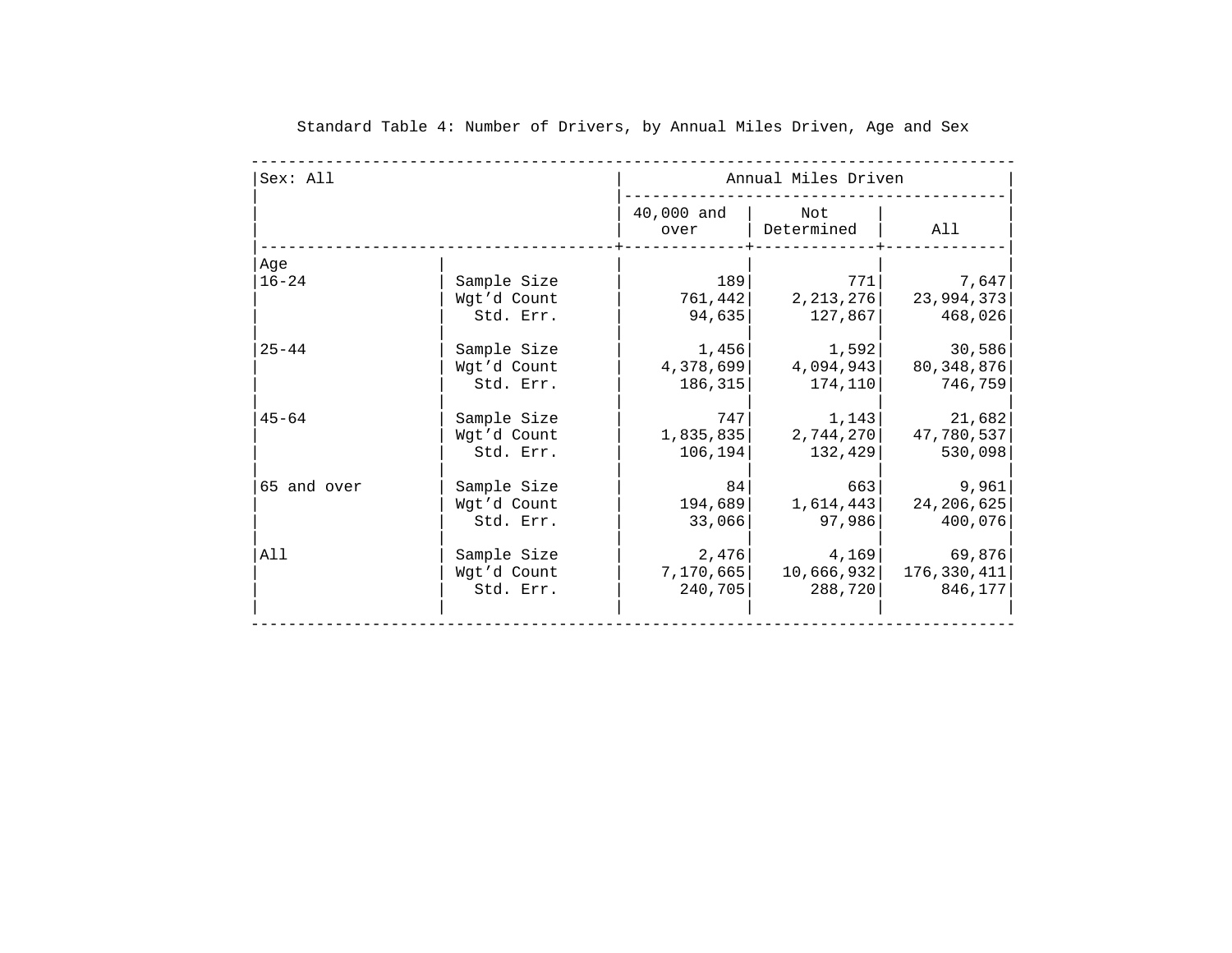|                    |             | Work Trip Time        |            |            |                                           |                        |
|--------------------|-------------|-----------------------|------------|------------|-------------------------------------------|------------------------|
|                    |             | 10 Minutes or<br>less |            |            | 11-20 Minutes 21-30 Minutes 31-60 Minutes | 60 Minutes<br>and over |
| MSA Size           |             |                       |            |            |                                           |                        |
| Less than 250,000  | Sample Size | 1,761                 | 1,418      | 507        | 349                                       | 103                    |
|                    | Wgt'd Count | 3,805,852             | 3,330,943  | 1,135,266  | 676,470                                   | 145,037                |
|                    | Std. Err.   | 172,522               | 148,123    | 83,755     | 62,922                                    | 34,902                 |
| 250,000 to 499,999 | Sample Size | 1,045                 | 1,029      | 423        | 238                                       | 38                     |
|                    | Wgt'd Count | 2,847,095             | 3,181,592  | 1,334,859  | 719,964                                   | 117,533                |
|                    | Std. Err.   | 133,864               | 147,161    | 93,811     | 61,951                                    | 27,762                 |
| 500,000 to 999,999 | Sample Size | 1,946                 | 2,122      | 981        | 640                                       | 63                     |
|                    | Wgt'd Count | 3,236,418             | 3,628,162  | 1,669,896  | 1,138,615                                 | 120,200                |
|                    | Std. Err.   | 139,880               | 172,589    | 96,815     | 75,990                                    | 21,321                 |
| 1,000,000 to       | Sample Size | 2,676                 | 3,371      | 1,726      | 984                                       | 81                     |
| 2,999,999          | Wgt'd Count | 5,787,105             | 7,649,935  | 3,853,052  | 2,758,811                                 | 223,604                |
|                    | Std. Err.   | 191,826               | 221,913    | 150, 527   | 131,517                                   | 40,710                 |
| 3,000,000 or more  | Sample Size | 4,621                 | 5,025      | 3, 235     | 4,324                                     | 1,007                  |
|                    | Wgt'd Count | 10,870,401            | 13,534,416 | 8,740,497  | 11,467,704                                | 1,920,325              |
|                    | Std. Err.   | 297,256               | 326,394    | 249,646    | 323,987                                   | 111,118                |
| Not in an MSA      | Sample Size | 2,751                 | 1,726      | 876        | 778                                       | 119                    |
|                    | Wgt'd Count | 10, 312, 006          | 5,558,876  | 2,791,842  | 2,733,697                                 | 389,712                |
|                    | Std. Err.   | 266,179               | 189,008    | 145,363    | 139,998                                   | 45,729                 |
| All                | Sample Size | 14,800                | 14,691     | 7,748      | 7,313                                     | 1,411                  |
|                    | Wgt'd Count | 36,858,877            | 36,883,924 | 19,525,412 | 19,495,261                                | 2,916,410              |
|                    | Std. Err.   | 493,620               | 489,556    | 354,564    | 388,451                                   | 135,680                |
|                    |             |                       |            |            |                                           |                        |

#### Standard Table 5: Number of Workers, by Work Trip Time and MSA Size

(CONTINUED)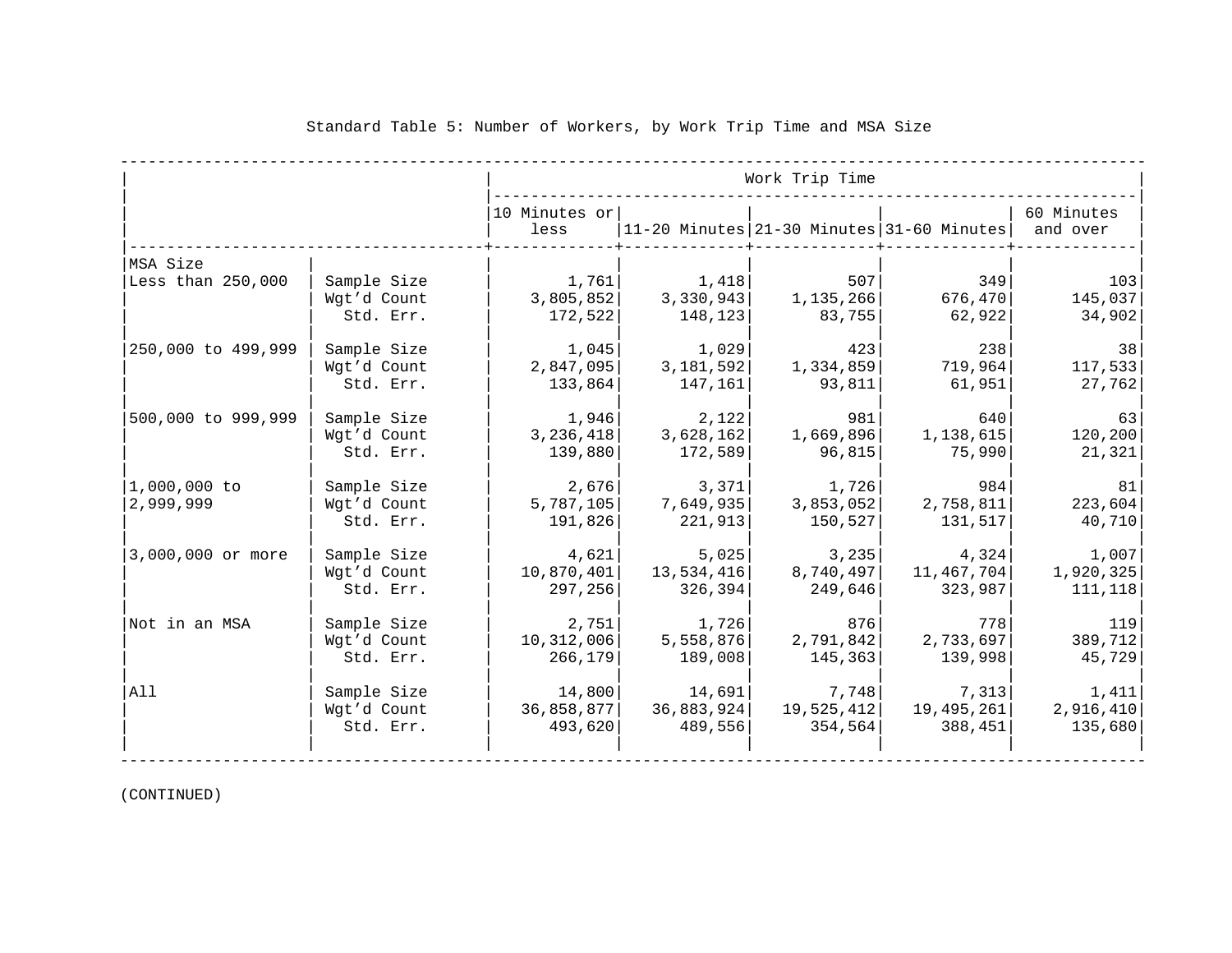|                           |                                         | Work Trip Time           |                                |
|---------------------------|-----------------------------------------|--------------------------|--------------------------------|
|                           |                                         | Not<br>Determined        | All                            |
| MSA Size                  |                                         |                          |                                |
| Less than 250,000         | Sample Size                             | 76                       | 4,214                          |
|                           | Wgt'd Count                             | 160,891                  | 9,254,458                      |
|                           | Std. Err.                               | 30,410                   | 277,955                        |
| 250,000 to 499,999        | Sample Size                             | 31                       | 2,804                          |
|                           | Wgt'd Count                             | 79,098                   | 8,280,141                      |
|                           | Std. Err.                               | 19,142                   | 249,939                        |
| 500,000 to 999,999        | Sample Size                             | 73                       | 5,825                          |
|                           | Wgt'd Count                             | 123,893                  | 9,917,185                      |
|                           | Std. Err.                               | 21,694                   | 276,390                        |
| 1,000,000 to<br>2,999,999 | Sample Size<br>Wgt'd Count<br>Std. Err. | 113<br>351,980<br>53,310 | 8,951<br>20,624,487<br>360,931 |
| 3,000,000 or more         | Sample Size                             | 337                      | 18,549                         |
|                           | Wgt'd Count                             | 993,762                  | 47,527,103                     |
|                           | Std. Err.                               | 93,145                   | 650,281                        |
| Not in an MSA             | Sample Size                             | 86                       | 6,336                          |
|                           | Wgt'd Count                             | 356,877                  | 22, 143, 010                   |
|                           | Std. Err.                               | 48,627                   | 363,079                        |
| All                       | Sample Size                             | 716                      | 46,679                         |
|                           | Wgt'd Count                             | 2,066,501                | 117,746,384                    |
|                           | Std. Err.                               | 124,886                  | 832,649                        |

Standard Table 5: Number of Workers, by Work Trip Time and MSA Size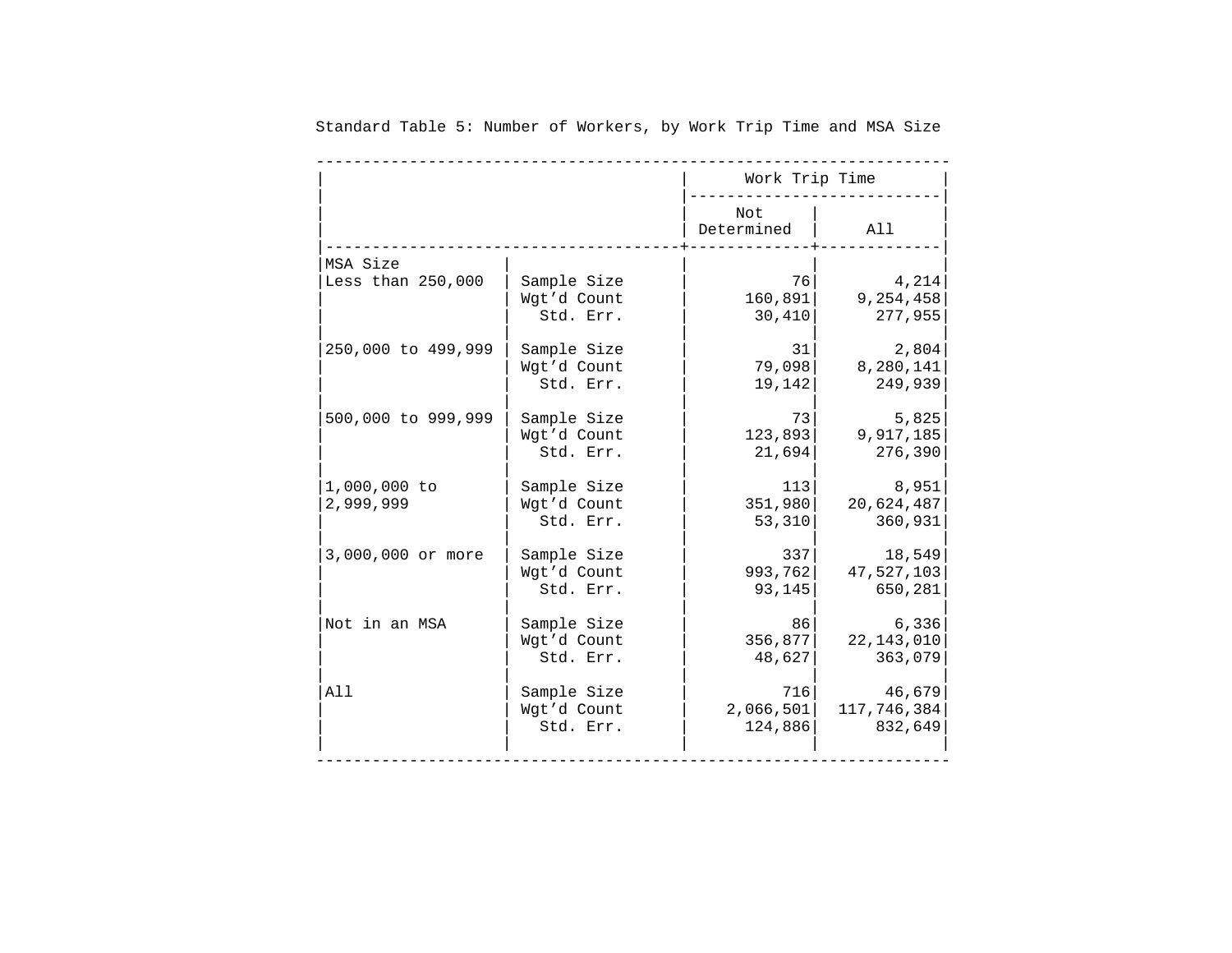|                |             | Transportation Mode |          |         |                       |           |
|----------------|-------------|---------------------|----------|---------|-----------------------|-----------|
|                |             | POV                 | Bus      | Train   | Streetcar/Su-<br>bway | Bike/Walk |
| Trip Purpose   |             |                     |          |         |                       |           |
| Go to work     | Sample Size | 32,461              | 706      | 245     | 516                   | 1,130     |
|                | Wgt'd Count | 29,565,078          | 665, 127 | 193,734 | 395,064               | 943, 177  |
|                | Std. Err.   | 317,936             | 42,243   | 19,136  | 29,869                | 50,309    |
| Work business  | Sample Size | 10,277              | 83       | 16      | 61                    | 320       |
|                | Wgt'd Count | 9,510,868           | 81,846   | 8,565   | 34,940                | 289,551   |
|                | Std. Err.   | 280,213             | 25,875   | 3,439   | 6,914                 | 31, 237   |
| Return work    | Sample Size | 5,989               | 28       | 3       | 10                    | 775       |
|                | Wgt'd Count | 5,705,248           | 22,477   | 1,890   | 3,460                 | 703,043   |
|                | Std. Err.   | 141,047             | 6,265    | 1,544   | 1,508                 | 49,502    |
| Shopping       | Sample Size | 50,637              | 421      | 31      | 119                   | 3,068     |
|                | Wgt'd Count | 47, 171, 380        | 370,806  | 25,527  | 83,634                | 2,937,703 |
|                | Std. Err.   | 557,820             | 32,781   | 7,357   | 11,062                | 121,102   |
| School         | Sample Size | 6,787               | 355      | 31      | 81                    | 1,353     |
|                | Wgt'd Count | 6,739,078           | 312,219  | 19,702  | 66,303                | 1,413,742 |
|                | Std. Err.   | 178,317             | 30,663   | 5,049   | 11,214                | 82,146    |
| Religious      | Sample Size | 5,500               | 66       | 6       | 15                    | 336       |
|                | Wgt'd Count | 5,612,318           | 75, 275  | 1,694   | 11,651                | 279,971   |
|                | Std. Err.   | 192,875             | 18,199   | 929     | 3,968                 | 32,558    |
| Medical/Dental | Sample Size | 3,642               | 137      | 10      | 35                    | 122       |
|                | Wgt'd Count | 3,086,476           | 136,450  | 7,283   | 26,671                | 106, 272  |

#### Standard Table 6: Number of Travel Day Person Trips in Thousands, by Mode and Purpose

(CONTINUED)

 Note: POV includes auto, van, utility, pickup, other truck, RV, Motorcycle, and other POV modes. Train includes Amtrak and commuter train. Streetcar/subway includes trolley and elevated rail. Other includes airplane, taxi, and other modes.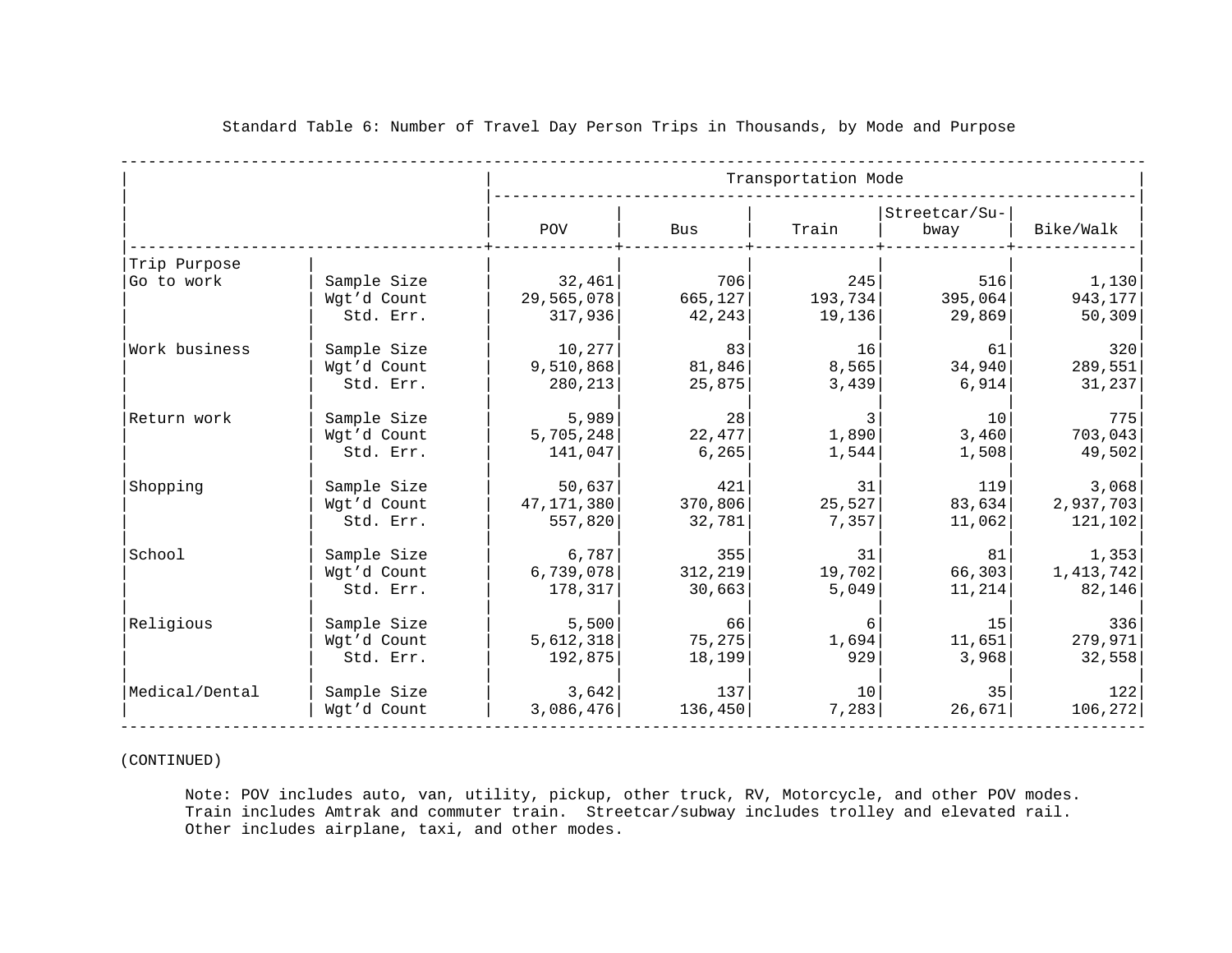|                                |             |              |          | Transportation Mode |                       |             |
|--------------------------------|-------------|--------------|----------|---------------------|-----------------------|-------------|
|                                |             | POV          | Bus      | Train               | Streetcar/Su-<br>bway | Bike/Walk   |
| Trip Purpose<br>Medical/Dental | Std. Err.   | 105,389      | 20, 362  | 2,953               | 7,797                 | 15,182      |
| Other Business                 | Sample Size | 36, 245      | 413      | 62                  | 168                   | 2,321       |
|                                | Wgt'd Count | 32,956,534   | 408,596  | 38,716              | 100, 816              | 2,102,495   |
|                                | Std. Err.   | 453,373      | 38,425   | 7,092               | 12,105                | 81,204      |
| Pick up/Drop off               | Sample Size | 26,298       | 96       | 10                  | 26                    | 600         |
|                                | Wgt'd Count | 24, 146, 940 | 98,474   | 12,856              | 18,097                | 510,796     |
|                                | Std. Err.   | 413,723      | 18,782   | 5,105               | 5,284                 | 41,524      |
| Vacation                       | Sample Size | 592          | 25       | 5                   | 13                    | 34          |
|                                | Wgt'd Count | 586,044      | 35,876   | 2,686               | 641                   | 35,385      |
|                                | Std. Err.   | 75,152       | 17,691   | 1,871               | 621                   | 17,274      |
| Visit                          | Sample Size | 16,438       | 254      | 43                  | 101                   | 1,999       |
|                                | Wgt'd Count | 16,064,932   | 253, 419 | 39,555              | 79,571                | 2, 117, 138 |
|                                | Std. Err.   | 283,931      | 30,242   | 9,467               | 12,530                | 104,047     |
| Out to eat                     | Sample Size | 16,700       | 84       | 5                   | 40                    | 1,403       |
|                                | Wgt'd Count | 16, 221, 203 | 74, 200  | 2,423               | 23,910                | 1,366,968   |
|                                | Std. Err.   | 271,019      | 12,795   | 1,927               | 5,960                 | 77,458      |
| Other Social                   | Sample Size | 21,902       | 291      | 29                  | 132                   | 2,403       |
|                                | Wgt'd Count | 20, 367, 785 | 295,202  | 30,705              | 92,612                | 2,505,930   |
|                                | Std. Err.   | 367,669      | 36,054   | 9,099               | 15,778                | 121,045     |

(CONTINUED)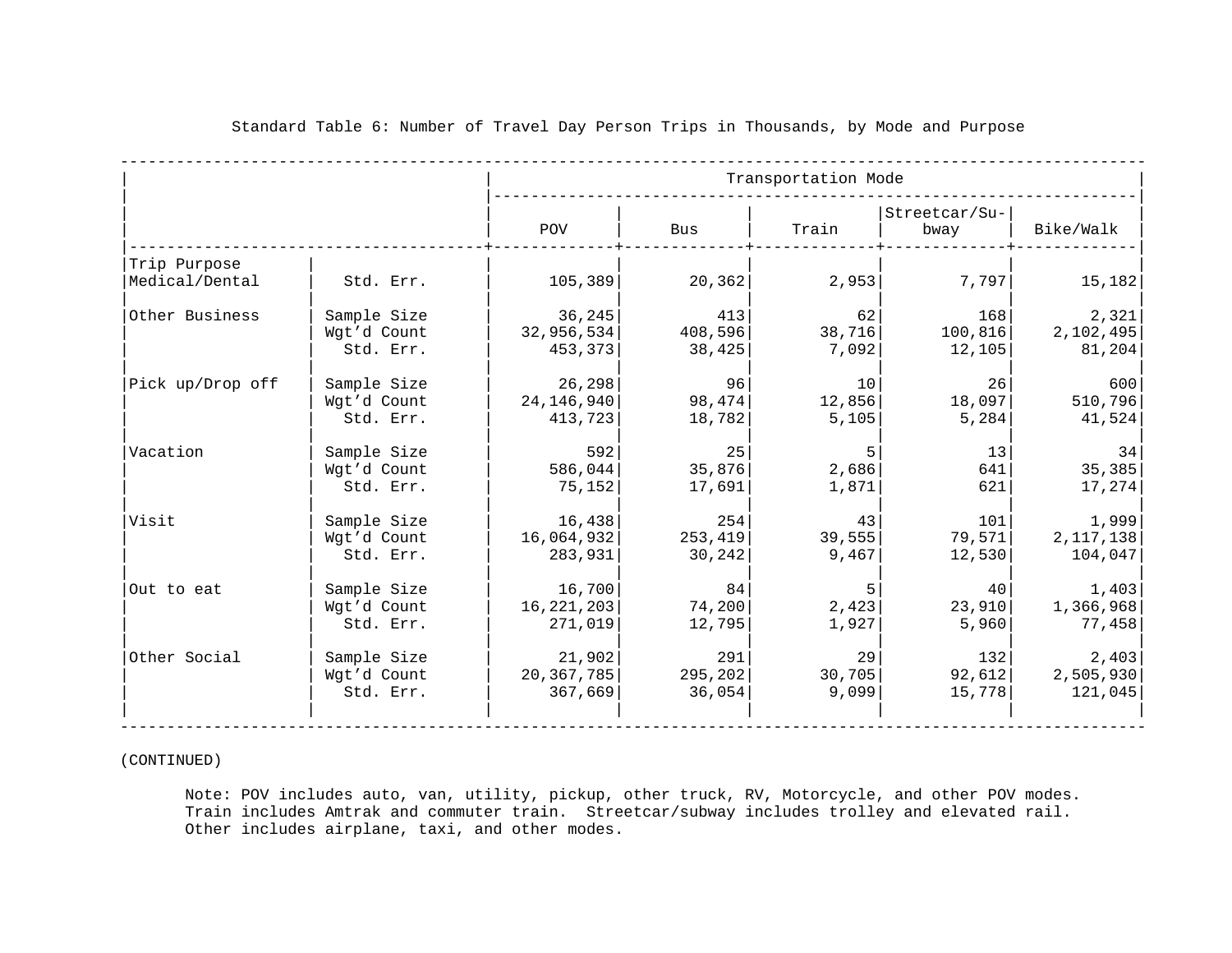|              |                                         |                                       |                                | Transportation Mode      |                              |                                 |
|--------------|-----------------------------------------|---------------------------------------|--------------------------------|--------------------------|------------------------------|---------------------------------|
|              |                                         | POV                                   | Bus                            | Train                    | Streetcar/Su-<br>bway        | Bike/Walk                       |
| Trip Purpose |                                         |                                       |                                |                          |                              |                                 |
| Other        | Sample Size<br>Wgt'd Count<br>Std. Err. | 437<br>455,669<br>44,946              | 22<br>14,611<br>5,676          | 385<br>385               | 3,117<br>3,033               | 45<br>49,270<br>13,647          |
| To go home   | Sample Size<br>Wgt'd Count<br>Std. Err. | 118,228<br>109, 178, 579<br>821,177   | 1,700 <br>1,696,795 <br>82,206 | 318<br>261,280<br>23,593 | 719<br>531,596<br>36, 238    | 8,310<br>8,305,383<br>231,893   |
| Unknown      | Sample Size<br>Wgt'd Count<br>Std. Err. | 38<br>31,831<br>11,763                |                                |                          |                              | 2<br>96<br>82                   |
| All          | Sample Size<br>Wgt'd Count<br>Std. Err. | 352,171<br>327, 399, 963<br>2,390,405 | 4,681 <br>4,541,375<br>193,292 | 815<br>647,002<br>49,852 | 2,040<br>1,472,083<br>81,097 | 24,221<br>23,666,921<br>553,543 |

(CONTINUED)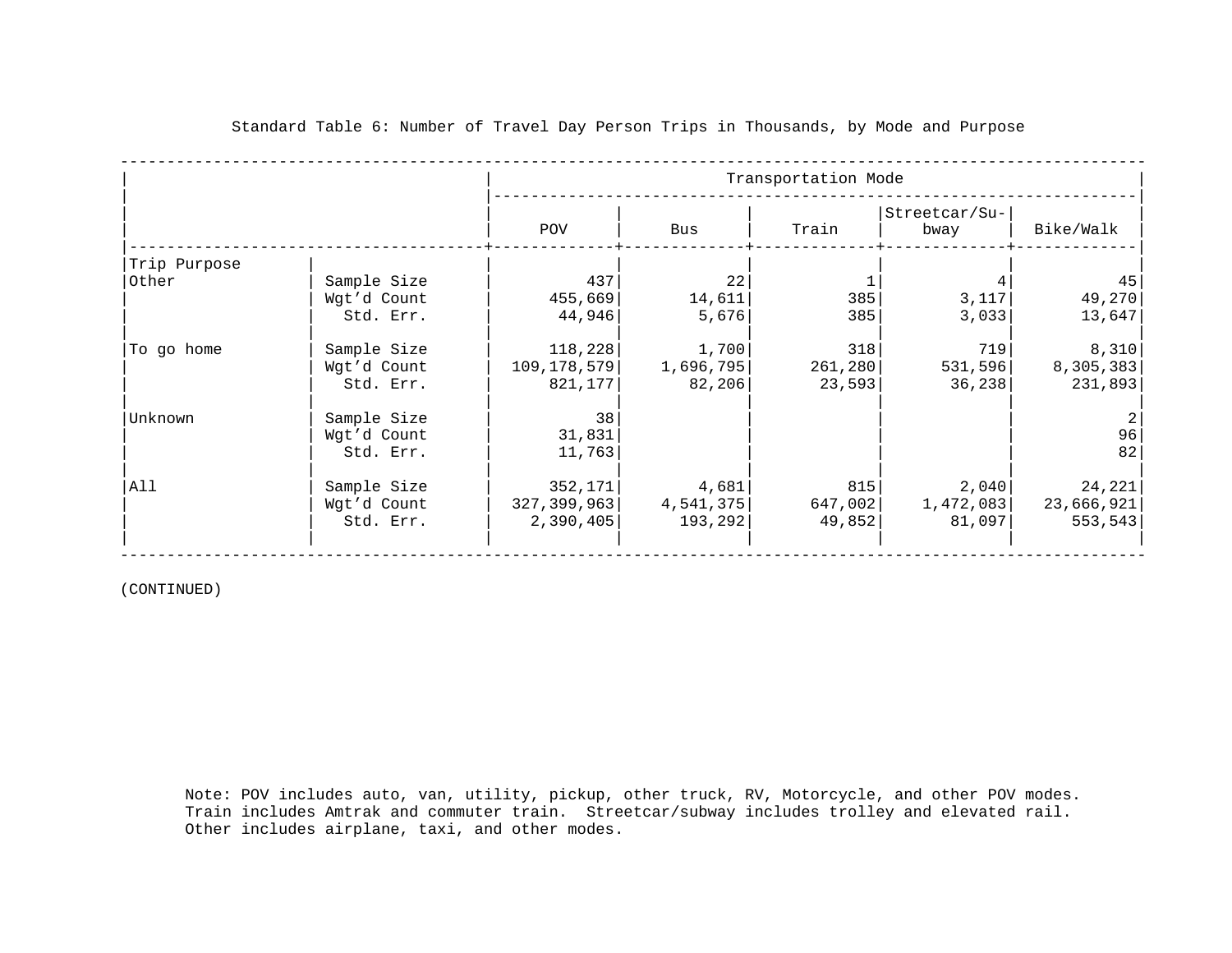|                |             |                         | Transportation Mode |                                                                                |              |
|----------------|-------------|-------------------------|---------------------|--------------------------------------------------------------------------------|--------------|
|                |             | School Bus              | Other               | Not<br>determined                                                              | All          |
| Trip Purpose   |             |                         |                     |                                                                                |              |
| Go to work     | Sample Size | 126                     | 241                 | 856                                                                            | 36,281       |
|                | Wgt'd Count | 103,865                 | 197,417             | 703,401                                                                        | 32,766,863   |
|                | Std. Err.   | 38,681                  | 23,565              | 44,509                                                                         | 337,955      |
| Work business  | Sample Size | 118                     | 355                 | 314                                                                            | 11,544       |
|                | Wgt'd Count | 92,989                  | 331,526             | 272, 469                                                                       | 10,622,753   |
|                | Std. Err.   | 27,571                  | 55,368              | 37,112                                                                         | 297,050      |
| Return work    | Sample Size | 20                      | 107                 |                                                                                | 297<br>7,229 |
|                | Wgt'd Count | 9,723                   | 104,437             | 227, 123                                                                       | 6,777,402    |
|                | Std. Err.   | 3,514                   | 21,134              | 22,948                                                                         | 154,624      |
| Shopping       | Sample Size | 64                      | 95                  | 1,891                                                                          | 56,326       |
|                | Wgt'd Count | 49,887                  | 99,684              | $\begin{array}{ c c c c c } \hline \quad & 1,648,190 & 52,386,811 \end{array}$ |              |
|                | Std. Err.   | 10,082                  | 21,343              | 93,365                                                                         | 585,359      |
| School         | Sample Size | 4,121                   | 32                  | 544                                                                            | 13,304       |
|                | Wgt'd Count | 3,075,847               | 16,929              | 518,064                                                                        | 12,161,884   |
|                | Std. Err.   | 117,127                 | 5,329               | 48,979                                                                         | 253,299      |
| Religious      | Sample Size | $\overline{\mathbf{3}}$ | 14                  | 140                                                                            | 6,080        |
|                | Wgt'd Count | 2,028                   | 16,435              | 120, 239                                                                       | 6,119,612    |
|                | Std. Err.   | 1,688                   | 9,156               | 18,764                                                                         | 199,564      |
| Medical/Dental | Sample Size | $\overline{2}$          | 63                  | 73                                                                             | 4,084        |
|                | Wgt'd Count | 3,637                   | 49,706              | 69,941                                                                         | 3,486,435    |

#### (CONTINUED)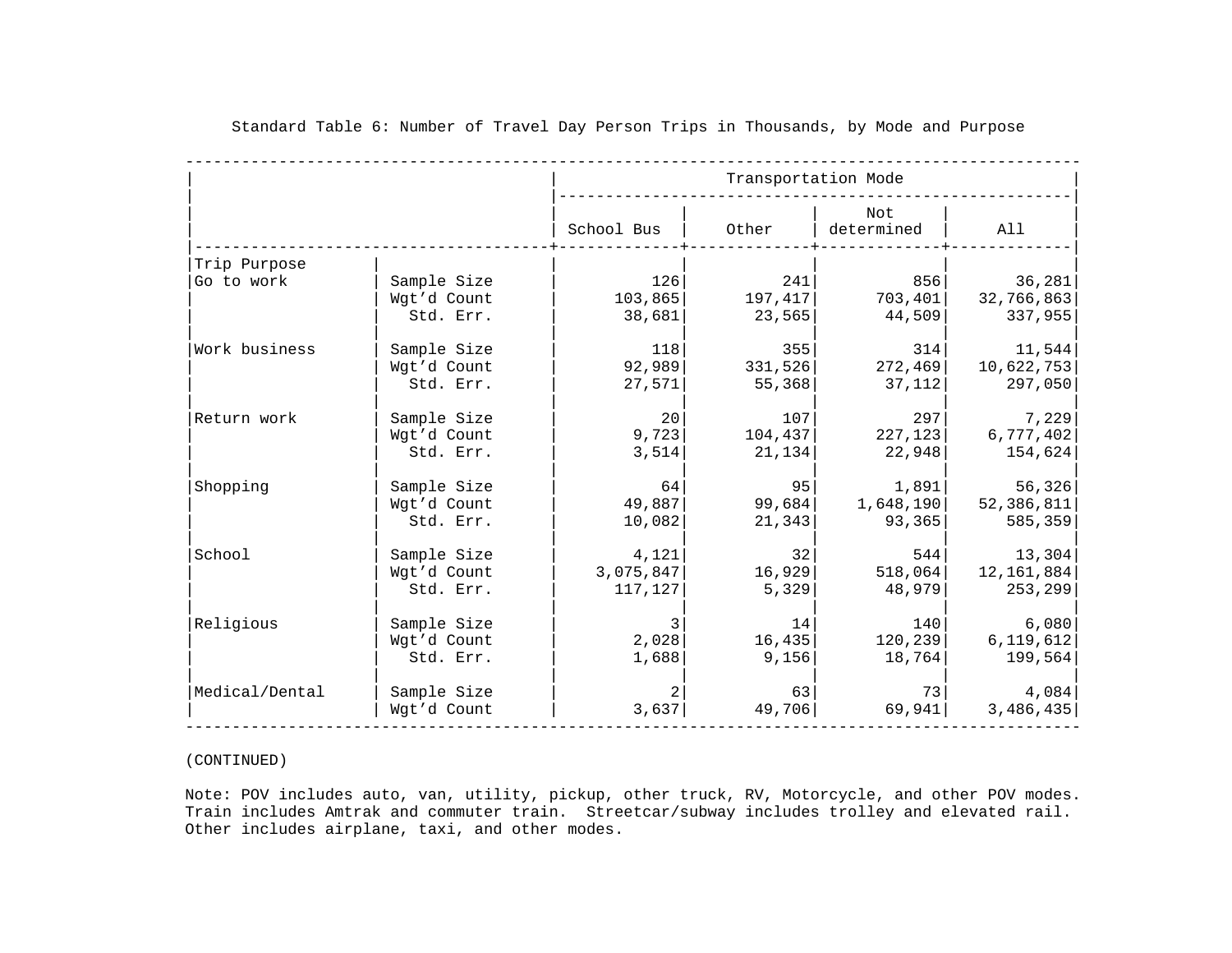|                  |             |            | Transportation Mode |                   |            |  |  |
|------------------|-------------|------------|---------------------|-------------------|------------|--|--|
|                  |             | School Bus | Other               | Not<br>determined | All        |  |  |
| Trip Purpose     |             |            |                     |                   |            |  |  |
| Medical/Dental   | Std. Err.   | 3,590      | 11,347              | 13,686            | 111,281    |  |  |
| Other Business   | Sample Size | 278        | 241                 | 1,510             | 41,238     |  |  |
|                  | Wgt'd Count | 216, 293   | 208,842             | 1,277,507         | 37,309,798 |  |  |
|                  | Std. Err.   | 32,858     | 27,765              | 72,921            | 483,631    |  |  |
| Pick up/Drop off | Sample Size | 66         | 62                  | 504               | 27,662     |  |  |
|                  | Wgt'd Count | 60,466     | 37,418              | 474,864           | 25,359,912 |  |  |
|                  | Std. Err.   | 14,768     | 8,473               | 49,228            | 421,522    |  |  |
| Vacation         | Sample Size |            | 45                  | 35                |            |  |  |
|                  | Wgt'd Count |            | 27,552              | 28,541            | 716,726    |  |  |
|                  | Std. Err.   |            | 8,444               | 13,562            | 85,359     |  |  |
| Visit            | Sample Size | 77 I       | 123                 | 1,301             | 20,336     |  |  |
|                  | Wgt'd Count | 41,486     | 125,676             | 1,282,042         | 20,003,821 |  |  |
|                  | Std. Err.   | 9,306      | 20, 297             | 74,477            | 327,732    |  |  |
| Out to eat       | Sample Size | 22         | 88                  | 684               | 19,026     |  |  |
|                  | Wgt'd Count | 18,507     | 99,920              | 559,598           | 18,366,730 |  |  |
|                  | Std. Err.   | 6,126      | 22,077              | 40,233            | 286,834    |  |  |
| Other Social     | Sample Size | 253        | 259                 | 1,136             | 26,405     |  |  |
|                  | Wgt'd Count | 173,140    | 233, 133            | 1,122,184         | 24,820,691 |  |  |
|                  | Std. Err.   | 21,757     | 33,375              | 92,898            | 430,840    |  |  |

#### (CONTINUED)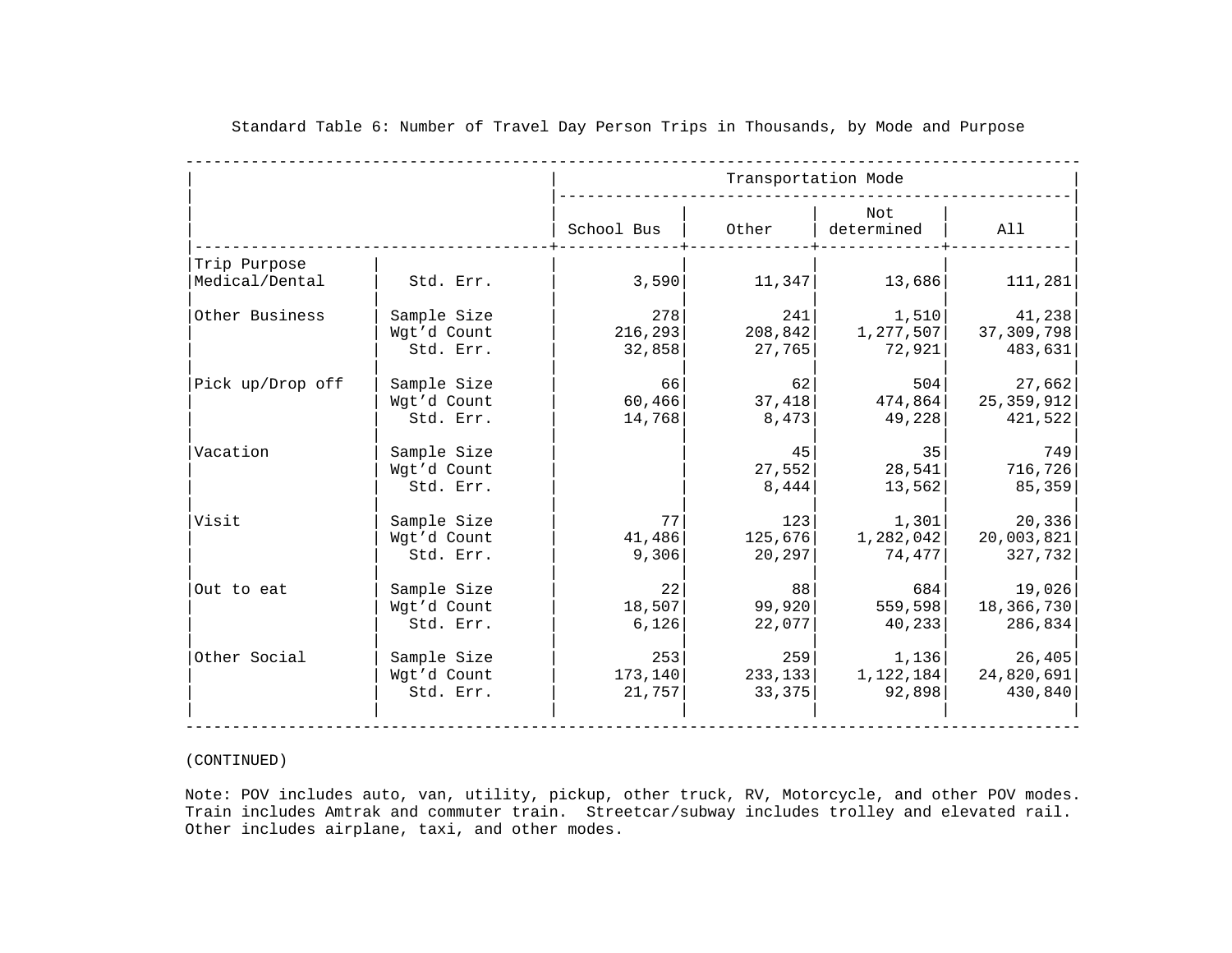|              |             |            | Transportation Mode |                   |             |  |  |
|--------------|-------------|------------|---------------------|-------------------|-------------|--|--|
|              |             | School Bus | Other               | Not<br>determined | All         |  |  |
| Trip Purpose |             |            |                     |                   |             |  |  |
| Other        | Sample Size | 9          | 17                  | 77                |             |  |  |
|              | Wgt'd Count | 14,323     | 16,484              | 54, 344           | 608,204     |  |  |
|              | Std. Err.   | 7,512      | 6,678               | 14,055            | 51,477      |  |  |
| To go home   | Sample Size | 3,645      | 680                 | 4,477             | 138,077     |  |  |
|              | Wgt'd Count | 2,736,803  | 570,678             | 4,092,428         | 127,373,544 |  |  |
|              | Std. Err.   | 102,905    | 41,198              | 150,614           | 929,594     |  |  |
| Unknown      | Sample Size | 3          |                     | 29                |             |  |  |
|              | Wgt'd Count | 272        |                     | 16,980            | 49,179      |  |  |
|              | Std. Err.   | 272        |                     | 5,741             | 13,118      |  |  |
| All          | Sample Size | 8,807      | 2,422               | 13,868            | 409,025     |  |  |
|              | Wgt'd Count | 6,599,267  | 2,135,838           | 12,467,914        | 378,930,363 |  |  |
|              | Std. Err.   | 230,671    | 129,544             | 393,987           | 2,645,115   |  |  |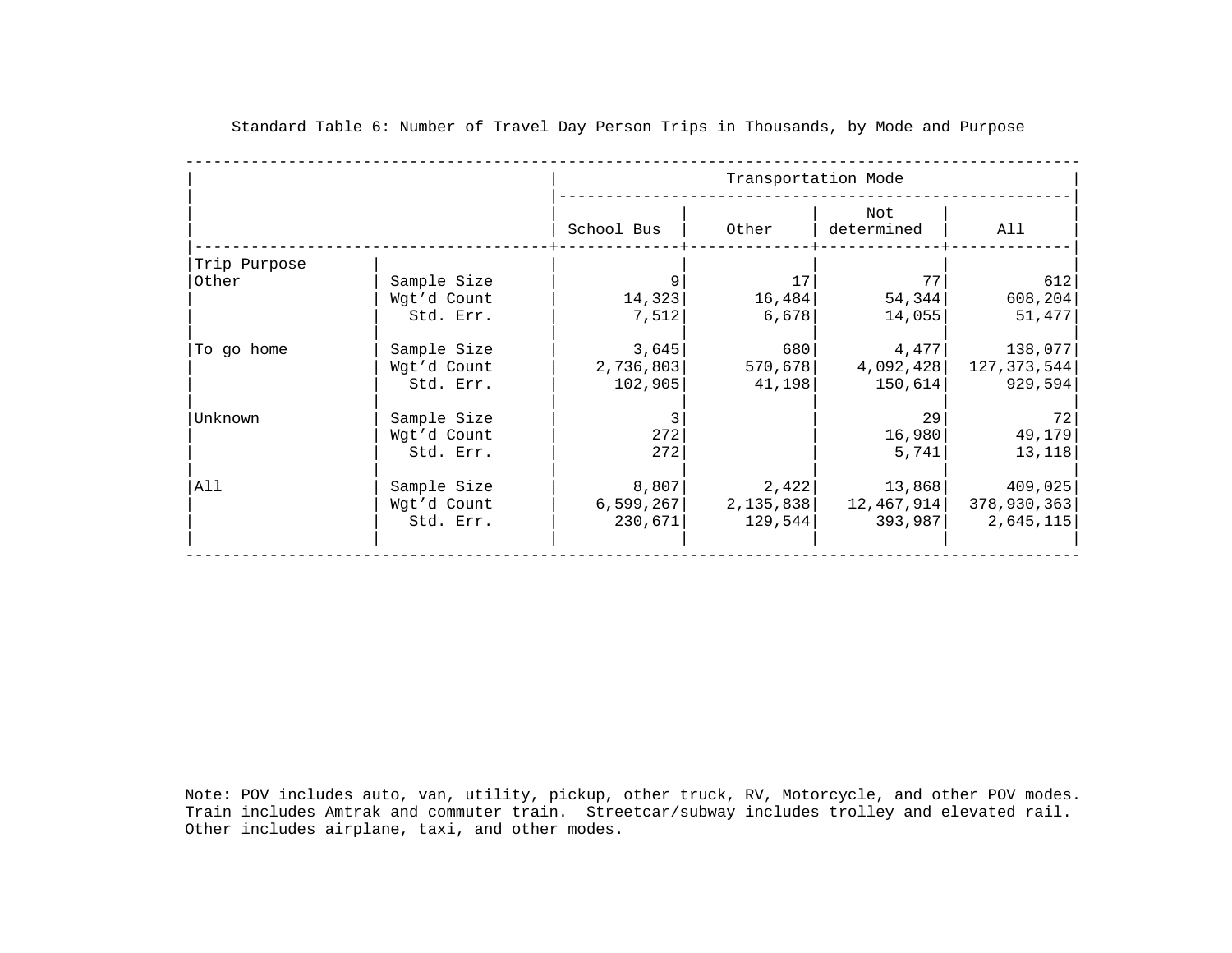|             | Taylor SE Ratio |         |      |  |  |  |
|-------------|-----------------|---------|------|--|--|--|
|             | Sex             |         |      |  |  |  |
|             | Males           | Females | All  |  |  |  |
| Age         |                 |         |      |  |  |  |
| $5 - 15$    | 0.05            | 0.05    | 0.04 |  |  |  |
| $16 - 19$   | 0.10            | 0.09    | 0.07 |  |  |  |
| $20 - 24$   | 0.09            | 0.09    | 0.06 |  |  |  |
| $25 - 34$   | 0.05            | 0.06    | 0.04 |  |  |  |
| $35 - 44$   | 0.05            | 0.05    | 0.04 |  |  |  |
| $45 - 54$   | 0.06            | 0.06    | 0.04 |  |  |  |
| $55 - 64$   | 0.08            | 0.07    | 0.05 |  |  |  |
| 65 and over | 0.07            | 0.05    | 0.04 |  |  |  |
| All         | 0.02            | 0.02    | 0.02 |  |  |  |

Standard Table 7: Average Number of Travel Day Trips per Person, by Age and Sex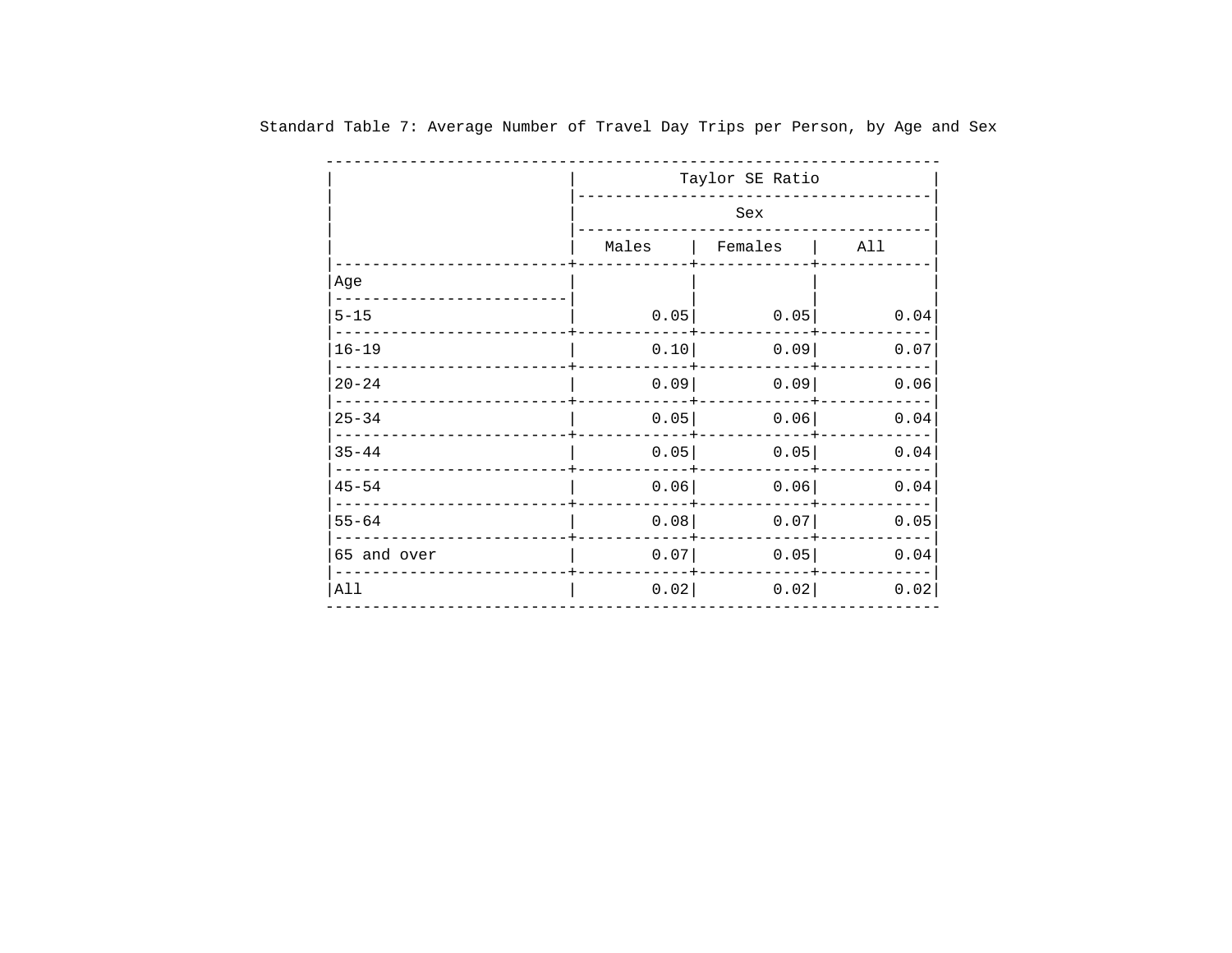|             | Taylor SE |                 |      |  |  |  |  |
|-------------|-----------|-----------------|------|--|--|--|--|
|             | Sex       |                 |      |  |  |  |  |
|             |           | Males   Females | All  |  |  |  |  |
| Age         |           |                 |      |  |  |  |  |
| $5 - 15$    | 0.16      | 0.17            | 0.24 |  |  |  |  |
| $16 - 19$   | 0.12      | 0.11            | 0.16 |  |  |  |  |
| $20 - 24$   | 0.13      | 0.13            | 0.20 |  |  |  |  |
| $25 - 34$   | 0.20      | 0.20            | 0.30 |  |  |  |  |
| $35 - 44$   | 0.17      | 0.17            | 0.26 |  |  |  |  |
| $45 - 54$   | 0.14      | 0.14            | 0.22 |  |  |  |  |
| $55 - 64$   | 0.13      | 0.11            | 0.19 |  |  |  |  |
| 65 and over | 0.13      | 0.13            | 0.21 |  |  |  |  |
| All         | 0.25      | 0.25            | 0.00 |  |  |  |  |

## Standard Errors of Cell Percents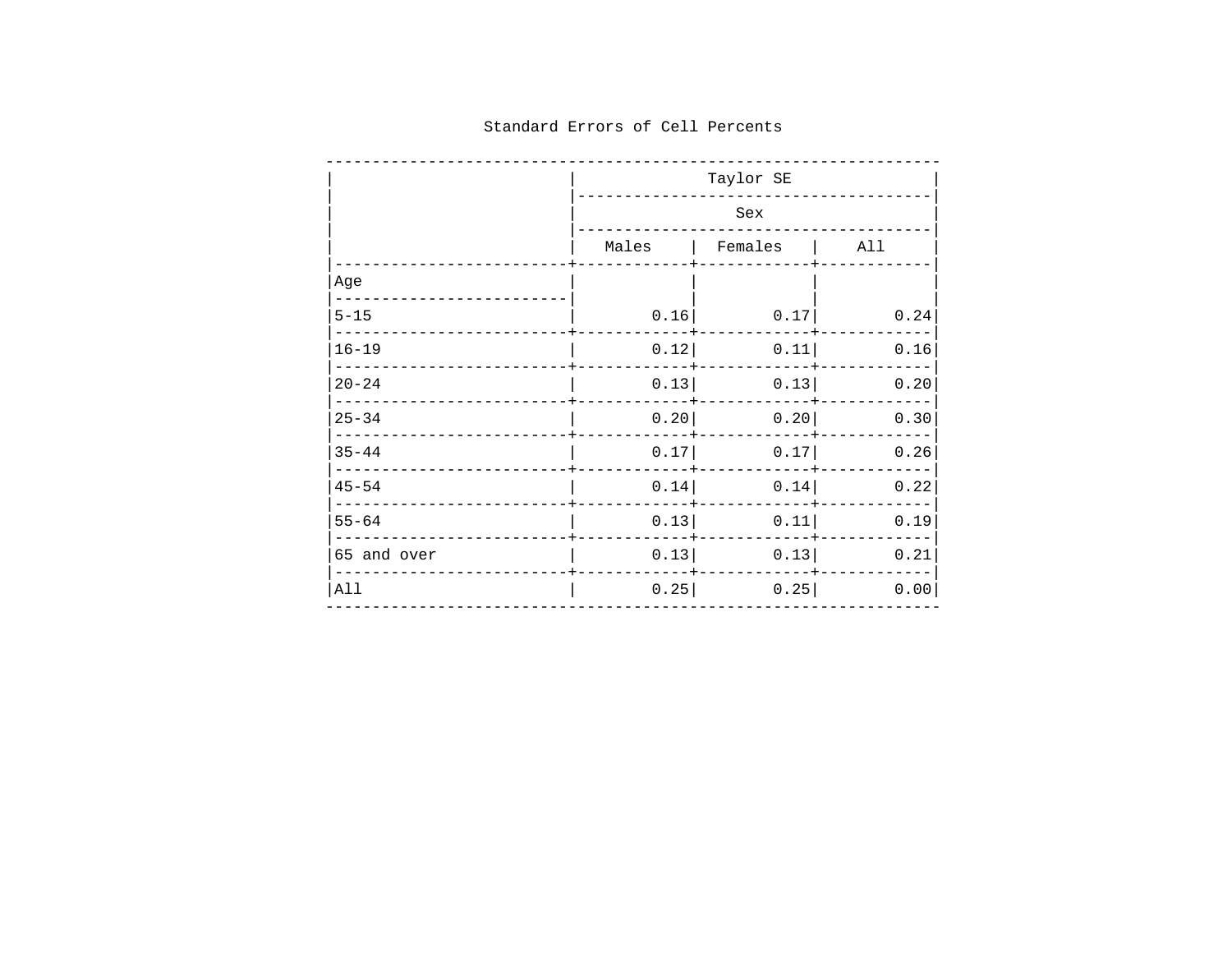## Standard Errors of Row Percents

|             | Taylor SE |         |             |  |  |  |  |
|-------------|-----------|---------|-------------|--|--|--|--|
|             | Sex       |         |             |  |  |  |  |
|             | Males     | Females | $\vert$ All |  |  |  |  |
| Age         |           |         |             |  |  |  |  |
| $5 - 15$    | 0.32      | 0.30    | 0.24        |  |  |  |  |
| $16 - 19$   | 0.24      | 0.21    | 0.16        |  |  |  |  |
| $20 - 24$   | 0.26      | 0.26    | 0.20        |  |  |  |  |
| $25 - 34$   | 0.40      | 0.37    | 0.30        |  |  |  |  |
| $35 - 44$   | 0.34      | 0.33    | 0.26        |  |  |  |  |
| $45 - 54$   | 0.28      | 0.27    | 0.22        |  |  |  |  |
| $55 - 64$   | 0.26      | 0.21    | 0.19        |  |  |  |  |
| 65 and over | 0.26      | 0.26    | 0.21        |  |  |  |  |
| All         | 0.00      | 0.00    | 0.00        |  |  |  |  |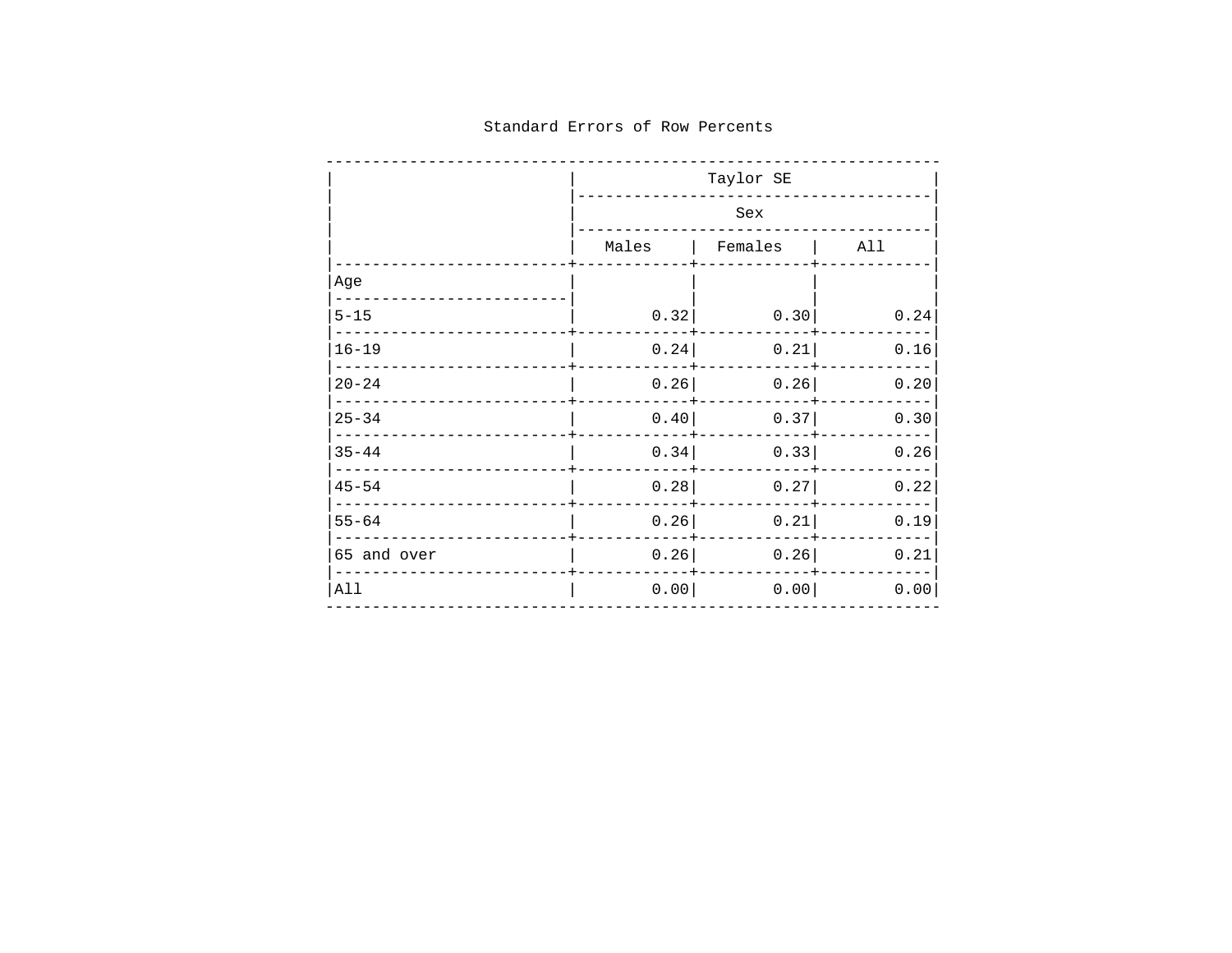|             | Taylor SE |         |      |  |  |  |  |
|-------------|-----------|---------|------|--|--|--|--|
|             | Sex       |         |      |  |  |  |  |
|             | Males     | Females | All  |  |  |  |  |
| Age         |           |         |      |  |  |  |  |
| $5 - 15$    | 0.73      | 0.73    | 0.00 |  |  |  |  |
| $16 - 19$   | 1.29      | 1.29    | 0.00 |  |  |  |  |
| $20 - 24$   | 1.29      | 1.29    | 0.00 |  |  |  |  |
| $25 - 34$   | 0.67      | 0.67    | 0.00 |  |  |  |  |
| $35 - 44$   | 0.55      | 0.55    | 0.00 |  |  |  |  |
| $45 - 54$   | 0.63      | 0.63    | 0.00 |  |  |  |  |
| $55 - 64$   | 0.87      | 0.87    | 0.00 |  |  |  |  |
| 65 and over | 0.76      | 0.76    | 0.00 |  |  |  |  |
| All         | 0.25      | 0.25    | 0.00 |  |  |  |  |

## Standard Errors of Column Percents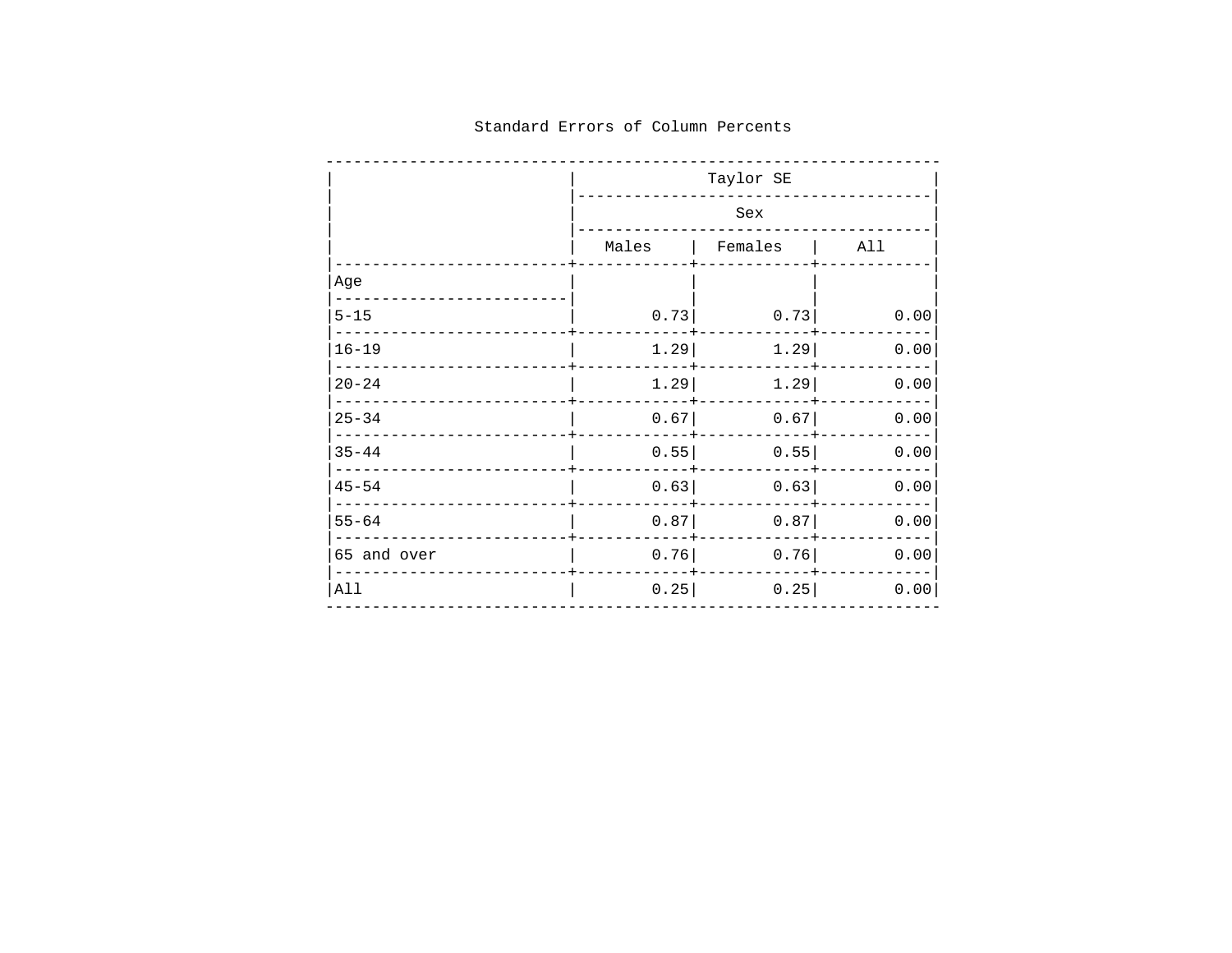|                    |                                         |                                      |                             | Transportation Mode         |                             |                             |
|--------------------|-----------------------------------------|--------------------------------------|-----------------------------|-----------------------------|-----------------------------|-----------------------------|
|                    |                                         | POV trips                            | Bus trips                   | Train trips                 | Streetcar/Su-<br>bway       | Bike/Walk                   |
| Trip Purpose       |                                         |                                      |                             |                             |                             |                             |
| Go to work         | Sample Size<br>Wgt'd Count<br>Std. Err. | 32,215<br>346, 557, 523<br>6,303,288 | 633<br>6,076,688<br>646,740 | 207<br>4,270,407<br>461,720 | 429<br>3,467,256<br>325,999 | 1,129<br>967,568<br>120,699 |
| Work-related       | Sample Size                             | 10,166                               | 67                          | 16                          | 52                          | 320                         |
| business           | Wgt'd Count                             | 174,484,786                          | 1,118,393                   | 853,582                     | 228,560                     | 165, 231                    |
|                    | Std. Err.                               | 9,474,438                            | 471,713                     | 691,593                     | 72,860                      | 24,098                      |
| Return to work     | Sample Size                             | 5,952                                | 23                          | 3                           | 10                          | 775                         |
|                    | Wgt'd Count                             | 37, 331, 371                         | 63, 241                     | 9,858                       | 8,832                       | 260,040                     |
|                    | Std. Err.                               | 2,053,118                            | 25, 221                     | 7,867                       | 4,397                       | 23,790                      |
| Shopping           | Sample Size                             | 50, 170                              | 379                         | 21                          | 100                         | 3,067                       |
|                    | Wgt'd Count                             | 298,607,940                          | 1,649,678                   | 295,085                     | 584,679                     | 1,479,184                   |
|                    | Std. Err.                               | 9,141,308                            | 195,766                     | 135,666                     | 118,875                     | 94,389                      |
| School             | Sample Size                             | 6,699                                | 311                         | 19                          | 66                          | 1,352                       |
|                    | Wgt'd Count                             | 43,655,757                           | 2,429,553                   | 104,876                     | 605,003                     | 822, 345                    |
|                    | Std. Err.                               | 2,564,841                            | 538,235                     | 41,397                      | 143,607                     | 71,373                      |
| Religious activity | Sample Size                             | 5,421                                | 57                          | 2                           | 11                          | 336                         |
|                    | Wgt'd Count                             | 36, 367, 291                         | 845,549                     | 5,873                       | 96,018                      | 124, 139                    |
|                    | Std. Err.                               | 2,247,578                            | 307,396                     | 4,272                       | 40,557                      | 17,111                      |
| Medical/Dental     | Sample Size                             | 3,591                                | 125                         | 5                           | 30                          | 122                         |
|                    | Wgt'd Count                             | 31,750,541                           | 757,008                     | 64, 271                     | 117, 243                    | 90,010                      |

(CONTINUED)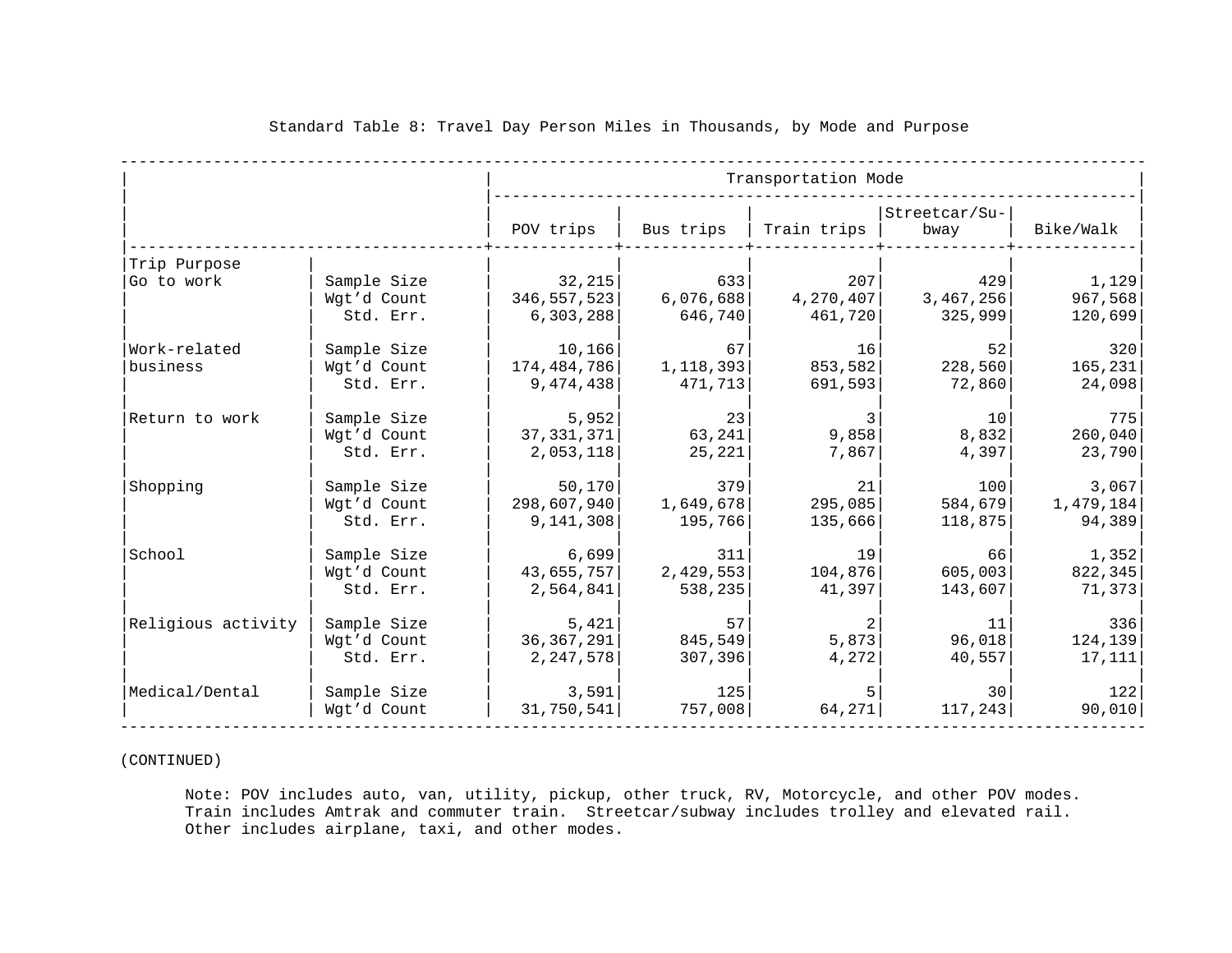|                                      |                                         |                                        |                                | Transportation Mode                      |                            |                                |
|--------------------------------------|-----------------------------------------|----------------------------------------|--------------------------------|------------------------------------------|----------------------------|--------------------------------|
|                                      |                                         | POV trips                              | Bus trips                      | Train trips                              | Streetcar/Su-<br>bway      | Bike/Walk                      |
| Trip Purpose<br>Medical/Dental       | Std. Err.                               | 1,799,579                              | 172,093                        | 48,058                                   | 34,630                     | 18,961                         |
| Other<br>Family/Personal<br>Business | Sample Size<br>Wgt'd Count<br>Std. Err. | 35,906<br>258, 284, 250<br>15,055,639  | 365<br>3,578,525<br>783,014    | 50<br>995,338<br>410,110                 | 143<br>645, 314<br>116,938 | 2,318<br>1,182,299<br>75,294   |
| Pick up/Drop off<br>someone          | Sample Size<br>Wgt'd Count<br>Std. Err. | 25,961<br>184,682,650<br>6,132,547     | -89 I<br>1,602,728<br>572, 157 | 10<br>245,087<br>112, 429                | 17<br>97,250<br>43,275     | 599<br>252,766<br>30,934       |
| Vacation                             | Sample Size<br>Wgt'd Count<br>Std. Err. | 566<br>44,970,187<br>6,870,102         | 22<br>1,926,947<br>1,268,767   | 75,065<br>75,042                         | 13<br>1,944<br>1,865       | 34<br>47,048<br>36,800         |
| Visit Friends and<br>Relatives       | Sample Size<br>Wat'd Count<br>Std. Err. | 16, 157<br>233, 347, 618<br>11,928,337 | 222<br>1,461,460<br>289,060    | 30 <sup>1</sup><br>1,324,311<br>550, 204 | 74<br>734, 198<br>153,700  | 1,997<br>1,200,902<br>87,282   |
| Go out to eat                        | Sample Size<br>Wgt'd Count<br>Std. Err. | 16,531<br>119, 346, 891<br>5,368,341   | 77<br>1,296,740<br>550,662     | $\overline{3}$<br>5,352<br>4,590         | 34<br>101,986<br>31,987    | 1,403<br>601,020<br>53,956     |
| Other<br>Social/Recreation-<br>al    | Sample Size<br>Wgt'd Count<br>Std. Err. | 21,606<br>240,889,112<br>9,360,740     | 256<br>6,920,956<br>1,496,730  | 18<br>835, 123<br>438,629                | 109<br>628, 712<br>153,243 | 2,394<br>2,319,949<br>223, 241 |

#### (CONTINUED)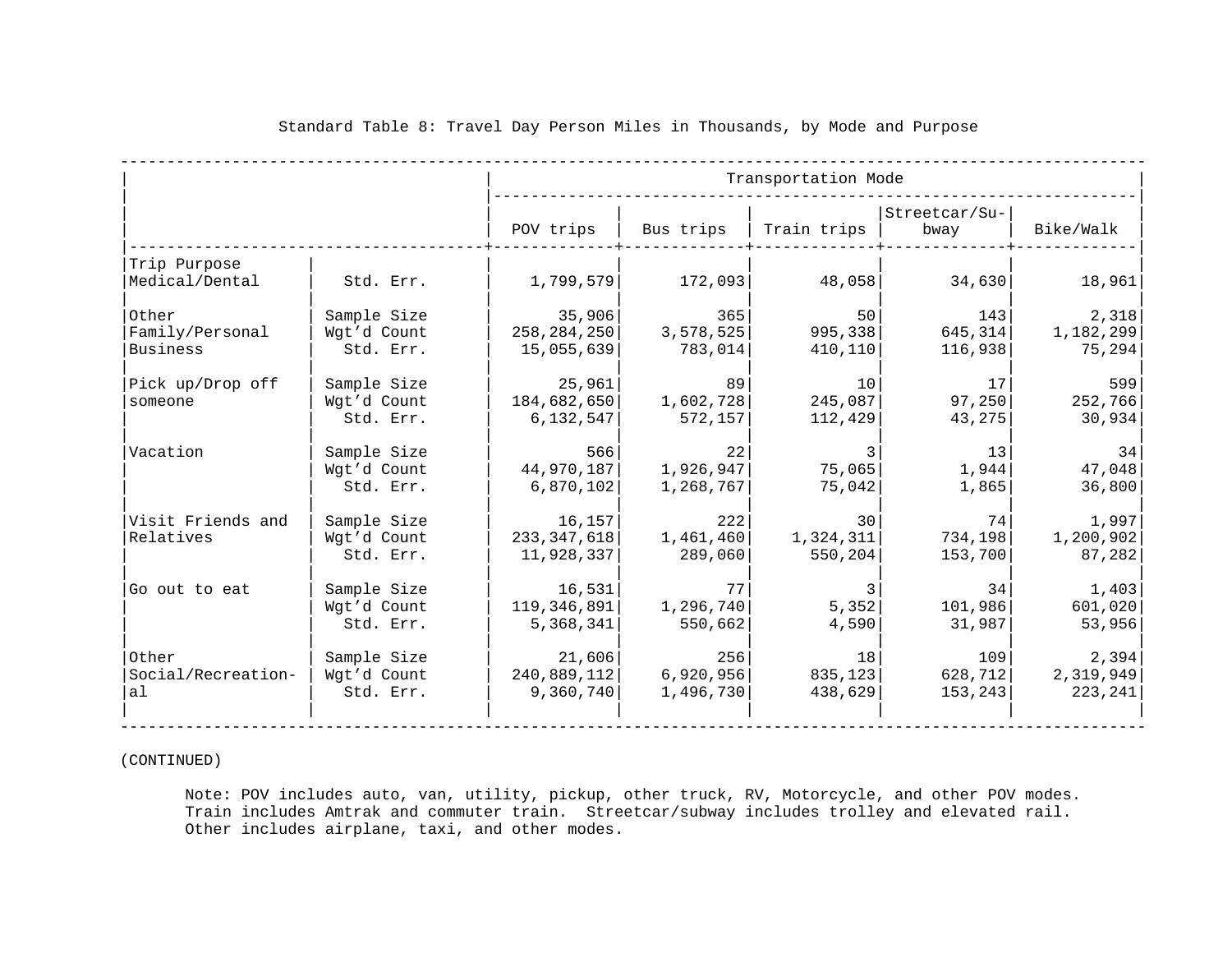|                       |                                         |                                                          | Transportation Mode                |                                 |                                 |                                  |  |
|-----------------------|-----------------------------------------|----------------------------------------------------------|------------------------------------|---------------------------------|---------------------------------|----------------------------------|--|
|                       |                                         | POV trips                                                | Bus trips                          | Train trips                     | Streetcar/Su-<br>bway           | Bike/Walk                        |  |
| Trip Purpose<br>Other | Sample Size                             | 422                                                      | 18                                 |                                 |                                 | 45                               |  |
|                       | Wgt'd Count<br>Std. Err.                | 8,134,724<br>2,130,147                                   | 86,135<br>50, 522                  | 24,612<br>24,612                | 9,148<br>9,097                  | 38,454<br>17,067                 |  |
| To go home            | Sample Size<br>Wgt'd Count<br>Std. Err. | 117,097 <br>$\vert 1$ ,050,261,778 $\vert$<br>16,731,938 | 1,507 <br>18,214,020 <br>2,637,759 | 243<br>5,052,816<br>604,317     | 589<br>4,725,510<br>397,851     | 8, 297<br>5,855,649<br>254, 385  |  |
| Not Determined        | Sample Size<br>Wgt'd Count<br>Std. Err. | 37<br>1,576,852<br>1,382,833                             |                                    |                                 |                                 | 74<br>74                         |  |
| All                   | Sample Size<br>Wgt'd Count<br>Std. Err. | 348,497 <br> 3,110,249,271 <br>41,606,033                | 4,151<br>48,027,620 <br>4,610,323  | 631<br>14,161,655 <br>1,566,400 | 1,681 <br>12,051,654<br>854,320 | 24, 189<br>15,406,676<br>560,832 |  |

(CONTINUED)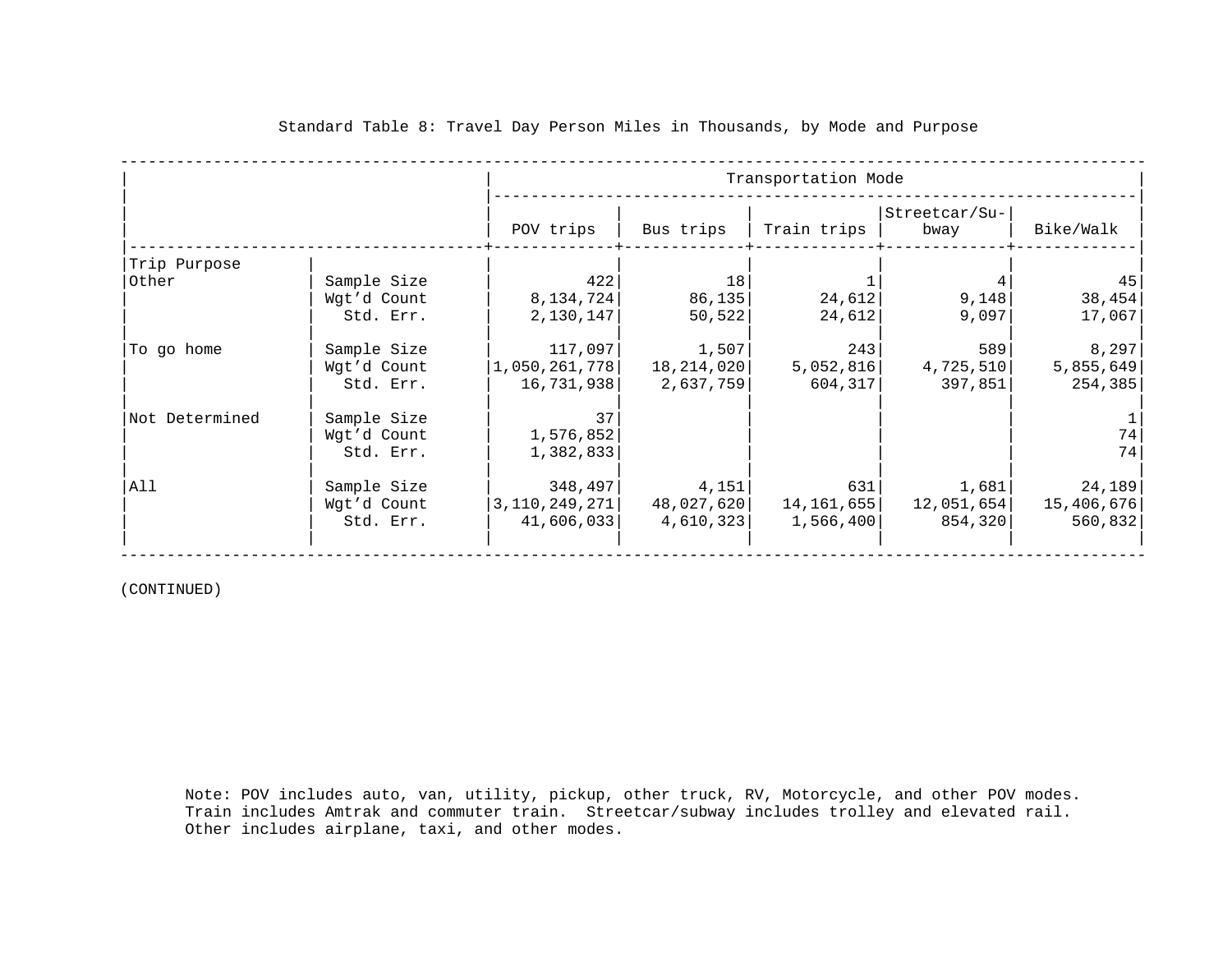|                    |             |                | Transportation Mode |                   |              |
|--------------------|-------------|----------------|---------------------|-------------------|--------------|
|                    |             | School Bus     | Other               | Not<br>determined | All          |
| Trip Purpose       |             |                |                     |                   |              |
| Go to work         | Sample Size | 119            | 223                 | 735               | 35,690       |
|                    | Wgt'd Count | 1,485,499      | 4,065,169           | 3,288,172         | 370,178,282  |
|                    | Std. Err.   | 491,016        | 1,167,091           | 405,944           | 6,508,798    |
| Work-related       | Sample Size | 117            | 313                 | 240               | 11,291       |
| business           | Wgt'd Count | 1,050,244      | 30, 164, 054        | 1,928,593         | 209,993,444  |
|                    | Std. Err.   | 394,644        | 6,526,334           | 962,610           | 11,679,137   |
| Return to work     | Sample Size | 19             | 104                 | 288               | 7,174        |
|                    | Wgt'd Count | 244,056        | 1,623,956           | 144,068           | 39,685,422   |
|                    | Std. Err.   | 156,542        | 596,486             | 51,639            | 2,146,445    |
| Shopping           | Sample Size | 63             | 92                  | 1,731             | 55,623       |
|                    | Wgt'd Count | 245,901        | 3,384,633           | 3,022,043         | 309,269,143  |
|                    | Std. Err.   | 65,154         | 2,180,670           | 426,425           | 9,455,253    |
| School             | Sample Size | 3,998          | 27                  | 496               | 12,968       |
|                    | Wgt'd Count | 18, 314, 571   | 127,755             | 600, 878          | 66,660,738   |
|                    | Std. Err.   | 1,066,258      | 78,918              | 135,321           | 2,923,210    |
| Religious activity | Sample Size | 3              | 14                  | 123               | 5,967        |
|                    | Wgt'd Count | 9,777          | 201,823             | 267,084           | 37,917,554   |
|                    | Std. Err.   | 8,396          | 171,663             | 100,594           | 2, 279, 135  |
| Medical/Dental     | Sample Size | $\overline{a}$ | 59                  | 60                | 3,994        |
|                    | Wgt'd Count | 64,710         | 495,622             | 372, 248          | 33, 711, 653 |

#### (CONTINUED)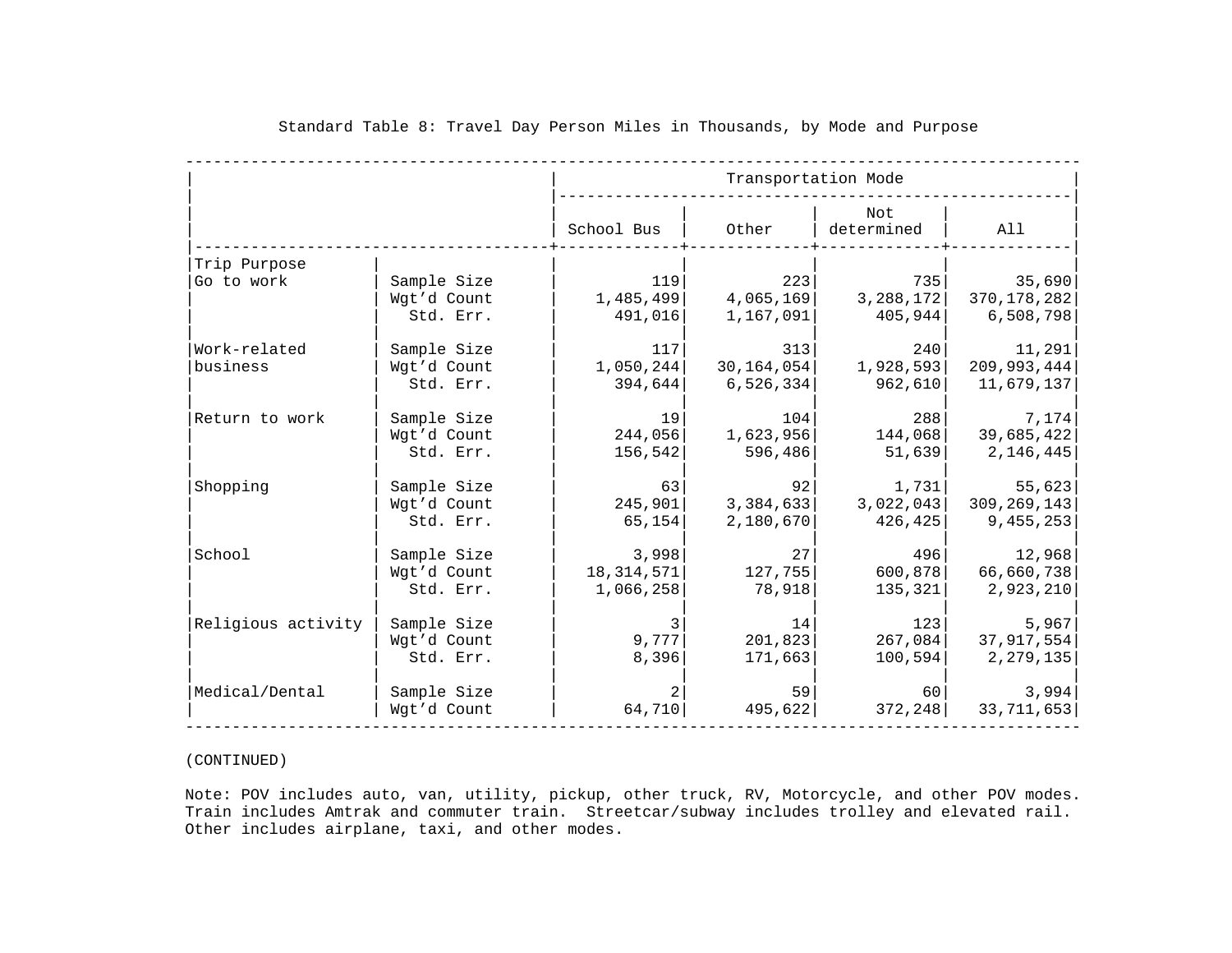|                    |             |             | Transportation Mode |                   |              |  |  |  |
|--------------------|-------------|-------------|---------------------|-------------------|--------------|--|--|--|
|                    |             | School Bus  | Other               | Not<br>determined | All          |  |  |  |
| Trip Purpose       |             |             |                     |                   |              |  |  |  |
| Medical/Dental     | Std. Err.   | 64,616      | 244,765             | 129,055           | 1,835,400    |  |  |  |
| Other              | Sample Size | 270         | 210                 | 1,378             | 40,640       |  |  |  |
| Family/Personal    | Wgt'd Count | 1,107,997   | 26, 132, 043        | 3, 144, 263       | 295,070,028  |  |  |  |
| <b>Business</b>    | Std. Err.   | 173,895     | 11,485,373          | 556, 166          | 20,913,197   |  |  |  |
| Pick up/Drop off   | Sample Size | 59          | 59                  | 465               | 27,259       |  |  |  |
| someone            | Wgt'd Count | 578,021     | 917,039             | 1,341,778         | 189,717,319  |  |  |  |
|                    | Std. Err.   | 239,712     | 646,727             | 237,516           | 6,205,333    |  |  |  |
| Vacation           | Sample Size |             | 37                  | 34                |              |  |  |  |
|                    | Wgt'd Count |             | 5,114,756           | 11,353            | 52, 147, 301 |  |  |  |
|                    | Std. Err.   |             | 3,036,004           | 5,537             | 7,633,321    |  |  |  |
| Visit Friends and  | Sample Size | 72          | 100                 | 1,192             | 19,844       |  |  |  |
| Relatives          | Wgt'd Count | 193,056     | 16,402,849          | 1,919,538         | 256,583,932  |  |  |  |
|                    | Std. Err.   | 47,826      | 5,563,328           | 448,099           | 13,446,428   |  |  |  |
| Go out to eat      | Sample Size | 21          | 81                  | 616               | 18,766       |  |  |  |
|                    | Wgt'd Count | 217, 422    | 766,778             | 630, 307          | 122,966,496  |  |  |  |
|                    | Std. Err.   | 156,481     | 295, 212            | 128,834           | 5,409,118    |  |  |  |
| Other              | Sample Size | 236         | 233                 | 1,033             | 25,885       |  |  |  |
| Social/Recreation- | Wgt'd Count | 3, 258, 172 | 12,593,319          | 4,193,710         | 271,639,053  |  |  |  |
| al                 | Std. Err.   | 739,097     | 7,446,963           | 2,051,053         | 12,296,004   |  |  |  |

#### (CONTINUED)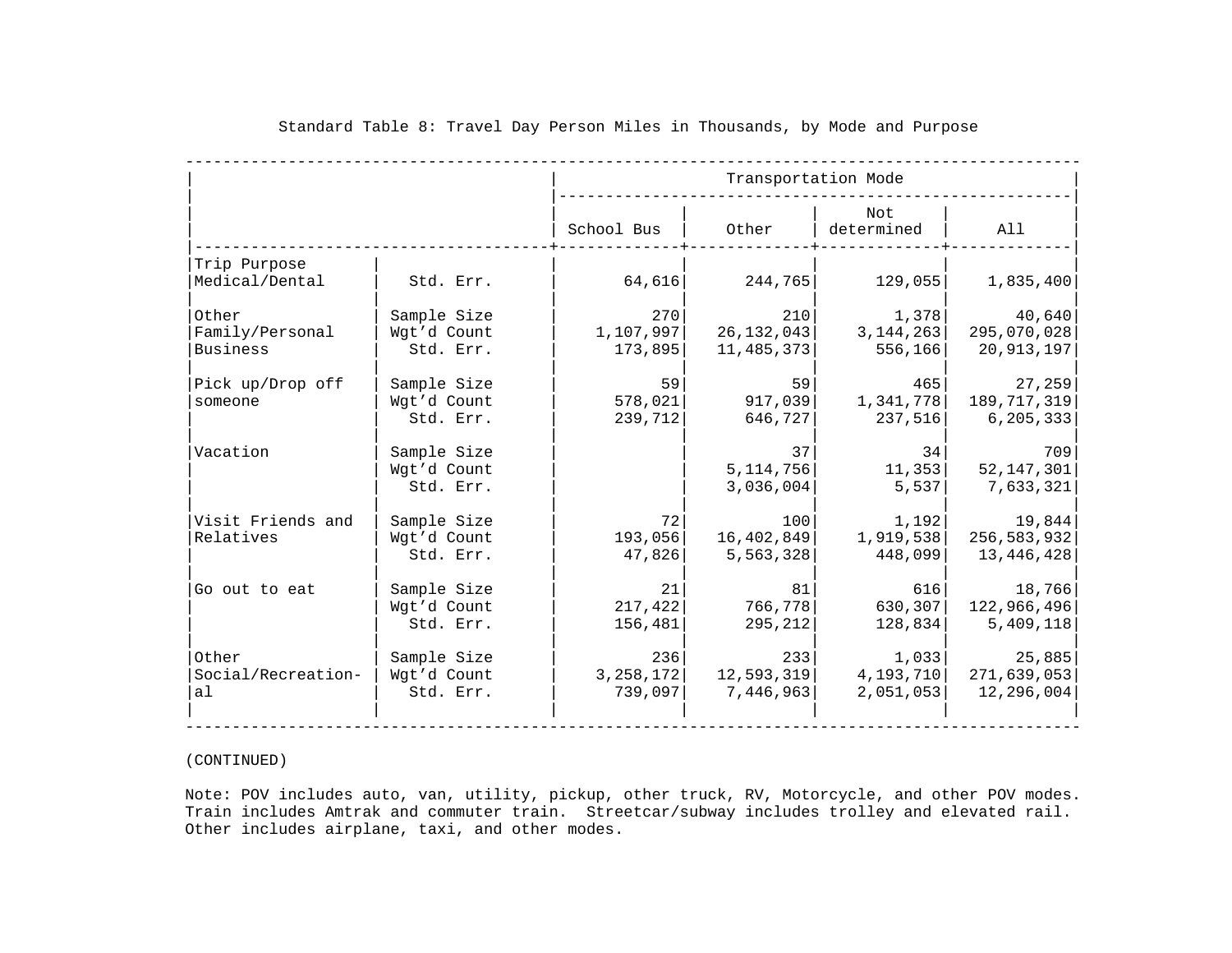|                |             |            | Transportation Mode |                            |                    |  |  |  |
|----------------|-------------|------------|---------------------|----------------------------|--------------------|--|--|--|
|                |             | School Bus | Other               | Not<br>determined          | All                |  |  |  |
| Trip Purpose   |             |            |                     |                            |                    |  |  |  |
| Other          | Sample Size | 8          | 17                  | 35                         |                    |  |  |  |
|                | Wgt'd Count | 96, 208    | 4,160,487           | 85,383                     | 12,635,149         |  |  |  |
|                | Std. Err.   | 59, 232    | 4,090,459           | 56,083                     | 4,612,999          |  |  |  |
| To go home     | Sample Size | 3,512      | 593                 |                            | 4,058 135,896      |  |  |  |
|                | Wgt'd Count | 16,524,827 | 27,608,357          | 13,107,921   1,141,350,876 |                    |  |  |  |
|                | Std. Err.   | 964, 433   | 6,807,947           | 2,319,308 18,539,985       |                    |  |  |  |
| Not Determined | Sample Size | 3          |                     |                            |                    |  |  |  |
|                | Wgt'd Count | 584        |                     | 17,909                     | 1,595,419          |  |  |  |
|                | Std. Err.   | 584        |                     | 17,909                     | 1,382,952          |  |  |  |
| All            | Sample Size | 8,502      | 2,162               |                            | $12,485$ $402,298$ |  |  |  |
|                | Wgt'd Count | 43,391,046 | 133,758,641         | 34,075,246 3,411,121,810   |                    |  |  |  |
|                | Std. Err.   | 2,297,533  | 19,973,342          | 4,793,884 49,131,000       |                    |  |  |  |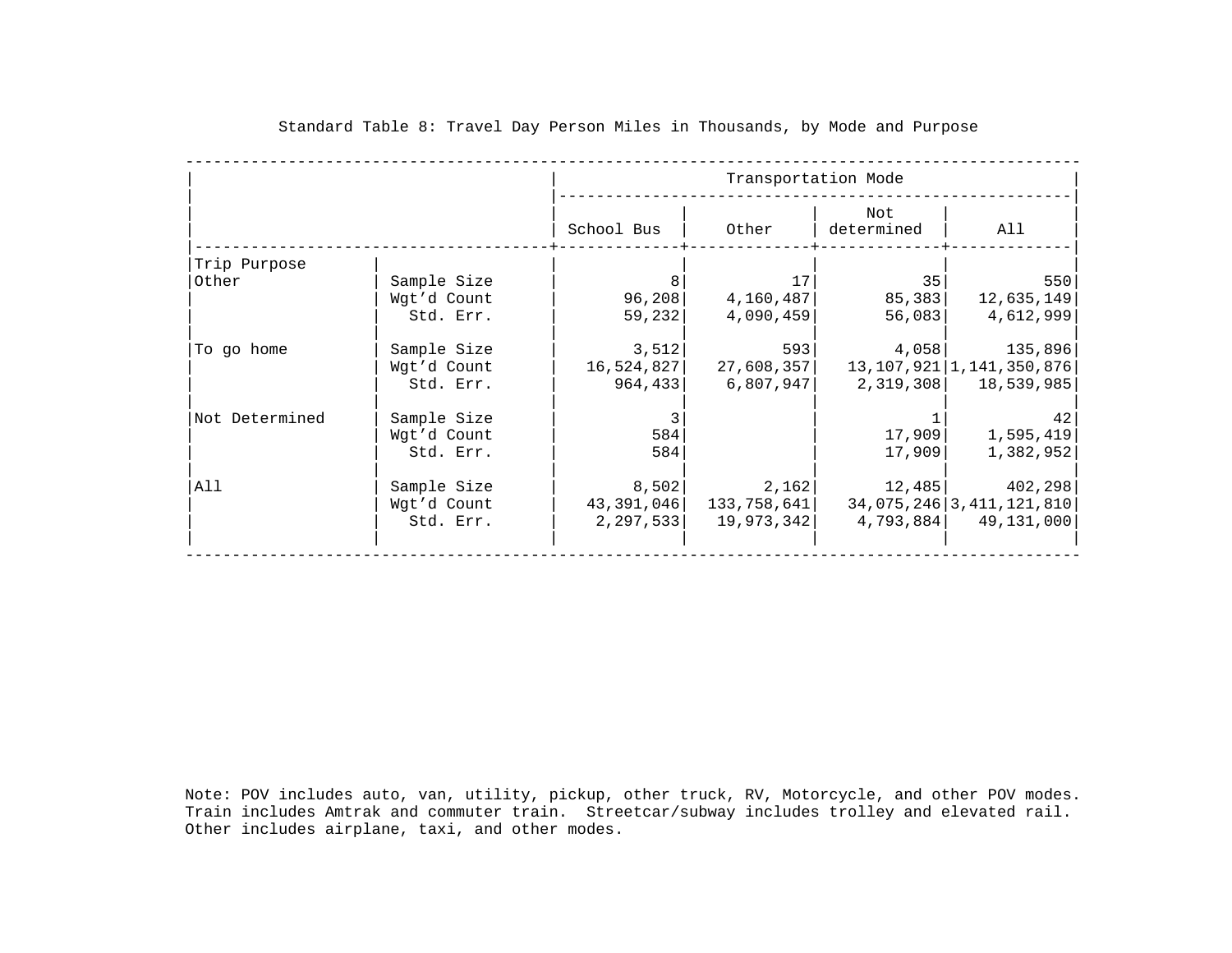|                          |                                         |                               |                              | Trip Length (Miles)      |                          |                          |
|--------------------------|-----------------------------------------|-------------------------------|------------------------------|--------------------------|--------------------------|--------------------------|
|                          |                                         | $\leq$ =5                     | $6 - 10$                     | $11 - 15$                | $16 - 20$                | $21 - 30$                |
| Trip Purpose             |                                         |                               |                              |                          |                          |                          |
| Go to work               | Sample Size                             | 11,956                        | 6,436                        | 3,961                    | 2,397                    | 2,425                    |
|                          | Wgt'd Count                             | 10,860,847                    | 5,807,096                    | 3,439,277                | 2,150,574                | 2, 274, 746              |
|                          | Std. Err.                               | 183,838                       | 128,074                      | 91,369                   | 71,270                   | 79,914                   |
| Work-related<br>business | Sample Size<br>Wgt'd Count<br>Std. Err. | 4,388<br>3,978,795<br>166,230 | 1,559<br>1,447,328<br>72,469 | 923<br>899,818<br>52,600 | 600<br>576,982<br>42,735 | 598<br>555,374<br>44,172 |
| Return to work           | Sample Size                             | 3,914                         | 765                          | 243                      | 98                       | 106                      |
|                          | Wgt'd Count                             | 3,676,330                     | 683,192                      | 247,891                  | 98,037                   | 97,671                   |
|                          | Std. Err.                               | 106,717                       | 41,672                       | 28,624                   | 15,920                   | 14,822                   |
| Shopping                 | Sample Size                             | 27,506                        | 5,161                        | 1,814                    | 851                      | 746                      |
|                          | Wgt'd Count                             | 25, 112, 540                  | 4,640,639                    | 1,663,301                | 722,465                  | 710,098                  |
|                          | Std. Err.                               | 305,251                       | 117,844                      | 65,090                   | 39,868                   | 39,550                   |
| School                   | Sample Size                             | 1,244                         | 441                          | 233                      | 178                      | 126                      |
|                          | Wgt'd Count                             | 1,303,104                     | 518, 435                     | 241,853                  | 163,218                  | 150, 307                 |
|                          | Std. Err.                               | 72,016                        | 45,402                       | 25,235                   | 23,606                   | 23,356                   |
| Religious activity       | Sample Size                             | 2,037                         | 535                          | 175                      | 78                       | 56                       |
|                          | Wgt'd Count                             | 1,998,436                     | 509,663                      | 264,838                  | 76,952                   | 51,864                   |
|                          | Std. Err.                               | 79,123                        | 33,697                       | 32,306                   | 13,096                   | 9,118                    |
| Medical/Dental           | Sample Size                             | 1,295                         | 551                          | 240                      | 138                      | 122                      |
|                          | Wgt'd Count                             | 1,047,755                     | 484,056                      | 184,480                  | 122,964                  | 116,612                  |
|                          | Std. Err.                               | 51,971                        | 32,579                       | 20, 103                  | 17,666                   | 17,564                   |

### (CONTINUED)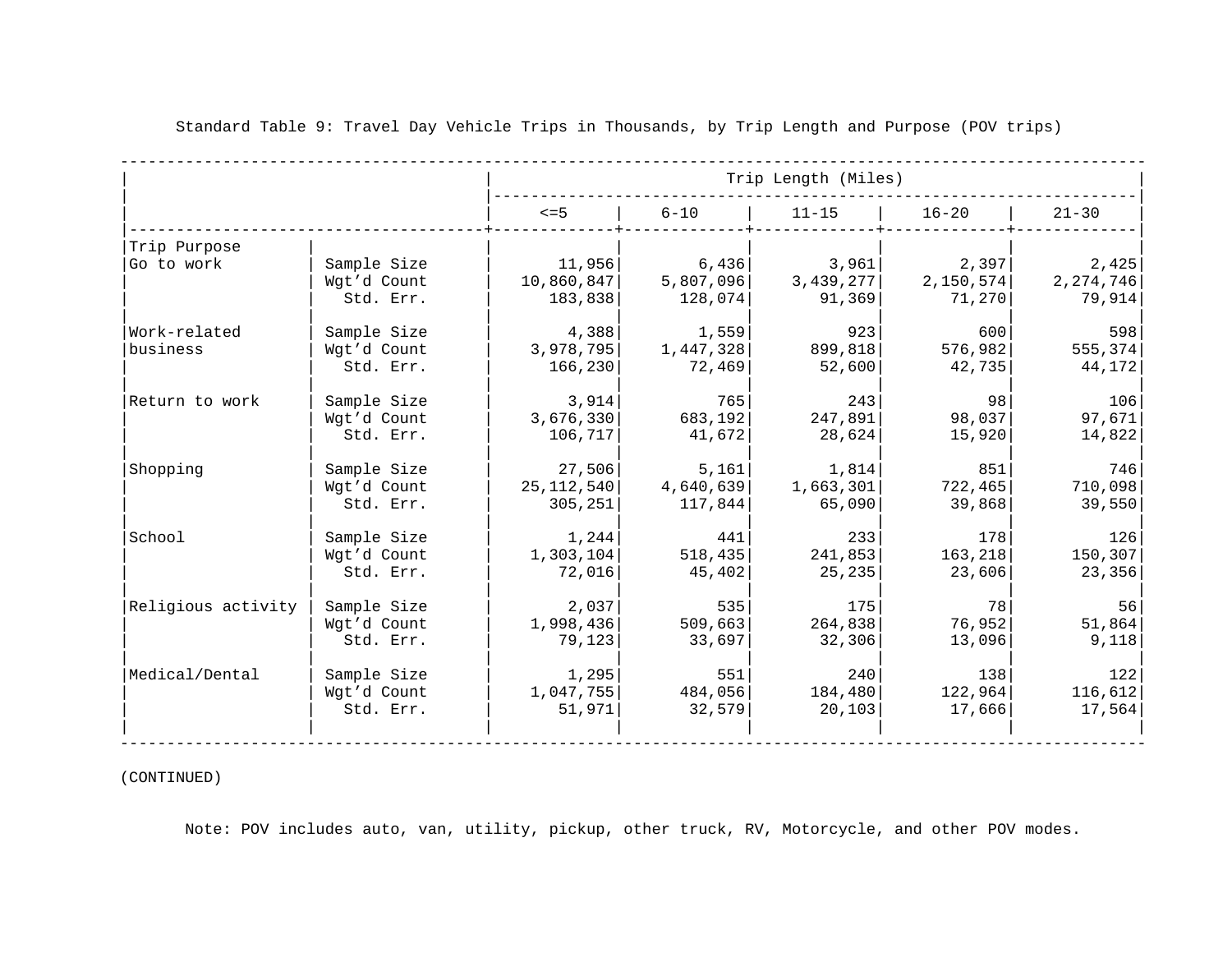|                    |             |              |           | Trip Length (Miles) |                 |           |
|--------------------|-------------|--------------|-----------|---------------------|-----------------|-----------|
|                    |             | $\leq$ =5    | $6 - 10$  | $11 - 15$           | $16 - 20$       | $21 - 30$ |
| Trip Purpose       |             |              |           |                     |                 |           |
| Other              | Sample Size | 18,013       | 3,879     | 1,550               | 725             | 631       |
| Family/Personal    | Wgt'd Count | 16, 185, 137 | 3,487,881 | 1,446,604           | 713,965         | 598,631   |
| Business           | Std. Err.   | 262,070      | 104,334   | 58,820              | 42,554          | 36,877    |
| Pick up/Drop off   | Sample Size | 13,787       | 3,772     | 1,559               | 694             | 657       |
| someone            | Wgt'd Count | 12, 219, 962 | 3,446,534 | 1,384,529           | 714, 173        | 648,342   |
|                    | Std. Err.   | 240,223      | 108,024   | 67,430              | 45,987          | 40,096    |
| Vacation           | Sample Size | 58           | 23        | 19                  | 7               | 10        |
|                    | Wgt'd Count | 41,934       | 22,920    | 20,876              | 9,892           | 4,039     |
|                    | Std. Err.   | 10,564       | 7,551     | 6,391               | 4,312           | 2,275     |
| Visit Friends and  | Sample Size | 5,370        | 1,882     | 915                 | 489             | 499       |
| Relatives          | Wgt'd Count | 5, 245, 211  | 1,827,860 | 937,307             | 505, 385        | 513,862   |
|                    | Std. Err.   | 133,212      | 72,571    | 47,757              | 33,364          | 35,006    |
| Go out to eat      | Sample Size | 6,883        | 1,506     | 570                 | 256             | 217       |
|                    | Wgt'd Count | 6,586,230    | 1,476,948 | 547,883             | 248,593         | 212,633   |
|                    | Std. Err.   | 129,093      | 59,099    | 36,428              | 24,936          | 24,566    |
| Other              | Sample Size | 5,497        | 2,036     | 922                 | 498             | 459       |
| Social/Recreation- | Wgt'd Count | 5, 152, 777  | 1,811,334 | 856,646             | 441,669         | 439,386   |
| al                 | Std. Err.   | 122,588      | 66,467    | 45,657              | 31,726          | 31,110    |
| Other              | Sample Size | 98           | 34        | 18                  | 10 <sup>°</sup> | 13        |
|                    | Wgt'd Count | 101, 293     | 35,019    | 15,300              | 10, 128         | 13,832    |
|                    | Std. Err.   | 15,507       | 7,875     | 5,030               | 4,304           | 6,086     |
| To go home         | Sample Size | 48,934       | 15,546    | 7,388               | 4,018           | 3,811     |

## (CONTINUED)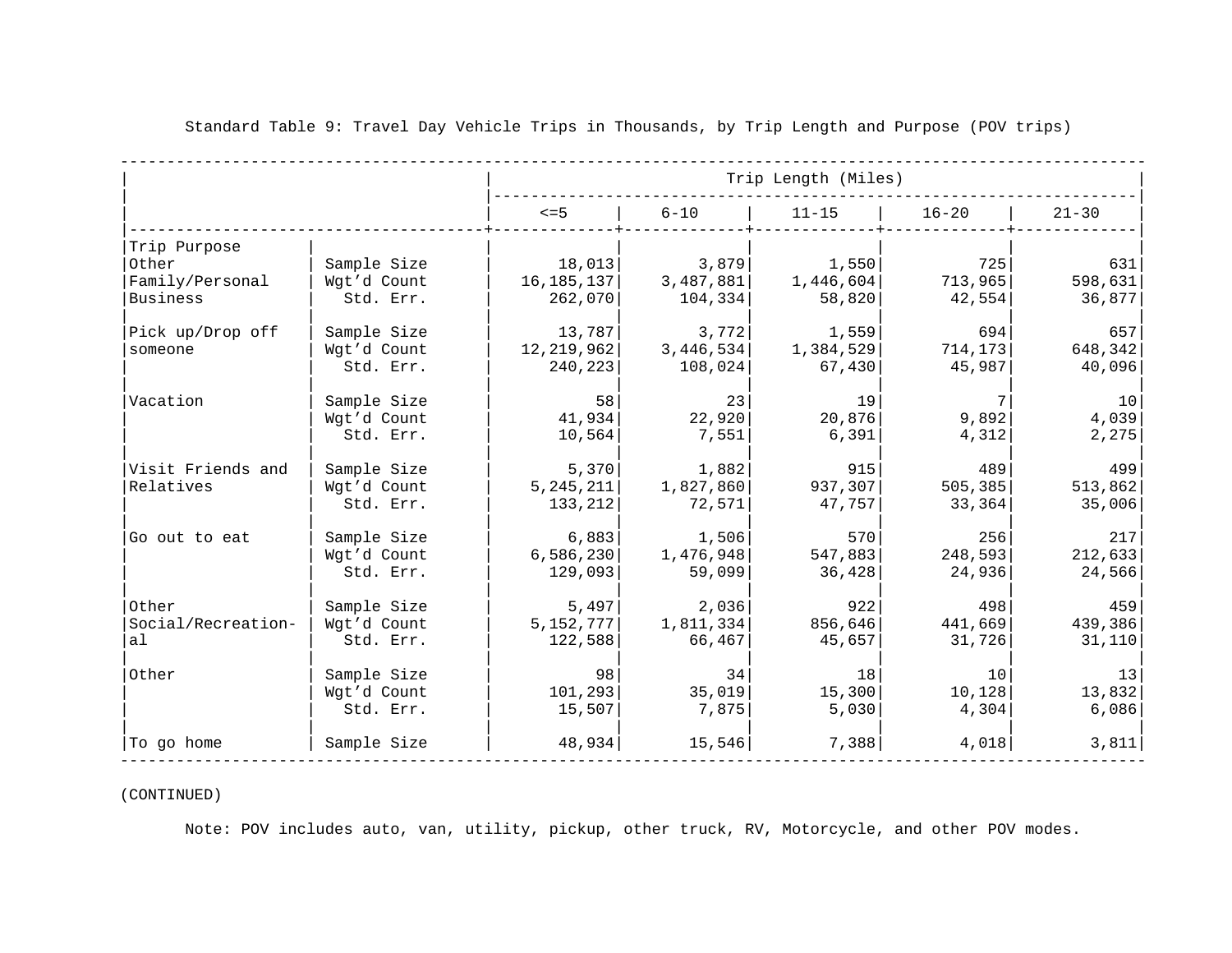|                |             | Trip Length (Miles) |            |            |              |            |  |
|----------------|-------------|---------------------|------------|------------|--------------|------------|--|
|                |             | $\leq$ =5           | $6 - 10$   | $11 - 15$  | $16 - 20$    | $21 - 30$  |  |
| Trip Purpose   |             |                     |            |            |              |            |  |
| 'To go home    | Wgt'd Count | 44,682,108          | 13,947,497 | 6,799,182  | 3,655,082    | 3,620,509  |  |
|                | Std. Err.   | 429,620             | 200,242    | 138,357    | 93,052       | 98,541     |  |
| Not Determined | Sample Size | 15                  |            |            |              |            |  |
|                | Wgt'd Count | 10,488              | 163        |            | 178          | 3,639      |  |
|                | Std. Err.   | 6,410               | 163        |            | 178          | 2,605      |  |
| All            | Sample Size | 150,995             | 44,128     | 20,530     | 11,039       | 10,479     |  |
|                | Wgt'd Count | 138,202,948         | 40,146,565 | 18,949,784 | 10, 210, 258 | 10,011,545 |  |
|                | Std. Err.   | 1,183,996           | 486,945    | 303, 184   | 211,383      | 217,413    |  |
|                |             |                     |            |            |              |            |  |

(CONTINUED)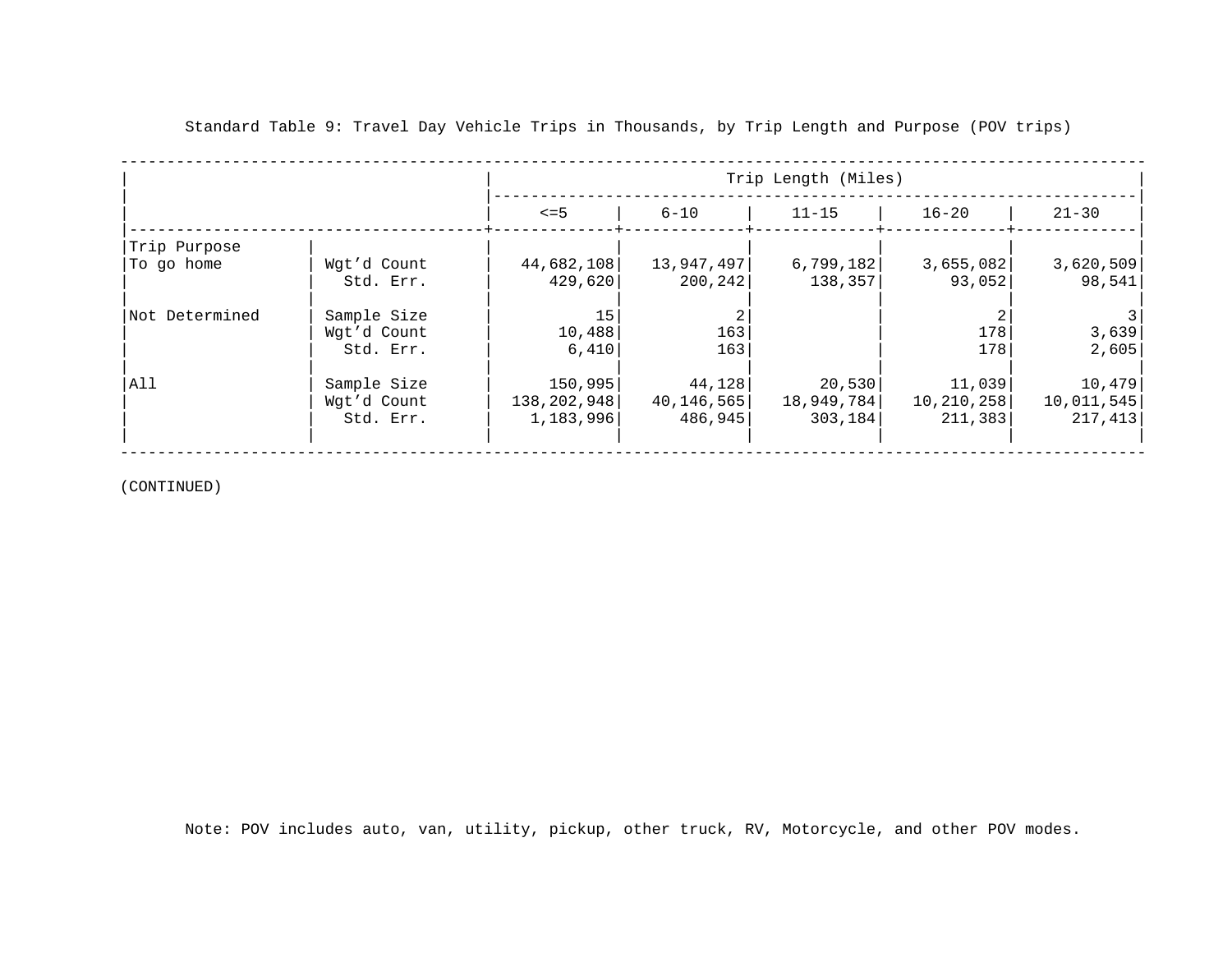|                    |             |           | Trip Length (Miles) |            |
|--------------------|-------------|-----------|---------------------|------------|
|                    |             | $31+$     | Not<br>Determined   | All        |
| Trip Purpose       |             |           |                     |            |
| Go to work         | Sample Size | 2,180     | 190                 | 29,545     |
|                    | Wgt'd Count | 1,903,141 | 169, 413            | 26,605,095 |
|                    | Std. Err.   | 78,766    | 22,752              | 290,847    |
| Work-related       | Sample Size | 1,009     | 74                  | 9,151      |
| business           | Wgt'd Count | 1,001,854 | 41,788              | 8,501,939  |
|                    | Std. Err.   | 65,989    | 11,855              | 261,432    |
| Return to work     | Sample Size | 148       | 30                  | 5,304      |
|                    | Wqt'd Count | 152,880   | 19,653              | 4,975,653  |
|                    | Std. Err.   | 19,886    | 7,847               | 129,605    |
| Shopping           | Sample Size | 624       | 265                 | 36,967     |
|                    | Wgt'd Count | 642,758   | 199,500             | 33,691,303 |
|                    | Std. Err.   | 43,008    | 21,336              | 368,097    |
| School             | Sample Size | 124       | 28                  | 2,374      |
|                    | Wgt'd Count | 123,339   | 19,545              | 2,519,800  |
|                    | Std. Err.   | 18,233    | 5,801               | 106,004    |
| Religious activity | Sample Size | 53        | 22                  | 2,956      |
|                    | Wgt'd Count | 63,369    | 19,540              | 2,984,661  |
|                    | Std. Err.   | 14,292    | 6,359               | 97,445     |
| Medical/Dental     | Sample Size | 124       | 20                  | 2,490      |
|                    | Wgt'd Count | 107,831   | 15,509              | 2,079,207  |
|                    | Std. Err.   | 15,352    | 6,720               | 74,316     |

# (CONTINUED)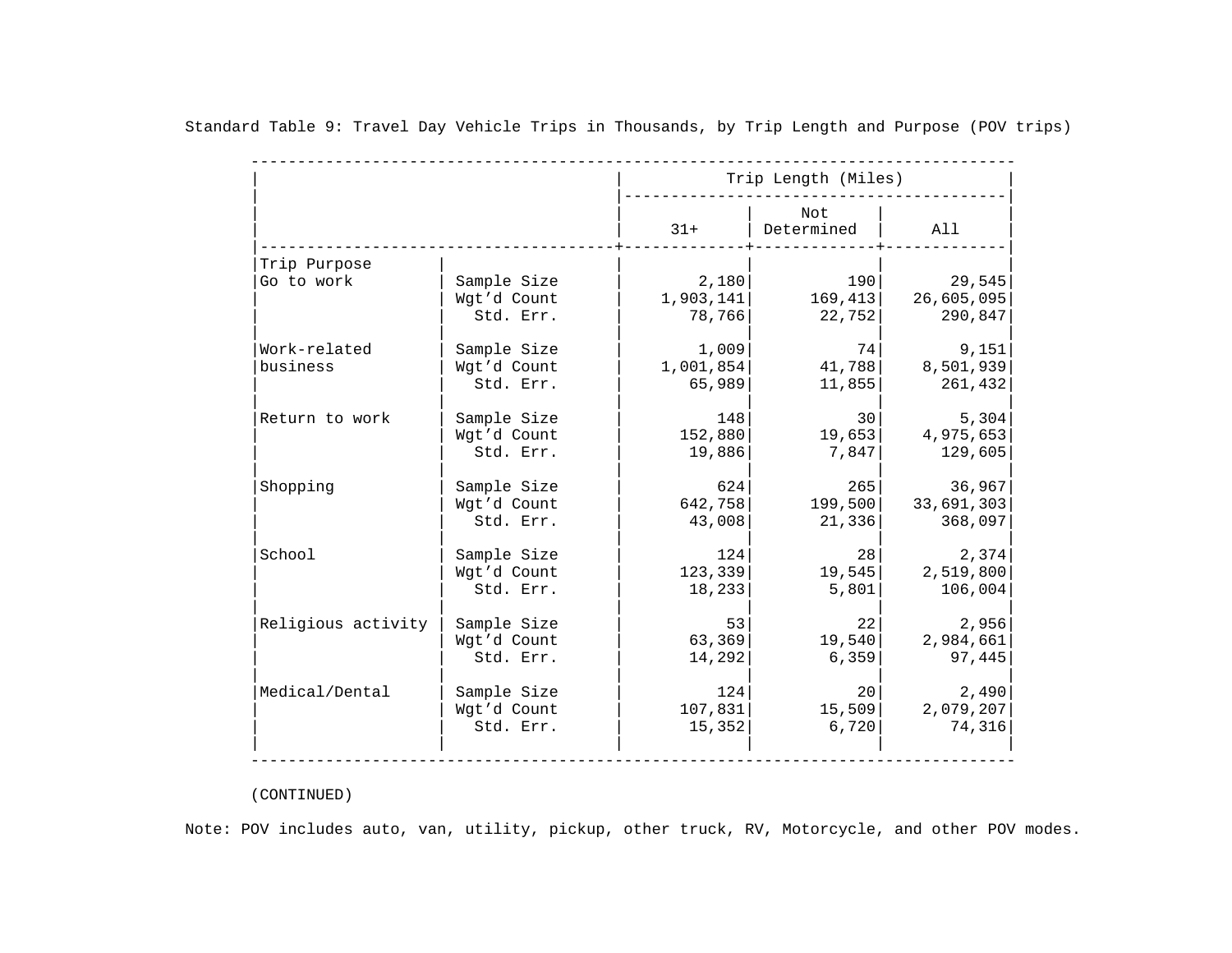|                    |             |          | Trip Length (Miles) |              |  |  |
|--------------------|-------------|----------|---------------------|--------------|--|--|
|                    |             | $31+$    | Not<br>Determined   | All          |  |  |
| Trip Purpose       |             |          |                     |              |  |  |
| Other              | Sample Size | 674      | 142                 | 25,614       |  |  |
| Family/Personal    | Wgt'd Count | 654, 161 | 107,908             | 23, 194, 288 |  |  |
| <b>Business</b>    | Std. Err.   | 47,189   | 17,504              | 327,126      |  |  |
| Pick up/Drop off   | Sample Size | 568      | 227                 | 21,264       |  |  |
| someone            | Wgt'd Count | 548,576  | 191,636             | 19, 153, 753 |  |  |
|                    | Std. Err.   | 40,133   | 27,850              | 316,830      |  |  |
| Vacation           | Sample Size | 116      | 5                   |              |  |  |
|                    | Wgt'd Count | 110,671  | 4,742               | 215,074      |  |  |
|                    | Std. Err.   | 16,937   | 4,018               | 26,724       |  |  |
| Visit Friends and  | Sample Size | 746      | 104                 | 10,005       |  |  |
| Relatives          | Wgt'd Count | 768,776  | 99,021              | 9,897,421    |  |  |
|                    | Std. Err.   | 47,195   | 15,746              | 189,400      |  |  |
| Go out to eat      | Sample Size | 225      | 62                  | 9,719        |  |  |
|                    | Wgt'd Count | 210, 450 | 50,776              | 9,333,513    |  |  |
|                    | Std. Err.   | 22,323   | 9,701               | 154,955      |  |  |
| Other              | Sample Size | 629      | 66                  | 10,107       |  |  |
| Social/Recreation- | Wgt'd Count | 607,318  | 39, 265             | 9,348,395    |  |  |
| al                 | Std. Err.   | 37,232   | 8,159               | 171,078      |  |  |
| Other              | Sample Size | 24       | 4                   |              |  |  |
|                    | Wgt'd Count | 15,742   | 4,620               | 195,934      |  |  |
|                    | Std. Err.   | 4,945    | 2,629               | 21,980       |  |  |

# (CONTINUED)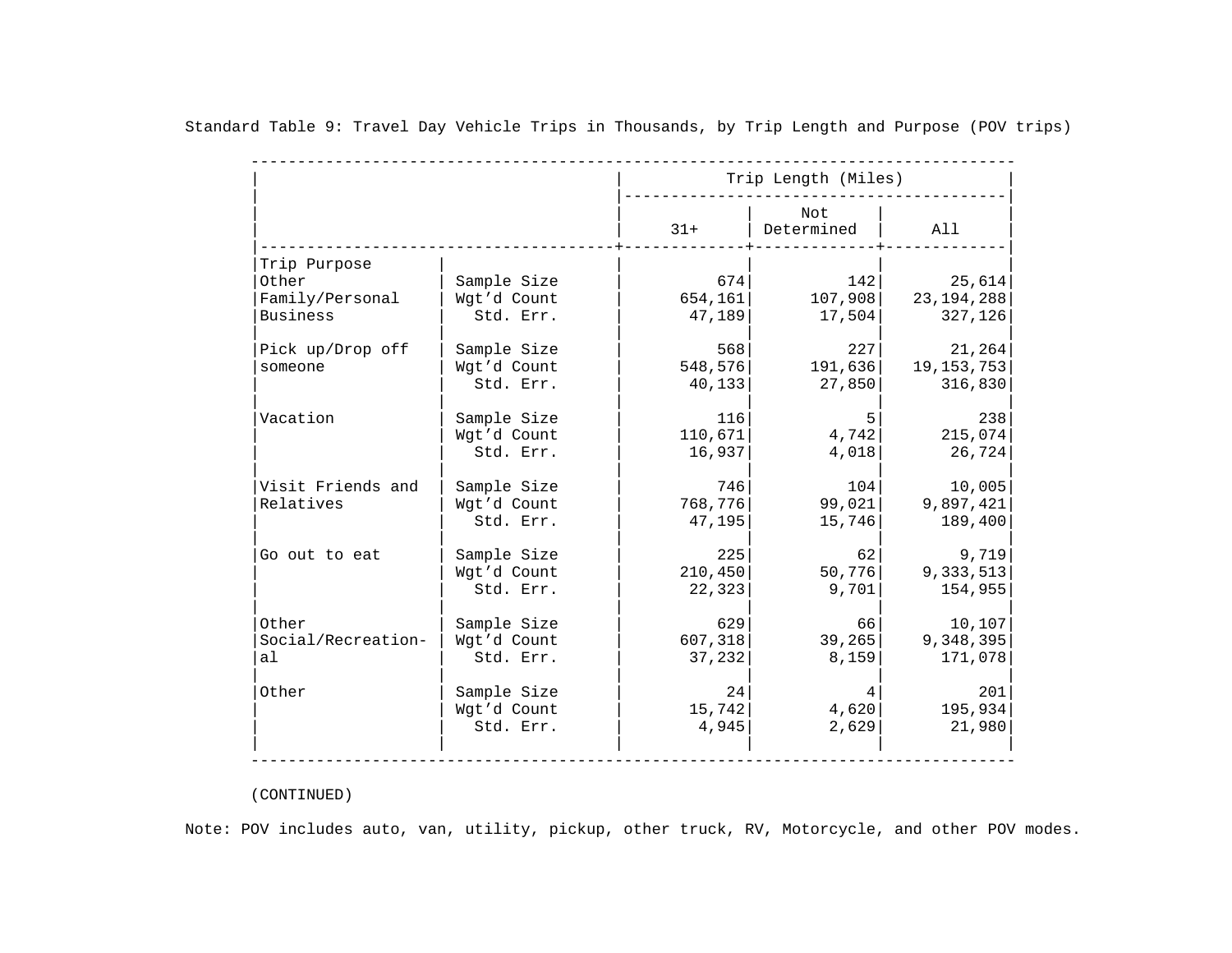|                |             | Trip Length (Miles)               |           |               |  |  |
|----------------|-------------|-----------------------------------|-----------|---------------|--|--|
|                |             | Not<br>$31+$<br>Determined<br>All |           |               |  |  |
| Trip Purpose   |             |                                   |           |               |  |  |
| To go home     | Sample Size | 3,981                             | 535       | 84,213        |  |  |
|                | Wgt'd Count | 3,844,918                         | 474,881   | 77,024,177    |  |  |
|                | Std. Err.   | 106,572                           | 40,476    | 548,887       |  |  |
| Not Determined | Sample Size |                                   |           |               |  |  |
|                | Wgt'd Count | 3,174                             |           | 17,643        |  |  |
|                | Std. Err.   | 2,665                             |           | 8,066         |  |  |
| All            | Sample Size | 11,228                            | 1,774     | 250, 173      |  |  |
|                | Wgt'd Count | 10,758,960                        | 1,457,798 | 229, 737, 857 |  |  |
|                | Std. Err.   | 242,830                           | 103, 375  | 1,600,293     |  |  |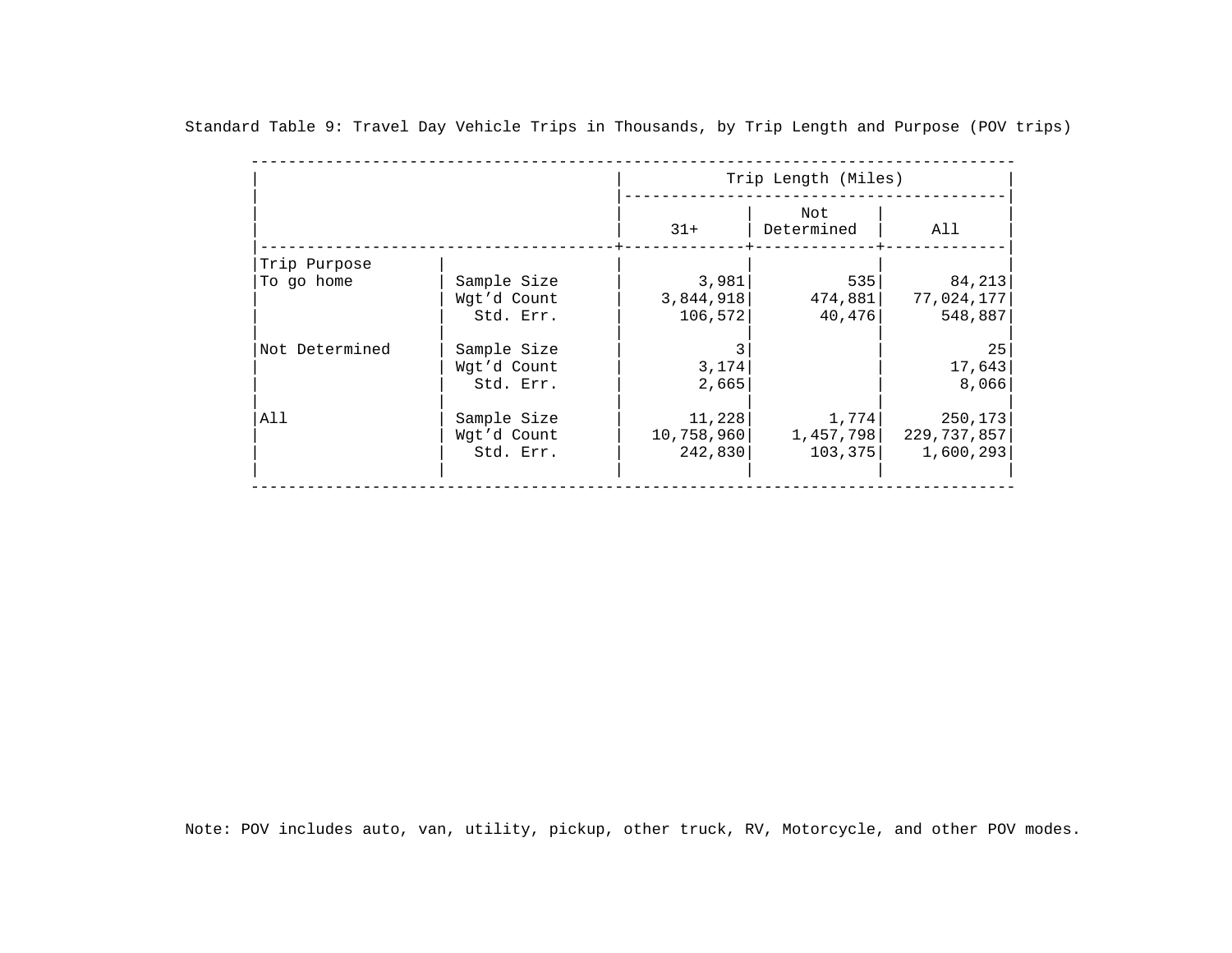|                    |             |            |             | Trip Length (Miles) |              |              |
|--------------------|-------------|------------|-------------|---------------------|--------------|--------------|
|                    |             | $\leq$ =5  | $6 - 10$    | $11 - 15$           | $16 - 20$    | $21 - 30$    |
| Trip Purpose       |             |            |             |                     |              |              |
| Go to work         | Sample Size | 11,956     | 6,436       | 3,961               | 2,397        | 2,425        |
|                    | Wgt'd Count | 28,800,295 | 46,221,523  | 45,570,748          | 39,388,690   | 57,983,714   |
|                    | Std. Err.   | 543,176    | 1,029,810   | 1,227,207           | 1,309,873    | 2,069,020    |
| Work-related       | Sample Size | 4,388      | 1,559       | 923                 | 600          | 598          |
| business           | Wgt'd Count | 9,536,355  | 11,523,816  | 11,999,983          | 10,659,391   | 14, 413, 166 |
|                    | Std. Err.   | 429,368    | 580,118     | 708,334             | 786,609      | 1,137,925    |
| Return to work     | Sample Size | 3,914      | 765         | 243                 | 981          | 106          |
|                    | Wgt'd Count | 7,941,824  | 5,194,618   | 3,324,999           | 1,772,099    | 2,515,273    |
|                    | Std. Err.   | 283,579    | 325,822     | 394,476             | 283,754      | 388,559      |
| Shopping           | Sample Size | 27,506     | 5,161       | 1,814               | 851          | 746          |
|                    | Wgt'd Count | 50,648,160 | 36,465,307  | 22,006,893          | 13, 293, 290 | 18, 197, 139 |
|                    | Std. Err.   | 709,244    | 969,878     | 871,649             | 739,855      | 1,022,581    |
| School             | Sample Size | 1,244      | 441         | 2331                | 178          | 126          |
|                    | Wgt'd Count | 3,327,064  | 4, 193, 364 | 3,222,160           | 3,028,558    | 3,862,732    |
|                    | Std. Err.   | 203,310    | 395,405     | 326,658             | 451,523      | 608, 816     |
| Religious activity | Sample Size | 2,037      | 535         | 175                 | 78 I         | 56           |
|                    | Wgt'd Count | 4,595,812  | 3,945,686   | 3,481,391           | 1,396,973    | 1,315,016    |
|                    | Std. Err.   | 227,309    | 271,535     | 441,196             | 236,086      | 234,459      |
| Medical/Dental     | Sample Size | 1,295      | 551         | 240                 | 138          | 122          |
|                    | Wgt'd Count | 2,804,857  | 3,866,150   | 2,414,075           | 2, 270, 875  | 3,002,378    |
|                    | Std. Err.   | 155,869    | 264, 315    | 263, 216            | 330,675      | 451,441      |

### (CONTINUED)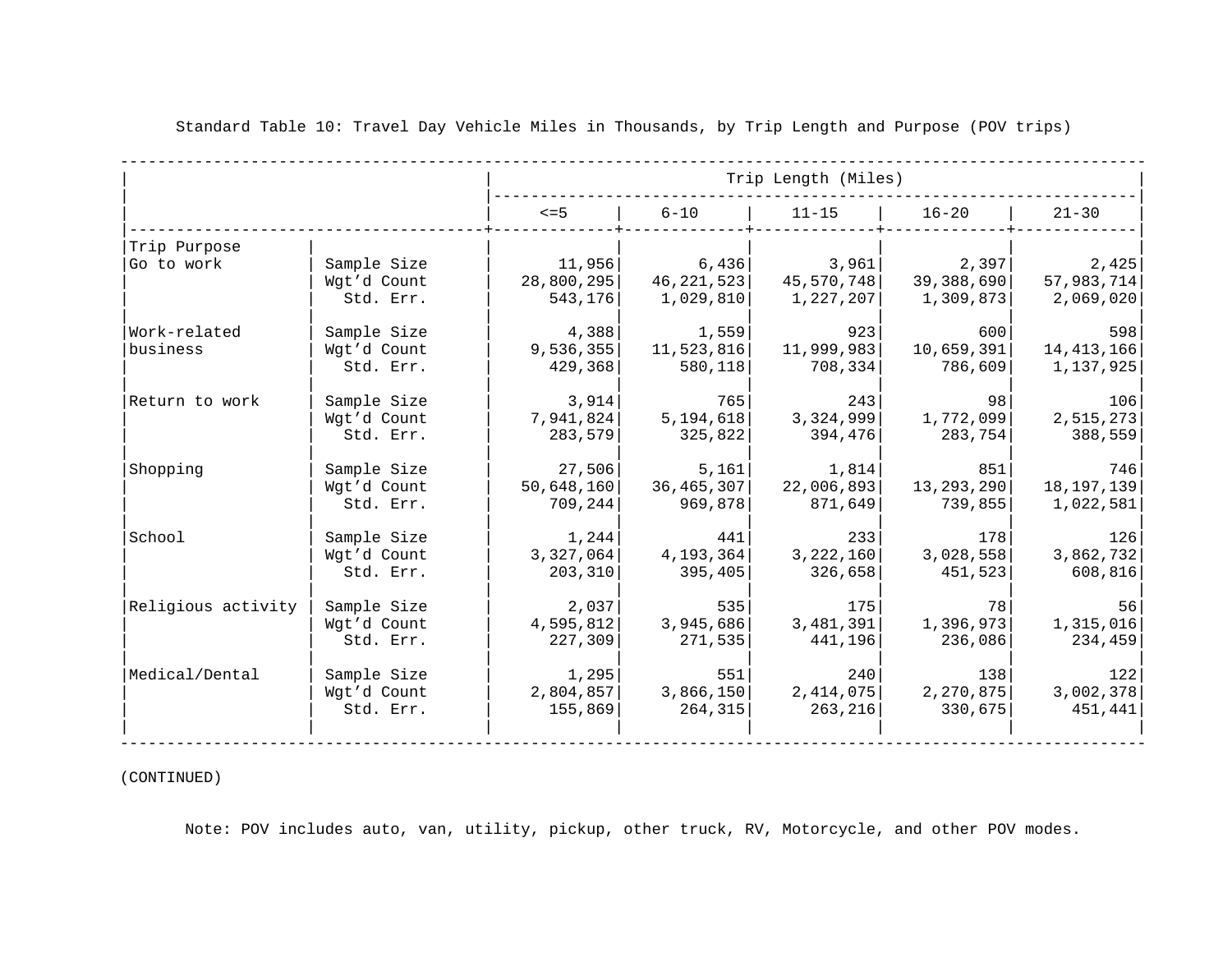|                                                      |                                         |                                 |                                 | Trip Length (Miles)            |                                      |                                 |
|------------------------------------------------------|-----------------------------------------|---------------------------------|---------------------------------|--------------------------------|--------------------------------------|---------------------------------|
|                                                      |                                         | $\leq$ =5                       | $6 - 10$                        | $11 - 15$                      | $16 - 20$                            | $21 - 30$                       |
| Trip Purpose<br>Other<br>Family/Personal<br>Business | Sample Size<br>Wgt'd Count<br>Std. Err. | 18,013<br>34,029,309<br>620,797 | 3,879<br>27,340,897<br>841,515  | 1,550<br>19,143,145<br>789,815 | 725<br>13, 113, 830<br>782,082       | 631<br>15, 257, 095<br>943, 127 |
| Pick up/Drop off<br>someone                          | Sample Size<br>Wgt'd Count<br>Std. Err. | 13,787<br>27,640,180<br>607,754 | 3,772<br>27,238,696<br>876,898  | 1,559<br>18,263,945<br>885,162 | 694<br>13, 118, 269<br>847,131       | 657<br>16,556,463<br>1,037,330  |
| Vacation                                             | Sample Size<br>Wgt'd Count<br>Std. Err. | 58<br>69,826<br>19,697          | 23<br>194,724<br>63,908         | 19<br>273, 148<br>84,380       | 7<br>189,943<br>83,756               | 10<br>103,749<br>59,030         |
| Visit Friends and<br>Relatives                       | Sample Size<br>Wqt'd Count<br>Std. Err. | 5,370<br>12,565,202<br>354,193  | 1,882<br>14,594,013<br>583,626  | 915<br>12,517,890<br>646,962   | 489<br>9,394,550<br>625,011          | 499<br>13,406,201<br>925, 402   |
| Go out to eat                                        | Sample Size<br>Wgt'd Count<br>Std. Err. | 6,883<br>14,804,986<br>350, 463 | 1,506<br>11,469,773 <br>469,669 | 570<br>7,328,491 <br>491,386   | 256<br>4,620,476<br>468,390          | 217<br>5,439,327<br>620, 149    |
| Other<br>Social/Recreation-<br>al                    | Sample Size<br>Wgt'd Count<br>Std. Err. | 5,497<br>12,611,714<br>339,404  | 2,036<br>14,397,523<br>535,275  | 922<br>11,488,837<br>624,837   | 498<br>8,232,614<br>599, 194         | 459<br>11,464,400<br>824,904    |
| Other                                                | Sample Size<br>Wgt'd Count<br>Std. Err. | 98<br>246,548<br>53, 263        | 34<br>282,100<br>62,523         | 18<br>209,994<br>70,086        | 10 <sup>1</sup><br>188,173<br>80,794 | 13<br>350, 262<br>152,664       |
| To go home                                           | Sample Size                             | 48,934                          | 15,546                          | 7,388                          | 4,018                                | 3,811                           |

## (CONTINUED)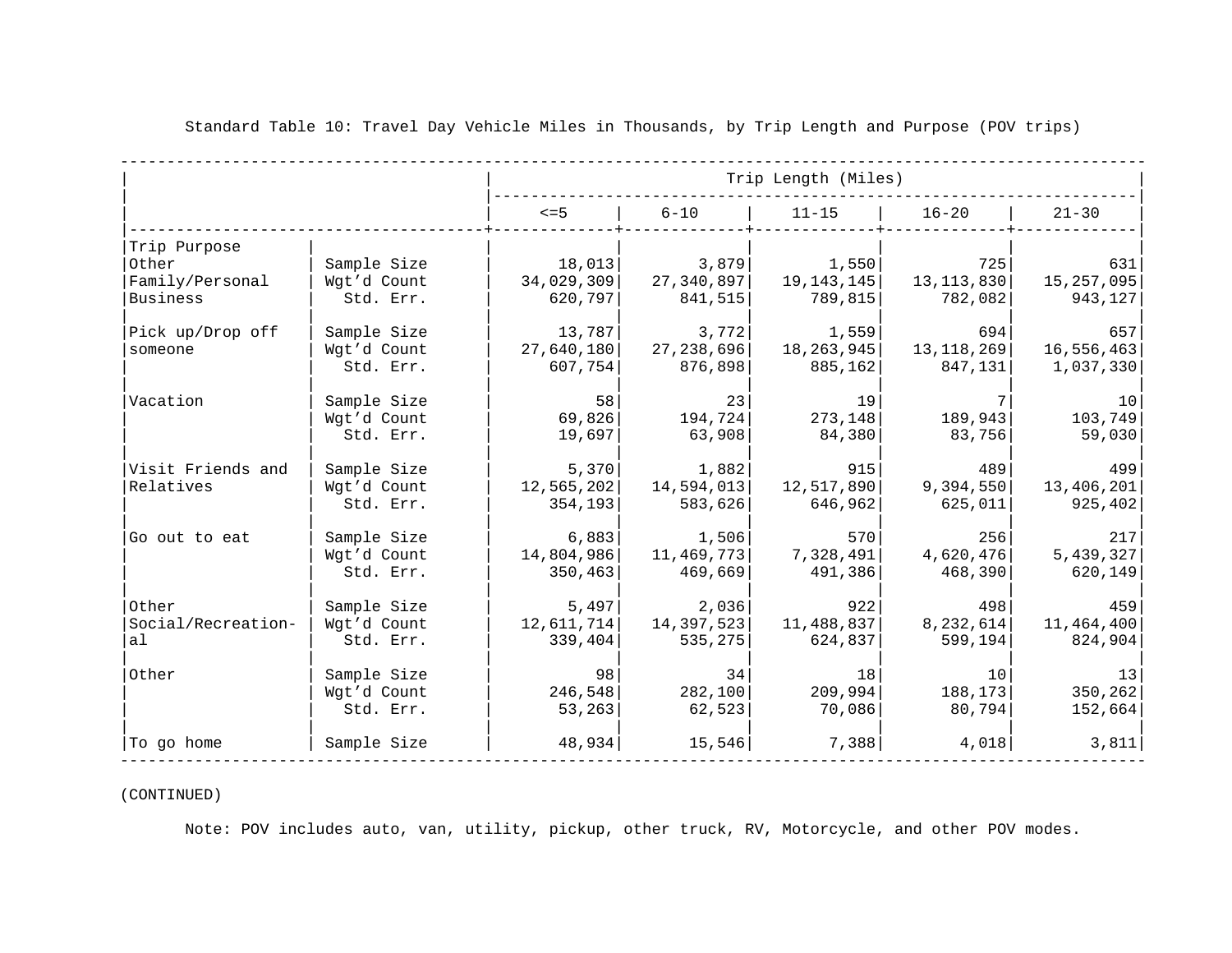|                |             | Trip Length (Miles) |               |              |              |             |
|----------------|-------------|---------------------|---------------|--------------|--------------|-------------|
|                |             | $\leq$ =5           | 6-10          | $11 - 15$    | $16 - 20$    | $21 - 30$   |
| Trip Purpose   |             |                     |               |              |              |             |
| 'To go home    | Wgt'd Count | 105,820,952         | 109,272,479   | 90, 160, 475 | 67, 106, 429 | 92,367,680  |
|                | Std. Err.   | 1,147,255           | 1,594,502     | 1,846,894    | 1,712,452    | 2,541,395   |
| Not Determined | Sample Size | 15                  |               |              |              |             |
|                | Wgt'd Count | 35,433              | 1,304         |              | 2,855        | 104,775     |
|                | Std. Err.   | 20,602              | 1,304         |              | 2.855        | 75,928      |
| All            | Sample Size | 150,995             | 44,128        | 20,530       | 11,039       | 10,479      |
|                | Wgt'd Count | 315, 478, 515       | 316, 201, 974 | 251,406,173  | 187,777,016  | 256,339,371 |
|                | Std. Err.   | 2,934,590           | 3.892.652     | 4,063,728    | 3,900,231    | 5,627,443   |
|                |             |                     |               |              |              |             |

(CONTINUED)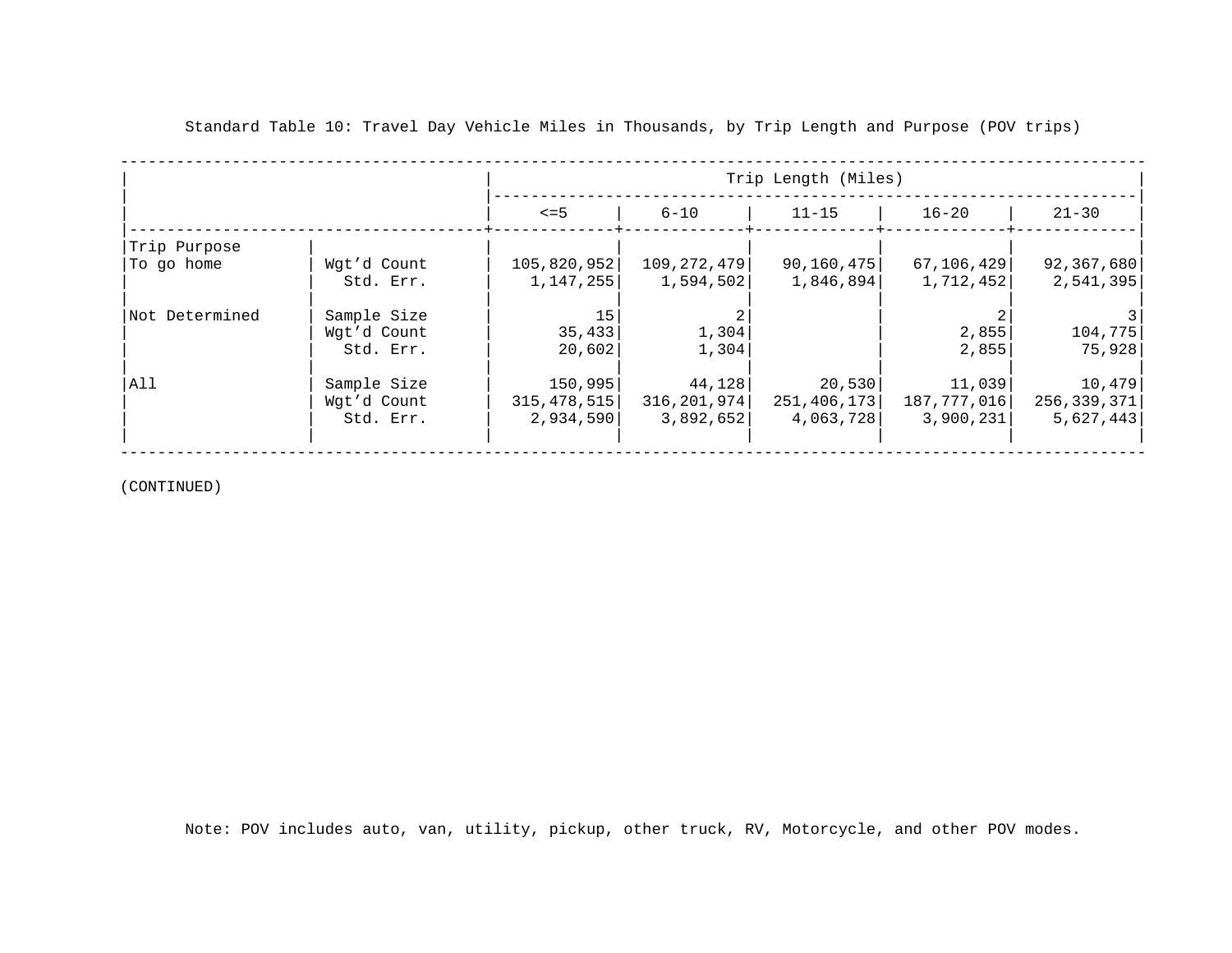|                    |             | Trip Length (Miles) |               |
|--------------------|-------------|---------------------|---------------|
|                    |             | $31+$               | All           |
| Trip Purpose       |             |                     |               |
| Go to work         | Sample Size | 2,180               | 29,355        |
|                    | Wgt'd Count | 95,520,471          | 313, 485, 440 |
|                    | Std. Err.   | 4,641,049           | 5,635,026     |
| Work-related       | Sample Size | 1,009               | 9,077         |
| business           | Wgt'd Count | 90,256,009          | 148,388,720   |
|                    | Std. Err.   | 7,502,555           | 8,031,662     |
| Return to work     | Sample Size | 148                 | 5,274         |
|                    | Wgt'd Count | 10,160,289          | 30,909,102    |
|                    | Std. Err.   | 1,538,546           | 1,767,521     |
| Shopping           | Sample Size | 624                 | 36,702        |
|                    | Wgt'd Count | 43,742,384          | 184, 353, 173 |
|                    | Std. Err.   | 3,605,447           | 4,263,668     |
| School             | Sample Size | 124                 | 2,346         |
|                    | Wgt'd Count | 7,262,226           | 24,896,104    |
|                    | Std. Err.   | 1,346,072           | 1,659,083     |
| Religious activity | Sample Size | 53                  | 2,934         |
|                    | Wgt'd Count | 4,516,319           | 19, 251, 197  |
|                    | Std. Err.   | 1,256,494           | 1,453,620     |
| Medical/Dental     | Sample Size | 124                 | 2,470         |
|                    | Wgt'd Count | 5,516,101           | 19,874,435    |
|                    | Std. Err.   | 937,342             | 1,193,120     |

(CONTINUED)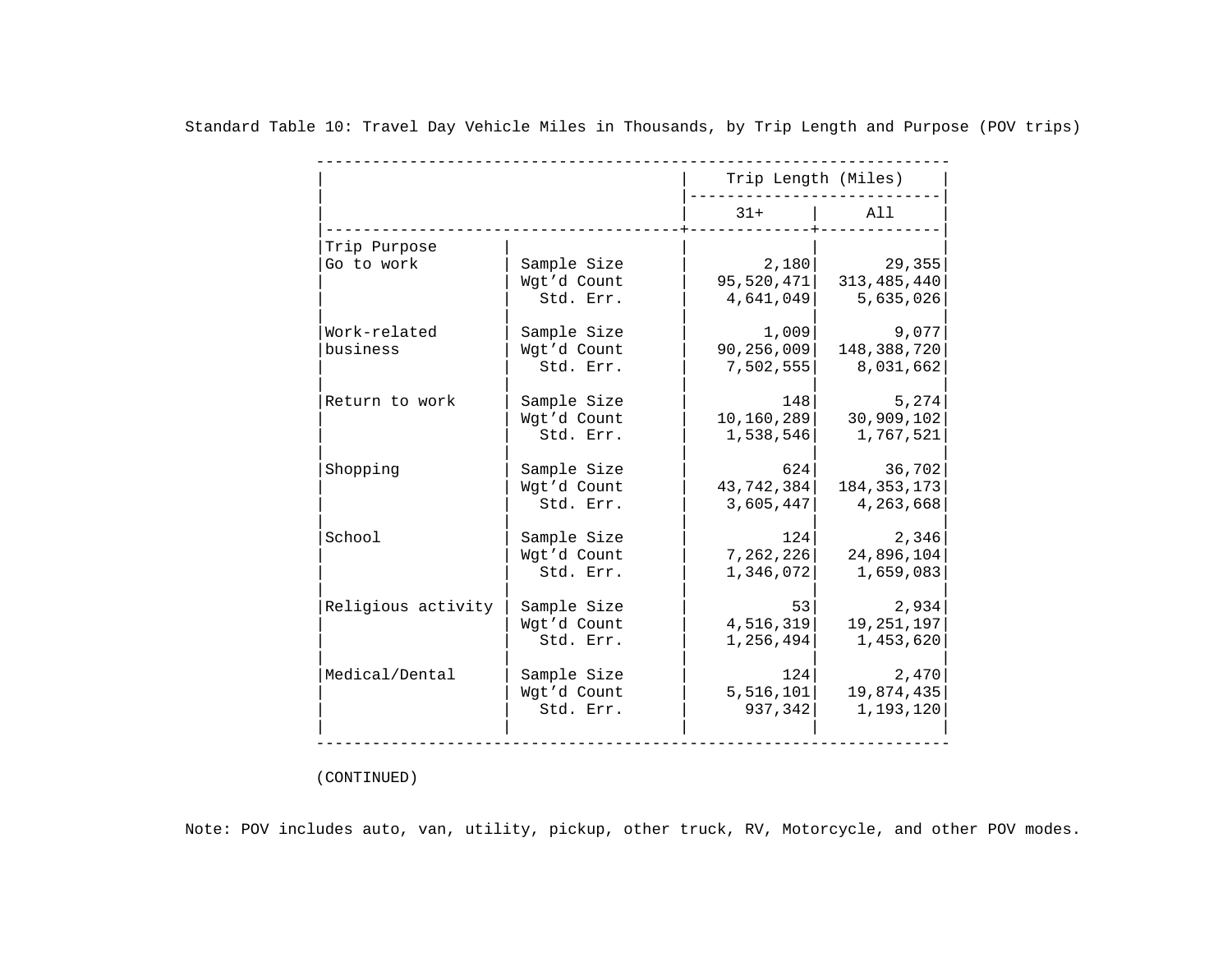|                    |             | Trip Length (Miles) |              |
|--------------------|-------------|---------------------|--------------|
|                    |             | $31+$               | All          |
| Trip Purpose       |             |                     |              |
| Other              | Sample Size | 674                 | 25,472       |
| Family/Personal    | Wgt'd Count | 49,831,520          | 158,715,796  |
| <b>Business</b>    | Std. Err.   | 4,983,031           | 5,440,568    |
| Pick up/Drop off   | Sample Size | 568                 | 21,037       |
| someone            | Wgt'd Count | 37, 764, 240        | 140,581,792  |
|                    | Std. Err.   | 3,653,603           | 4,355,986    |
| Vacation           | Sample Size | 116                 | 233          |
|                    | Wgt'd Count | 17,858,226          | 18,689,616   |
|                    | Std. Err.   | 3,077,571           | 3,102,905    |
| Visit Friends and  | Sample Size | 746                 | 9,901        |
| Relatives          | Wgt'd Count | 67,128,827          | 129,606,684  |
|                    | Std. Err.   | 5,792,040           | 6,033,014    |
| Go out to eat      | Sample Size | 225                 | 9,657        |
|                    | Wgt'd Count | 15,618,235          | 59, 281, 287 |
|                    | Std. Err.   | 2,070,650           | 2,357,206    |
| Other              | Sample Size | 629                 | 10,041       |
| Social/Recreation- | Wgt'd Count | 47,855,148          | 106,050,236  |
| al                 | Std. Err.   | 3,709,604           | 4,025,115    |
| Other              | Sample Size | 24                  | 197          |
|                    | Wgt'd Count | 2,207,088           | 3,484,164    |
|                    | Std. Err.   | 1,126,472           | 1,146,542    |
| To go home         | Sample Size | 3,981               | 83,678       |

# (CONTINUED)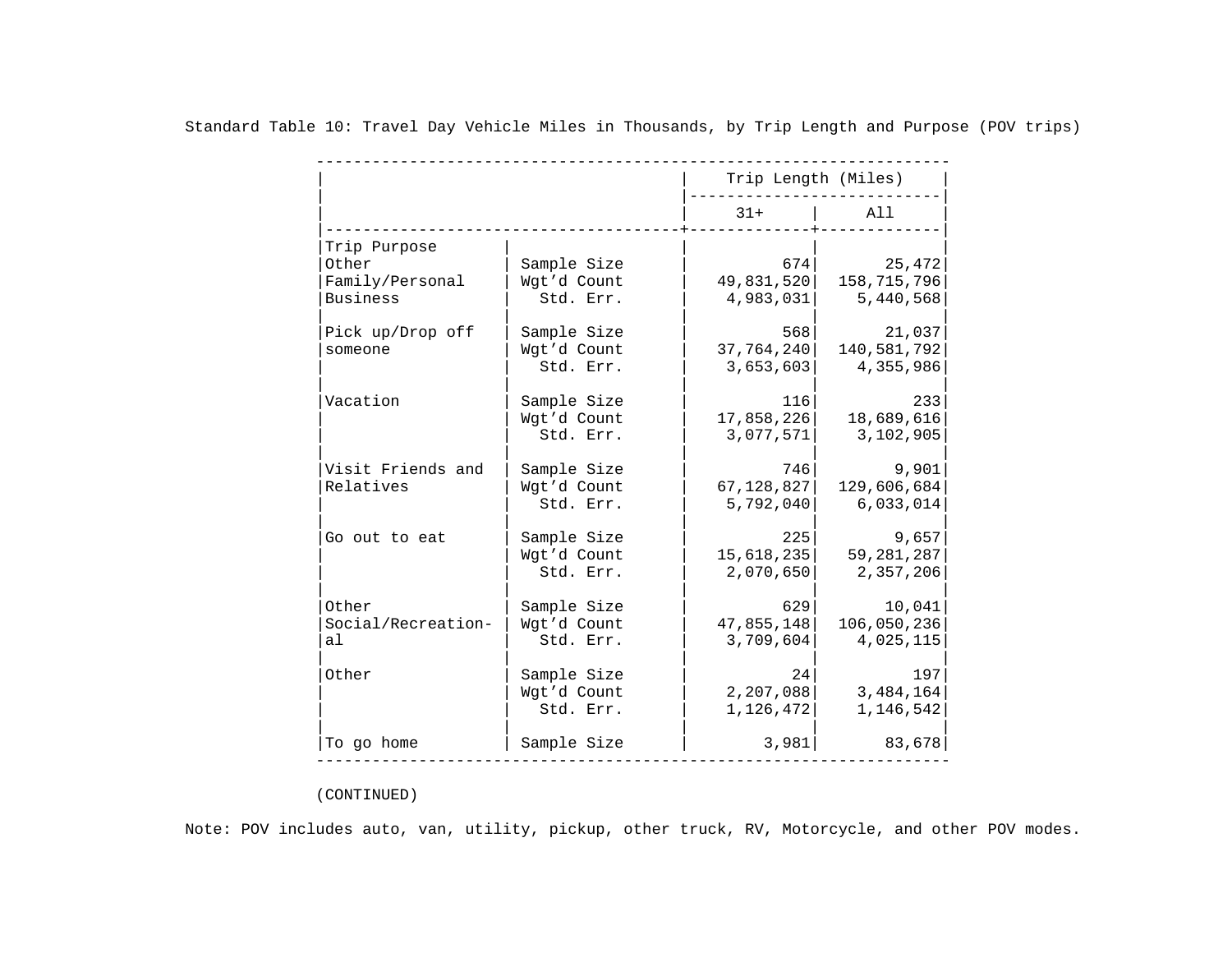|                |             | Trip Length (Miles) |                                  |  |
|----------------|-------------|---------------------|----------------------------------|--|
|                |             | $31+$               | All                              |  |
| Trip Purpose   |             |                     |                                  |  |
| To go home     | Wgt'd Count | 245,747,914         | 710,475,930                      |  |
|                | Std. Err.   | 8,722,655           | 9,720,911                        |  |
| Not Determined | Sample Size |                     | 25                               |  |
|                | Wgt'd Count | 138,591             | 282,959                          |  |
|                | Std. Err.   | 109,683             | 139,283                          |  |
| All            | Sample Size | 11,228              | 248,399                          |  |
|                | Wgt'd Count |                     | 741, 123, 587   2, 068, 326, 636 |  |
|                | Std. Err.   | 19,959,601          | 23,782,308                       |  |
|                |             |                     |                                  |  |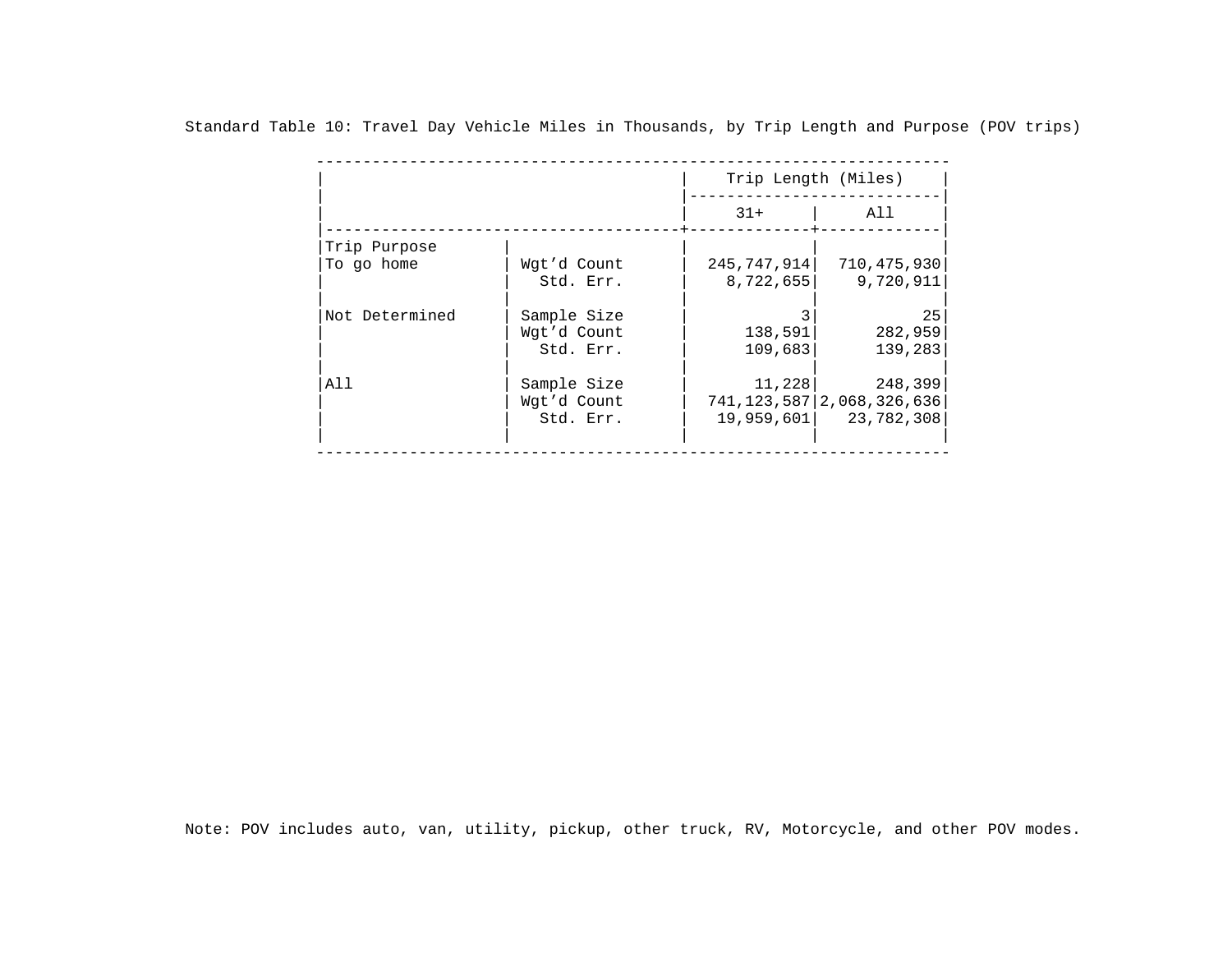|                                      |                                         |                            |                      | Transportation Mode       |                            |                      |
|--------------------------------------|-----------------------------------------|----------------------------|----------------------|---------------------------|----------------------------|----------------------|
|                                      |                                         | POV Trips                  | Bus Trips            | Amtrak Trips              | Airplane<br>Trips          | Other                |
| Trip Purpose                         |                                         |                            |                      |                           |                            |                      |
| Go to work                           | Sample Size<br>Wgt'd Count<br>Std. Err. | 1,670<br>106,227<br>8,366  | 30<br>3,480<br>2,045 | 6<br>449<br>408           | 52<br>3,944<br>900         | 85<br>3,621<br>1,126 |
| Work-related<br>business             | Sample Size<br>Wgt'd Count<br>Std. Err. | 4,241<br>279,372<br>10,911 | 34<br>1,887<br>649   | 26<br>937<br>426          | 499<br>30,234<br>2,714     | 89<br>5,352<br>1,302 |
| Shopping                             | Sample Size<br>Wgt'd Count<br>Std. Err. | 1,206<br>93,862<br>5,705   | 18<br>1,048<br>462   | $\mathbf 1$<br>170<br>170 | 1<br>42<br>42              | 12<br>566<br>259     |
| School                               | Sample Size<br>Wgt'd Count<br>Std. Err. | 229<br>19,223<br>2,895     | 31<br>2,246<br>850   | 2<br>265<br>192           | 4<br>205<br>145            | 28<br>2,214<br>764   |
| Religious activity                   | Sample Size<br>Wgt'd Count<br>Std. Err. | 207<br>17,541<br>2,639     | 15<br>1,757<br>1,041 |                           | $\overline{a}$<br>22<br>19 | 5<br>160<br>105      |
| Medical/Dental                       | Sample Size<br>Wgt'd Count<br>Std. Err. | 549<br>46,669<br>4,764     | 9<br>511<br>303      |                           | 1<br>3<br>3                | 10<br>597<br>279     |
| Other<br>Family/Personal<br>Business | Sample Size<br>Wgt'd Count<br>Std. Err. | 2,829<br>190,376<br>8,861  | 43<br>2,798<br>718   | 14<br>625<br>211          | 104<br>7,444<br>1,341      | 23<br>1,383<br>444   |
| Pick up/Drop off<br>someone          | Sample Size<br>Wgt'd Count              | 1,040<br>73, 122           | 6<br>1,320           |                           | 6<br>603                   | 4<br>82              |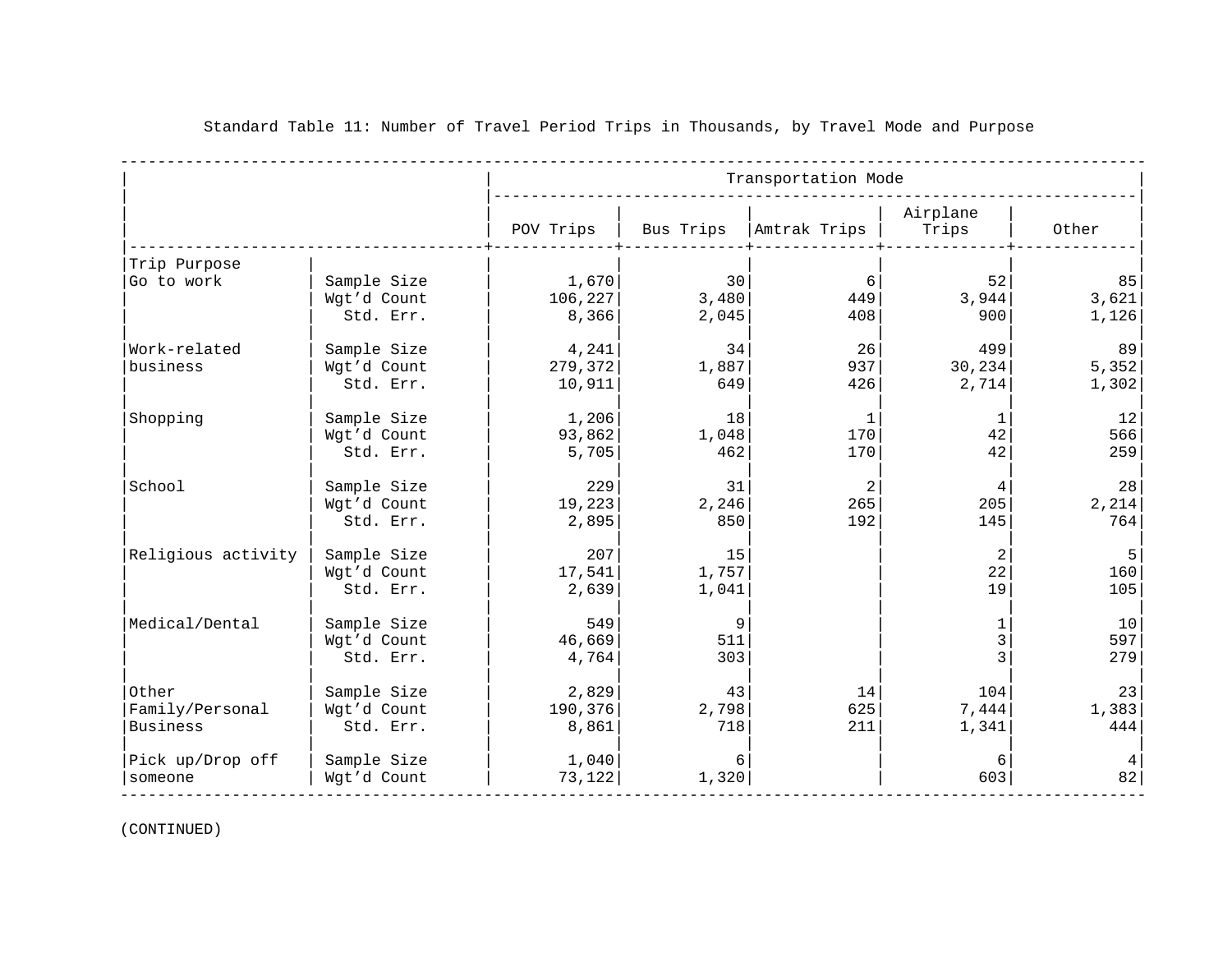|                                                         |                                         | Transportation Mode           |                        |                             |                          |                        |
|---------------------------------------------------------|-----------------------------------------|-------------------------------|------------------------|-----------------------------|--------------------------|------------------------|
|                                                         |                                         | POV Trips                     | Bus Trips              | Amtrak Trips                | Airplane<br>Trips        | Other                  |
| Trip Purpose<br>Pick up/Drop off<br>someone<br>Vacation | Std. Err.<br>Sample Size                | 4,720<br>1,677                | 930<br>24              | $\overline{4}$              | 274<br>191               | 54<br>18               |
|                                                         | Wgt'd Count<br>Std. Err.                | 109,452<br>6,420              | 1,516<br>493           | 233<br>164                  | 14,023<br>1,916          | 1,314<br>502           |
| Visit Friends and<br>Relatives                          | Sample Size<br>Wgt'd Count<br>Std. Err. | 7,299<br>488,980<br>13,212    | 79<br>4,934<br>1,254   | 34<br>3,208<br>1,084        | 242<br>16, 219<br>2,007  | 52<br>2,997<br>745     |
| Go out to eat                                           | Sample Size<br>Wgt'd Count<br>Std. Err. | 83<br>5,230<br>979            |                        |                             |                          | 1<br>81<br>81          |
| Other<br>Social/Recreation-<br>al                       | Sample Size<br>Wgt'd Count<br>Std. Err. | 5,774<br>385,334<br>11,267    | 202<br>13,002<br>1,515 | 14<br>759<br>345            | 164<br>10,789<br>1,554   | 118<br>7,538<br>1,256  |
| Other                                                   | Sample Size<br>Wgt'd Count<br>Std. Err. | 411<br>23,025<br>2,323        | 16<br>989<br>376       | $\overline{2}$<br>102<br>81 | 17<br>888<br>367         | 47<br>2,580<br>894     |
| Not Determined                                          | Sample Size<br>Wgt'd Count<br>Std. Err. | 7<br>471<br>231               |                        |                             |                          |                        |
| All                                                     | Sample Size<br>Wgt'd Count<br>Std. Err. | 27,222<br>1,838,884<br>28,489 | 507<br>35,488<br>3,580 | 103<br>6,748<br>1,344       | 1,283<br>84,416<br>4,753 | 492<br>28,485<br>2,699 |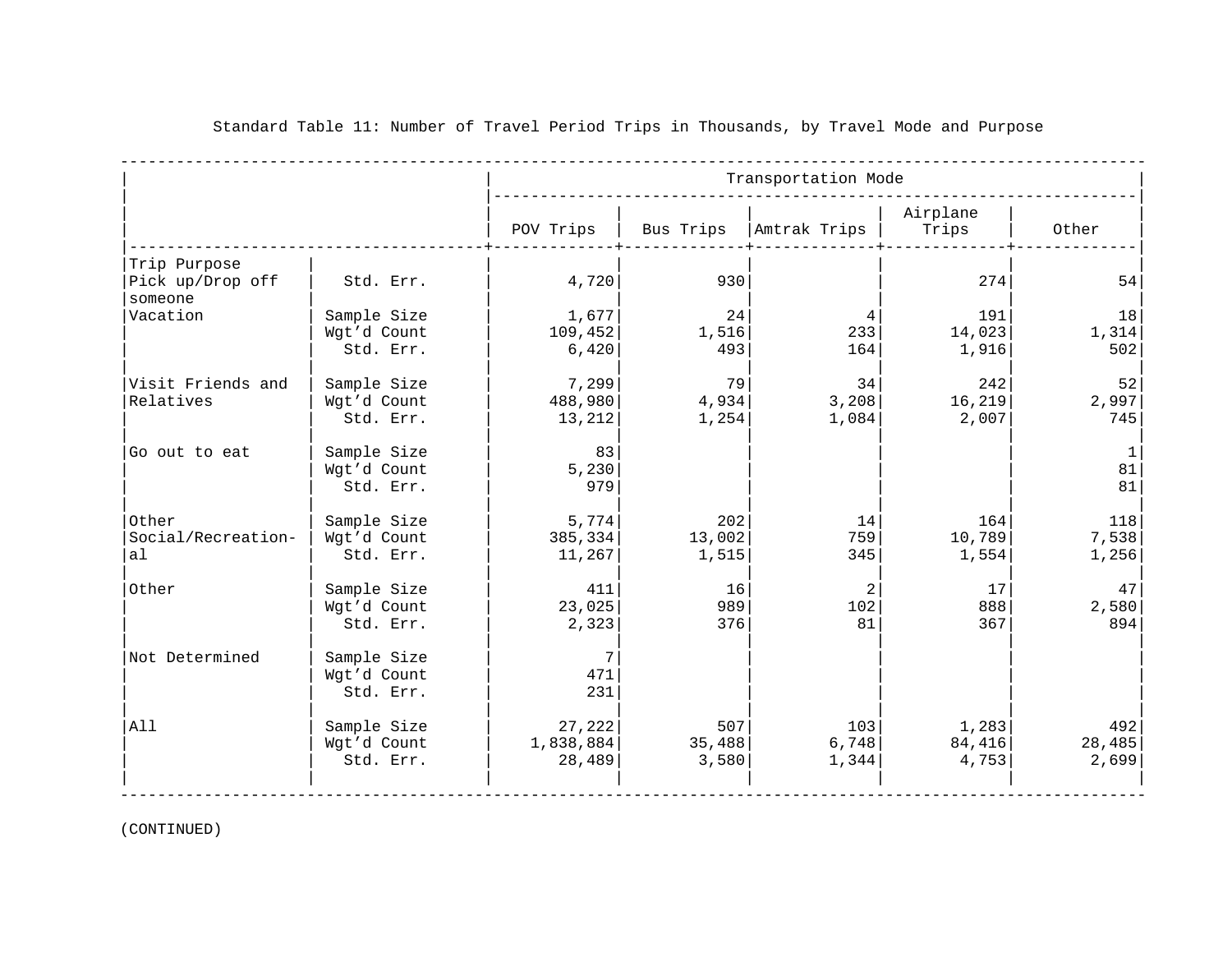|                            |                                         | Transportation Mode |                            |
|----------------------------|-----------------------------------------|---------------------|----------------------------|
|                            |                                         | Not<br>Determined   | All                        |
| Trip Purpose<br>Go to work | Sample Size<br>Wgt'd Count<br>Std. Err. | 2<br>89<br>88       | 1,845<br>117,809<br>8,942  |
| Work-related<br>business   | Sample Size<br>Wgt'd Count<br>Std. Err. | 6<br>270<br>149     | 4,895<br>318,052<br>11,437 |
| Shopping                   | Sample Size                             | 1                   | 1,239                      |
|                            | Wgt'd Count                             | 5                   | 95,693                     |
|                            | Std. Err.                               | 5                   | 5,732                      |
| School                     | Sample Size<br>Wgt'd Count<br>Std. Err. |                     | 294<br>24,153<br>3,121     |
| Religious activity         | Sample Size                             | 2                   | 231                        |
|                            | Wgt'd Count                             | 142                 | 19,622                     |
|                            | Std. Err.                               | 131                 | 2,841                      |
| Medical/Dental             | Sample Size                             | 1                   | 570                        |
|                            | Wgt'd Count                             | 3                   | 47,783                     |
|                            | Std. Err.                               | 3                   | 4,785                      |
| Other                      | Sample Size                             | 5                   | 3,018                      |
| Family/Personal            | Wgt'd Count                             | 418                 | 203,044                    |
| <b>Business</b>            | Std. Err.                               | 256                 | 9,029                      |
| Pick up/Drop off           | Sample Size                             | 2                   | 1,058                      |
| someone                    | Wgt'd Count                             | 80                  | 75, 207                    |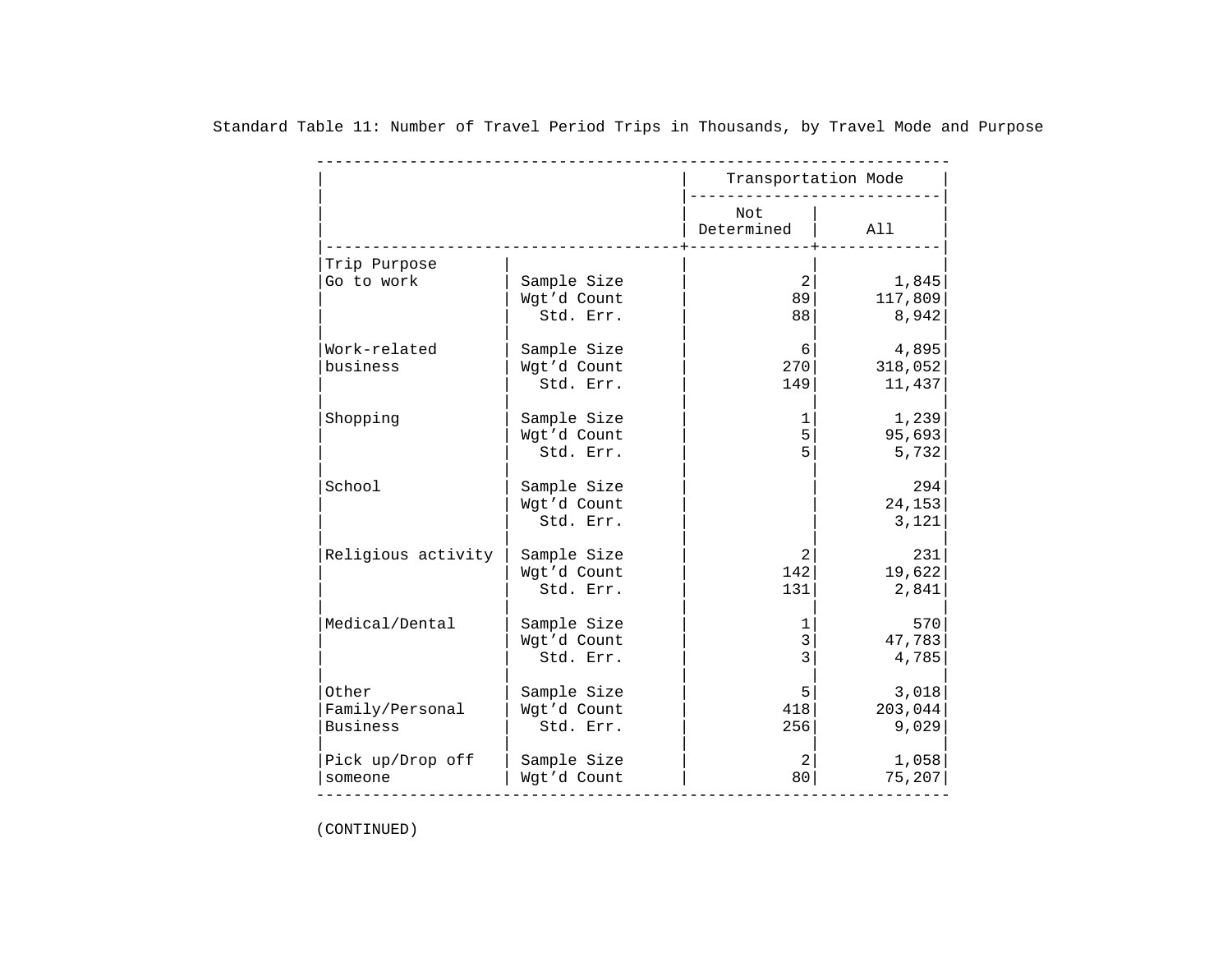|                                   |                                         | Transportation Mode       |                               |
|-----------------------------------|-----------------------------------------|---------------------------|-------------------------------|
|                                   |                                         | Not<br>Determined         | All                           |
| Trip Purpose<br>Pick up/Drop off  | Std. Err.                               | 80                        | 4,823                         |
| someone<br>Vacation               | Sample Size<br>Wgt'd Count<br>Std. Err. | $\mathbf 1$<br>116<br>116 | 1,915<br>126,654              |
| Visit Friends and                 | Sample Size                             | 7                         | 6,774<br>7,713                |
| Relatives                         | Wgt'd Count<br>Std. Err.                | 461<br>301                | 516,799<br>13,573             |
| Go out to eat                     | Sample Size<br>Wgt'd Count<br>Std. Err. |                           | 84<br>5,310<br>982            |
| Other<br>Social/Recreation-<br>al | Sample Size<br>Wgt'd Count<br>Std. Err. | 3<br>18<br>13             | 6,275<br>417,441<br>11,562    |
| Other                             | Sample Size<br>Wgt'd Count<br>Std. Err. | $\mathbf{1}$<br>91<br>91  | 494<br>27,676<br>2,569        |
| Not Determined                    | Sample Size<br>Wgt'd Count<br>Std. Err. | 9<br>463<br>238           | 16<br>934<br>331              |
| All                               | Sample Size<br>Wgt'd Count<br>Std. Err. | 40<br>2,157<br>555        | 29,647<br>1,996,178<br>29,797 |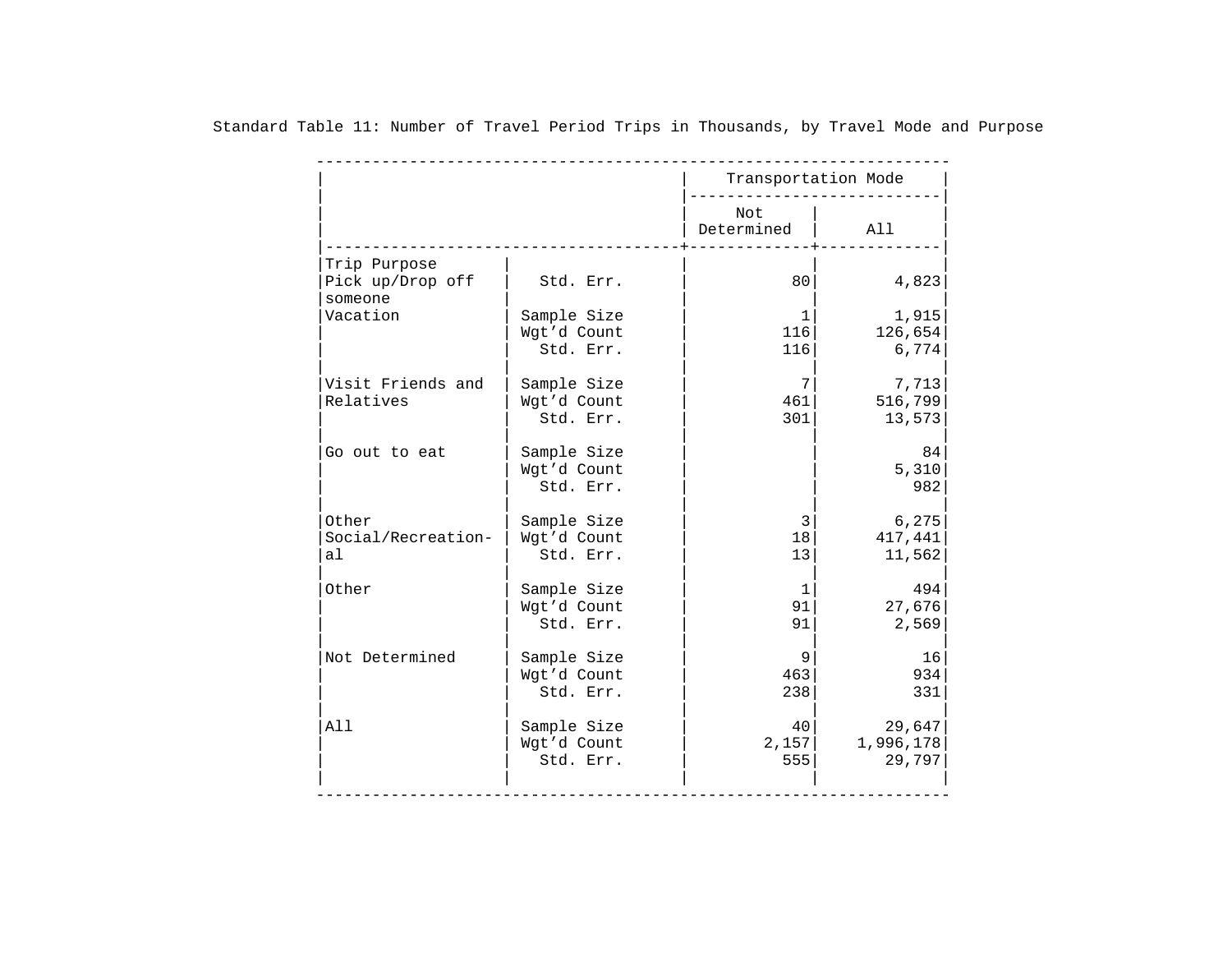|                    |             |           | Trip Length (Miles) |           |           |           |         |
|--------------------|-------------|-----------|---------------------|-----------|-----------|-----------|---------|
|                    |             | $\leq$ =5 | $6 - 10$            | $11 - 15$ | $16 - 20$ | $21 - 30$ | $31+$   |
| Trip Purpose       |             |           |                     |           |           |           |         |
| Go to work         | Sample Size | 11953.00  | 6435.00             | 3961.00   | 2396.00   | 2424.00   | 2180.00 |
|                    | Wqt'd Ratio | 1.09      | 1.08                | 1.06      | 1.09      | 1.11      | 1.17    |
|                    | Std. Err.   | 0.01      | 0.01                | 0.01      | 0.02      | 0.02      | 0.02    |
| Work-related       | Sample Size | 4387.00   | 1559.00             | 923.00    | 600.00    | 598.00    | 1009.00 |
| business           | Wgt'd Ratio | 1.17      | 1.19                | 1.15      | 1.18      | 1.15      | 1.27    |
|                    | Std. Err.   | 0.02      | 0.03                | 0.02      | 0.04      | 0.04      | 0.04    |
| Return to work     | Sample Size | 3913.00   | 765.00              | 243.00    | 97.00     | 106.00    | 148.00  |
|                    | Wgt'd Ratio | 1.25      | 1.15                | 1.22      | 1.42      | 1.12      | 1.31    |
|                    | Std. Err.   | 0.02      | 0.02                | 0.08      | 0.18      | 0.05      | 0.10    |
| Shopping           | Sample Size | 27502.00  | 5160.00             | 1814.00   | 851.00    | 746.00    | 624.00  |
|                    | Wqt'd Ratio | 1.48      | 1.61                | 1.68      | 1.74      | 1.80      | 2.04    |
|                    | Std. Err.   | 0.01      | 0.02                | 0.04      | 0.06      | 0.07      | 0.08    |
| School             | Sample Size | 1244.00   | 441.00              | 233.00    | 177.00    | 126.00    | 123.00  |
|                    | Wqt'd Ratio | 1.40      | 1.25                | 1.18      | 1.09      | 1.11      | 1.27    |
|                    | Std. Err.   | 0.04      | 0.04                | 0.05      | 0.03      | 0.04      | 0.12    |
| Religious activity | Sample Size | 2037.00   | 535.00              | 175.00    | 78.00     | 56.00     | 53.00   |
|                    | Wgt'd Ratio | 1.84      | 2.00                | 2.36      | 2.17      | 2.11      | 2.51    |
|                    | Std. Err.   | 0.05      | 0.09                | 0.17      | 0.25      | 0.19      | 0.31    |
| Medical/Dental     | Sample Size | 1295.00   | 551.00              | 240.00    | 138.00    | 122.00    | 124.00  |
|                    | Wqt'd Ratio | 1.39      | 1.37                | 1.45      | 1.41      | 1.45      | 1.61    |
|                    | Std. Err.   | 0.03      | 0.04                | 0.08      | 0.08      | 0.09      | 0.10    |
| Other              | Sample Size | 18010.00  | 3878.00             | 1550.00   | 725.00    | 631.00    | 674.00  |
| Family/Personal    | Wgt'd Ratio | 1.37      | 1.45                | 1.46      | 1.48      | 1.58      | 1.79    |
| Business           | Std. Err.   | 0.01      | 0.02                | 0.03      | 0.06      | 0.06      | 0.07    |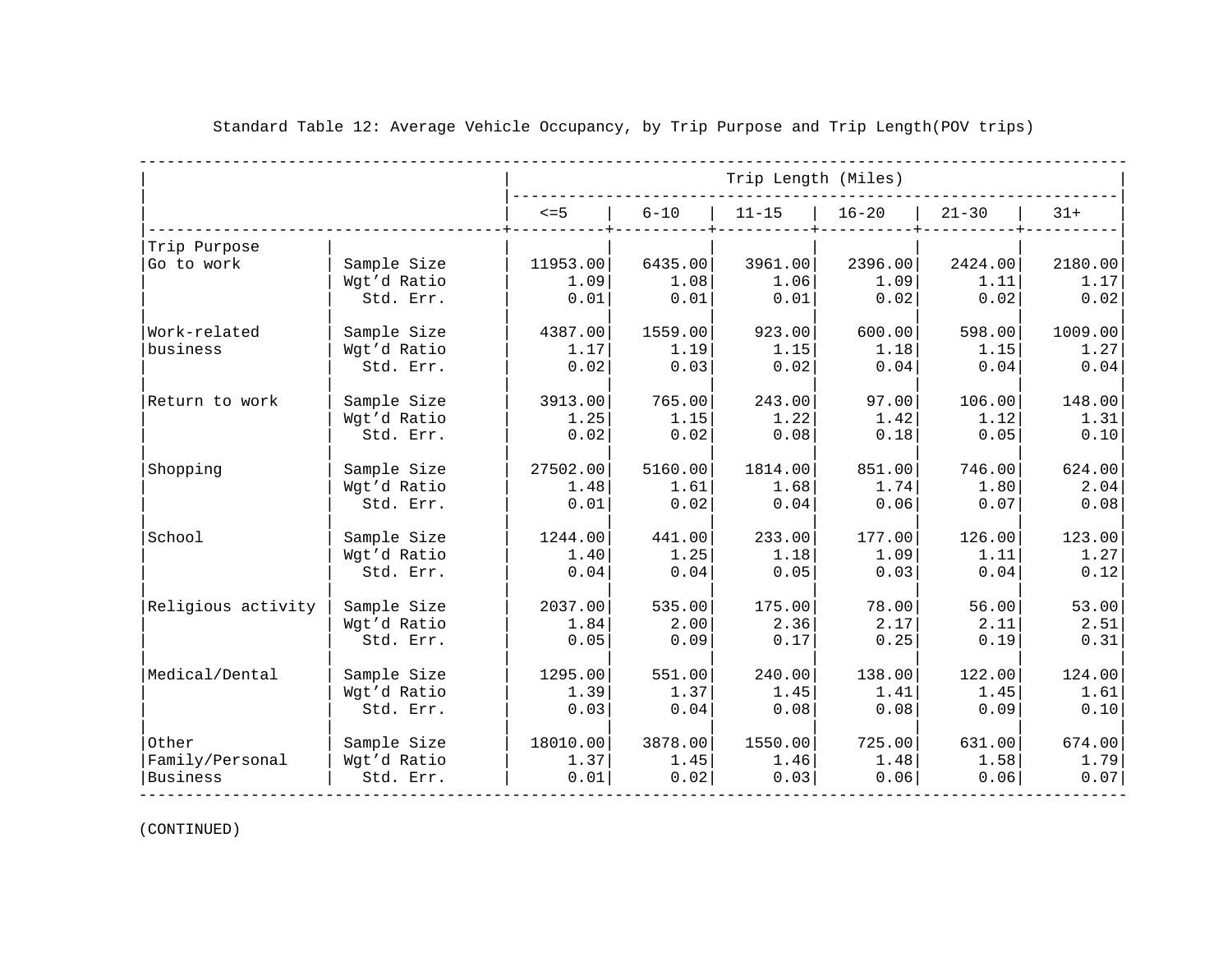| Trip Length (Miles) |           |           |           |          |                  |                            |                    |
|---------------------|-----------|-----------|-----------|----------|------------------|----------------------------|--------------------|
| $31+$               | $21 - 30$ | $16 - 20$ | $11 - 15$ | $6 - 10$ | $\leq$ =5        |                            |                    |
|                     |           |           |           |          |                  |                            | Trip Purpose       |
|                     |           |           |           |          |                  |                            | Other              |
|                     |           |           |           |          |                  |                            | Family/Personal    |
|                     |           |           |           |          |                  |                            | Business           |
| 657.00<br>568.00    |           | 694.00    | 1559.00   | 3770.00  | 13786.00         | Sample Size                | Pick up/Drop off   |
| 1.94<br>2.20        | 1.85      |           | 1.88      | 1.96     | 2.02             | Wgt'd Ratio                | someone            |
| 0.06<br>0.07        | 0.05      |           | 0.04      | 0.03     | 0.02             | Std. Err.                  |                    |
| 116.00<br>10.00     | 7.00      |           | 19.00     | 23.00    | 58.00            | Sample Size                | Vacation           |
| 1.81<br>2.53        | 2.15      |           | 2.90      | 2.46     | 2.30             | Wgt'd Ratio                |                    |
| 0.38<br>0.16        | 0.94      |           | 0.57      | 0.27     | 0.29             | Std. Err.                  |                    |
| 746.00<br>499.00    |           | 489.00    | 915.00    | 1882.00  | 5368.00          | Sample Size                | Visit Friends and  |
| 1.60<br>1.94        | 1.66      |           | 1.59      | 1.57     | 1.53             | Wgt'd Ratio                | Relatives          |
| 0.06<br>0.07        | 0.07      |           | 0.05      | 0.04     | 0.02             | Std. Err.                  |                    |
| 225.00<br>217.00    |           | 256.00    | 570.00    | 1506.00  | 6882.00          | Sample Size                | Go out to eat      |
| 2.12<br>2.42        | 2.08      |           | 2.19      | 1.99     | 1.83             | Wgt'd Ratio                |                    |
| 0.14<br>0.16        | 0.10      |           | 0.10      | 0.05     | 0.02             | Std. Err.                  |                    |
| 627.00<br>459.00    |           | 498.00    | 922.00    | 2033.00  | 5493.00          | Sample Size                | Other              |
| 2.02<br>2.53        | 1.97      |           | 1.90      | 1.89     | 1.80             | Wgt'd Ratio                | Social/Recreation- |
| 0.08<br>0.08        | 0.09      |           | 0.06      | 0.04     | 0.03             | Std. Err.                  | al                 |
| 24.00<br>13.00      |           | 10.00     | 18.00     | 34.00    | 98.00            | Sample Size                | Other              |
| 1.69<br>1.70        | 1.15      |           | 2.55      | 2.34     | 1.96             | Wgt'd Ratio                |                    |
| 0.28<br>0.24        | 0.12      |           | 0.60      | 0.22     | 0.23             | Std. Err.                  |                    |
| 3979.00<br>3811.00  |           |           | 7388.00   | 15545.00 |                  |                            |                    |
| 1.40<br>1.60        | 1.43      |           | 1.45      | 1.47     |                  |                            |                    |
| 0.02<br>0.03        | 0.02      |           | 0.02      | 0.01     | 0.01             | Std. Err.                  |                    |
|                     |           | 4018.00   |           |          | 48932.00<br>1.45 | Sample Size<br>Wgt'd Ratio | To go home         |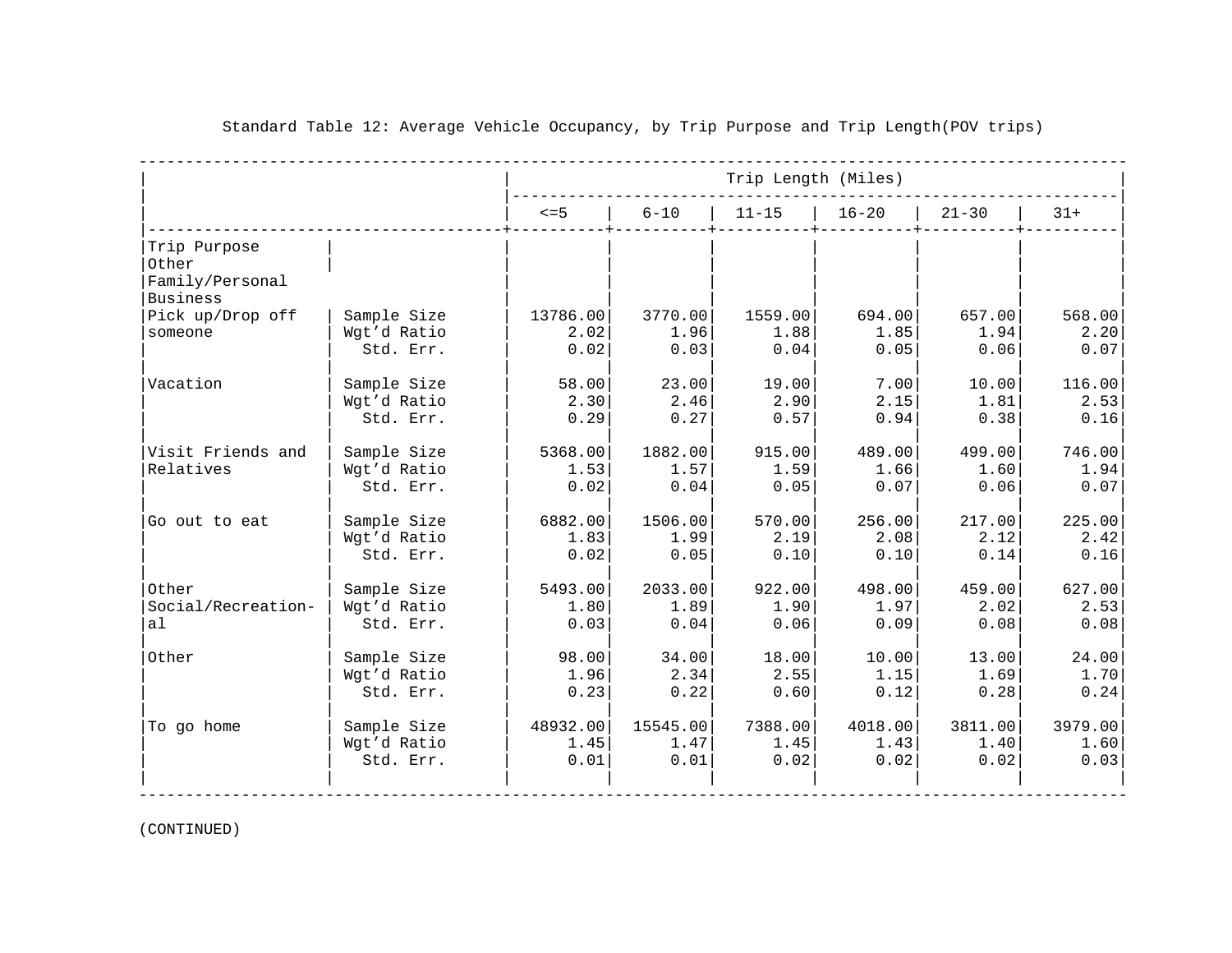|                |                                         |                           |                          | Trip Length (Miles)      |                          |                          |                          |
|----------------|-----------------------------------------|---------------------------|--------------------------|--------------------------|--------------------------|--------------------------|--------------------------|
|                |                                         | $\leq$ = 5                | $6 - 10$                 | $11 - 15$                | $16 - 20$                | $21 - 30$                | $31+$                    |
| Trip Purpose   |                                         |                           |                          |                          |                          |                          |                          |
| Not Determined | Sample Size<br>Wgt'd Ratio<br>Std. Err. | 15.00<br>1.22<br>0.21     | 2.00<br>1.00<br>0.00     |                          | 2.00<br>1.00<br>0.00     | 3.001<br>3.41<br>1.34    | 3.00<br>1.82<br>0.21     |
| All            | Sample Size<br>Wgt'd Ratio<br>Std. Err. | 150973.00<br>1.49<br>0.01 | 44119.00<br>1.50<br>0.01 | 20530.00<br>1.47<br>0.01 | 11036.00<br>1.45<br>0.02 | 10478.00<br>1.44<br>0.02 | 11223.00<br>1.66<br>0.02 |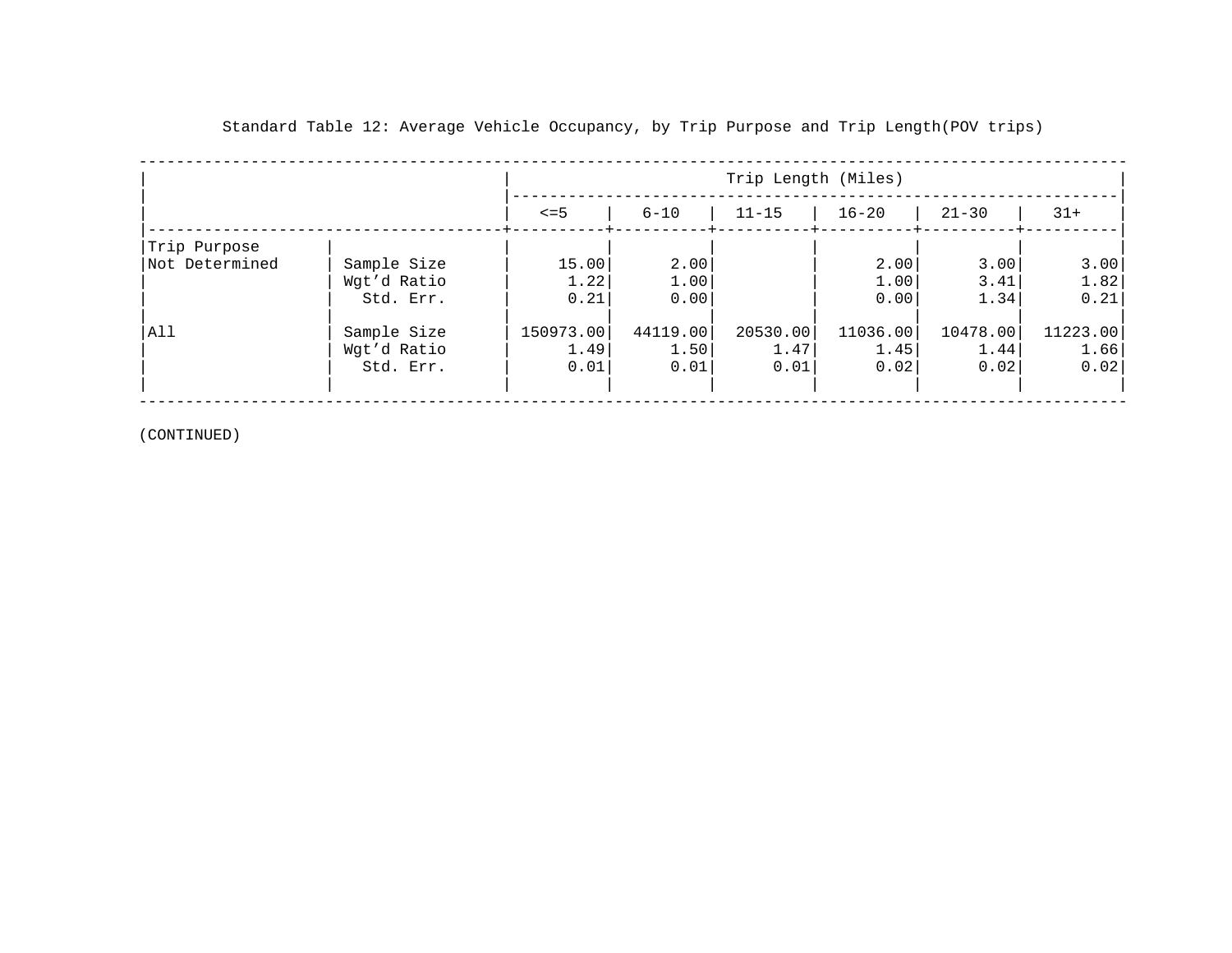|                    |             | Trip Length (Miles) |          |
|--------------------|-------------|---------------------|----------|
|                    |             | Not<br>Determined   | All      |
| Trip Purpose       |             |                     |          |
| Go to work         | Sample Size | 190.00              | 29539.00 |
|                    | Wgt'd Ratio | 1.20                | 1.09     |
|                    | Std. Err.   | 0.06                | 0.00     |
| Work-related       | Sample Size | 73.00               | 9149.00  |
| business           | Wgt'd Ratio | 1.23                | 1.18     |
|                    | Std. Err.   | 0.13                | 0.01     |
| Return to work     | Sample Size | 30.00               | 5302.00  |
|                    | Wgt'd Ratio | 1.09                | 1.24     |
|                    | Std. Err.   | 0.05                | 0.01     |
| Shopping           | Sample Size | 262.00              | 36959.00 |
|                    | Wgt'd Ratio | 1.85                | 1.53     |
|                    | Std. Err.   | 0.13                | 0.01     |
| School             | Sample Size | 28.00               | 2372.00  |
|                    | Wqt'd Ratio | 1.07                | 1.30     |
|                    | Std. Err.   | 0.06                | 0.02     |
| Religious activity | Sample Size | 21.00               | 2955.00  |
|                    | Wqt'd Ratio | 2.45                | 1.95     |
|                    | Std. Err.   | 0.34                | 0.04     |
| Medical/Dental     | Sample Size | 20.00               | 2490.00  |
|                    | Wgt'd Ratio | 2.21                | 1.41     |
|                    | Std. Err.   | 0.64                | 0.02     |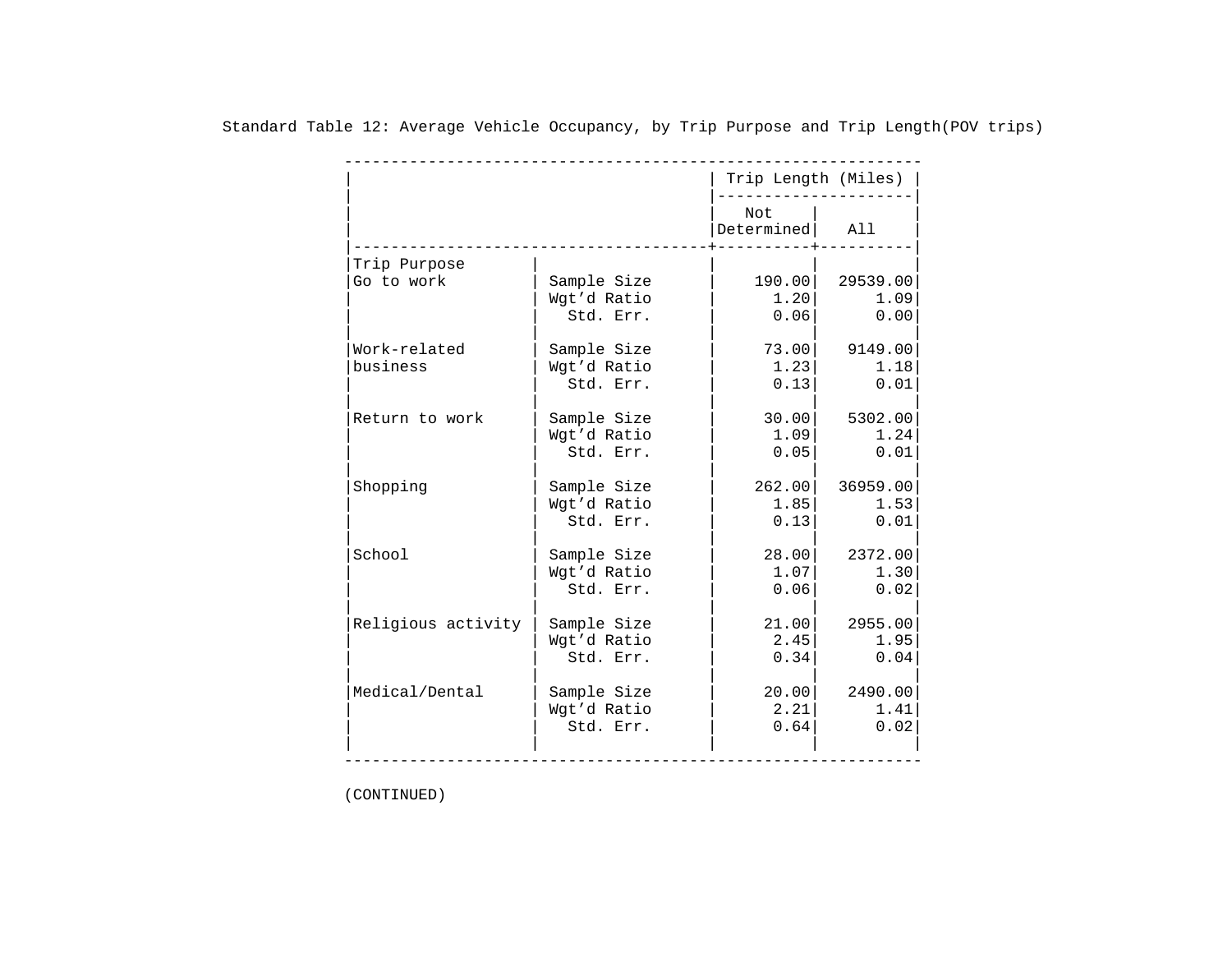|    |                                                             |                                         | Trip Length (Miles)    |                          |
|----|-------------------------------------------------------------|-----------------------------------------|------------------------|--------------------------|
|    |                                                             |                                         | Not<br>Determined      | All                      |
|    | Trip Purpose<br>Other<br>Family/Personal<br><b>Business</b> | Sample Size<br>Wgt'd Ratio<br>Std. Err. | 140.00<br>1.71<br>0.14 | 25608.00<br>1.41<br>0.01 |
|    | Pick up/Drop off<br>someone                                 | Sample Size<br>Wgt'd Ratio<br>Std. Err. | 227.00<br>2.02<br>0.12 | 21261.00<br>1.99<br>0.01 |
|    | Vacation                                                    | Sample Size<br>Wqt'd Ratio<br>Std. Err. | 5.00<br>3.52<br>0.56   | 238.00<br>2.50<br>0.15   |
|    | Visit Friends and<br>Relatives                              | Sample Size<br>Wqt'd Ratio<br>Std. Err. | 103.00<br>1.83<br>0.21 | 10002.00<br>1.59<br>0.02 |
|    | Go out to eat                                               | Sample Size<br>Wgt'd Ratio<br>Std. Err. | 61.00<br>2.06<br>0.26  | 9717.00<br>1.90<br>0.02  |
| al | Other<br>Social/Recreation-                                 | Sample Size<br>Wgt'd Ratio<br>Std. Err. | 66.00<br>1.81<br>0.22  | 10098.00<br>1.89<br>0.02 |
|    | Other                                                       | Sample Size<br>Wgt'd Ratio<br>Std. Err. | 4.00<br>1.45<br>0.29   | 201.00<br>1.98<br>0.15   |
|    | To go home                                                  | Sample Size<br>Wgt'd Ratio              | 527.00<br>1.62         | 84200.00<br>1.46         |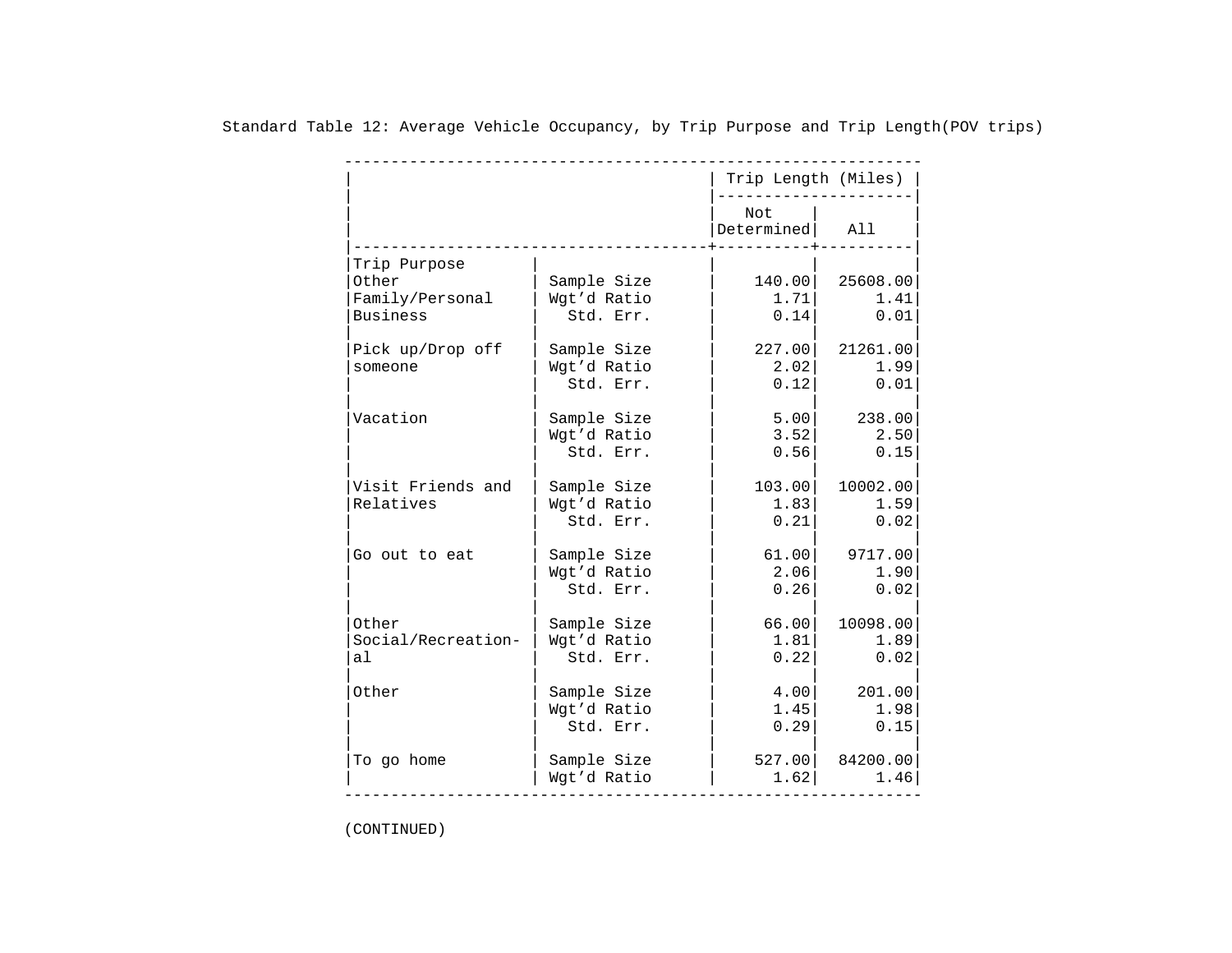| Std. Err.   | Not<br>Determined<br>0.08 | All<br>0.01 |
|-------------|---------------------------|-------------|
|             |                           |             |
|             |                           |             |
|             |                           |             |
| Sample Size |                           | 25.00       |
| Wgt'd Ratio |                           | 1.78        |
| Std. Err.   |                           | 0.51        |
| Sample Size | 1757.00                   | 250116.00   |
| Wgt'd Ratio | 1.69                      | 1.50        |
| Std. Err.   | 0.06                      | 0.01        |
|             |                           |             |

Standard Table 12: Average Vehicle Occupancy, by Trip Purpose and Trip Length(POV trips)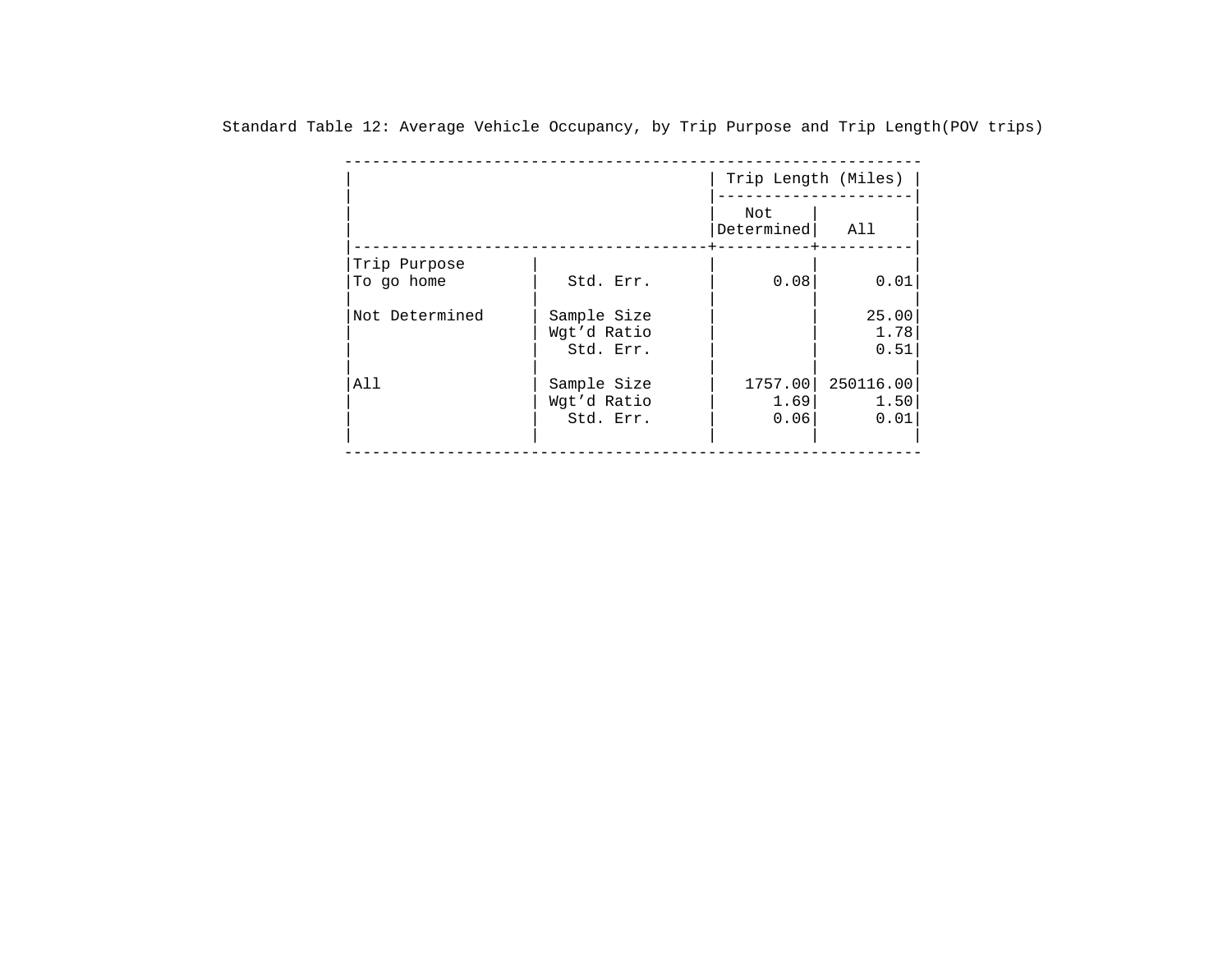**Appendix B. SAS Standard Error Macro (table.sas)**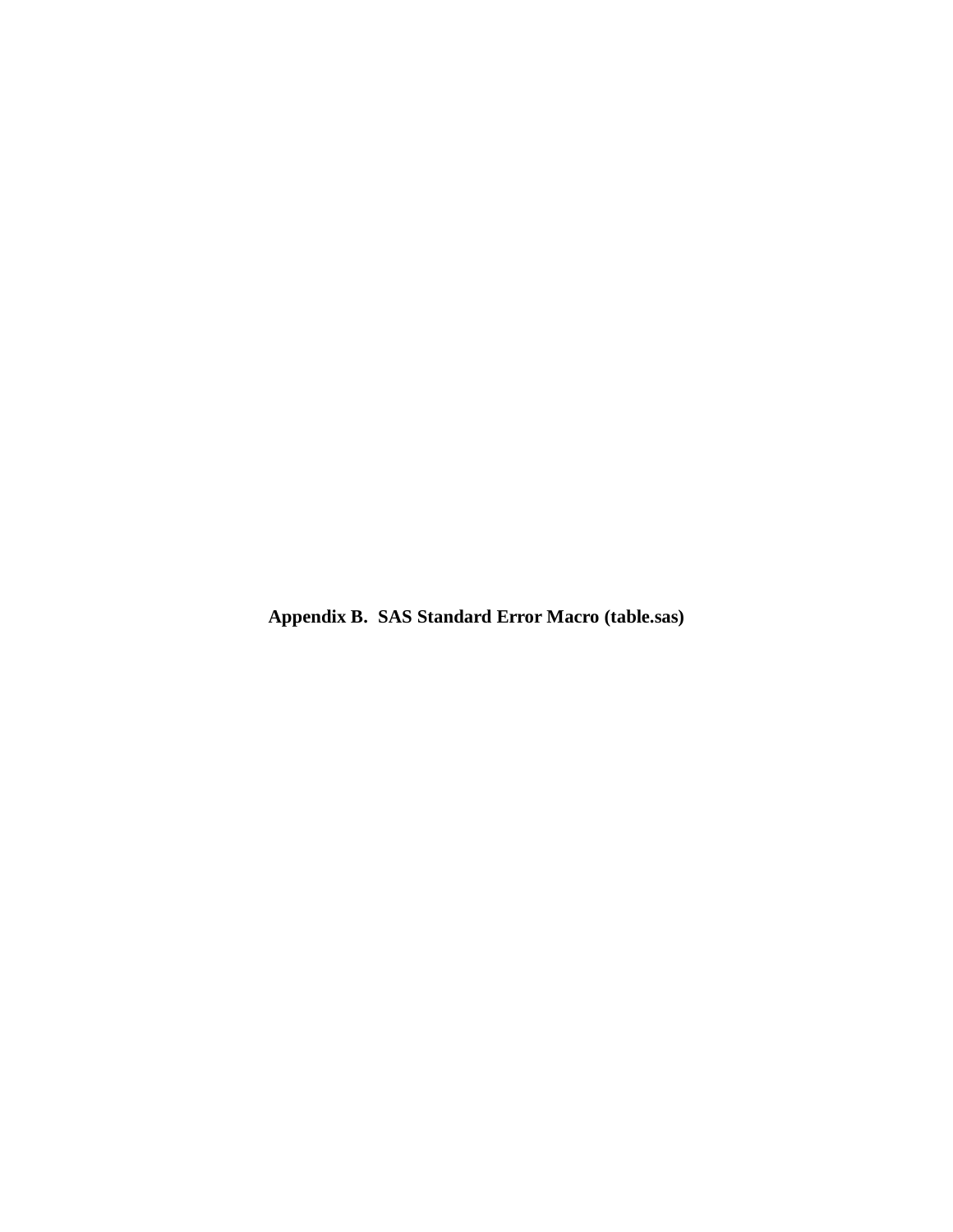%macro table(outdata, indatay, ywt, yvar, rowvar,colvar,pagevar, indatax,xwt,xvar,RCPx,rowfmt,colfmt,pagefmt,nhouse); /\* SAS macro for computing summary statistics and standard errors from NPTS. NOTE: THIS DRAFT MACRO IS NOT READY FOR PUBLIC RELEASE. NOTE: This program is distributed in the hope that it will be useful, but WITHOUT ANY WARRANTY, without even an implied warranty of MERCHANTABILITY or FITNESS FOR A PARTICULAR PURPOSE. AUTHOR: Rick Schmoyer (ric@ornl.gov) ACKNOWLEDGEMENT: Thanks to Jenny Young for finding bugs. ARGUMENTS: outdata=output data set. Necessary. indatay=input data set containing y variable (yvar). Necessary. MUST BE SORTED BY VARSTRAT SUBSTRAT HOUSEID; Unchanged on output. ywt=weight for numerator variable in ratio (if xwt defined). Necessary. yvar=analysis variable for numerator in ratio. Optional. rowvar=first class variable (defines rows). Optional, but necessary if colvar is defined. colvar=second class variable (defines columns). Optional, but necessary if pagevar is defined. pagevar=third class variable (defines pages). Optional. indatax=input data set containing x variable (xvar). Optional, but MUST BE SORTED BY VARSTRAT SUBSTRAT HOUSEID. Can be the same as indatay. Unchanged on output. xwt=weight for denominator in ratio. Optional. xvar=analysis variable for denominator in ratio. Optional. RCPx=subset of rowvar colvar pagevar to define denominator classes. RCPx must be formable by deletion of zero or more entries in the rowvar colvar pagevar list. Optional. rowfmt=name of user-supplied format for row variable (to override default) colfmt=name of user-supplied format for column variable (to override default) pagefmt=name of user-supplied format for page variable (to override default) nhouse=SAS data set with variables varstrat (stratum) substrat (substratum) and nhouse (number of households). nhouse must be computed from a proper count of households not excluded by a subsetting where or because of missing data (e.g., trips for that household, but trip variables of interest all missing). Household counts should not exlude variables simply because they are not represented in indatay (e.g., no trips for a household does not automatically imply the household should not be counted).

NOTE: Class variable code '.' is not admitted (i.e., is dropped in proc means). Use something like 999 instead.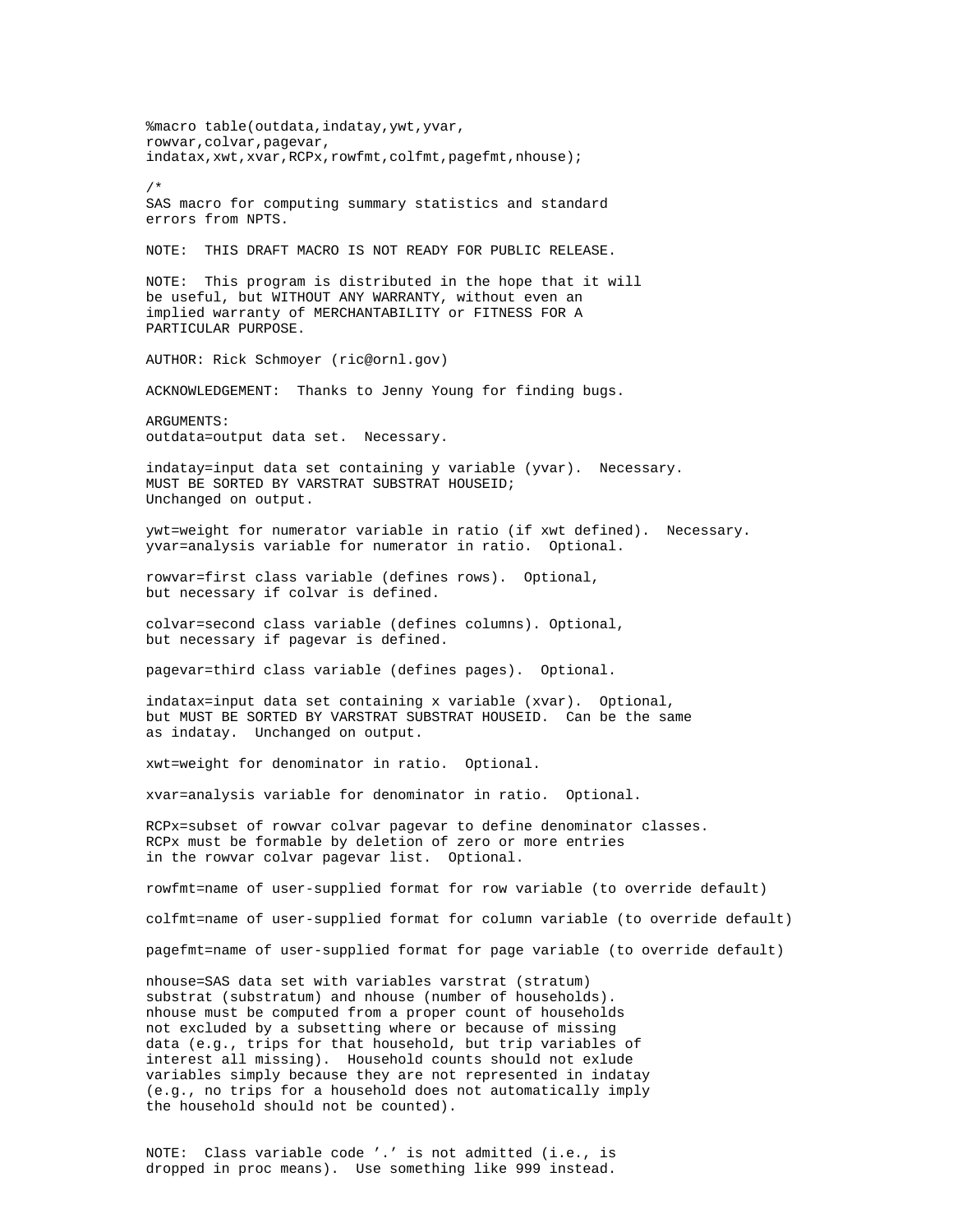(Further, proc means does generate '.' values for the All categories.) NOTE: Formats entered implicitly along with data must be in library 'LIBRARY'. Formats entered explicitly as macro arguments must be in default work library. NOTE: Must have mautosource options and SASAUTOS= defined right to call SAS system macros (see sasautos). OUTPUT VARIABLES in outdata ('&' denotes macro argument): NOTE: THESE VARIABLE NAMES ARE RESERVED WORDS. &rowvar Same as input &colvar Same as input &pagevar Same as input &yvar If &yvar is not blank then weighted sum of input &yvar. If &yvar is blank, then macro variale yvar is reassigned value &ywt, and &yvar becomes sum of &yvar (&ywt). &ywt Sum of input &ywt xvar If &xvar is blank then macro variable xvar is reassigned value &xwt. Then &xvar is renamed to xvar. This avoids problem when &xvar=&yvar or &xwt=&ywt. ny Number of observations with a &yvar, or, if no &yvar, then &ywt nx Number of observations with an xvar std\_erry Standard error of &yvar total se\_ywt Standard error of &ywt total std\_errx Standard error of xvar total ratiox Ratio of &yvar to xvar totals ratioy Ratio of &yvar to &ywt totals se\_ratx Standard error of ratiox--based on Taylor approximation se\_raty Standard error of ratioy--based on Taylor approximation se\_ratx1 | Standard errors of ratios when ratio denominator se\_raty1 | is FIXED, as when denominator is a control total corrx Weighted correlation of xvar and &yvar corry Weighted correlation of &yvar and &ywt lcb\_fx | Lower and Upper Fieller-type 95% two-sided confidence ucb\_fx | bounds for ratio estimates (see Fieller E. (1932), "The  $1cb_fy$  | distribution of the index in normal bivariate population  $\vert$  distribution of the index in normal bivariate populations," ucb\_fy | BIOMETRIKA, 24, 428-440) based on se\_ratx and se\_raty. lcb\_tx | ucb\_tx | Lower and Upper 95% two-sided confidence bounds for<br>lcb ty | ratio estimates, based on Taylor approximation for ratio estimates, based on Taylor approximation for ucb\_ty | variance of ratio. Based on se\_ratx and se\_raty. NOTE: Ratio LCBs are allowed to be negative to accommodate cases when numerators are negative. If they turn out negative when they are logically nonnegative, set them to zero. But if ratio estimate DENOMINATORS turn out nonpositive, ratio estimates and variances are not computed. Further, Fieller confidence bounds are not computed if (1) denominators are not SIGNIFICANTLY different from zero,

which occurs when when  $A < 0$  in quadratic equation  $Az**2$  + Bz + C = 0 for confidence bounds (i.e., roots are confidence

bounds--see below), or (2) when modulus B\*\*2 - 4AC is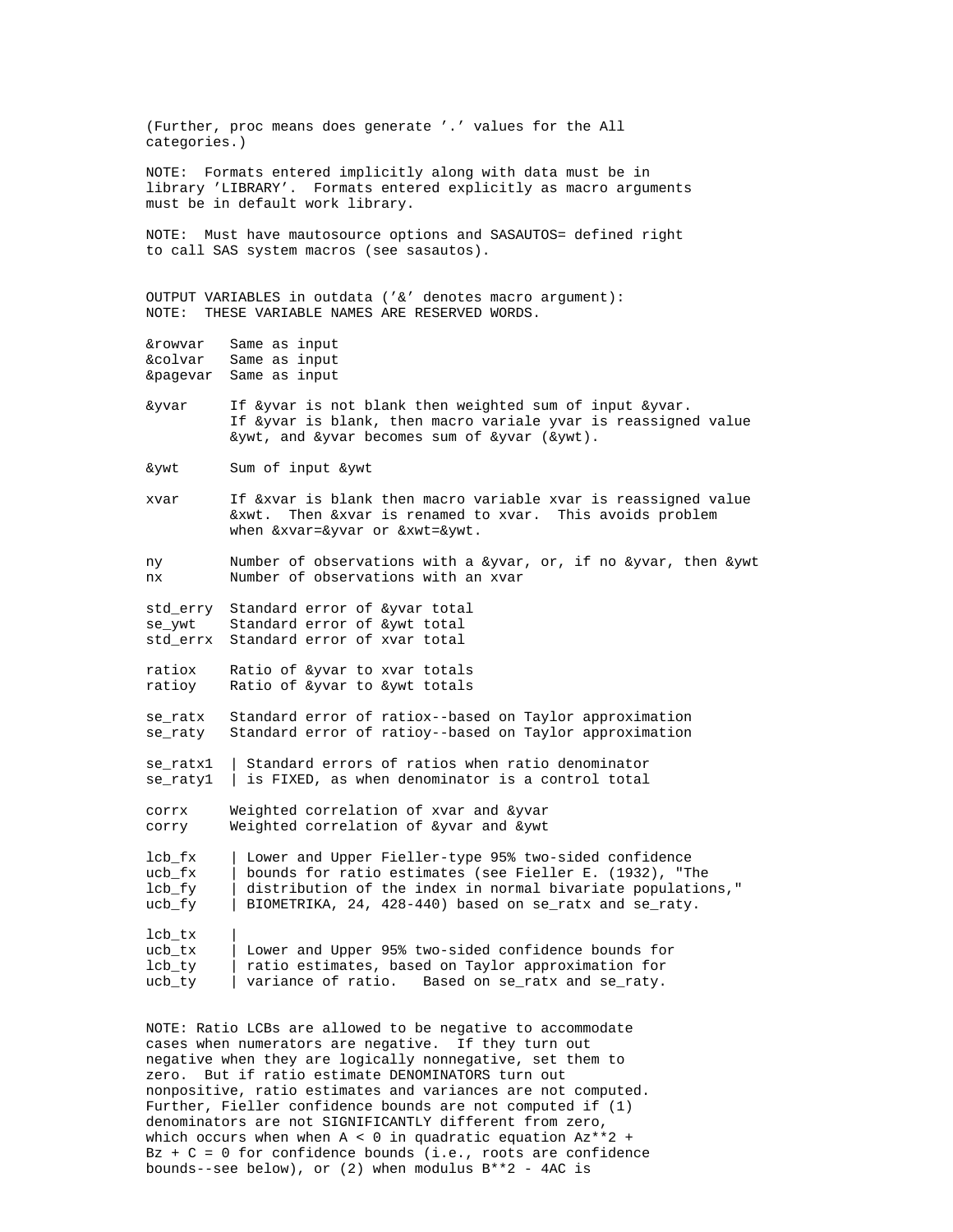```
negative (no real roots).
NOTE: Confidence bounds are based on normal approximation.
*/
%local dsn dsnx crossx crossy covx covy std_errx
dsid rfmt rowtype cfmt coltype pfmt pagetype rc
rowlib collib pagelib ycode rowf colf pagf yvarlab
ywtlab xlabel;
%if &rowfmt ne %then %let rowlib=work;
%else %let rowlib=library;
%if &colfmt ne %then %let collib=work;
%else %let collib=library;
%if &pagefmt ne %then %let pagelib=work;
%else %let pagelib=library;
*STEP 1: Weight analysis variables and assign formats;
data;
set &indatay (keep=varstrat substrat houseid
&yvar &ywt &rowvar &colvar &pagevar);
%if &yvar= %then %do;
    %let yvar=&ywt;
    %let ycode=NR; *No ratio;
   if n=1 then do;
       length yvarlab $ 40;
       call label(&ywt,yvarlab);
      call symput('yvarlab',trim(left(yvarlab)));
       drop yvarlab;
    end;
%end;
%else %do;
    &yvar=&yvar*&ywt;
    %let ycode=R; *Ratio;
    %let crossy=crossy;
    %let covy=covy;
    if _n_=1 then do;
       length yvarlab ywtlab $ 40;
       call label(&ywt,ywtlab);
       call label(&yvar,yvarlab);
      call symput('ywtlab',trim(left(ywtlab)));
      call symput('yvarlab',trim(left(yvarlab)));
       drop ywtlab yvarlab;
    end;
%end;
%if &rowfmt ne %then %str(format &rowvar &rowfmt..;);
%if &colfmt ne %then %str(format &colvar &colfmt..;);
%if &pagefmt ne %then %str(format &pagevar &pagefmt..;);
run;
%let dsn=%trim(%left(&syslast));
%if &xwt ne %then %do;
    data;
    set &indatax (keep=varstrat substrat houseid &xvar &xwt &RCPx);
    %if &xvar= %then %let xvar=&xwt;
    %else %str(&xvar=&xvar*&xwt;);
    rename &xvar=xvar;
    run;
    %let dsnx=%trim(%left(&syslast));
    *Associate user assigned formats for X data;
    %let dsid=%sysfunc(open(&dsnx,i));
    %if (&rowvar ne ) and (&rowfmt ne ) %then %if
       %sysfunc(varnum(&dsid,&rowvar)) %then %let rowf=1;
```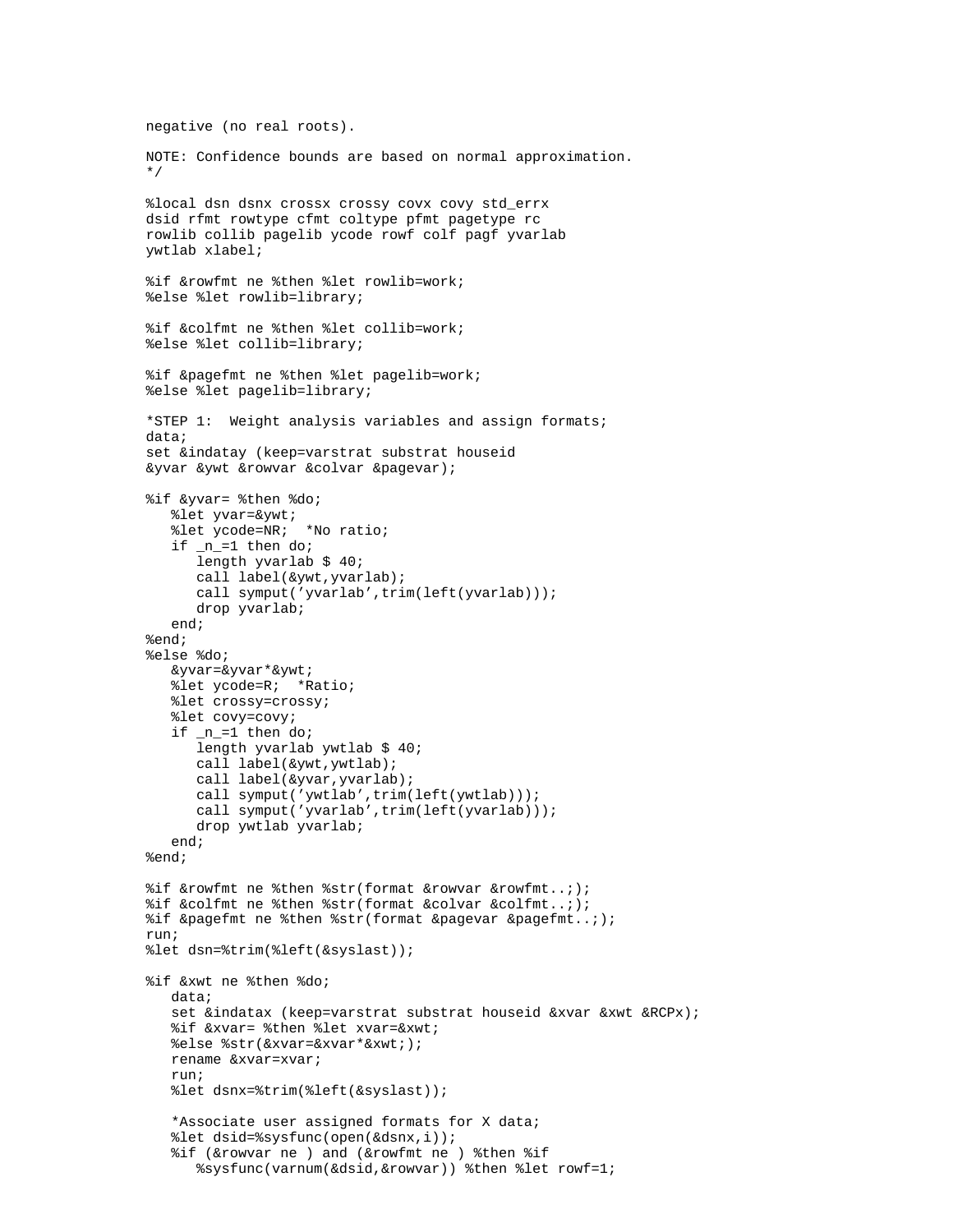```
 %if (&colvar ne ) and (&colfmt ne ) %then %if
       %sysfunc(varnum(&dsid,&colvar)) %then %let colf=1;
    %if (&pagevar ne ) and (&pagefmt ne ) %then %if
 %sysfunc(varnum(&dsid,&pagevar)) %then %let pagf=1;
 %let xlabel=%sysfunc(varlabel(&dsid, %sysfunc(varnum(&dsid,xvar))));
    %if %quote(&xlabel) eq %then %let xlabel=&xvar;
    %let rc=%sysfunc(close(&dsid));
    proc datasets;
    modify %scan(&dsnx,2,.);
    %if &rowf ne %then %str(format &rowvar &rowfmt..;);
    %if &colf ne %then %str(format &colvar &colfmt..;);
    %if &pagf ne %then %str(format &pagevar &pagefmt..;);
%end;
%else %do;
    data;
    run;
    %let dsnx=%trim(%left(&syslast));
%end;
*STEP 2: For each class C, sum up weights to household
(ultimate cluster) level. Note that C may be an
intersection or union. Classes are defined by rowvar colvar pagevar;
proc means data=&dsn noprint;
%if &rowvar ne %then %str(class &rowvar &colvar &pagevar;);
by varstrat substrat houseid;
%if &ycode=NR %then %str(var &yvar;);
%else %str(var &yvar &ywt;);
output out=&dsn (drop=_FREQ_ _TYPE_)
n=ny
sum=;
run;
%if &xwt ne %then %do;
    %let crossx=crossx;
    %let covx=covx;
    proc means noprint data=&dsnx;
    %if &RCPx ne %then %str(class &RCPx;);
    by varstrat substrat houseid; 
    var xvar;
    output out=&dsnx (drop=_TYPE_ _FREQ_)
    n=nx
    sum=;
    run;
    *Idea now is to merge each possibly broader x-total with
    its corresponding y-total;
    proc sort data=&dsnx;
    by varstrat substrat &RCPx houseid;
    proc sort data=&dsn;
    by varstrat substrat &RCPx houseid;
    data &dsn;
    merge &dsn (in=in1) &dsnx (keep=varstrat substrat houseid &RCPx xvar);
    by varstrat substrat &RCPx houseid;
    if in1;
    crossx=xvar*&yvar;
    drop xvar;
    *STEP 3: Summary stats--sums over households--by substratum
    within stratum for each class C. Class statement is not
   used because _TYPE_ has already been defined.;
```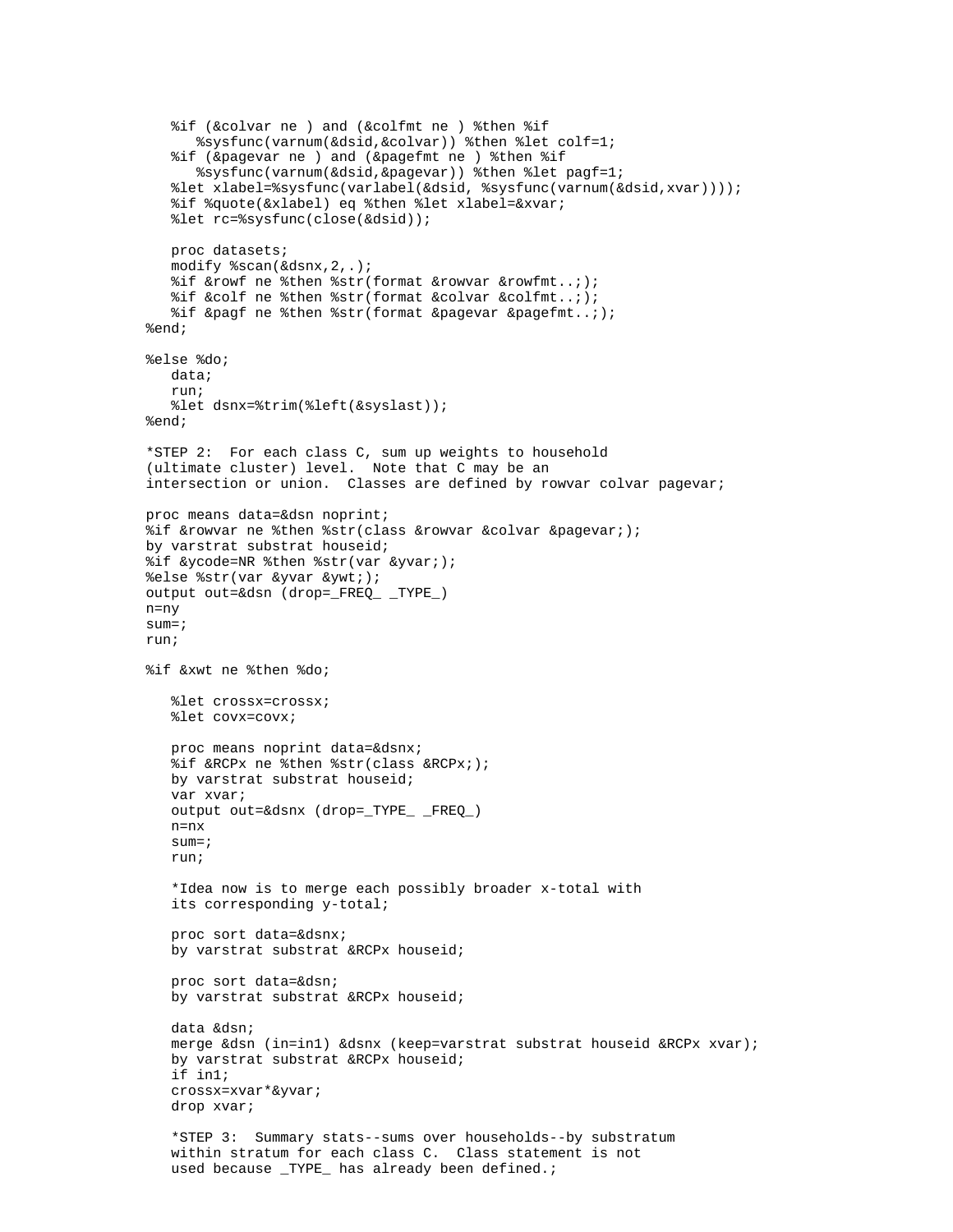```
 proc means noprint data=&dsnx;
    by varstrat substrat &RCPx;
    var xvar nx;
    output out=&dsnx (drop=_freq_ _type_)
    sum=
    uss(xvar)=ussx;
    *Merge in ultimate cluster frequency in each substratum;
    data &dsnx;
    merge &dsnx (in=in1) &nhouse;
    by varstrat substrat;
    if in1;
       if nhouse gt 1 then
       std_errx=(nhouse/(nhouse-1))*(ussx - xvar*xvar/nhouse);
       *If substratum has only one observation then estimate
       variance as square of total (expectation is variance + mean
       squared). This is OK as long as there are not many
       singletons, but may be extremely conservative if there are.;
      else std errx=xvar*xvar;
%end;
%if &ycode=R %then %do;
    data &dsn;
    set &dsn;
    crossy=&yvar*&ywt;
%end;
proc sort data=&dsn;
by varstrat substrat &rowvar &colvar &pagevar;
proc means noprint data=&dsn;
by varstrat substrat &rowvar &colvar &pagevar;
%if &ycode=R %then %str(var &yvar &ywt &crossy &crossx ny;);
%else %str(var &yvar &crossx ny;);
output out=&dsn (drop=_freq_ _type_)
sum =%if &ycode=R %then %str(uss (&yvar &ywt)=uss ussw;);
%else %str(uss (&yvar)=uss;);
*Merge in x-data plus ultimate cluster frequency in each
substratum (nhouse);
%if &xwt ne %then %do;
    proc sort data=&dsn;
    by varstrat substrat &RCPx;
    data &dsn;
    merge &dsn (in=in1) &dsnx (keep=nhouse xvar varstrat substrat &RCPx);
    by varstrat substrat &RCPx;
    if in1;
       if nhouse gt 1 then do;
          std_erry=(nhouse/(nhouse-1))*(uss - &yvar*&yvar/nhouse);
          covx=(nhouse/(nhouse-1))*(&crossx - xvar*&yvar/nhouse);
          %if &ycode=R %then %do;
             covy=(nhouse/(nhouse-1))*(&crossy - &yvar*&ywt/nhouse);
             se_ywt=(nhouse/(nhouse-1))*(ussw - &ywt*&ywt/nhouse);
          %end;
       end;
    *If substratum has only one observation then estimate
    variance as square of total (expectation is variance + mean
```
squared). This is OK as long as there are not many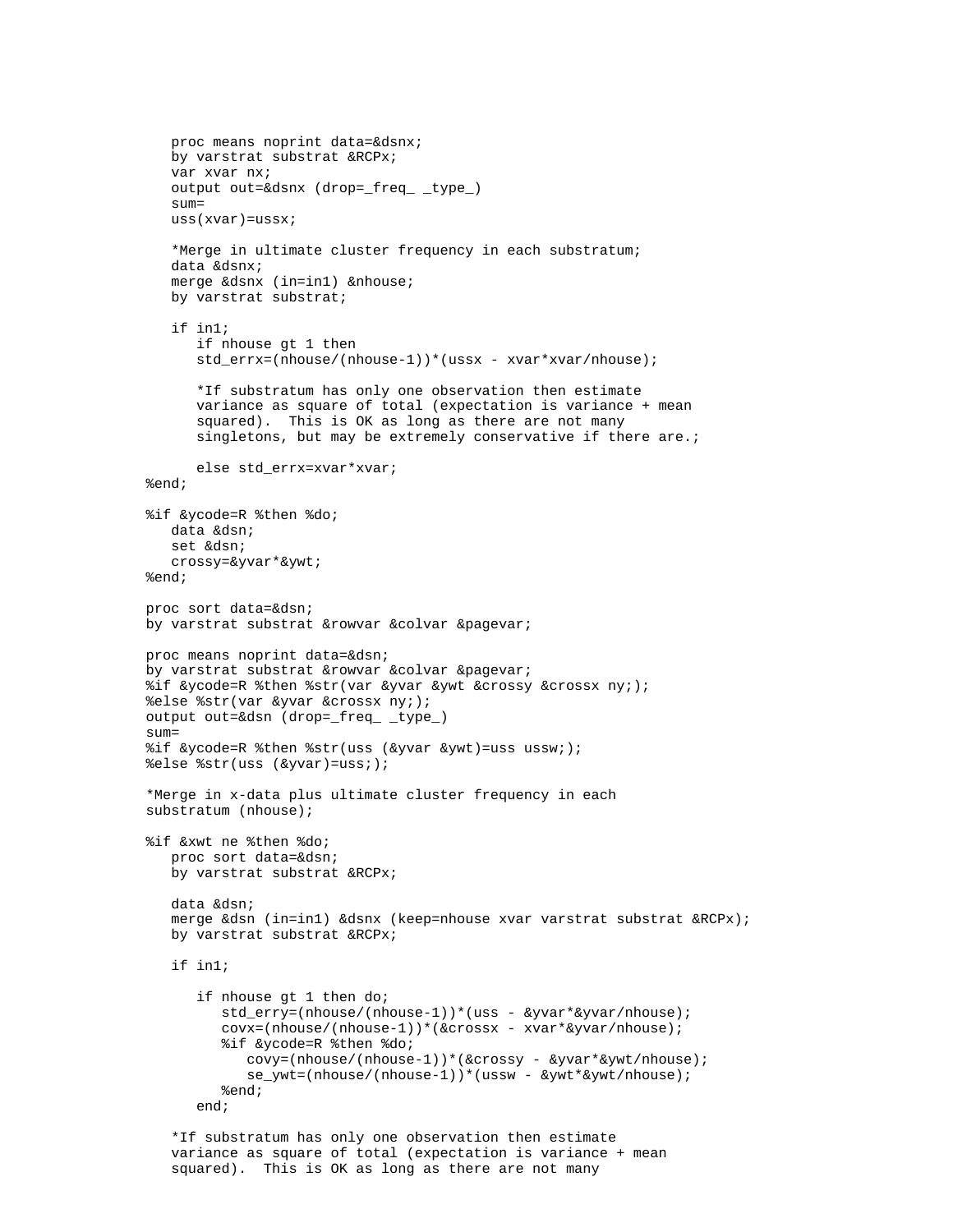```
 singletons, but may be extremely conservative if there are.;
       else do;
          covx=xvar*&yvar;
          std_erry=&yvar*&yvar;
          %if &ycode=R %then %do;
             covy=&ywt*&yvar;
             se_ywt=&ywt*&ywt;
          %end;
       end;
    drop nhouse xvar;
%end;
%else %do;
    data &dsn;
    merge &dsn (in=in1) &nhouse;
    by varstrat substrat;
    if in1;
       if nhouse gt 1 then do;
          std_erry=(nhouse/(nhouse-1))*(uss - &yvar*&yvar/nhouse);
          %if &ycode=R %then %do;
             covy=(nhouse/(nhouse-1))*(&crossy - &yvar*&ywt/nhouse);
             se_ywt=(nhouse/(nhouse-1))*(ussw - &ywt*&ywt/nhouse);
          %end;
       end;
       else do;
          std_erry=&yvar*&yvar;
          %if &ycode=R %then %do;
             se_ywt=&ywt*&ywt;
             covy=&ywt*&yvar;
          %end;
       end;
    drop nhouse;
%end;
*STEP 4: Tally up over substrata within classes;
proc means noprint data=&dsn nway missing;
class &rowvar &colvar &pagevar;
%if &ycode=R %then %str(var ny &yvar &ywt std_erry se_ywt &covx &covy;);
%else %str(var ny &yvar std_erry &covx;);
output out=&dsn (drop=_freq_ _type_)
sum=;
%if &xwt ne %then %do;
    %if &RCPx ne %then %do;
       proc means noprint data=&dsnx nway missing;
       class &RCPx;
       var nx xvar std_errx;
       output out=&dsnx (drop=_freq_ _type_)
       sum=;
       proc sort data=&dsn;
       by &RCPx;
       data &outdata;
       merge &dsn &dsnx;
       by &RCPx;
    %end;
    %else %do;
       proc means noprint data=&dsnx;
       var nx xvar std_errx;
```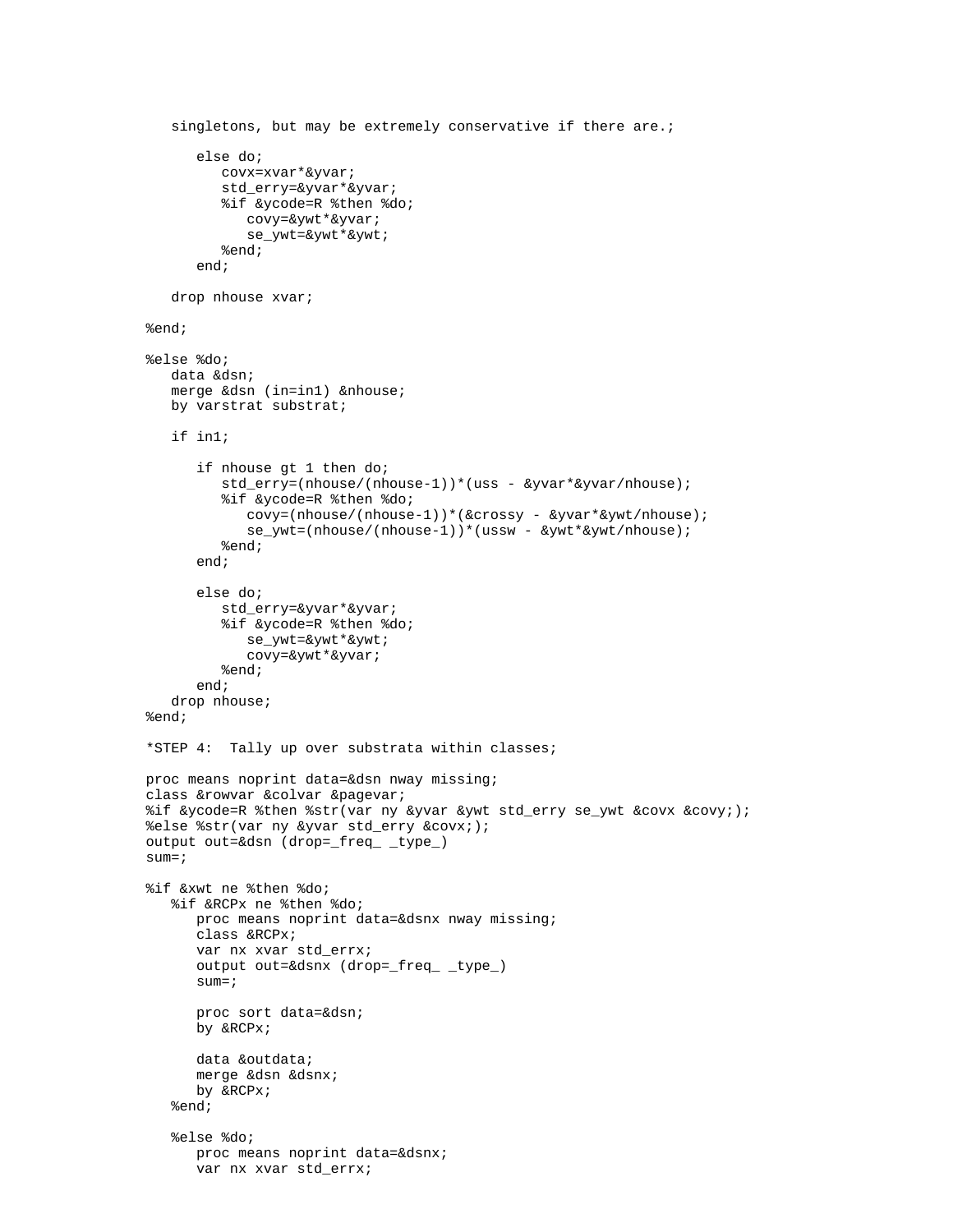```
 output out=&dsnx (drop=_freq_ _type_)
     sum=; data &outdata;
      retain xvar std_errx;
       set &dsn;
      if _n_ eq 1 then set &dsnx (keep=nx xvar std_errx);
    %end;
    if xvar gt 0 then do;
      ratiox=&yvar/xvar;
      se_ratx=(std_erry + std_errx*ratiox**2 - 2*covx*ratiox)/(xvar**2);
      se_ratx1=std_erry/xvar**2;
 *SE_RAT1 is std. err. of ratio when denominator is FIXED--as when
 its a control total. How to identify this case?
       *Fieller-type 95% two-sided confidence bounds;
      t=probit(.975);
      A=xvar**2-t**2*std_errx;
     B=2*(t**2*covx-\&yvar* xvar); C=&yvar**2-t**2*std_erry;
     MOD=B*B-4*A*C; *IF A lt 0, then xvar (denominator in ratio) is not
      significantly different from 0--ratio does not make much
      sense;
      if A gt 0 then do;
          if MOD ge 0 then do;
             MOD=sqrt(MOD);
            ucb_fx=(-B+MOD)/(2*A);lcb_fx=(-B-MOD)/(2*A); end;
       end;
       else if A eq 0 then do;
         if B qt 0 then ucb_fx=-C/B;
          else if B lt 0 then lcb_fx=-C/B;
       end;
       if se_ratx ne . then se_ratx=sqrt(max(se_ratx,0));
      if se_ratx1 ne . then se_ratx1=sqrt(max(se_ratx1,0));
       *Taylor-type 95% two-sided confidence bounds;
       lcb_tx=ratiox-t*se_ratx;
      ucb_tx=ratiox+t*se_ratx;
      drop t A B C MOD;
    end;
    if std_errx gt 0 and std_erry gt 0 then
      corrx=covx/(sqrt(std_errx)*sqrt(std_erry));
   drop covx;
   std_errx=sqrt(std_errx);
   label
   nx="Num. with &xlabel"
   std_errx="SE &xlabel"
   ratiox="Ratio &yvarlab to &xlabel"
   se_ratx="Taylor SE Ratio"
   se_ratx1='Fixed-denom. Ratio SE'
   corrx="Corr &xlabel and &yvarlab" 
   lcb_fx='Fieller LCB X-Ratio'
   ucb_fx='Fieller UCB X-Ratio'
   lcb_tx='Taylor LCB X-Ratio'
   ucb_tx='Taylor UCB X-Ratio';
%end;
%else %do;
   data &outdata;
   set &dsn;
%end;
```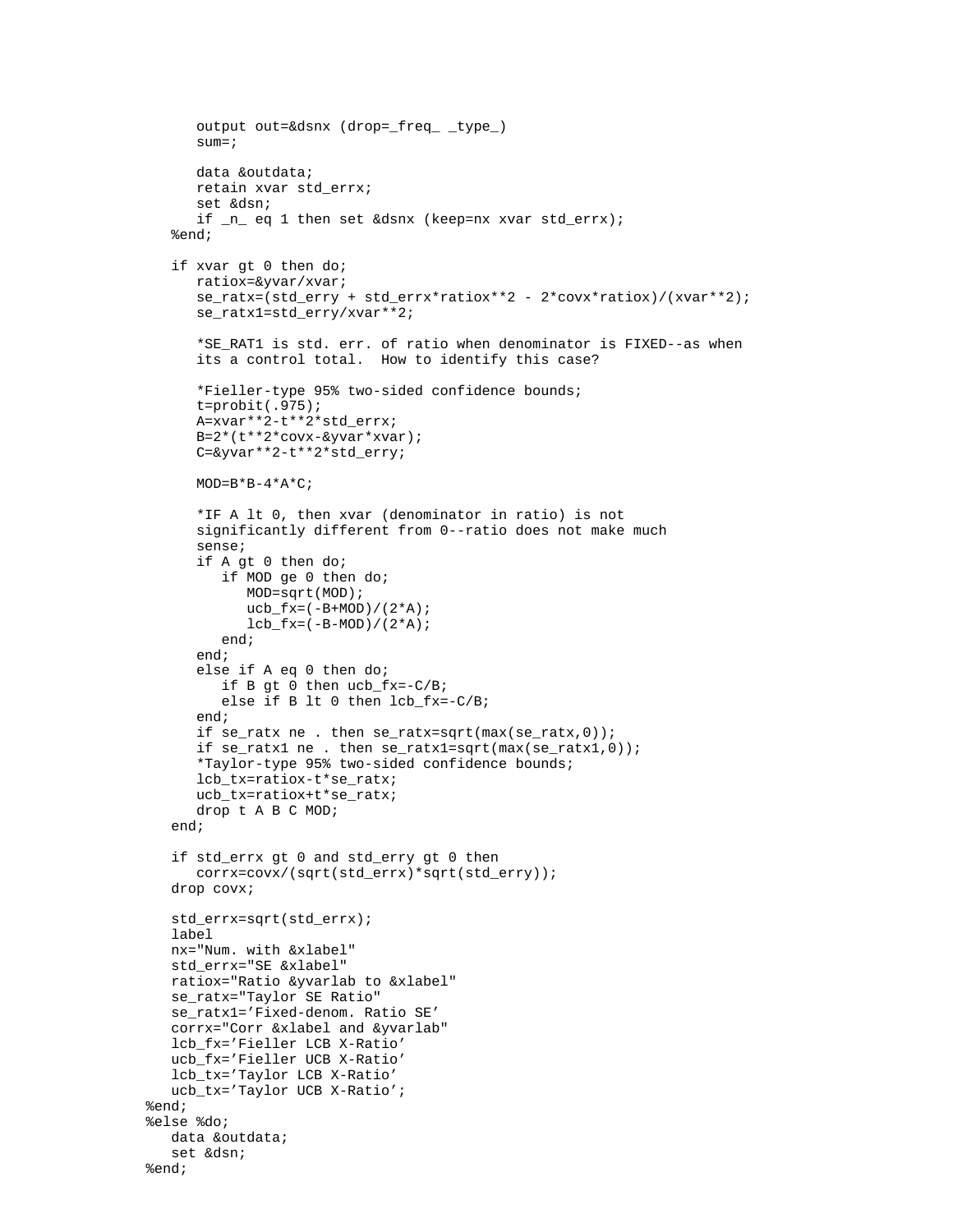```
 if &ywt gt 0 then do;
       ratioy=&yvar/&ywt;
       se_raty=(std_erry + se_ywt*ratioy**2 - 2*covy*ratioy)/(&ywt**2);
       se_raty1=std_erry/&ywt**2;
       *SE_RATY1 is std. err. of ratio when denominator is FIXED--as when
       its a control total. How to identify this case?
       *Fieller-type 95% two-sided confidence bounds;
       t=probit(.975);
      A = \&ywt**2-t**2*se ywt;
       B=2*(t**2*covy-&yvar*&ywt);
       C=&yvar**2-t**2*std_erry;
      MOD=B*B-4*A*C; *IF A lt 0, then ywt (denominator in ratio) is not
       significantly different from 0--ratio does not make much
       sense;
       if A gt 0 then do;
          if MOD ge 0 then do;
             MOD=sqrt(MOD);
            ucb_fy = (-B+MOD)/(2*A);lcb_fy = (-B-MOD)/(2*A); end;
       end;
       else if A eq 0 then do;
          if B gt 0 then ucb_fy=-C/B;
          else if B lt 0 then lcb_fy=-C/B;
       end;
       if se_raty ne . then se_raty=sqrt(max(0,se_raty));
       if se_raty1 ne . then se_raty1=sqrt(max(0,se_raty1));
       *Taylor-type 95% two-sided confidence bounds;
       lcb_ty=ratioy-t*se_raty;
       ucb_ty=ratioy+t*se_raty;
       drop t A B C MOD;
    end;
    se_ywt=sqrt(se_ywt);
    if se_ywt gt 0 and std_erry gt 0 then
       corry=covy/(se_ywt*sqrt(std_erry));
    drop covy;
    label
    se_ywt="SE &ywtlab"
    ratioy="Ratio &yvarlab to &ywtlab"
    se_raty="Taylor SE Ratio"
    se_raty1='Fixed-denom. Ratio SE'
    corry="Corr &yvar and &ywtlab" 
    lcb_fy='Fieller LCB Ratio' 
    ucb_fy='Fieller UCB Ratio' 
    lcb_ty='Taylor LCB Ratio'
    ucb_ty='Taylor UCB Ratio';
%end;
std_erry=sqrt(std_erry);
label ny="Num. with &yvarlab"
       std_erry="SE &yvarlab";
*Return to rowvar colvar pagevar order;
%if &rowvar ne %then %do;
   proc sort data=&outdata;
   by &rowvar &colvar &pagevar;
%end;
```
%if &ycode=R %then %do;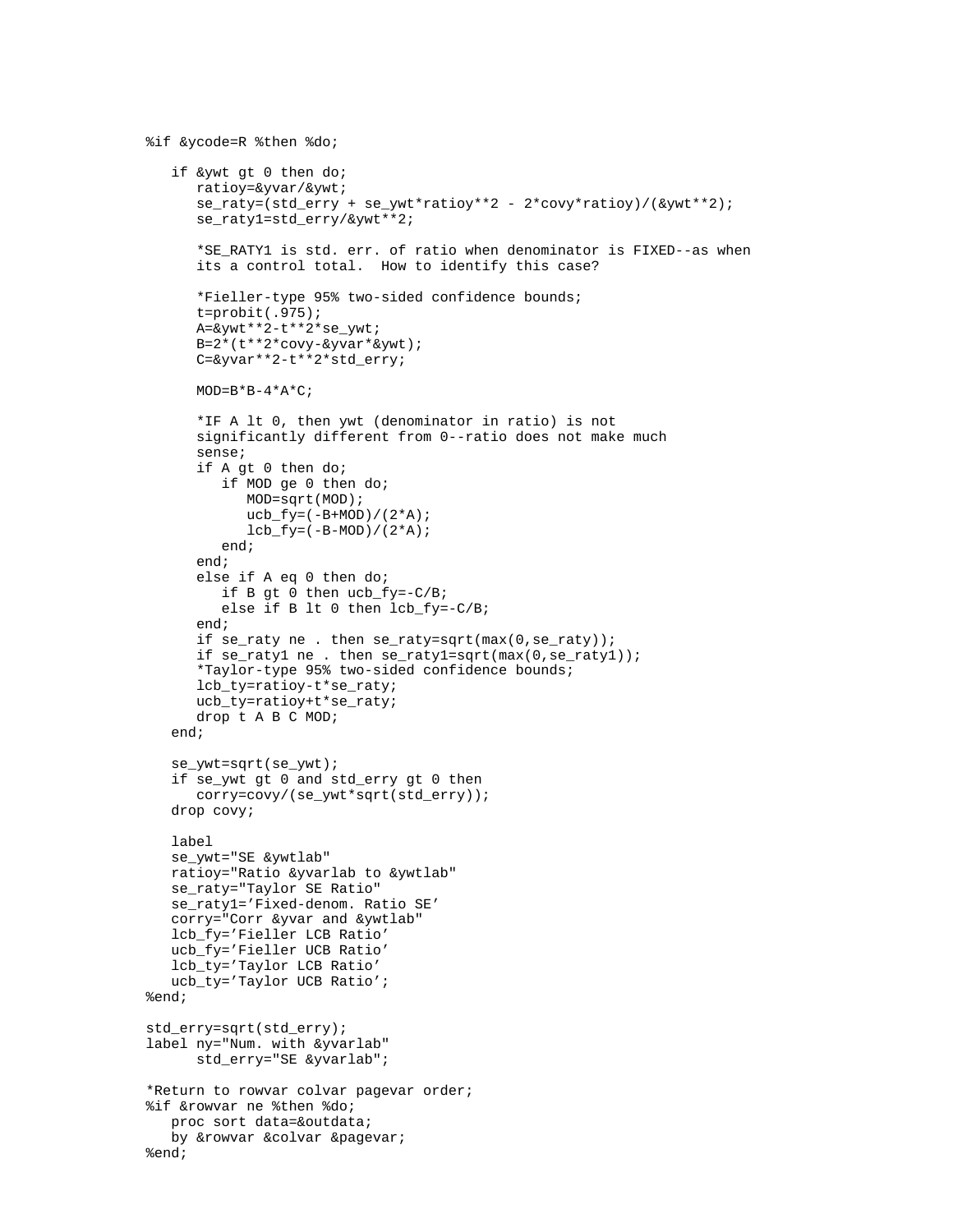\*Cleanup; proc datasets; delete %scan(&dsn, 2, .) %scan(&dsnx, 2, .); run; %mend table;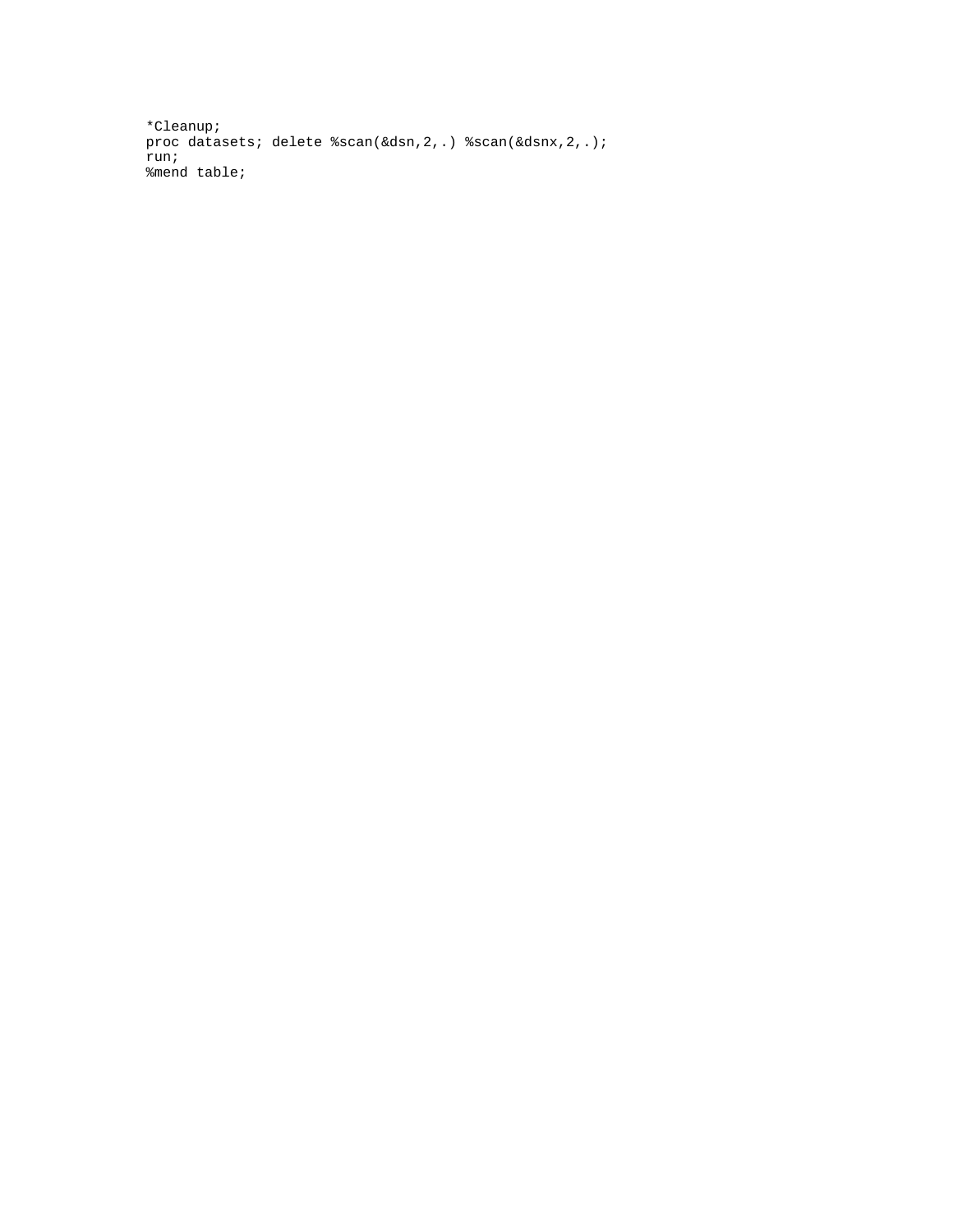## **Appendix C. Standard Error Computation with Subsets of the NPTS Data**

Standard errors for NPTS estimates depend on the numbers of households represented in the estimates. It is therefore necessary that subsetting statements like "where state eq 'AL'" or "where sex eq 'F'" are properly accounted for in the standard error calculations. A subsetting restriction like "where state eq 'AL'", for example, reduces the number of households considered, but "where sex eq 'F'" typically would not exclude households (unless perhaps the intent was to exclude households with only males). Ordinarily "where sex eq 'F'" would simply indicate that results for males should not be counted in the tabulations, and not that any households should be excluded from the sample.

This appendix describes the approach taken in the web server macro tablew.sas to inferring from subsetting where statements, the correct number of households for the analysis. If a where statement component involves only household level variables (e.g., "where state eq 'AL'"), call it a household (HH) level component. If a where statement component involves only lower level data variables (e.g., "where sex eq 'F'"), call it a lower level (LL) component. Call a where statement component mixed if it combines both HH and LL components, as in "where state eq 'AL' and "sex eq 'F'". Inferring the correct interpretation can become especially complicated when the subsetting restrictions are mixed.

If we assume that LL components should not exclude households, then one approach to handling mixed where statements would be to set LL components to TRUE, so that, effectively, only HH components remain, and the modified where statement would consist entirely of HH components. The households excluded by the modified where statement would then not be counted when computing standard errors. However, a hitch in implementing this approach is the "NOT" operator. Because any where statement component can be modified by a NOT operator, for the approach of setting LL components to TRUE to work, NOTs must first be distributed over compound expressions.<sup>1</sup>

Furthermore, because it is generally not feasible to check that various where statement components are sensible, the approach of setting LL components to TRUE cannot guarantee the correct interpretation of the where statement. Thus the intent of "where sex eq 'F'" could possibly be to exclude households with only males. Though not exactly sensible, a where statement such as "where state eq 'AL' or (state ne 'AL and sex eq 'Z')" could (assuming it's not a typo) be interpreted as an implicit attempt to exclude Alabama households. If "sex eq 'Z'" is simply set to TRUE, the result is "where state eq 'AL' or state ne 'AL'", which would not exclude anything. But the user's

<sup>&</sup>lt;sup>1</sup>For example, suppose the intent is to compute totals for females from Alabama. This could be expressed as "where state eq 'AL' and sex eq 'F'". In that case, the approach of setting the sex eq 'F' component to TRUE would work: The expression reduces to "where state eq 'AL'," and so only households from Alabama would included in the analysis. However, the same where statement can also be written as "where NOT (state ne 'AL' or sex ne 'F')". With this where statement, the "sex ne 'F'" component should not be set to TRUE, because "where NOT (state ne 'AL' or TRUE)" is (by De Morgan's law) the same as "where state eq 'AL' and FALSE," which is always false, and thus all households would be excluded. Instead, the NOT should be distributed over the compound expression in parenthesis to give "where (NOT state ne 'AL') and (NOT (sex ne 'F'))". Then, setting the "NOT (sex ne 'F')" component to TRUE gives "where NOT (state ne 'AL')", or simply "where state eq 'AL'." Because of the unlimited potential complexity of where statements, this distribution of NOTs should be recursive.